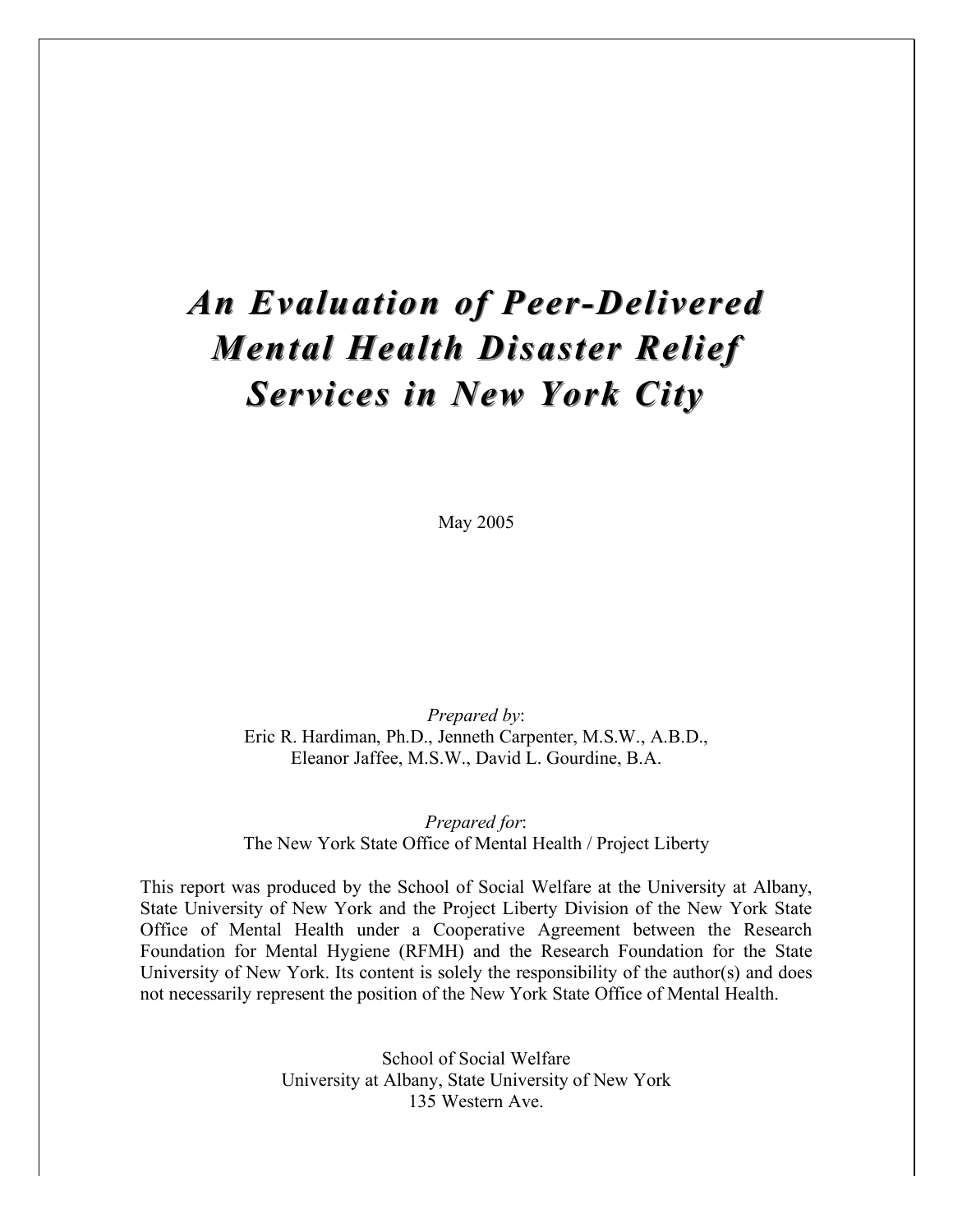## Albany, NY 12222 **Table of Contents**

| <b>Acknowledgements</b>                   | 4  |
|-------------------------------------------|----|
| <b>Executive Summary</b>                  | 5  |
| <b>Introduction</b>                       | 8  |
| <b>Program Description</b>                | 10 |
| <b>Individual Counseling</b>              | 10 |
| <b>Group Counseling</b>                   | 13 |
| <b>Public Education</b>                   | 15 |
| <b>Warmline Telephone Support Service</b> | 16 |
| <b>PLPI</b> Services                      | 16 |
| <u>Methodology</u>                        | 19 |
| <b>Study Design</b>                       | 19 |
| <b>Sampling and Recruitment</b>           | 19 |
| <b>Human Subjects Protection</b>          | 20 |
| <b>Setting</b>                            | 22 |
| <b>Data Collection</b>                    | 22 |
| <b>Data Analysis</b>                      | 23 |
| <b>Limitations</b>                        | 24 |
| <b>Findings</b>                           | 26 |
| Outreach                                  | 27 |
| Reaching Out to Individuals               | 27 |
| Connecting with Communities and Agencies  | 28 |
| <b>Peer Support</b>                       | 32 |
| Shared Identification                     | 33 |
| Collective Sharing                        | 33 |
| Credibility and Authenticity              | 35 |
| The Importance of Listening               | 36 |
| Promoting Choice and New Alternatives     | 37 |
| <b>Staff Perspectives on Peer Support</b> | 38 |
| <b>Long Term Peer Groups</b>              | 39 |
| <b>Experience and Impact</b>              | 39 |
| Focus on September 11 <sup>th</sup>       | 44 |
| Termination                               | 46 |
| <b>Staff Experience</b>                   | 48 |
| Personal Growth                           | 48 |
| Professional Growth                       | 52 |
| <b>Agency Environment</b>                 | 54 |
| Training and Job Support                  | 57 |
| Orientation and Training                  | 57 |
| <b>Staff Meetings</b>                     | 58 |
| Supervision                               | 59 |
| <b>Shadowing and Peer Orientation</b>     | 61 |
| Outside Support                           | 62 |
| Agency Challenges & Staff Recommendations | 62 |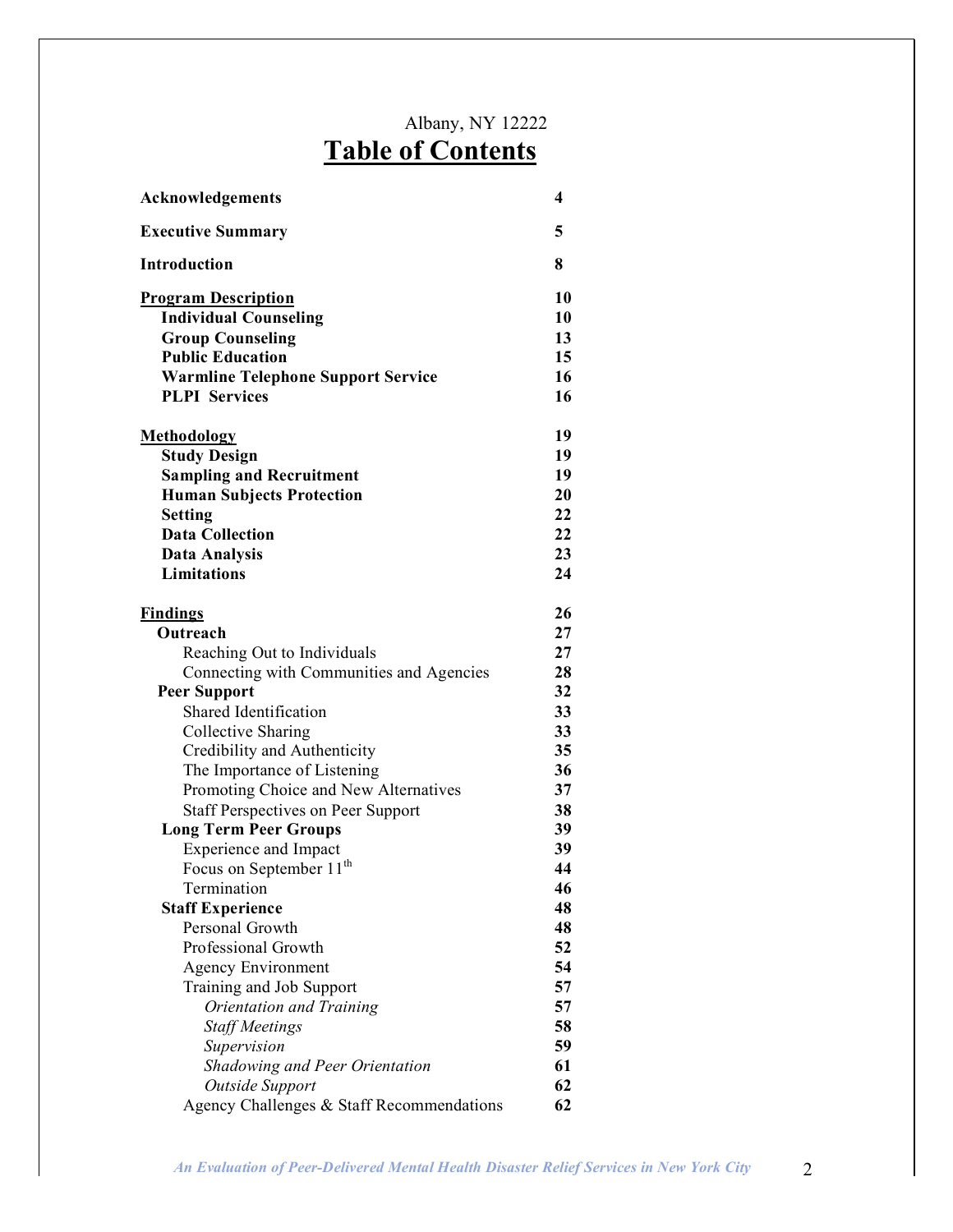Moving On **65**

| <b>Discussion and Implications</b>                | 66 |
|---------------------------------------------------|----|
| <b>Program Administration</b>                     | 66 |
| <b>PLPI</b> Mission                               | 67 |
| <b>Administrative Supports</b>                    | 67 |
| Determining the Right Balance: Length of Services | 68 |
| <b>Transitional Planning</b>                      | 69 |
| <b>Organizational Context</b>                     | 70 |
| Preparatory and On-the-Job Training               | 70 |
| Building a Supportive Environment                 | 71 |
| Meetings and Supervision                          | 72 |
| Organizational Summary                            | 72 |
| <b>Implications and Lessons Learned</b>           | 73 |
| <b>Conclusion</b>                                 | 78 |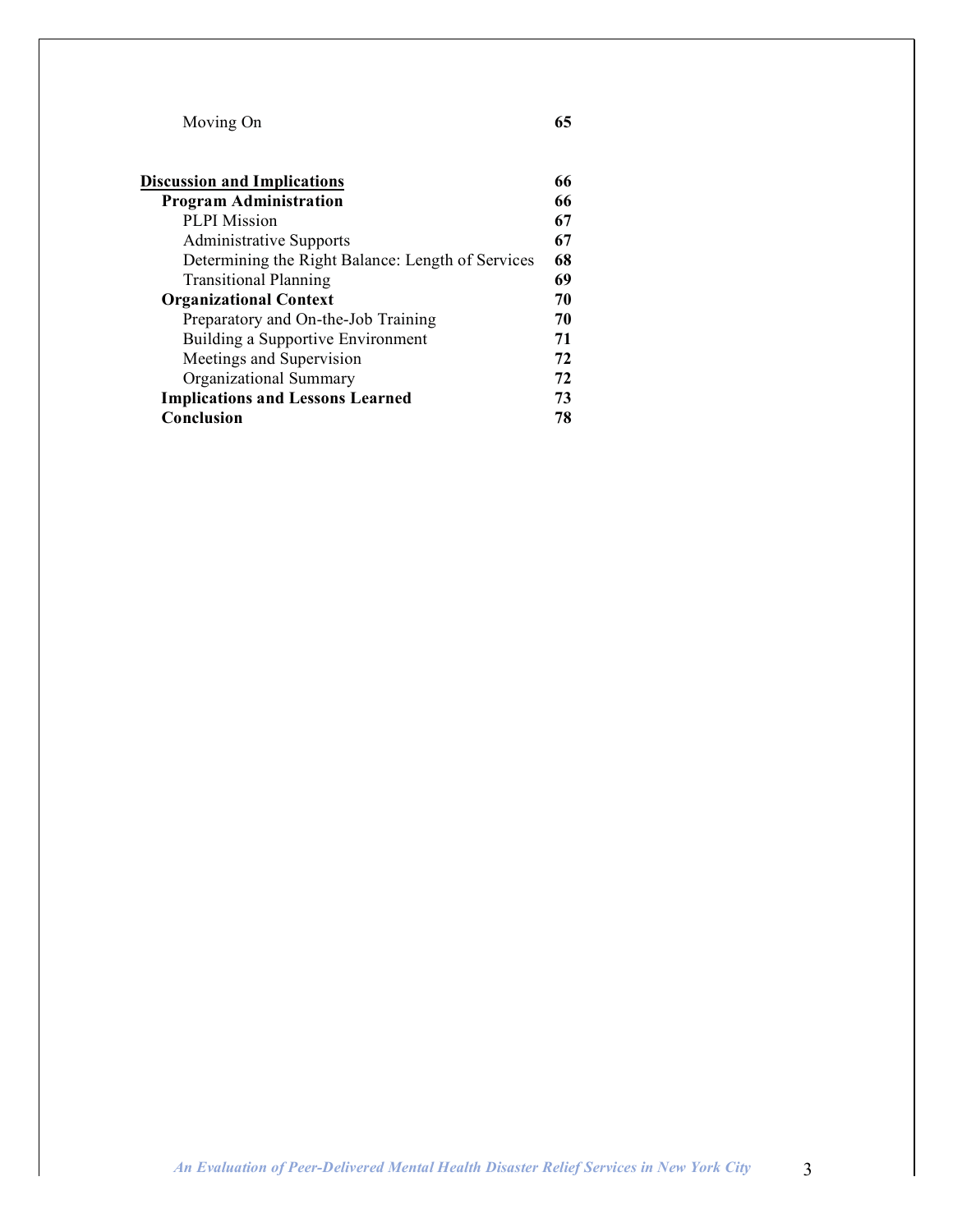## **Acknowledgements**

This project, "*An Evaluation of Peer-Delivered Mental Health Disaster Relief Services in New York City,*" was the result of a series of important collaborative relationships between various partners interested in the study of consumer-delivered mental health services. The following individuals were instrumental in the process and deserve sincere thanks for their ideas, support, and assistance:

- Sheila Donahue, NYSOMH / Project Liberty
- John Allen, NYSOMH Bureau of Recipient Affairs
- Jody Silver, Community Access, Incorporated
- LaVerne Miller, Howie the Harp Advocacy Center
- Jennifer Miley, Howie the Harp Advocacy Center
- Harvey Rosenthal, New York State Association of Psychiatric Rehabilitation Services
- Shery Mead, independent consultant

Most importantly, however, we would like to extend deep thanks to all of the inspiring individuals with whom we talked as part of this evaluation project. Both the dedication of the Project Liberty Peer Initiative staff and the resilience of those served by it were remarkable. We would not have been able to complete the evaluation nor gain valuable knowledge without your participation. It is our sincere hope that these individuals will go on to impact the landscape of mental health service provision in New York City, and that their experience of providing and/or receiving peer support services following September  $11<sup>th</sup>$  will be put to great use in the long run.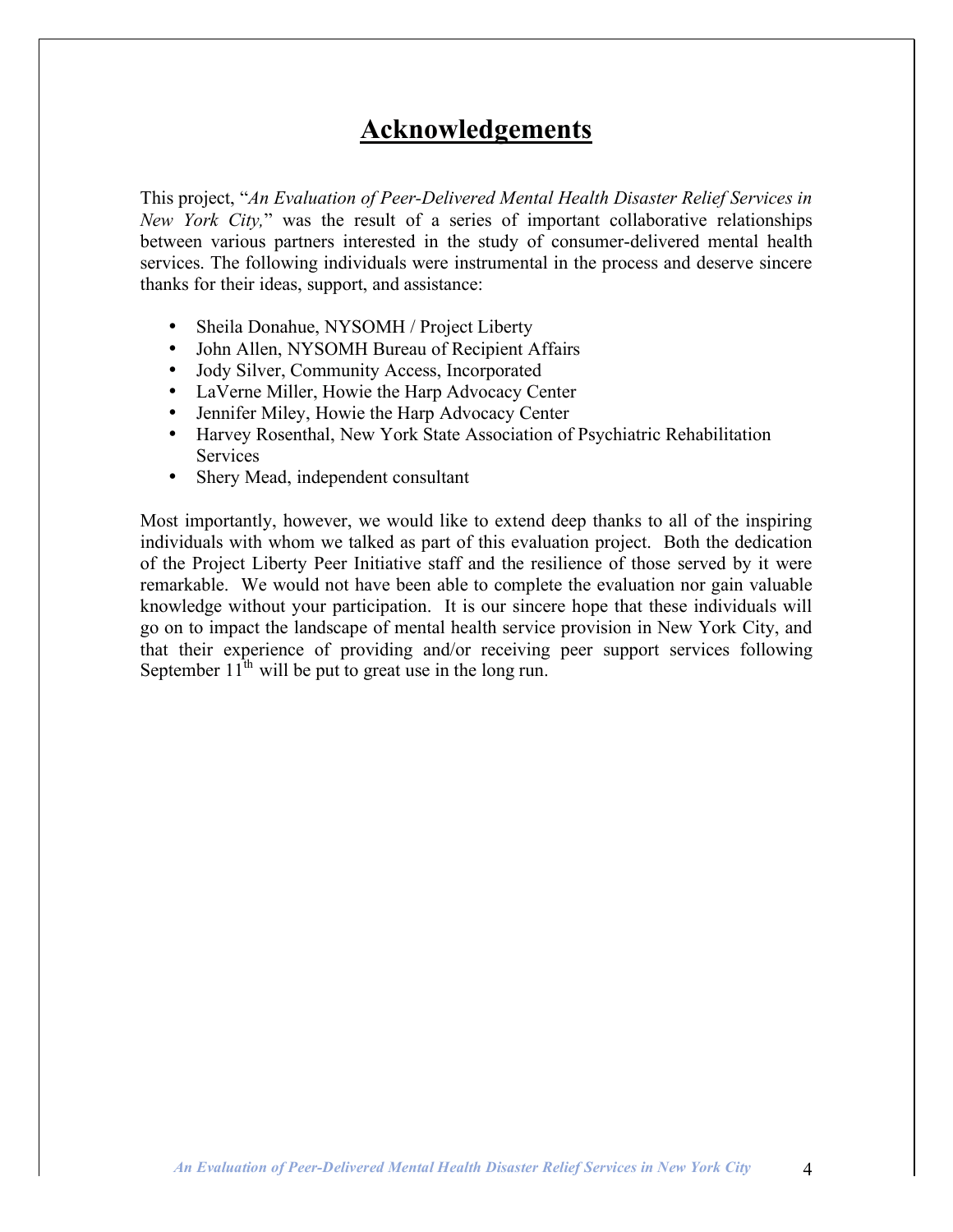## **Executive Summary**

This report provides a description of an evaluation of the Project Liberty Peer Initiative (PLPI), a peer-delivered program in New York City designed to provide mental health supports in the wake of the 9/11 public disaster. Organizing and delivering a comprehensive set of mental health supports for populations directly affected by such a disaster is an incredibly complex endeavor. A variety of supports and methods of support delivery are necessary in order to reach a maximum number of people in effective ways. The PLPI program represents an innovative and successful effort to provide a range of mental health supports to individuals with psychiatric disabilities, a population thought to be particularly vulnerable to the impacts of trauma and the potential recurrence of posttraumatic stress-related symptoms.

In the summer of 2003, our evaluation team recruited a total of 82 participants for this project. Participants were both recipients of PLPI services and peer staff employed by PLPI. We conducted 29 individual qualitative interviews with a wide range of persons in terms of demographics and life experience. Another 53 individuals participated in focus groups held at locations around New York City, often at traditional outpatient mental health centers which served as host sites for PLPI group services. The participants in this evaluation process were eager and enthusiastic to share their perspectives on the role of peer support services in a disaster relief setting.

Two specific aims guided the evaluation described in this report:

- To provide an accurate description and comprehensive picture of the services provided by the Peer Initiative; and
- To determine the unique role of these services in the mental health service system and in post-9/11 disaster relief efforts.

The nature of this evaluation was primarily exploratory and descriptive in nature. Our goal was not to measure the effectiveness of the program and its services using concrete outcome indicators. Rather, our primary purpose was to develop an understanding of the scope and nature of services, while also adding to the existing body of knowledge about peer-provided mental health services.

Although much exists in the mental health literature about the nature and value of peerdelivered services, the application of these services to disaster relief situations is uniquely addressed here. The events of 9/11 were life-changing for individuals living in New York City and throughout much of the country. Measuring where and when the impact of a disaster like 9/11 begins and ends is difficult. Unlike other aspects of disaster relief (restoration of housing, food, clothing, business relocation, etc.), the impacts on mental health following a disaster are often subtle and difficult to measure.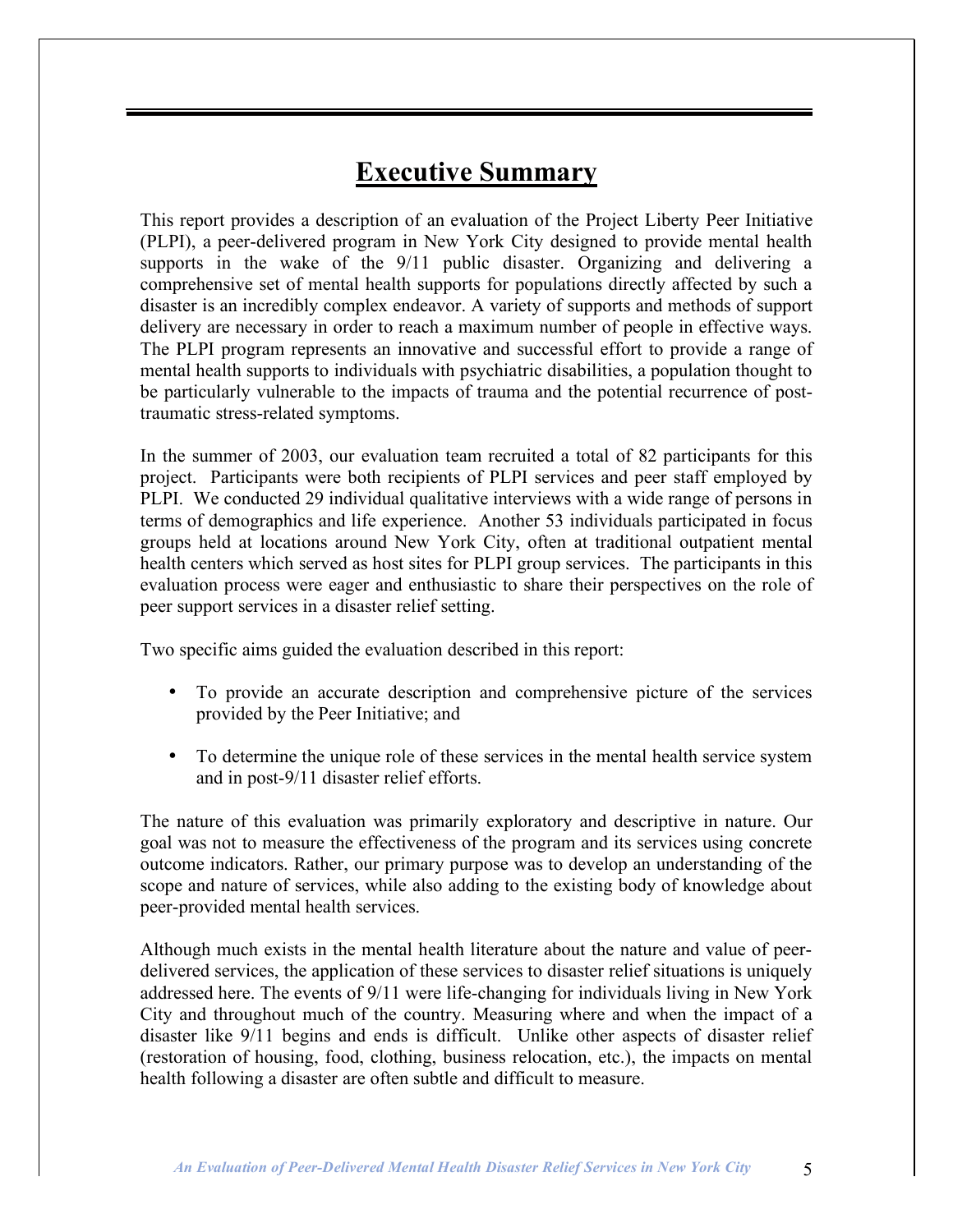Both peer staff employed by PLPI and those persons who received PLPI services demonstrated incredibly valuable insight. Taken together, their stories offer a comprehensive picture of a unique mental health program providing an array of valuable services in the wake of a devastating event. These findings serve several important purposes: to improve our understanding of the nature of peer support services in mental health; to provide a case study of the delivery of peer-provided mental health services after a large-scale public disaster; and to consider implications for the funding, organization, and delivery of other peer support services in disaster relief settings.

Those individuals who participated in PLPI services, either through provision or receipt of services, collectively shared a fascinating and compelling story of compassion, dedication, mutual aid, connection, and community following the devastating effects of a horrible disaster with far-reaching potential for traumatic impact. Individuals with psychiatric disabilities (mental illnesses) living in New York City were able to organize together, apply for federal relief monies, and successfully reach out to more than 10,000 people in throughout the New York metropolitan area.

Although peer support principles, ideas, and even interventions have been used in other disaster situations, stories of the process have rarely been captured and/or told to a larger audience. Peer support in general has limited exposure in the public eye, and the high exposure work of the PLPI meant that peer-delivered services were increasingly visible in New York City's mental health arena following 9/11. Many traditional providers and administrators in the host settings used as locations for data collection for this evaluation reported that this was their first meaningful experience with peer services. The PLPI program served as an exemplar of non-traditional mental health services.

The scope and magnitude of the impact of PLPI services, both for recipients and providers, is beyond measure. Quantitative data provide part of the picture, as do the stories of participants here. Yet there is also an intangible sense of value and importance in what the program achieved and in the lives that were touched by it. The long-term implications of this project may only be understood years from now. It is impossible to quantify how many individuals with psychiatric disabilities in New York City experienced reduced post-traumatic stress symptoms in part as a result of their interaction with PLPI outreach workers. It is also impossible to gauge, except through generalizing from our findings here, the intensity of personal meaning and impact in persons for whom PLPI was their introductory experience to peer support.

For the peer staff hired and trained for the provision of PLPI services following 9/11, employment in this program was a powerful and moving experience. They were able to share their personal narratives with others for whom the exchange of support was critical. Peer staff employed in the program also gained new skills, education, valued social role opportunities, and a wealth of experiential knowledge providing support services to others who have been through similar life circumstances. Many staff members described feeling that they had finally found their niche in life, and that they were empowered and inspired by the responsibilities they were given in their service provision roles.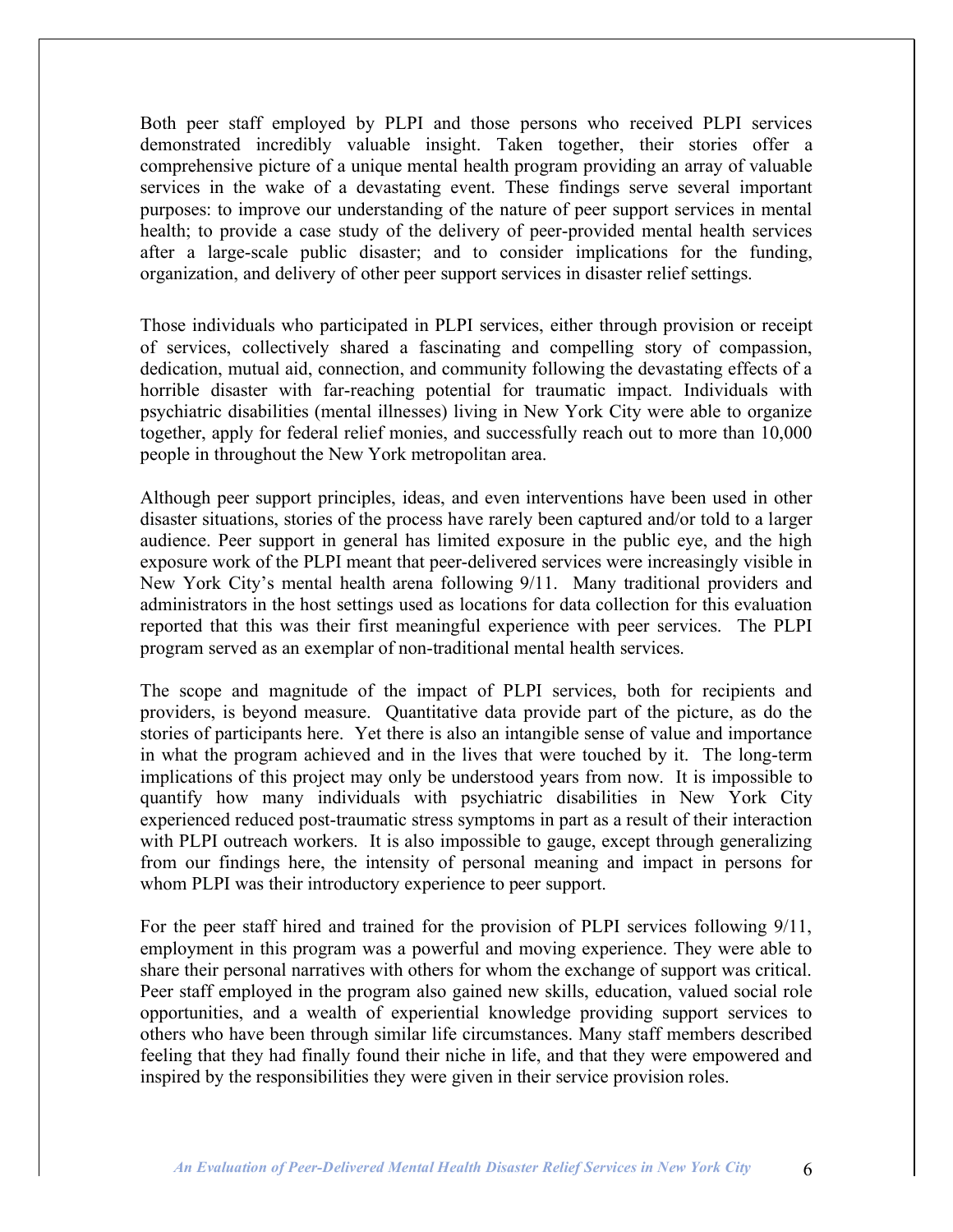The needs of individuals with psychiatric disabilities are both and complex and multidimensional. For many, the effects of the 9/11 disaster are inextricably linked with other challenges they have faced as people with disabilities. Recipient interviewees described PLPI services as absolutely critical in the restoration of meaningful postdisaster lives. Our data, taken in combination with the quantitative utilization data captured by Project Liberty, indicate that the program was incredibly successful in meeting its goals and that it dramatically impacted the lives of thousands of individuals.

Recipients of PLPI services gained access to valuable supports, including individual counseling, group sessions, and after hours telephone support. Perhaps more importantly, they were exposed to other individuals like themselves, who had experienced psychiatric disability and were struggling with how to cope with post-September  $11<sup>th</sup>$  life. They were provided with a safe, comfortable environment in which they were respected, and indeed valued, for their own experiences and perspectives. Recipients were also given access to inspiring role models in the form of PLPI peer staff. For many recipients of PLPI services, this was the first time they had interacted with peers in service provision roles, and many participants described it as an empowering and eye-opening experience.

The findings herein tell the story of a program successfully serving a very specific subpopulation in New York City after the devastating events of September 11, 2001. This story should be heard by administrators and planners of disaster relief services, and should be considered in planning for future disaster relief efforts. The core principles of peer support that provided the framework for the PLPI program offer a natural, respectful, flexible, and community-based way to provide mental health support services based on shared life experience. Rather than being devalued, stigmatized, or ignored, peer-delivered mental health support services should be incorporated into all stages of planning and implementation for relief efforts following a large-scale public disaster.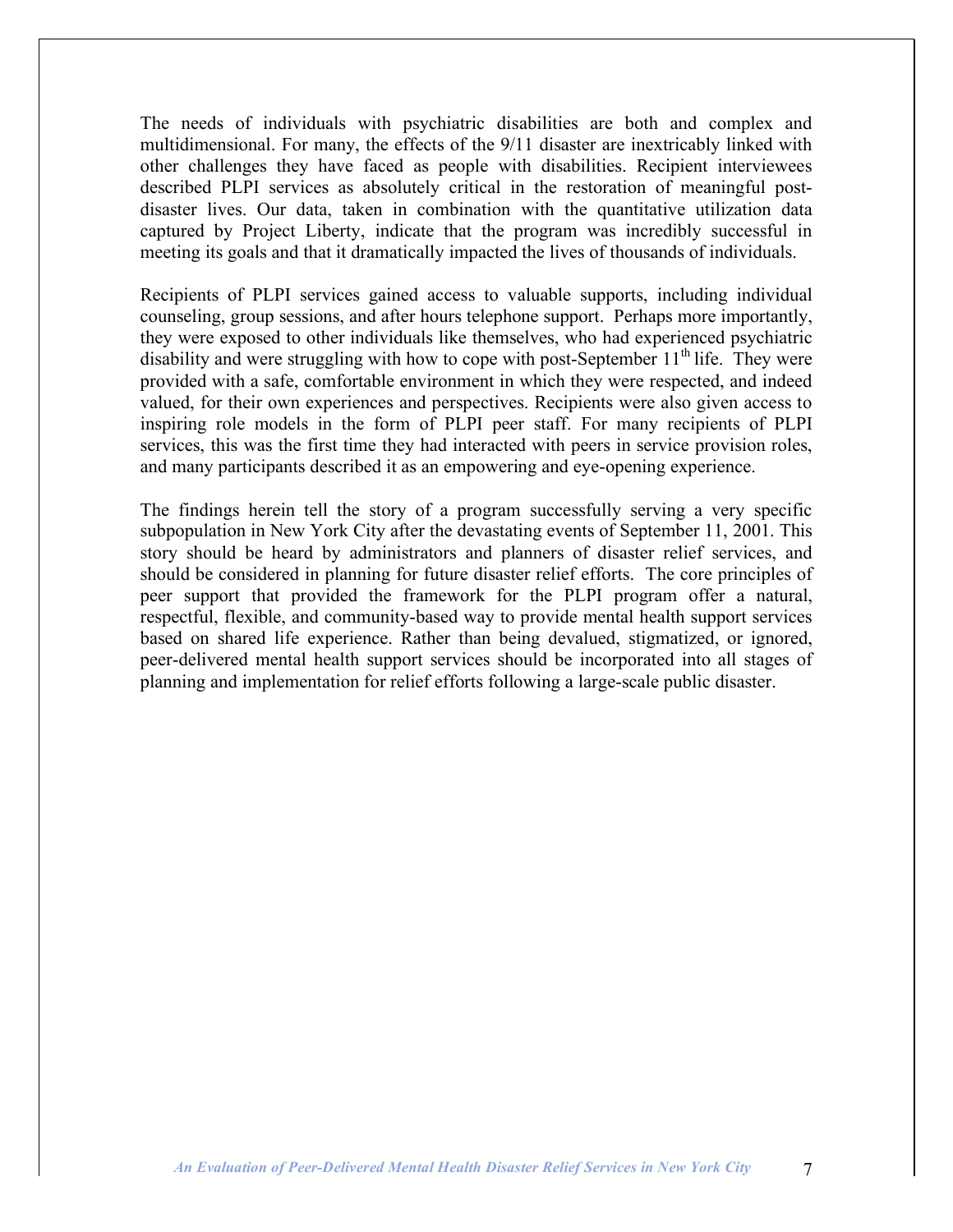## **Introduction**

This report delivers findings from an evaluation of a peer-delivered mental health disaster relief program in New York City. Based on recognition of the potentially significant mental health impact of the events of September 11<sup>th</sup>, 2001 in New York City, The Federal Emergency Management Agency (FEMA) funded the New York State Office of Mental Health (NYSOMH) to develop a formalized system of mental health response services. The NYSOMH program was named Project Liberty and offered free, nondiscriminatory mental health support services from over 70 individual service sites throughout the five boroughs of New York City. Using anecdotal evidence suggesting that certain highly vulnerable populations (particularly those with histories of trauma and existing psychiatric disabilities) were at special risk for re-traumatization and the recurrence of post-traumatic symptomatology, Community Access Incorporated (CAI) and the Howie the Harp (HTH) Advocacy Center proposed to deliver peer support services specifically targeted toward this subpopulation. The HTH Peer Initiative Program was initially funded under the Project Liberty auspices in January 2002 and provided services to New York City residents from March 2002 until the end of August 2003. All services were provided by trained staff who are current or former mental health consumers and designated as "Peer Outreach Workers".

As supported by the findings that follow, individuals with histories of trauma and/or mental health treatment may have had a more difficult time processing the disaster, or experienced a disruption in recovery efforts initiated prior to the tragedy. Some individuals interviewed for this evaluation reported experiencing the re-awakening of past traumas and traumatic events. Others, struggling with substance abuse, reported that they had increased their usage in an attempt to suppress overwhelming feelings.

The evaluation described herein offered a unique opportunity to examine an innovative peer-run program and determine the characteristics and scope of its services. While mutual support and peer-provided services have long been utilized with outpatient mental health populations, there is a lack of understanding and agreement about their relevance in the provision of mental health disaster-relief services. Anecdotal evidence from HTH's experience delivering peer support services in New York City prior to 9/11 suggested that members of highly vulnerable groups might not have been able or willing to access traditional professional mental health services and would thus have gone without critical services, leaving a significant gap in the wide-scale provision of 9/11-related relief and support services. The original HTH/CAI proposal located mental health peer support services targeted toward this "at-risk" population within a preventive public health framework. It was hoped that by reaching out to individuals with psychiatric histories and current disabilities, peer support services would be able to engage those members of the population most at risk and least likely to seek services. Ultimately, peer-delivered services were portrayed as perhaps the only way to effectively engage this population in desperately needed services, and to avoid further cost and burden to the mental health system.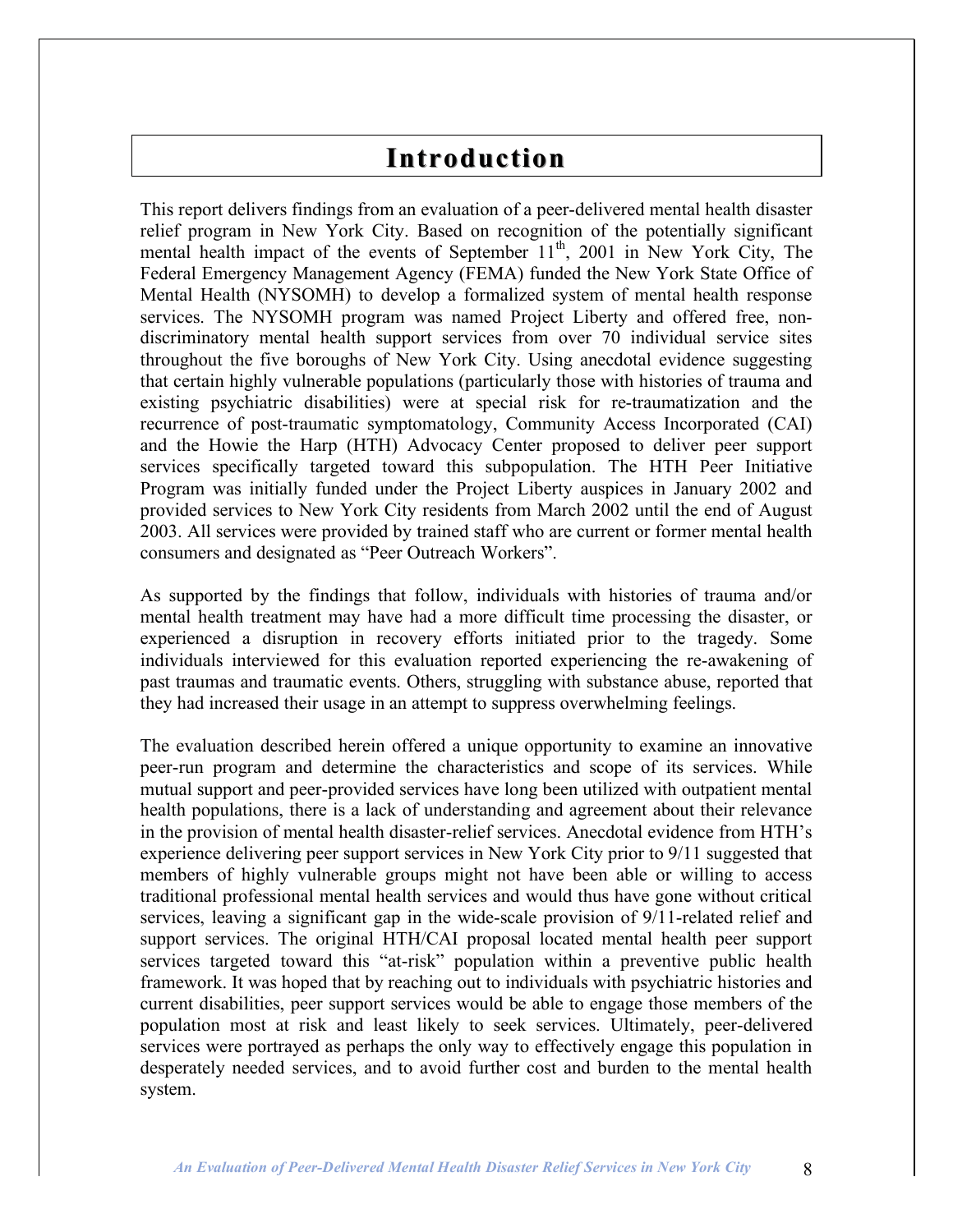Little is actually known about specific characteristics or features of peer support services provided within such a context. Service characteristics such as scope, nature of services, and content are essential for an understanding of peer support in disaster relief services. The collection and analysis of such information as reported here will help determine (a) what the critical and unique elements of peer support services are, (b) how these elements resemble and/or differ from counterpart services provided by professionals, and (c) how such services might or might not be useful in future applications following crises and/or disasters. Both structural characteristics (e.g. administrative elements, staffing patterns, supports for staff) and service-related characteristics (e.g. service elements, means of delivery, scope of services, eligibility issues) were considered to obtain a comprehensive picture.

Forming a precedent for the HTH/CAI proposal, peer-delivered relief and support services had been used in public health disasters such as the Oklahoma City bombing in 1995 and the North Ridge Earthquake in Los Angeles in 1994 and were reportedly effective in reaching and serving a high-risk underserved population. In response to the events of 9/11 in New York City, and recognizing the potential value of peer support in outreach to psychiatrically vulnerable populations, NYSOMH's Project Liberty funded the HTH/CAI proposal, leading to the creation of the HTH Project Liberty Peer Initiative (PLPI) program. Two other organizations (the New York Police Department and Fire Departments) also provided peer-delivered mental health support services following 9/11, but these services were only available to employees of said organizations. Their presence, however, does at least confirm the perceived value of building in support services delivered from non-traditional sources such as peers.

In advance of the PLPI start date, HTH conducted focus groups in the mental health community in New York City to gain a better understanding of population characteristics and need levels. Some of the findings from these focus groups included ongoing disparities in mental health care and treatment and a surprising dearth of peer-delivered services available to the mental health community at large. For individuals with prior or existing psychiatric disabilities, the PLPI program offered a means of defining and dealing with post-disaster issues. The findings discussed in this report draw a rich picture of how PLPI services helped mitigate the effects of 9/11 for New York City's mental health consumer community.

The specific aims of the evaluation were:

- (1) To provide an accurate description and comprehensive picture of the services provided by the Peer Initiative, and
- (2) To determine the unique role of these services in the mental health service system and post-9/11 disaster relief efforts.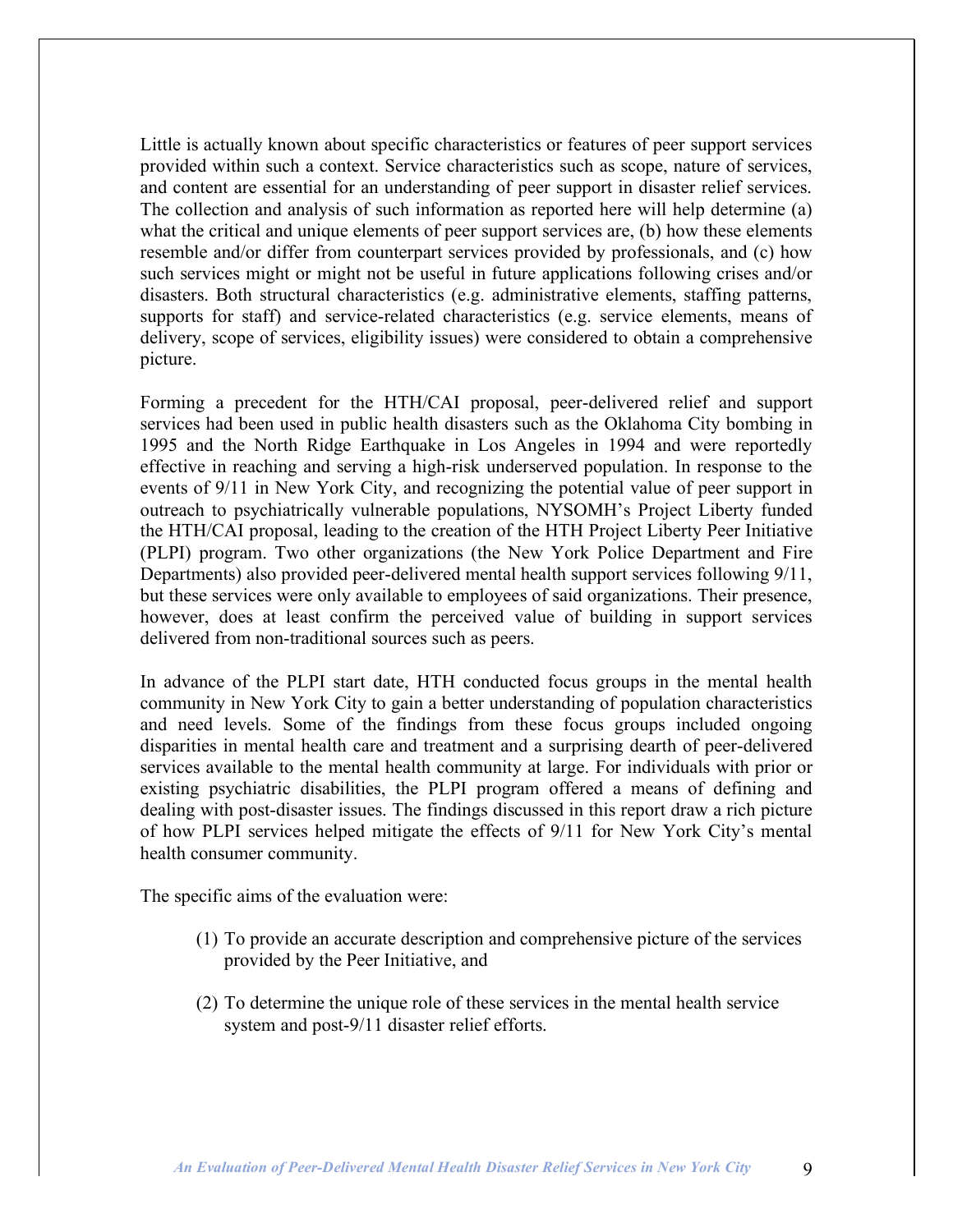## **Program Description**

Howie the Harp Advocacy Center was established in 1994 as the Peer Specialist Training Program by mental health consumers Howie T. Harp and Howie Vogel. Howie T. Harp passed away that same year and the organization was renamed in his honor. The mission statement of the HTH Center indicates that "We provide comprehensive training to people with psychiatric histories, including those who have been homeless, who have had problems with substance abuse, or have a history of incarceration. We believe that individuals who have experienced such problems and persevered can help others with similar experiences. Our agency is committed to empowering consumers through education and self-help". The HTH Center currently operates under the parent organization Community Access Incorporated (CAI), which began in 1974 and provides housing, support services, and advocacy for individuals with psychiatric disabilities in New York City.

Using a trained workforce of peer outreach workers, the HTH Center, under the financial auspices and management of CAI, began to deliver Project Liberty services in March 2002. Project Liberty Peer Initiative (PLPI) services continued until the end of August 2003. Services were delivered in each of four program areas: (1) individual counseling and referral, (2) group counseling, (3) public education, and (4) a "warmline" offering telephone support/counseling/referral. All services were provided by the peer outreach workers employed by HTH/CAI. During the program time period, services were provided in all five boroughs of the New York City area, with Manhattan the most common service site and Staten Island the least common. Each of the four core program elements will be briefly described below, augmented by quantitative utilization data when available.

#### **Individual Counseling**

Individual counseling and referral sessions were viewed as one of the key services provided by the PLPI program. Particularly in the early months of program implementation, when disaster relief and support around 9/11 issues was a more pressing concern, individual outreach and counseling formed the backbone of PLPI services. PLPI outreach workers blanketed the city advertising their services and availability for one-onone counseling and/or referral. Outreach-based individual counseling was seen as a highly effective strategy for reaching large numbers of New York residents, particularly those with existing psychiatric disabilities. During the outreach visits, referrals to professional mental health services and/or substance abuse treatment services were offered when deemed appropriate (see Table 1).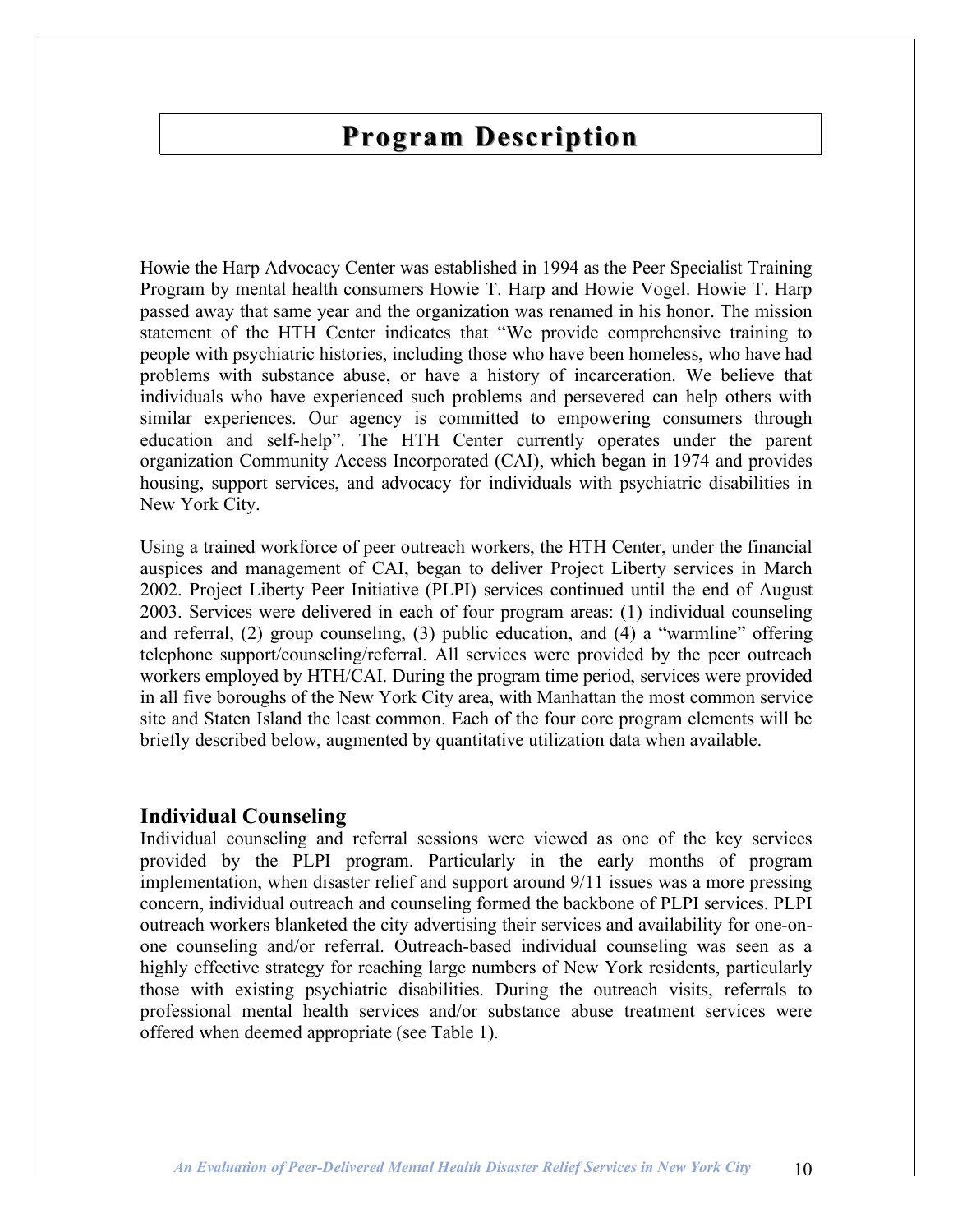| Type of referral | # Referrals made<br>by PLPI | % PLPI referrals<br>accepted | % All Project<br><b>Liberty referrals</b><br>accepted |
|------------------|-----------------------------|------------------------------|-------------------------------------------------------|
| Mental health    | 733                         |                              | 62                                                    |
| treatment        |                             |                              |                                                       |
| Substance abuse  | 747                         |                              | 66                                                    |
| treatment        |                             |                              |                                                       |

#### **Table 1: Referrals Made During Individual Counseling and Outreach**

A total of 12,237 individual outreach visits (including counseling and/or referral) were conducted, with 83% of these (10,133) being unique first time visits. Table 2 presents gender and age information for those individuals. Of these first time contacts with individuals, 83% (8,401) were classified by the peer outreach workers as being disabled or having a previous condition. As the target population for PLPI services was a psychiatrically disabled one, these conditions were typically mental health-related. Of the same first time contacts, only 12% (1,191) were provided to non-disabled members of the general public. These findings differ from the service provision statistics of all other Project Liberty providers which were more heavily weighted toward the general public (49%), and less so toward those with disabilities or existing conditions (15%). The average length of a PLPI individual outreach session was 22.2 minutes  $(SD = 15.7)$ , median  $= 19$ , range 10-240), less than the average for all other Project Liberty sites combined (31.2 minutes).

The gender of individual PLPI outreach recipients was relatively evenly split, with slightly more than half 55.2% (5,591) being male. Approximately 50% (5,048) of recipients were Black, followed by 27% (2,696) White, 19% (1,903) Hispanic, and slightly over 3% (344) Asian. Further demographic statistics are available in Table 3.

Of the unique first time outreach visits, 7.2% (733) were offered mental health referrals and of these, 90% (661) were accepted, higher than the average mental health referral acceptance rate of all other Project Liberty sites (62%). Of the PLPI first-time individual visits, 7.4% (747) were offered substance abuse referrals and of these, 90% again (670) were accepted, higher than the average substance abuse referral acceptance rate of all other Project Liberty sites (66%). It should be noted that acceptance of a referral does not indicate follow-through, but rather simply measures whether or not a recipient acknowledged the need for a referral and took the given information with him or her.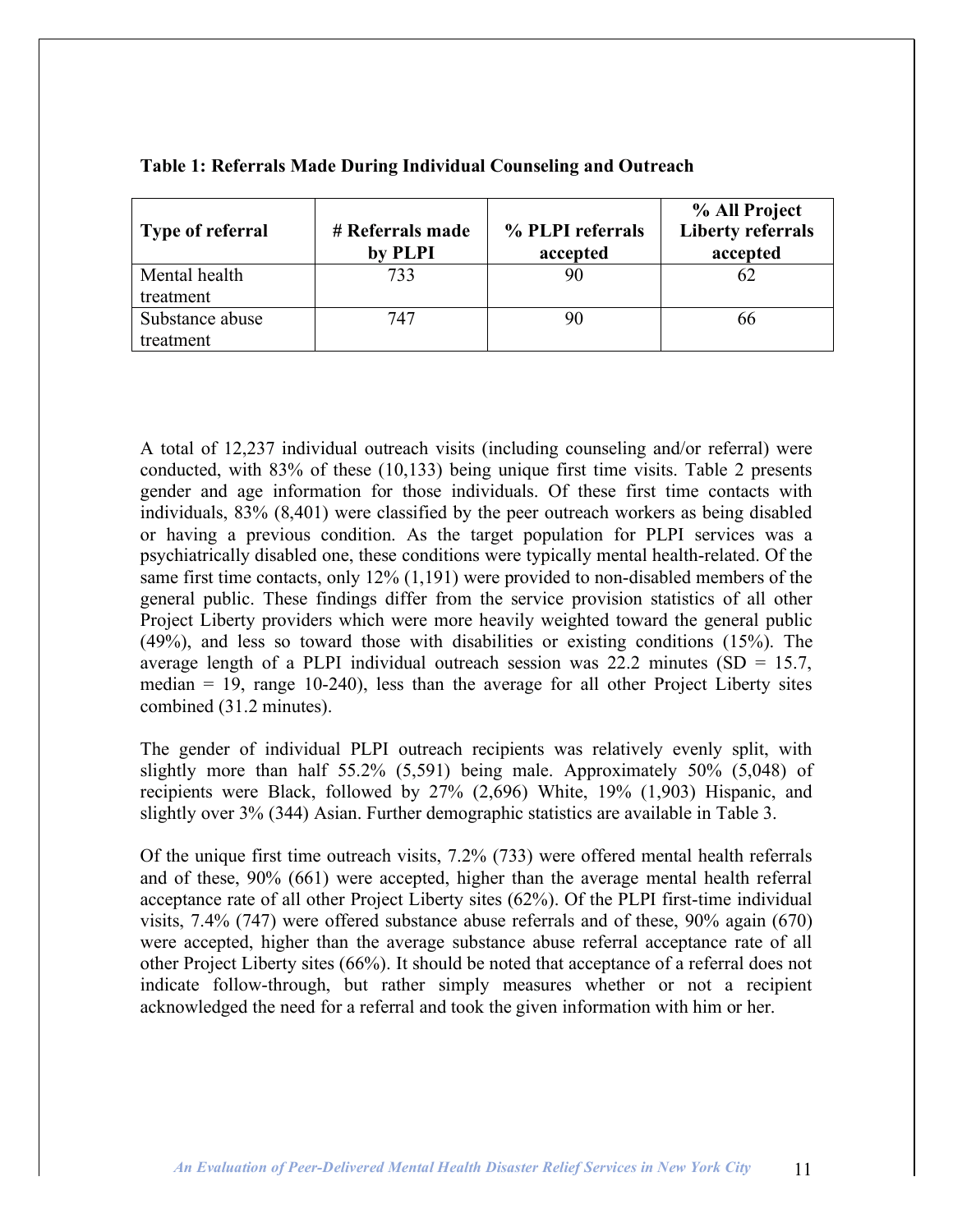| Age                               | Male     | Female | (Missing)      | <b>Total</b>   |
|-----------------------------------|----------|--------|----------------|----------------|
| Preschool (0-5 yrs)               | $\theta$ |        |                | $\overline{2}$ |
| Childhood (6-11 yrs)              | 8        | 11     | $\theta$       | 19             |
| Adolescents (12-17 yrs)           | 58       | 90     | Т.             | 149            |
| Adults (18-54 yrs)                | 5,016    | 3,878  | 37             | 8,931          |
| Older Adult $(55 \text{ yrs} + )$ | 482      | 500    | 6              | 988            |
| Missing                           | 27       | 13     | $\overline{4}$ | 44             |
| <b>Total</b>                      | 5,591    | 4,493  | 49             | 10,133         |

**Table 2: Gender and Age of PLPI Individual Counseling and Outreach Recipients**

#### **Table 3: Ethnicity and Gender of PLPI Individual Counseling and Outreach Recipients**

|                 | Male  | Female         | <b>Missing</b>   | <b>Total</b> |
|-----------------|-------|----------------|------------------|--------------|
| White           | 1,581 | 1,108          | 7                | 2,696        |
| <b>Black</b>    | 2,745 | 2,272          | 31               | 5,048        |
| Hispanic        | 1,005 | 892            | 6                | 1,903        |
| Asian           | 173   | 170            | $\mathbf{1}$     | 344          |
| Middle Eastern  | 39    | 18             | 1                | 58           |
| American Indian | 6     | $\overline{2}$ | $\boldsymbol{0}$ | 8            |
| Other/Unknown   | 37    | 30             | $\theta$         | 67           |
| Missing         | 5     | $\mathbf{1}$   | 3                | 9            |
| <b>Total</b>    | 5,591 | 4,493          | 49               | 10,133       |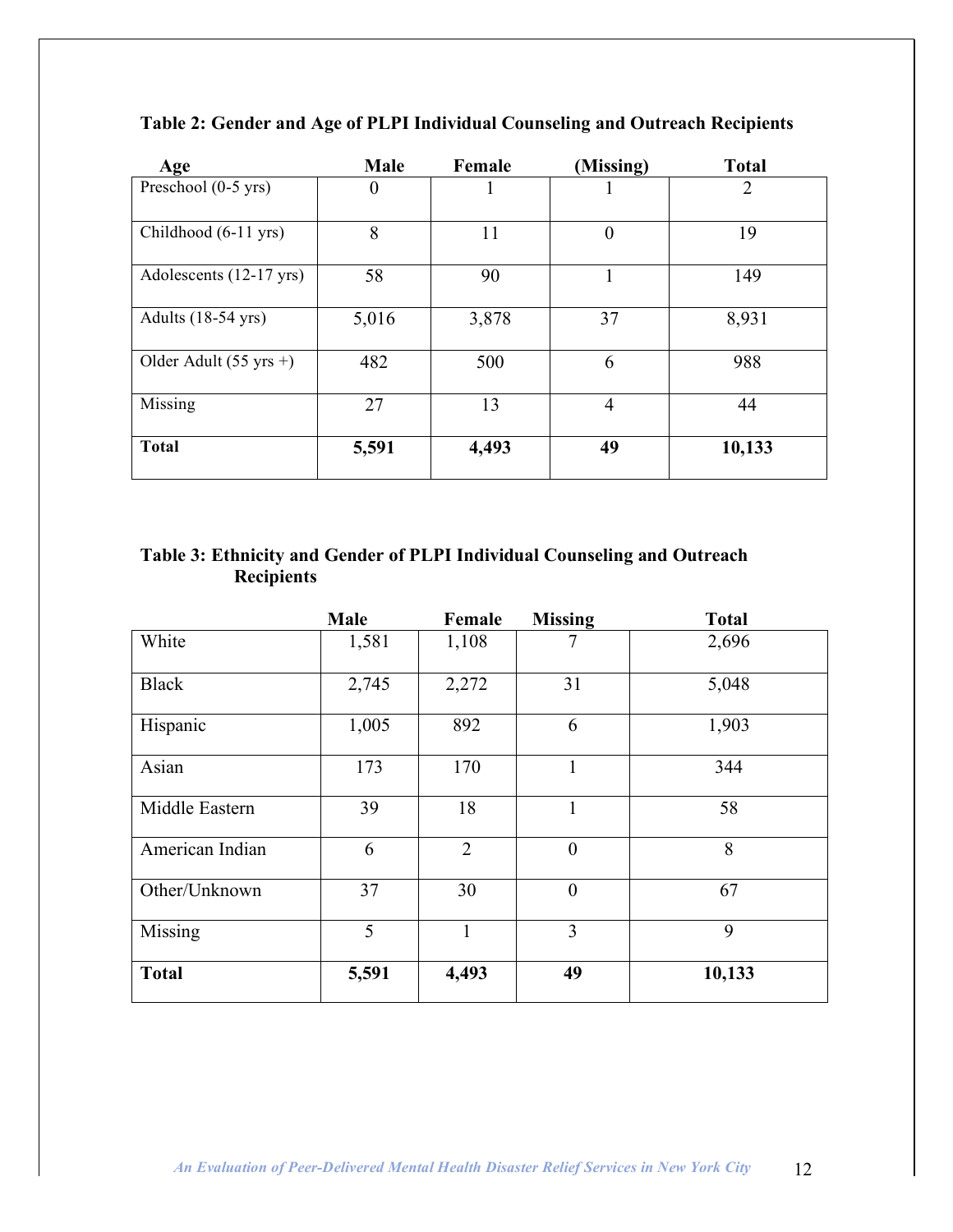## **Group Counseling**

PLPI group counseling sessions were provided as a primary strategy to reach individuals with psychiatric disabilities who may have been facing traumatic after-effects from the 9/11 events in New York City. Group sessions were seen as a particularly useful technique that allowed for shared learning and the mutual exchange of peer support. Groups were both educational and supportive in nature, and run with a high degree of flexibility so that group members were able to participate in the content and direction of meetings.

Group counseling sessions were typically led by one PLPI outreach worker, although occasionally a co-leadership approach was used. A variety of topics were covered, with 9/11 and its related effects on persons with psychiatric disabilities being a common foundational theme for groups, particularly in the early stages of the implementation period. PLPI group leaders reportedly used a variety of techniques and approaches, ranging from the presentation of didactic materials (e.g. sessions on trauma coping skills, re-traumatization, and symptom management) to structured sharing of participants' stories to open-ended exploration of topical concerns.

PLPI staff each brought a unique set of group leadership skills to the group counseling sessions. Leader self-disclosure and personal storytelling was a crucial element of most group sessions, and helped operationalize the role modeling process that is central to many peer-delivered services. Some groups were geared more towards specific subpopulations and problems (examples include an ongoing peer support group for young male adults and several groups addressing the co-occurrence of substance abuse and psychiatric disabilities). These did not seem to be perceived by most group members or leaders as being duplicative of existing groups, and were distinguished from such by their peer leadership and inclusion of 9/11 content.

A total of 1,553 group counseling sessions were conducted by the PLPI. Of these, 11% (170) were first-time groups, and 89% (1,383) were ongoing group sessions. Manhattan (43%) was the most common location for group sessions, followed by Brooklyn (41%), Queens (9%), Staten Island (4%), and the Bronx (3%). Table 4 shows group services broken down by borough.

As with the individual sessions, an overwhelming majority (153; 90%) of the PLPI group sessions were attended by those classified as having a disability and/or pre-existing condition. The average number of total group sessions (inclusive of first-time and ongoing sessions) held per month was 86, or 21.5 groups held per week. Average attendance was 10.6 individual recipients per group session. The average length of a PLPI group counseling session was 65 minutes (SD=16.2, median = 60, range 30-180).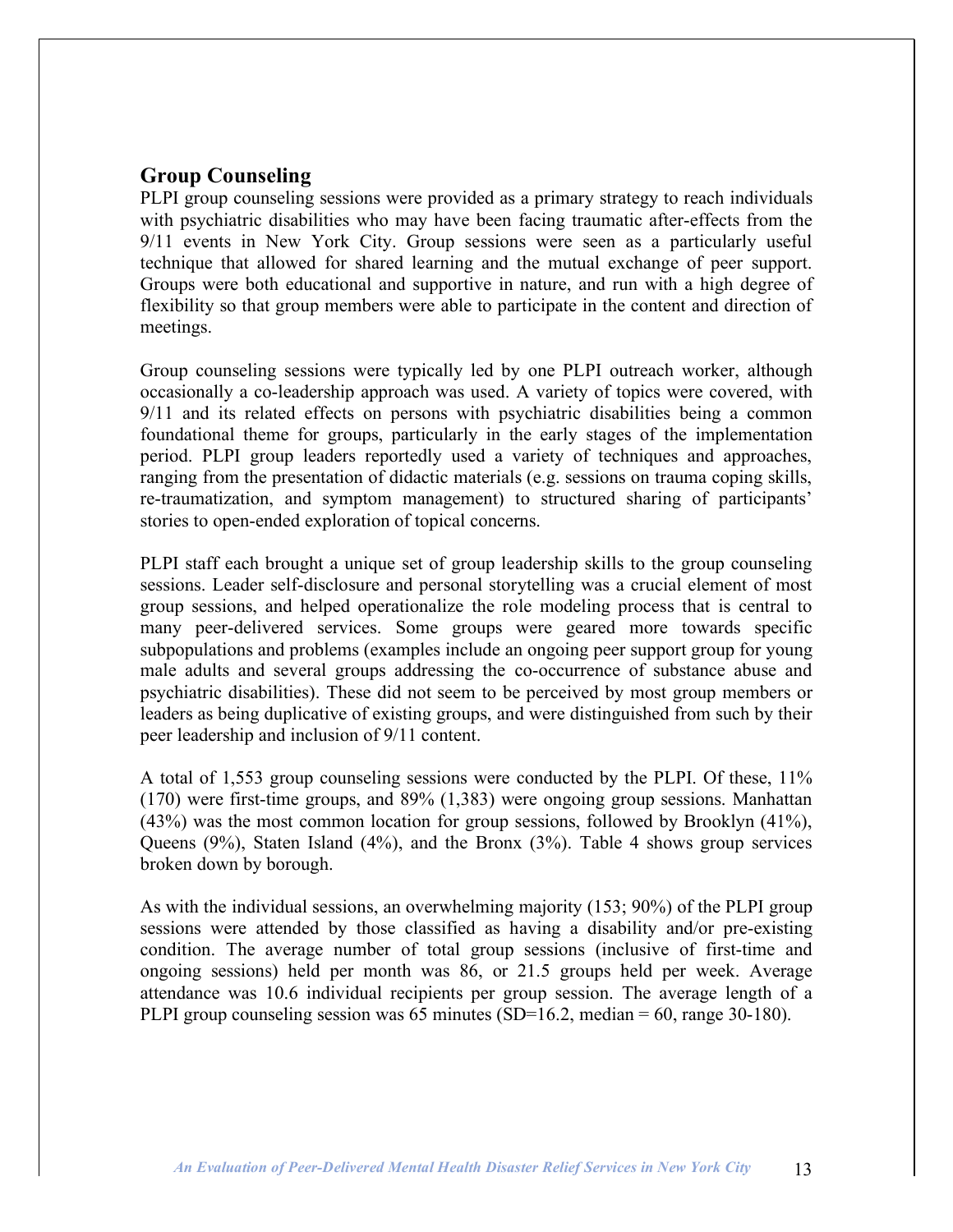| <b>Borough</b>  | <b>PLPI</b> Groups | <b>All PL Site Groups</b> |
|-----------------|--------------------|---------------------------|
| Manhattan       | 42.8%              | 46.1%                     |
|                 | (664)              |                           |
| <b>Brooklyn</b> | 41.4%              | 19.1%                     |
|                 | (643)              |                           |
| Queens          | 9.2%               | 19.3%                     |
|                 | (143)              |                           |
| <b>Bronx</b>    | 2.9%               | 10.2%                     |
|                 | (45)               |                           |
| Staten Island   | 3.6%               | 3.7%                      |
|                 | (56)               |                           |
| Outside city    | $.1\%$             | 1.7%                      |
|                 | (2)                |                           |

#### **Table 4: Group Counseling by Borough, 5/02-8/03**

During the program implementation period, a total of 16,401 individuals attended PLPI group counseling sessions. Of these individuals, almost 14% (2,263) were first-time attendees, much lower than the average percentage of first-time attendees for all other Project Liberty sites combined (42%). In the first eight months of the implementation period, PLPI group sessions were held predominately at the HTH site, located two short blocks from Ground Zero in lower Manhattan. After November 2002, almost all group counseling sessions were held either in community centers or other community locations, primarily traditional mental health service settings where peer support was not otherwise available for consumers.

Table 5 provides a chronological look at when group sessions were held along the PLPI program lifespan. These data demonstrate that new groups were consistently being held even up until the program's end. What is not reflected here, but important to consider, is that many of the PLPI groups were reportedly going to continue after the program closure in August 2003, albeit as independently function self-help/peer support groups.

|                         | $\mathbf{S}$<br>Mar | $\boldsymbol{S}$<br>Apr | $\boldsymbol{\mathsf{S}}$<br>May | $\mathbf{S}$<br>Jun | $\mathbf{S}$<br>$\Xi$ | $\boldsymbol{S}$<br>ηã<br>₹ | $\boldsymbol{S}$<br>Sep | $\mathbf{C}$<br><b>Oct</b> | $\boldsymbol{S}$<br>Nov | $\boldsymbol{S}$<br>Dec | $\boldsymbol{3}$<br>Jan | $\boldsymbol{3}$<br>Feb | $\boldsymbol{3}$<br>Mar | $\boldsymbol{3}$<br>Apr | $\boldsymbol{3}$<br>May | $\boldsymbol{03}$<br>Jun | $\boldsymbol{\mathbb{S}}$<br>∍ | $\boldsymbol{c}$<br>50<br>∍<br>◀ |
|-------------------------|---------------------|-------------------------|----------------------------------|---------------------|-----------------------|-----------------------------|-------------------------|----------------------------|-------------------------|-------------------------|-------------------------|-------------------------|-------------------------|-------------------------|-------------------------|--------------------------|--------------------------------|----------------------------------|
| First time<br>sessions  | 2                   | 12                      | 14                               | 11                  | 14                    | 9                           | 22                      | 12                         | 14                      | 15                      | 7                       | 6                       | 9                       | ⇁                       |                         | $\theta$                 | 11                             | 4                                |
| Ongoing<br>sessions     | $\theta$            | 20                      | 39                               | 56                  | 105                   | 79                          | 94                      | 111                        | 118                     | 100                     | 113                     | 101                     | 112                     | 103                     | 34                      | 100                      | 62                             | 36                               |
| Total group<br>sessions | 2                   | 32                      | 53                               | 67                  | 119                   | 88                          | 116                     | 123                        | 132                     | 115                     | 120                     | 107                     | 121                     | 110                     | 35                      | 100                      | 73                             | 40                               |

|  |  | Table 5: Monthly Group Services Provided by PLPI, 3/02-8/03 |
|--|--|-------------------------------------------------------------|
|  |  |                                                             |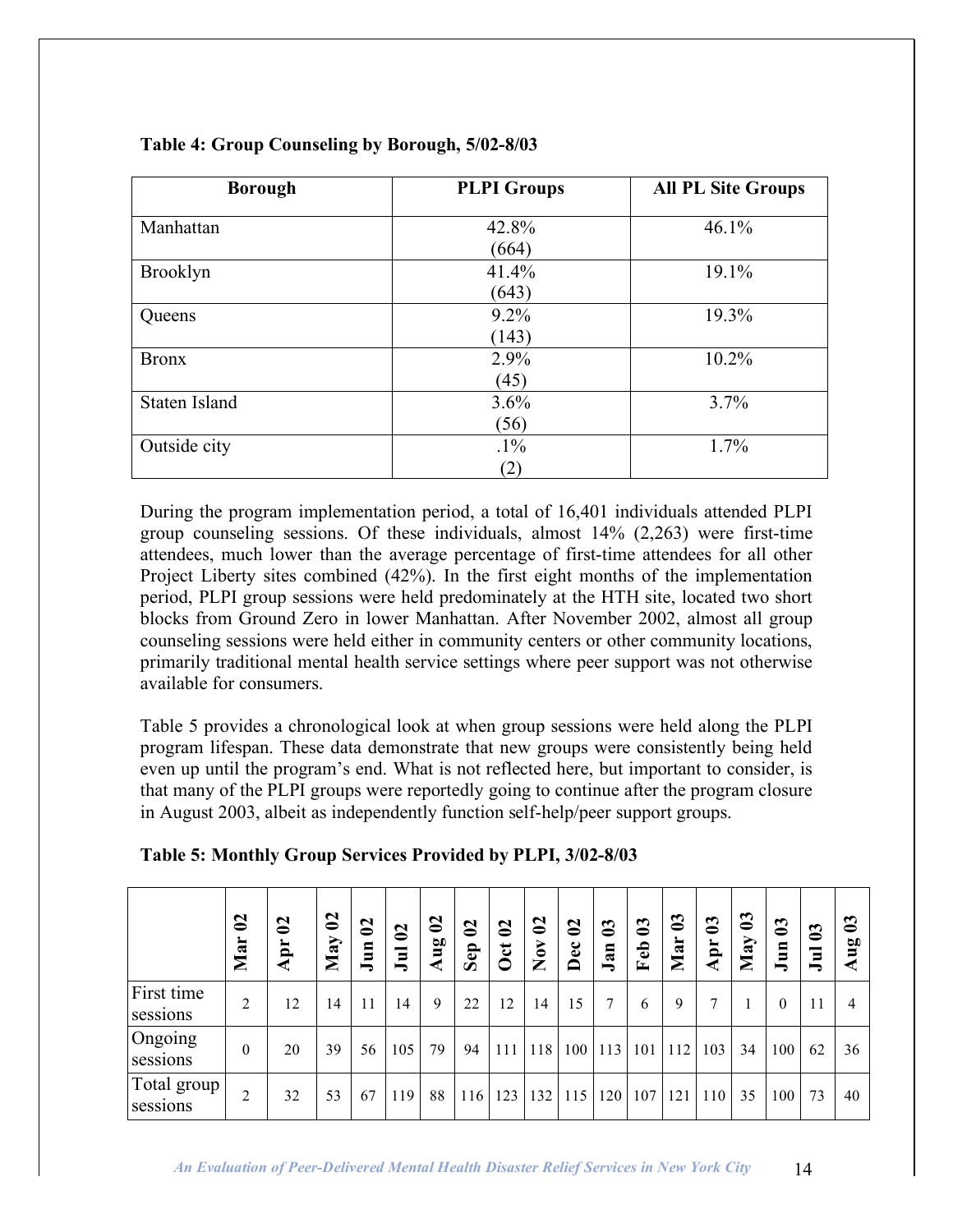### **Public Education**

The PLPI conducted public education sessions as a primary means of outreach targeted toward a wider general audience. Public education sessions were viewed as a way to increase visibility and awareness about Project Liberty services generally, and more specifically PLPI services for individuals with psychiatric disabilities in need of additional support around 9/11 and related issues. With these sessions, the stated goal of the PLPI was to reach program administrators, psychiatrists, case managers, and assorted other mental health professionals, as well as consumers themselves. Didactic information about the nature and roles of peer support were included as a primary feature of the pubic education sessions. Frequently, the presentations led directly to improved relationships between the PLPI and assorted mental health providers, as well as the creation of ongoing peer support groups, and referrals to both individual PLPI counseling and the PLPI warmline services. Reactions to public education sessions were reported by PLPI staff to have been quite positive, with many organizations expressing an interest in ways to incorporate peer support and/or peer-delivered services into their existing program structures.

The Howie the Harp PLPI also distributed official Project Liberty educational materials in the form of flyers, pamphlets, and assorted other formats. Flyers included not only general Project Liberty information, but PLPI-specific information advertising the warmline telephone support service, and group counseling sessions. The warmline's tollfree number was also listed in various citywide mental health and human service newsletters. A grand total of 53,999 educational materials (all formats included) were distributed by the PLPI program staff. Of these, 28,807 were materials left in strategic public places (e.g. near Ground Zero, in outpatient mental health centers, consumer dropin centers, parks where homeless individuals congregate, etc.), 13,354 were materials that were simply handed to individuals in the general public without further explanation, and 11,470 were handed out with a brief discussion occurring between the PLPI outreach worker and the recipient of the materials. Finally, 368 individual mailings of Project Liberty-related materials were sent out by the PLPI program.

A total of 301 public education sessions were conducted by the PLPI, with a total attendance of 5,244 individuals. Ninety-three percent (280) of the public education sessions were held during the first year of program implementation, when public outreach and recruitment were clear priorities. Manhattan was the most frequent borough for public education (38%), followed by Brooklyn (30%), the Bronx (14%), Queens (13%), and Staten Island (6%). The average length of a PLPI public education session was 48 minutes (SD = 25.0, median = 45, range 15-174), shorter than the average public education session length for all other NYC Project Liberty sites (74 minutes).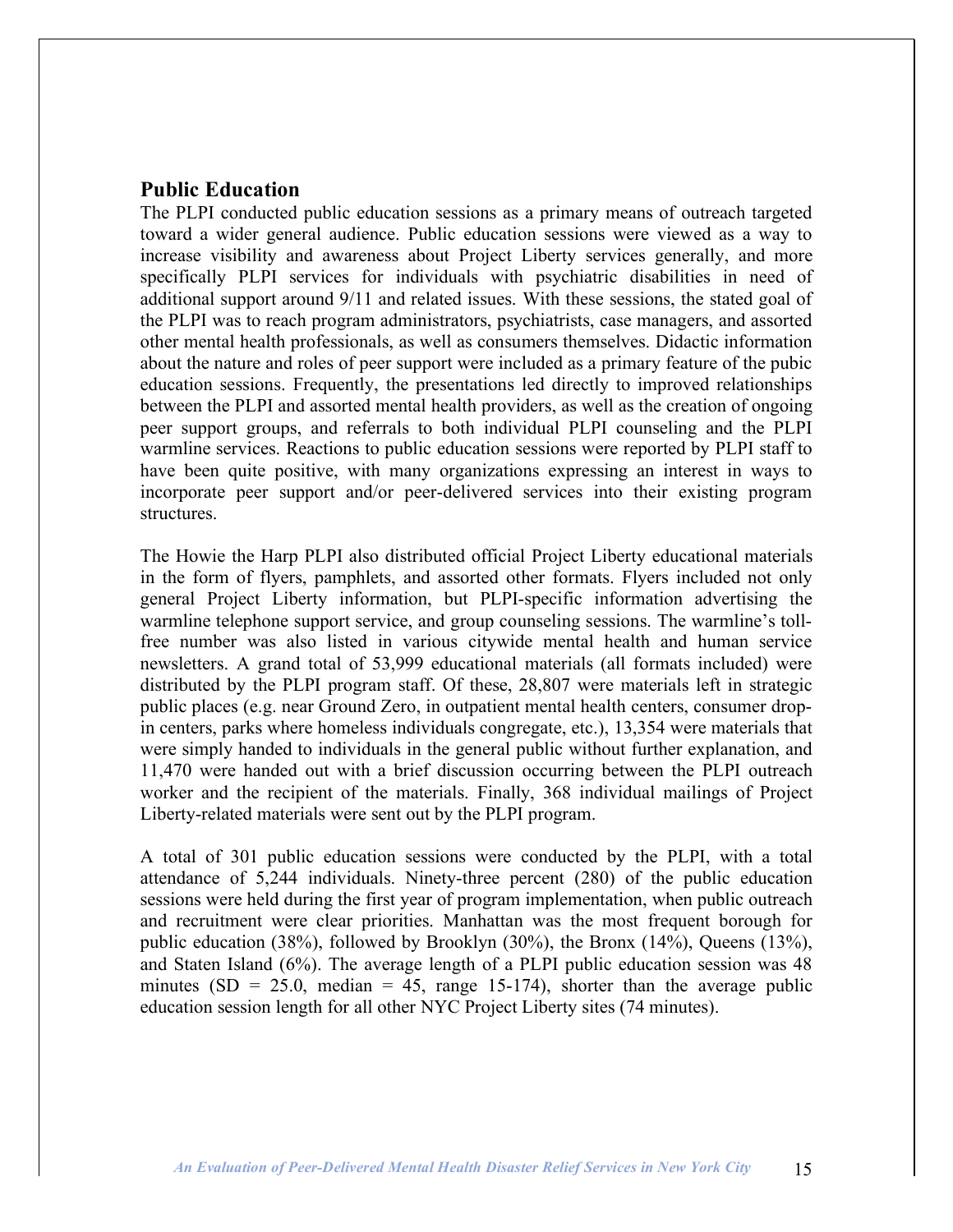### **Warmline Telephone Support Service**

A telephone "warmline" created and run by PLPI staff was a key program resource made available free of charge to potential participants. Warmline services consisted of a supervised core group of staff who answered telephone calls onsite and provided conversation and/or counseling to those in need. Crisis prevention and avoidance of isolation for New York City residents with psychiatric disabilities were cited by PLPI staff as two of the target goals of this service. Phone lines were open in the evenings and weekends so as to allow potential participants a wide range of times during which to call. Full confidentiality was maintained for callers, and utilization data were thus not collected. Callers were reportedly able to talk to a peer warmline provider for as long as necessary. Calls were fully anonymous and callers were not expected to provide any identifying information.

While utilization data from the warmline were not available for this report, several PLPI providers interviewed for this evaluation had staffed the warmline. As described in greater detail later, these staff members reported that for those individuals utilizing warmline services, the impact on their ability to cope and to address issues related to 9/11 was significant.

### **PLPI Services**

Table 6 presents a chronological overview of three of the four core services by the PLPI program across its lifespan. There was a strong connection between many of the PLPI services offered. Although all four core services were delivered throughout the program implementation period, individual outreach and public education played larger roles early on, while group counseling sessions remained a consistent service feature until the program's closure in August 2003. Individual outreach was viewed as an opportunity to refer service recipients to the various other PLPI services as well as non-PLPI services provided by Project Liberty. Similarly, during all of the group counseling sessions and public educations sessions, PLPI outreach workers advertised other services as appropriate. Many of the evaluation participants who had received group counseling had also used the warmline as an additional support outside the group and during nights and weekends. This was commonly viewed by recipients as a valuable resource they would not have utilized if it had not been for the personal invitation and outreach provided by PLPI workers.

Many of the outreach workers provided services across programs, and reported that they enjoyed the flexibility of being able to work in different program services. The warmline was separately staffed and housed in a separate location. However, there was some crossover in that several of the outreach workers shifted either to the warmline after providing general outreach, or followed the opposite path.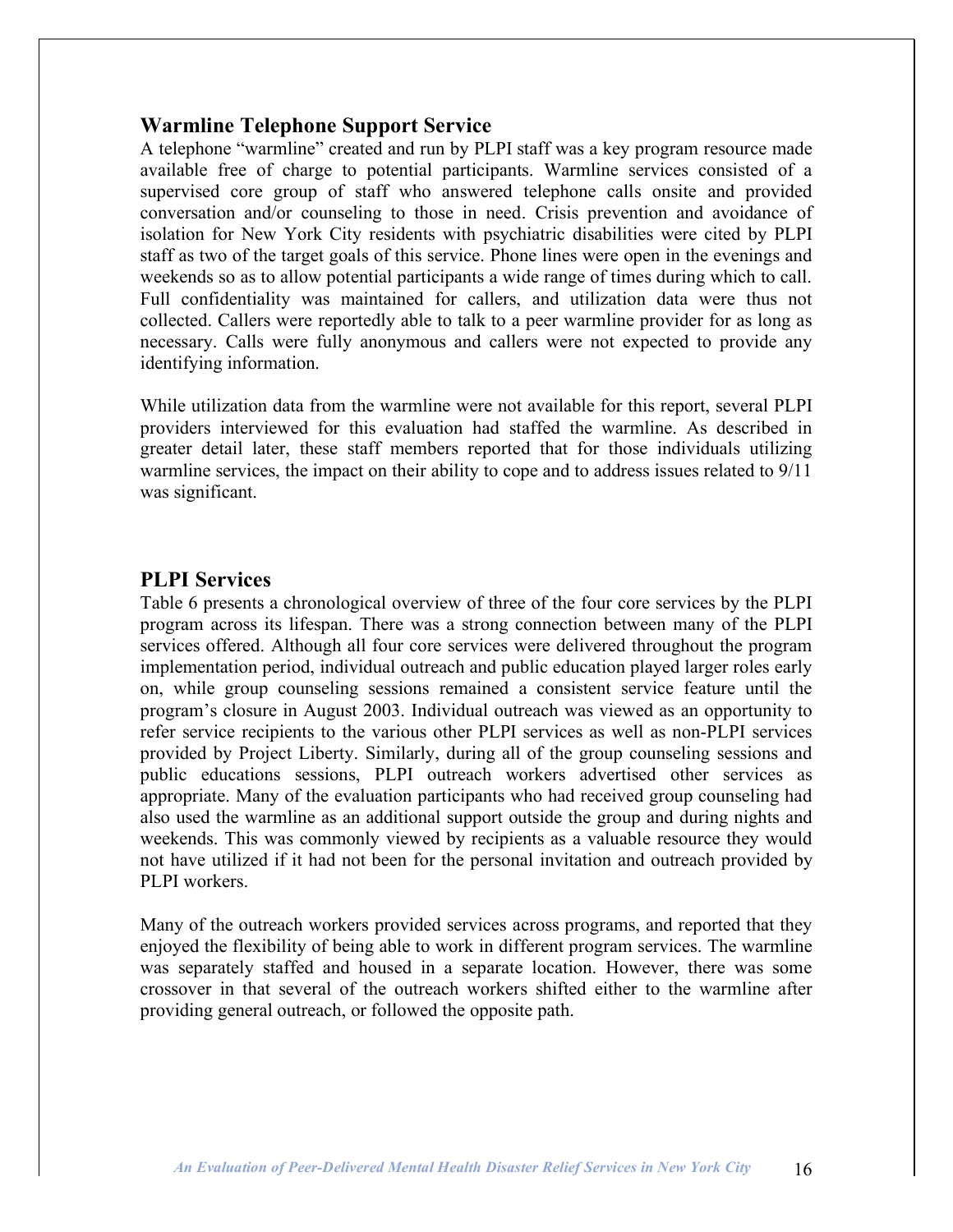| Month/<br>Year | counseling/out<br>Individual<br>reach | (initial group)<br>counseling<br>Group | counseling<br>Ongoing<br>dno.18 | education<br>Public |
|----------------|---------------------------------------|----------------------------------------|---------------------------------|---------------------|
| 3/02           | 97                                    | $\overline{2}$                         | $\mathbf{0}$                    | 23                  |
| 4/02           | 646                                   | $\overline{12}$                        | 20                              | 45                  |
| $5/02$         | 970                                   | 14                                     | 39                              | 35                  |
| 6/02           | 923                                   | 11                                     | $\overline{56}$                 | $17$                |
| $7/02$         | 701                                   | 14                                     | 105                             | 26                  |
| 8/02           | 762                                   | $\overline{9}$                         | 79                              | 14                  |
| 9/02           | 743                                   | $\overline{22}$                        | 94                              | $\overline{7}$      |
| 10/02          | 600                                   | 12                                     | 111                             | 28                  |
| 11/02          | 681                                   | 14                                     | 118                             | 29                  |
| 12/02          | 1063                                  | 15                                     | 100                             | 23                  |
| 1/03           | 893                                   | $\overline{7}$                         | 113                             | $18\,$              |
| 2/03           | 805                                   | $\overline{6}$                         | 101                             | $\overline{8}$      |
| 3/03           | 756                                   | 9                                      | 112                             | $\overline{7}$      |
| 4/03           | 786                                   | $\overline{7}$                         | 103                             | 9                   |
| $5/03$         | 193                                   | $\mathbf{1}$                           | 34                              | $\mathbf{1}$        |
| 6/03           | 675                                   | $\overline{0}$                         | 100                             | 10                  |
| 7/03           | 605                                   | 11                                     | 62                              | $\mathbf{1}$        |
| 8/03           | 335                                   | $\overline{4}$                         | 36                              | $\overline{0}$      |

#### **Table 6: PLPI Services Provided by Month**

PLPI services by design were targeted to reach individuals with pre-existing psychiatric disabilities. As seen in Table 7, an overwhelming majority of PLPI service recipients (particularly in the group counseling sessions) were individuals falling into the disabled risk category, rather than simply being members of the general public. These data suggest that PLPI services were indeed able to reach the very specific population niche for which the program was intended. Data are also presented in Table 7 for comparison between PLPI services and those offered in all other Project Liberty (PL) sites.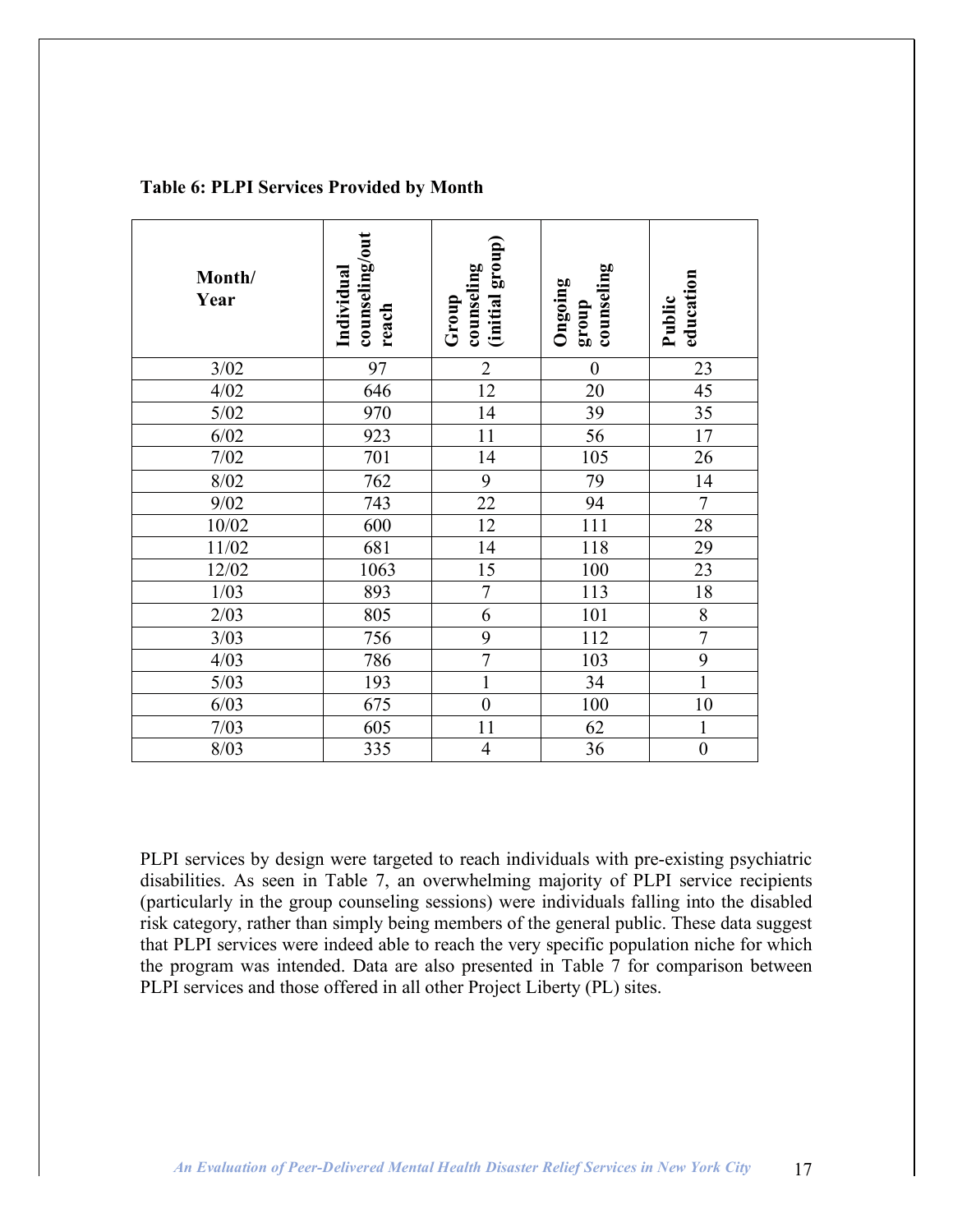| <b>Service</b>      | <b>PLPI</b><br>consumers in | <b>PLPI</b><br>consumers in | <b>All PL site</b><br>consumers in | <b>All PL site</b><br>consumers in |
|---------------------|-----------------------------|-----------------------------|------------------------------------|------------------------------------|
|                     | disabled risk               | general public              | disabled risk                      | general public                     |
|                     | category                    | category                    | category                           | category                           |
| Individual          | 82.9%                       | 11.8%                       | 14.9%                              | 49.0%                              |
| counseling/outreach | (8, 401)                    | (1,191)                     |                                    |                                    |
| Group counseling,   | 90.0%                       | 2.9%                        | 10.4%                              | 34.8%                              |
| initial session     | (153)                       | (5)                         |                                    |                                    |
| Public education    | 82.4%                       | 13.6%                       | 17%                                | 24.4%                              |
|                     | (248)                       | (41)                        |                                    |                                    |

## **Table 7: Consumer Risk Categories: PLPI v. all Project Liberty Sites**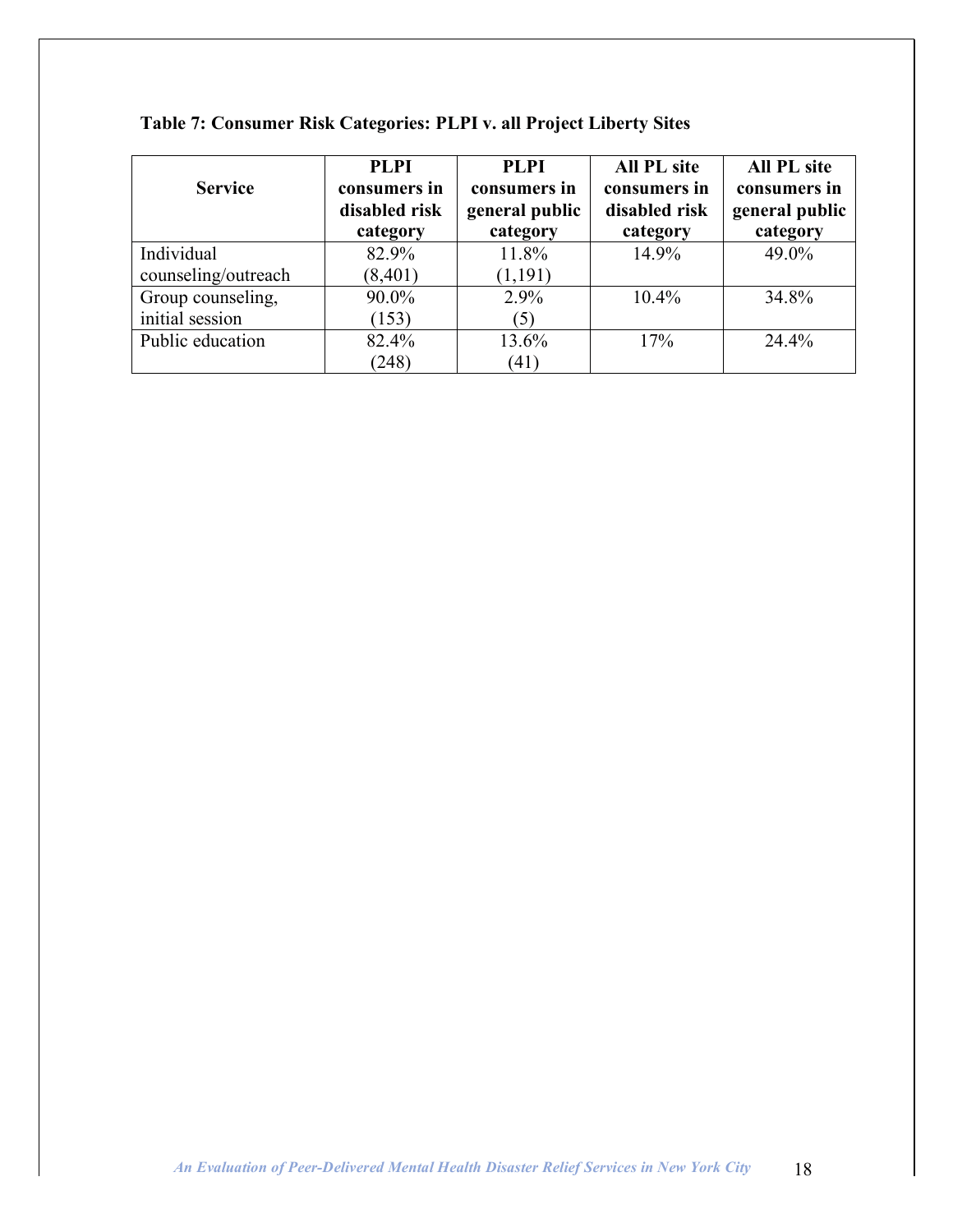## **Methodology**

To clarify the terms that will be used in this report, the words "peer" and "consumer" will be used interchangeably to refer to individuals who self-identify as current or former users of formal mental health services. Most though not necessarily all of such individuals have at some point had a mental health diagnosis and many have experienced serious psychiatric disabilities and hospitalization. The terms "staff" and "providers" will similarly be used interchangeably to refer to mental health consumers who were hired specifically to work in the Project Liberty Peer Initiative (PLPI) program run by the Howie the Harp (HTH) Advocacy Center and Community Access Incorporated (CAI) in New York City. Finally, the term "recipients" will be used to refer to individuals who received any of the services provided during the course of the PLPI program implementation.

The methodology employed in this evaluation resulted in large part from a series of collaborative planning discussions between members of the SUNY evaluation team, New York State Office of Mental Health (NYSOMH) officials, HTH administrators, and assorted key stakeholders. A collaborative relationship was built in which all aspects of the evaluation design and implementation were developed in agreement with key stakeholders.

### **Study Design**

A mixed method approach to the evaluation described herein was utilized, drawing upon existing quantitative data, combined with primary qualitative data collected by the evaluation team. This team, composed of the Principal Investigator, three Doctoral students and a peer research assistant (Peer Evaluation Coordinator) based in New York City, was used to collect naturalistic data from the program itself, and from individuals who were PLPI service recipients at the time of data collection. Routine administrative quantitative data collected by the program and maintained by Project Liberty were also used to augment the qualitative data. An inductive approach to knowledge building was utilized, allowing for the interweaving of both quantitative and qualitative data.

### **Sampling and Recruitment**

By necessity, a purposive sampling design was used to recruit potential participants in the PLPI evaluation. Due to delays in funding and actual implementation of the evaluation process, recruitment did not begin until late August 2003. At the time of data collection, HTH/CAI was in the process of phasing down services for a final project completion date of August 31, 2003. Thus, sampling and recruitment strategies had to be significantly modified to gain access to sources of potential participants just as the PLPI was ending all services.

Three types of participants were recruited for participation in this evaluation: (1) those who were actively receiving PLPI services, (2) those who had finished their crisis counseling with the program, and (3) direct PLPI program staff. Located onsite at the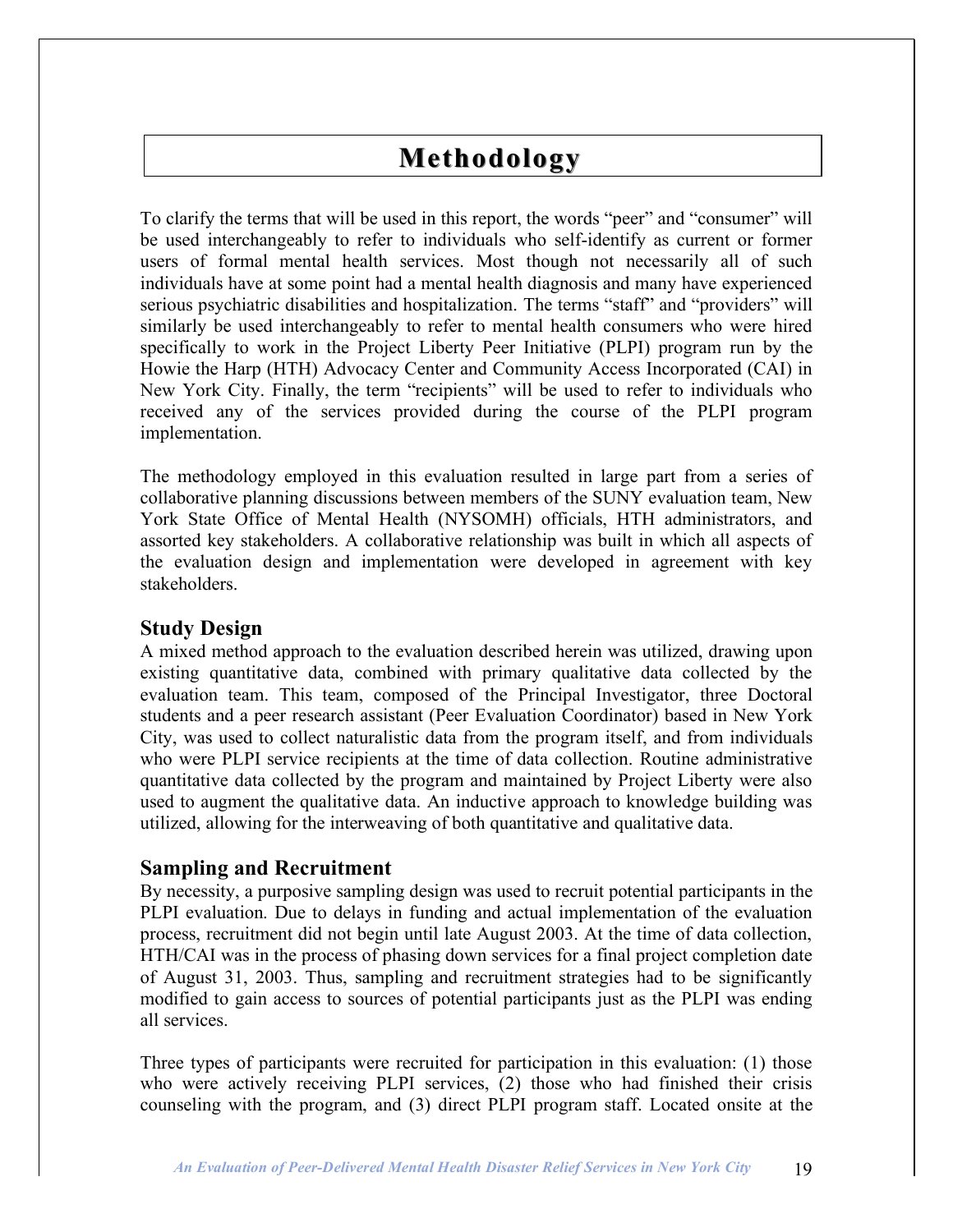HTH/PLPI headquarters in Harlem, the Peer Evaluation Coordinator was responsible for coordinating the recruitment and sampling process. This individual served as the primary contact for interested participants. To recruit participants from the first two groups above, the evaluation team worked collaboratively with HTH PLPI administrators to compile a list of active community partner sites (locations where PLPI group counseling sessions were regularly held) where recruitment could take place. Examples included community centers, outpatient mental health programs, consumer drop-in centers, clubhouses, etc.

Following the identification of sites, flyers advertising the evaluation were distributed to site liaisons with previously established relationships with the PLPI and HTH. Flyers identified the purpose of the evaluation and offered participation in either an individual interview or focus group meeting. Most importantly, flyers provided contact information so that participants could have detailed questions answered. In some sites, flyers were simply posted in public places where mental health consumers received services, while in other sites, flyer copies were handed out directly to individual consumers. Flyers (see Appendix 1) indicated that potential evaluation participants had to have either received PLPI services in the past or be currently receiving them at the time of entry into the evaluation. Finally, PLPI group leaders who were still running group counseling sessions in late August 2003 distributed recruitment flyers directly in their groups. At that point, potential participants were given no information beyond the flyer and a phone number where the evaluation team could be reached for further questions and/or recruitment into the evaluation if the participant so desired.

For the third group of potential participants (PLPI providers/outreach workers), copies of a separate recruitment flyer (see Appendix 2) were handed directly to all PLPI staff at the time of recruitment. Staff were informed that they could participate in the evaluation on a fully voluntary basis without risk of negative consequences from their employer. Interested staff were instructed to contact the Peer Evaluation Coordinator for detailed information about the evaluation.

Once a potential participant (either PLPI provider or service recipient) called the Peer Evaluation Coordinator, all details about the evaluation and implications of participation were presented. If eligible and still interested in participation, a mutually agreeable time was set to meet for recruitment and participation. Informed consent was obtained at this time and participants were only interviewed after consent forms had been given out (see Appendix 3). A waiver of required signatures was approved by the SUNY IRB, so that participant acceptance of an informed consent sheet was considered an indication of consent. Interviewers and focus group leaders also asked participants to confirm understanding of all critical information from the consent form. For confidentiality, participants were encouraged to only use their first names in setting up interview appointments or focus group attendance.

### **Human Subjects Protection**

The evaluation team members successfully completed a certified human subjects protection training prior to the start of data collection. All participation in the evaluation was fully voluntary, and participants were given full informed consent procedures. Approval for the protection of human subjects in the evaluation was obtained from two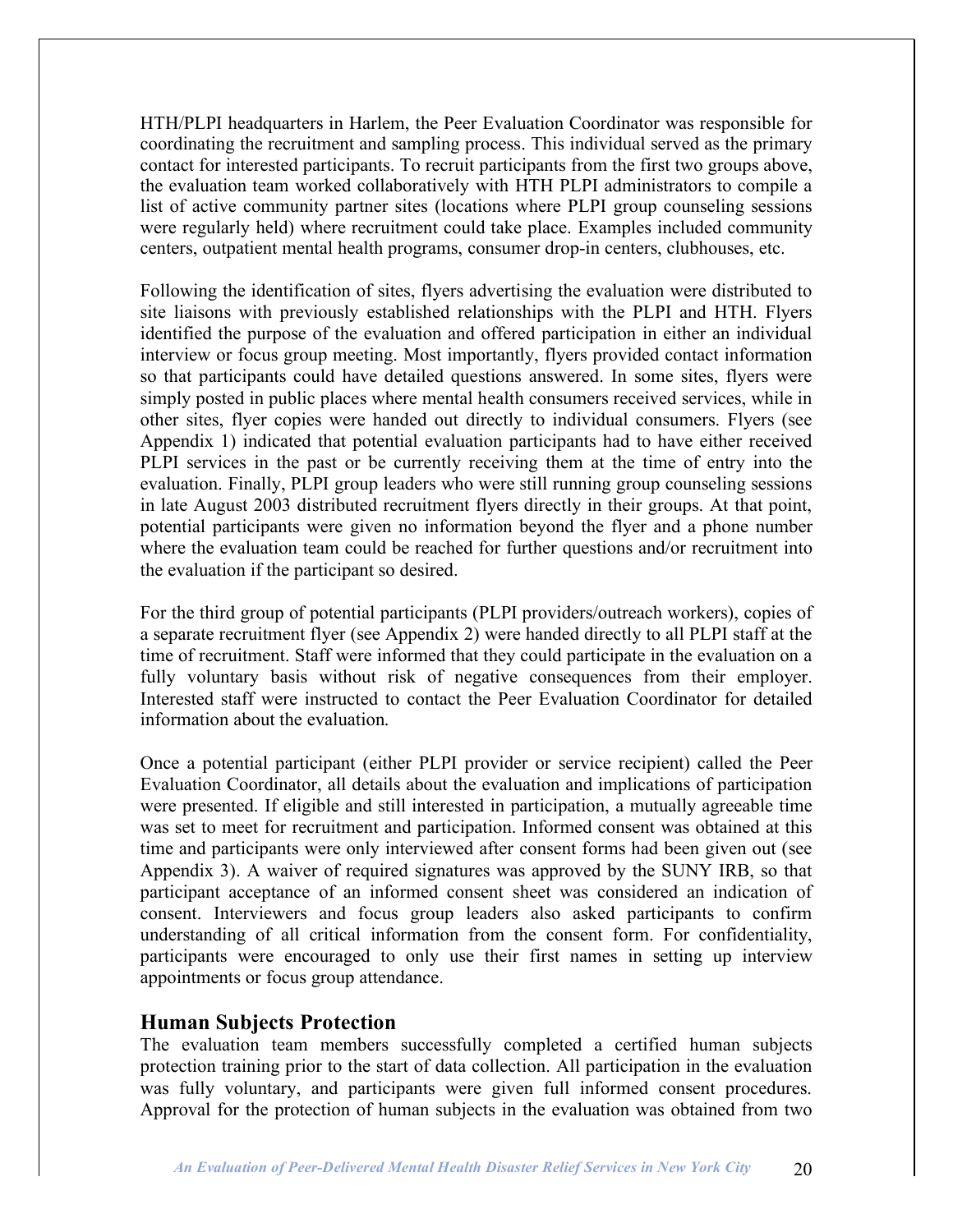institutional review boards: (1) the State University of New York's Research Foundation and (2) the Research Foundation for Mental Hygiene (overseeing the New York State Office of Mental Health). Full written informed consent was obtained from all participants (see Appendix 3). The printed materials given to potential participants at the interview or focus group included all information about the evaluation, participation in it, and protection of confidentiality and participants' rights. Only participants who responded via telephone to the printed materials were eligible for inclusion. Once the initial phone call was placed, information about the evaluation and its voluntary nature were provided and any questions the participant might have had were answered. After setting up an initial meeting, the PI or research assistants obtained informed consent directly with the participant, reading him or her the letter of informed consent, explaining all relevant information, and requesting a signature (using initials only to protect confidentiality) indicating understanding.

Information regarding the evaluation was also provided orally to potential participants to ensure comprehension. The same procedures were followed for the individual interviews and focus groups, although focus group participants were told that confidentiality could not be fully assured since focus group members were also responsible for material discussed in the meeting. Focus group members were reminded about the importance of confidentiality and encouraged not to not share anything discussed in the focus group meeting outside of that forum.

All evaluation participants were compensated at a rate of \$20 per interview or focus group. Interviews and focus groups lasted approximately ninety minutes. Participants were paid in cash at the start of the interview or focus group, to prevent participants from feeling that they could not suspend participation at any point without financial compensation. All participants were asked to sign receipts indicating acceptance of the compensation. These receipts are stored by the PI in a separate locked storage cabinet from the primary data storage cabinet inside a locked closet in the PI's locked office. These forms were collected for accounting purposes only and cannot be traced back to any identifiers in the data.

All data and any related information from participants were kept completely confidential. Only first names were used to set up interviews and focus group meetings, and no names or personally identifying information was collected as part of the evaluation. Upon completion of an interview or focus group, the evaluation team destroyed all records of participants' first names as an added protection of confidentiality. Thus, absolutely no personally identifying information was kept by the evaluation team.

All interviews and focus groups were audio taped with permission of the involved participants. Upon completion of data collection, all interviews and focus groups were transcribed into computer files, with all potentially identifying information removed. All transcripts and related information were stored in a manner consistent with the protection of human subjects as outlined by the two overseeing institutional review boards.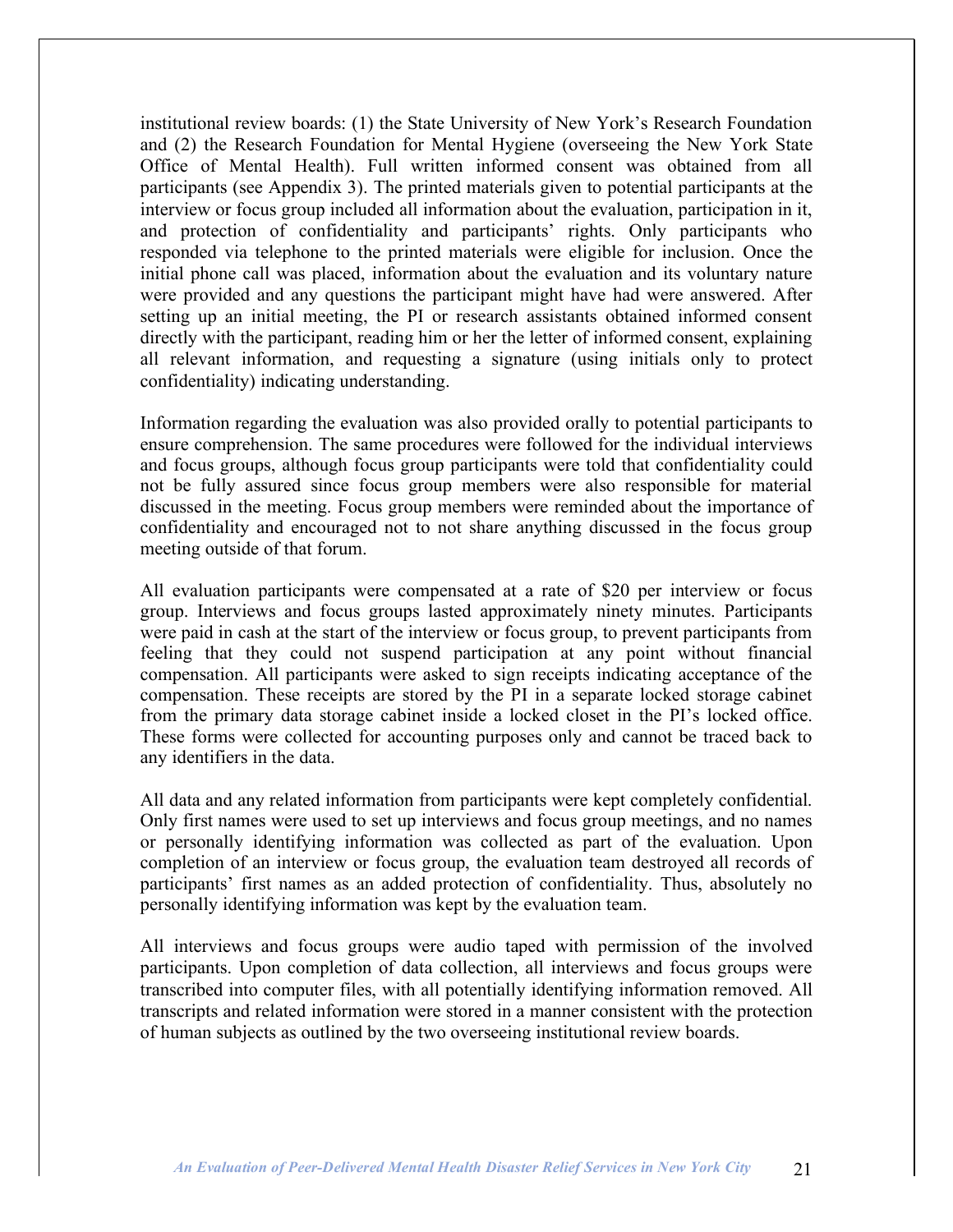## **Setting**

All services evaluated in this study were provided by the Howie the Harp Advocacy Center in New York City. In conjunction with Community Access, another non-profit human service organization, the Howie the Harp Peer Initiative Program was created in March 2002. Established as part of New York State's Project Liberty response to the ongoing mental health effects of the September 11, 2001 tragedy, the Peer Initiative Program delivered free, non-discriminatory trauma support and relief services to adults with psychiatric disabilities in the New York City area. All services were provided by trained staff who were current or former mental health consumers and designated as "Peer Outreach Workers". The Peer Initiative Program provided services in each of four primary program areas: (1) individual counseling/referral, (2) support groups, (3) public education, and (4) a "warmline" offering telephone support/counseling/referral.

The Peer Initiative Program was originally housed in lower Manhattan, several blocks from the World Trade Center disaster site. Outreach workers were recruited, hired, and trained by Howie the Harp staff. Training was provided onsite at the HTH Center in a 12 week intensive and inter classroom format, with experienced consumer providers and HTH staff presenting educational materials.

## **Data Collection**

Two primary types of data were involved: (1) secondary quantitative data in the form of existing program administrative data (aggregate level only, with no personally identifiable information available) maintained by New York State Office of Mental Health, and (2) primary qualitative data collected by the SUNY evaluation team. All qualitative data were collected directly by the SUNY evaluation team. Two qualitative data collections methods were used: semi-structured individual interviews and focus groups. Each method was applied with both PLPI providers and service recipients. Interviews with both providers and recipients provided critical data in relation to the description, clear definition, and understanding of program philosophies, goals, and services. Twenty-nine individual interviews and 8 focus groups were held during August and September 2003.

All evaluation team members were trained by a consulting qualitative methodologist in how to conduct ethnographic interviews and qualitative focus groups. Individual interviews were conducted by one team member, while each of the 8 focus groups was co-led by two team members. Focus groups were targeted for 6-8 individual participants each.

All of the individual interviews with PLPI recipients were held either onsite at the specific program sites where participants were attending PLPI groups, or in a neutral location of the participant's choice (e.g. in a park, coffee shop, etc.). Staff interviews were all held at the HTH Center in private office space. Recipient focus groups were held at various program sites throughout the city, and the staff focus group was held onsite at the HTH Center.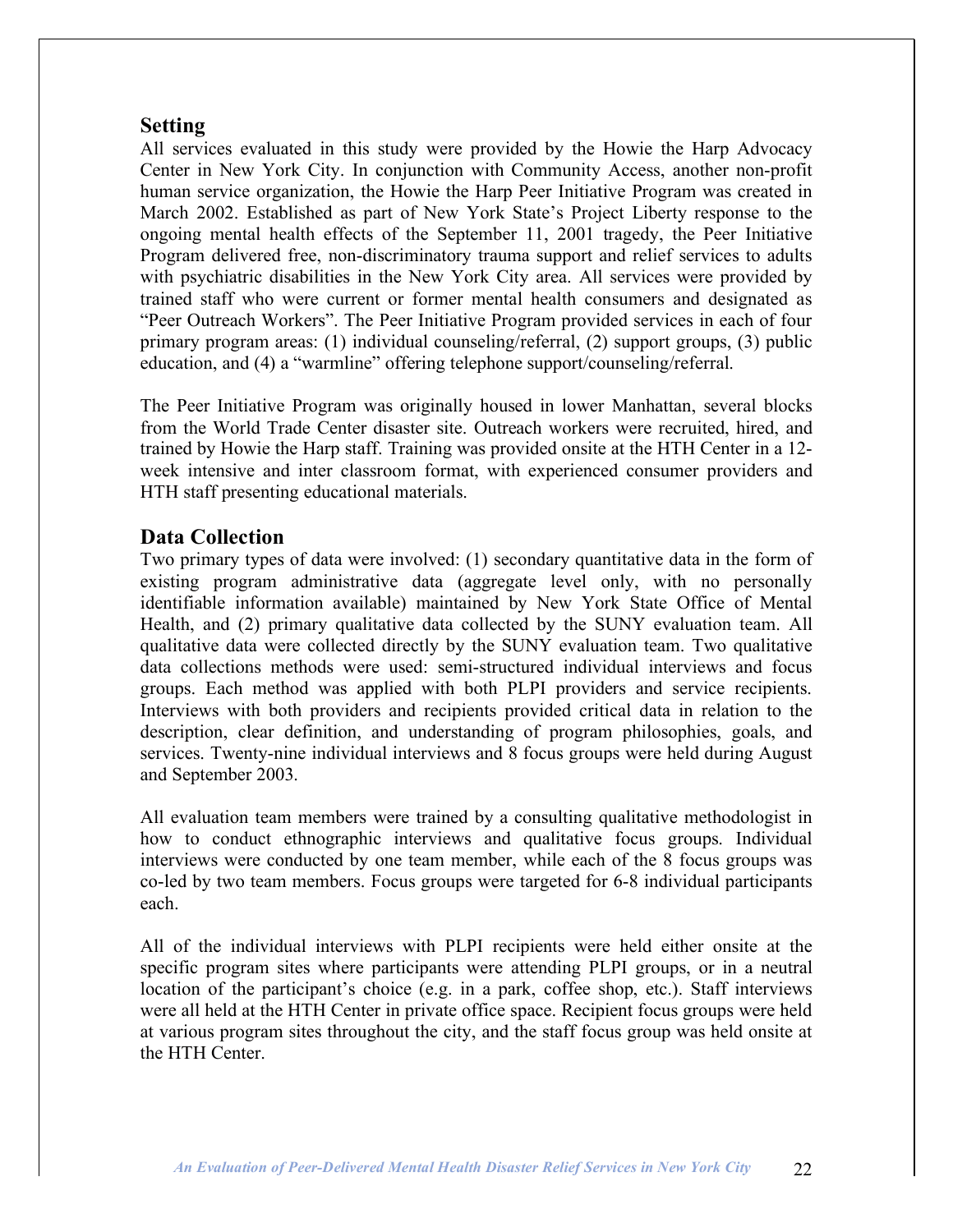Each focus group was led by two members of the evaluation team, one with primary leadership responsibilities, with the other playing a support role and also serving as notetaker. Written notes were kept in order to provide a summary of focus group content back to the group at the end of each meeting. This allowed the co-leaders to check the validity of summarizations directly with group members. Sharing the notes back with the focus groups also served as a formal way to close each group.

Semi-structured interview guides specific to each subgroup of participants (PLPI providers and PLPI service recipients) were collaboratively developed by the evaluation team. Questions were created and grouped into substantive sections to be eventually used for the initial development of an analytic template (see data analysis section below for further details). Guides for individual recipient interviews and focus groups are included in Appendices 4 and 5 as examples.

Participants were compensated for their time at a rate of \$20 per interview or focus group. All participants were paid in cash at the beginning of the interview or focus group in order to minimize perceived coercion. Interviews and focus group meetings lasted approximately anywhere from one hour to ninety minutes.

## **Data Analysis**

All qualitative data collected in this evaluation were analyzed by the evaluation team, using established narrative and interpretive analytic techniques. A template analysis approach (King, 1998) was used as the basis for all qualitative data analysis. Template analysis was chosen as it represents a middle ground between positivistic analytic approaches which emphasize a quasi-quantitative approach (e.g. content analysis techniques in which codes are entirely predetermined) and grounded theory approaches which are fully open-ended in terms of coding. The template analysis approach is also appropriate in situations where data analysis can be guided by some pre-ordained categories and content areas, such as the case was here. These pre-ordained categories and groupings of codes were determined in part from the semi-structured interview guide itself, and while they provided some preliminary direction for data analysis, the template analysis approach allowed for maximum flexibility and the exploration and development of new categories arising directly from the data.

As indicated above, all interview and focus groups were audio taped with full permission of participants. Audio tapes were then transcribed verbatim into computer files, with any identifying information removed. Transcription was done by SUNY Albany graduate research assistants assigned to the project. Each student involved in transcription signed confidentiality agreements so as to further protect those individuals who participated in the evaluation. Each transcript was then imported into qualitative data analysis software (ATLAS-TI). All evaluation team members were trained in use of the ATLAS software as well as in techniques of template analysis for qualitative data. Regular collaborative meetings were held to discuss each stage of the analytic process.

First, each interview transcript was read and re-read several times by the evaluation team members. Textual data were initially coded, using an iterative hierarchical coding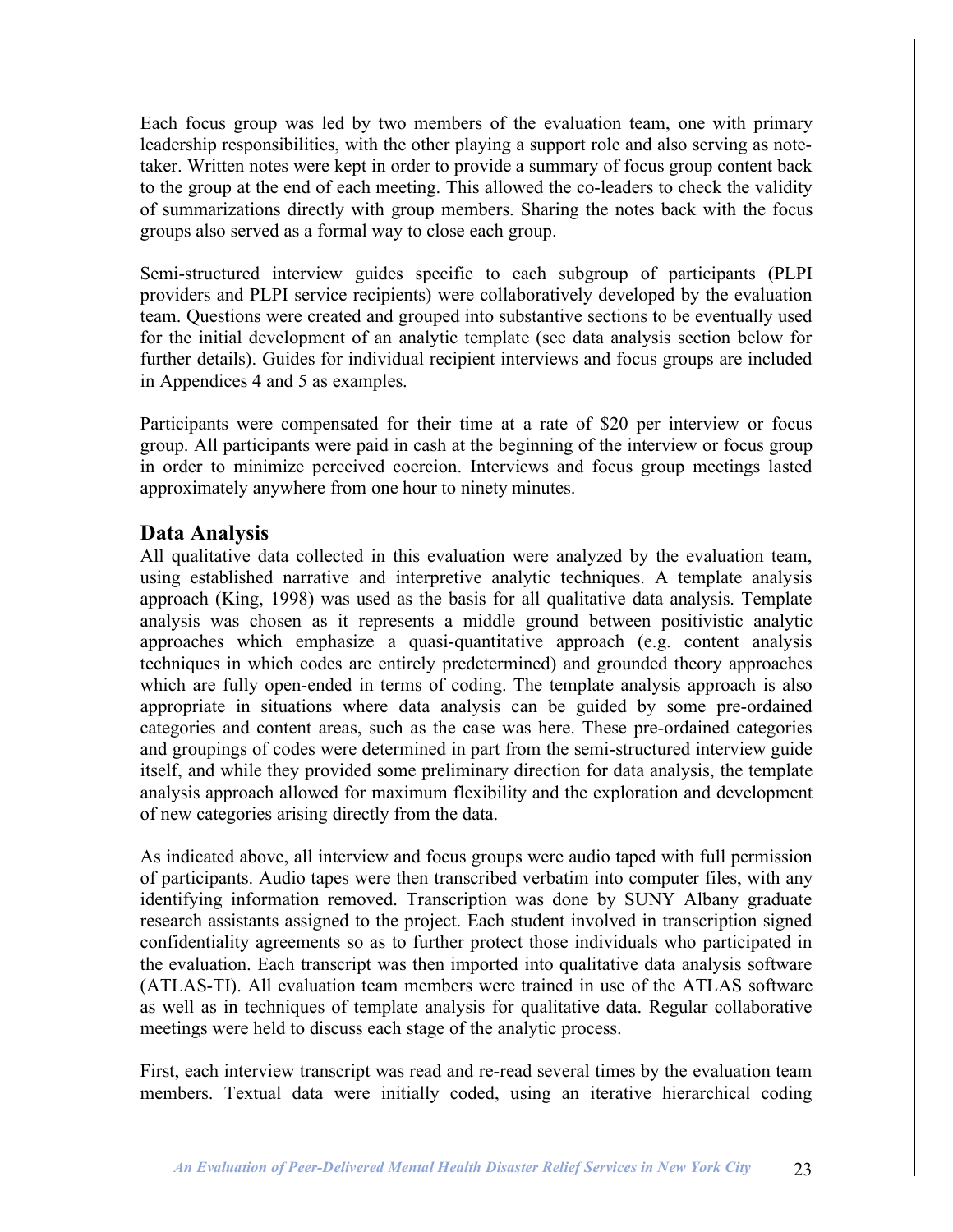process. Higher order codes were first created to assign more general groupings of coded data, and then more detailed, specific codes were added as secondary and tertiary level codes. Following several readings and initial higher order coding, a preliminary code list was developed by consensus with all evaluation team members. This code list served as the template that was used for the main coding and analysis for all data collected. The code list, consisting of approximately 15 first order codes, and 50 secondary and/or tertiary order codes, was revised and adapted as data analysis went on, until coding saturation had been reached.

Using the code list, evaluation team members reviewed and coded all transcripts. In several instances, multiple coding procedures were done to ensure inter-rater reliability. Data analysis meetings were also held to discuss the analysis process, to compare findings, and to reach consensus on meaning. Meetings served as a means through which the data were themed, and interpreted by evaluation team members, finally reaching appropriate levels of agreement and confirmability.

Finally, during the preliminary stages of data analysis, we reported findings back to PLPI staff in order to check validity of interpretation. In August 2004, members of the evaluation conducted an open presentation of findings to HTH staff and recipients (see Appendix 6 for advertising flyer). A rich discussion allowed for the re-interpretation of meaning around certain issues in the data, and suggested new areas for data exploration. The presentation was well received, and participants indicated that the evaluation team had accurately captured the essence of the PLPI program, according to their experience. This type of member checking was critical to the analytic process, and ultimately adds to the value and believability of our findings.

## **Limitations**

Several important limitations should be considered upon interpretation of the findings from this evaluation. Perhaps the most important limitation is an inherent sampling bias that resulted from the late point of data collection during the PLPI program implementation period. Since access to the PLPI site and participants was restricted until late August 2003, it was only possible to include participants (either PLPI staff or recipients) who were receiving services at that late date. We were not able to specifically recruit individuals who had received PLPI services during the early months. The fact that all data collection occurred at the very end of the program led to an increased emphasis upon participants' experiences later rather than earlier in the life course of the program. However, many of the participants had received PLPI services for long periods of time, and many of the staff had worked at the program since its inception. These individuals were invaluable for their ability to help reconstruct the history and development of the program over time.

A further potential sampling bias may have resulted from the cross-sectional approach to recruiting, whereby potential participants were recruited via flyers located in settings where PLPI group services were provided. This recruitment strategy was employed as it offered the only reasonable means of locating PLPI service recipients. The potential bias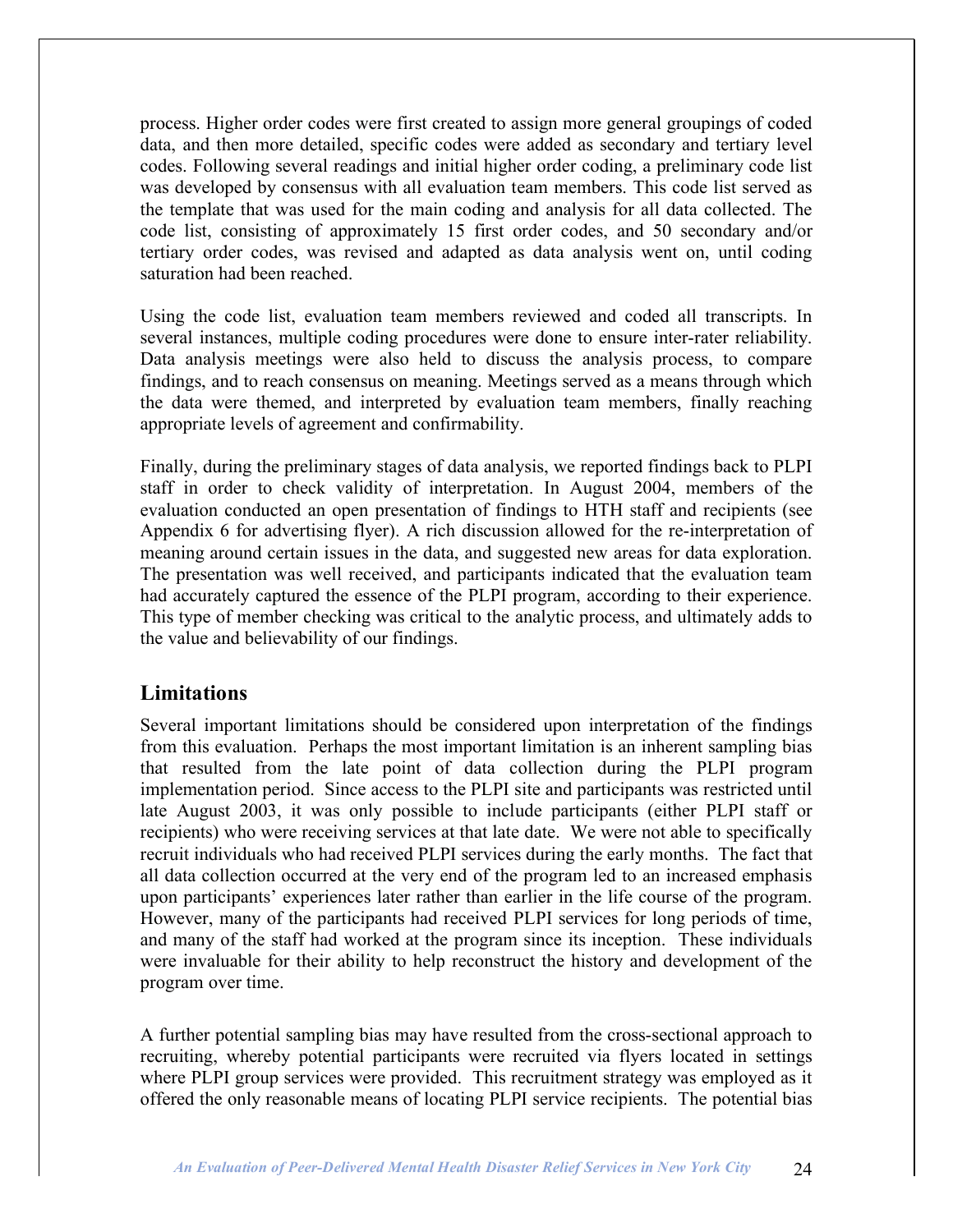however arises from the fact that persons who only received individual outreach counseling, warmline services, and/or attended a public education session were by necessity excluded from participation. Additionally, it was not possible to recruit those individuals who had participated in PLPI group services earlier in the life course of the program but who no longer attended groups at the time the evaluation interviews and focus groups were conducted.

The self-selection of participants into the evaluation may have also led to sample bias and a resulting limitation to the findings. It is possible and indeed likely that those individuals who were still participating in PLPI services 17 months after its start were either those who were firm believers in the value of peer support services, or those who become engaged in PLPI services well after the initial events of 9/11/2001. Two potential limitations emerge as a result of this feature of the sample: (1) a positive bias toward peer support may have been present since all non-staff participants in the evaluation were regular PLPI group attendees, and (2) the emphasis on 9/11-related content may be underrepresented in our findings as a result of the late point of data collection in the program life course. The potential positive bias in results may also have been compounded by the fact that all services were fully voluntary and thus those PLPI service recipients who were unsatisfied with services would very likely have discontinued participation in services and would thus have not had access to participation in the evaluation.

Finally, for the sake of anonymity, participants in this study were not asked to provide any demographic information or specific information that might be potentially linked to identify them. This was particularly important for PLPI staff, with the relatively small number of staff in the program. Consequently, data from this evaluation do not allow for the inclusion of any demographic analyses of participants. We have included a race and ethnicity variable in order to provide a sense of the range of participants, yet it is important to note that this variable is based solely on observational information from the evaluator/focus group leader/interviewer. Validity of this information should therefore be considered a potential limitation here.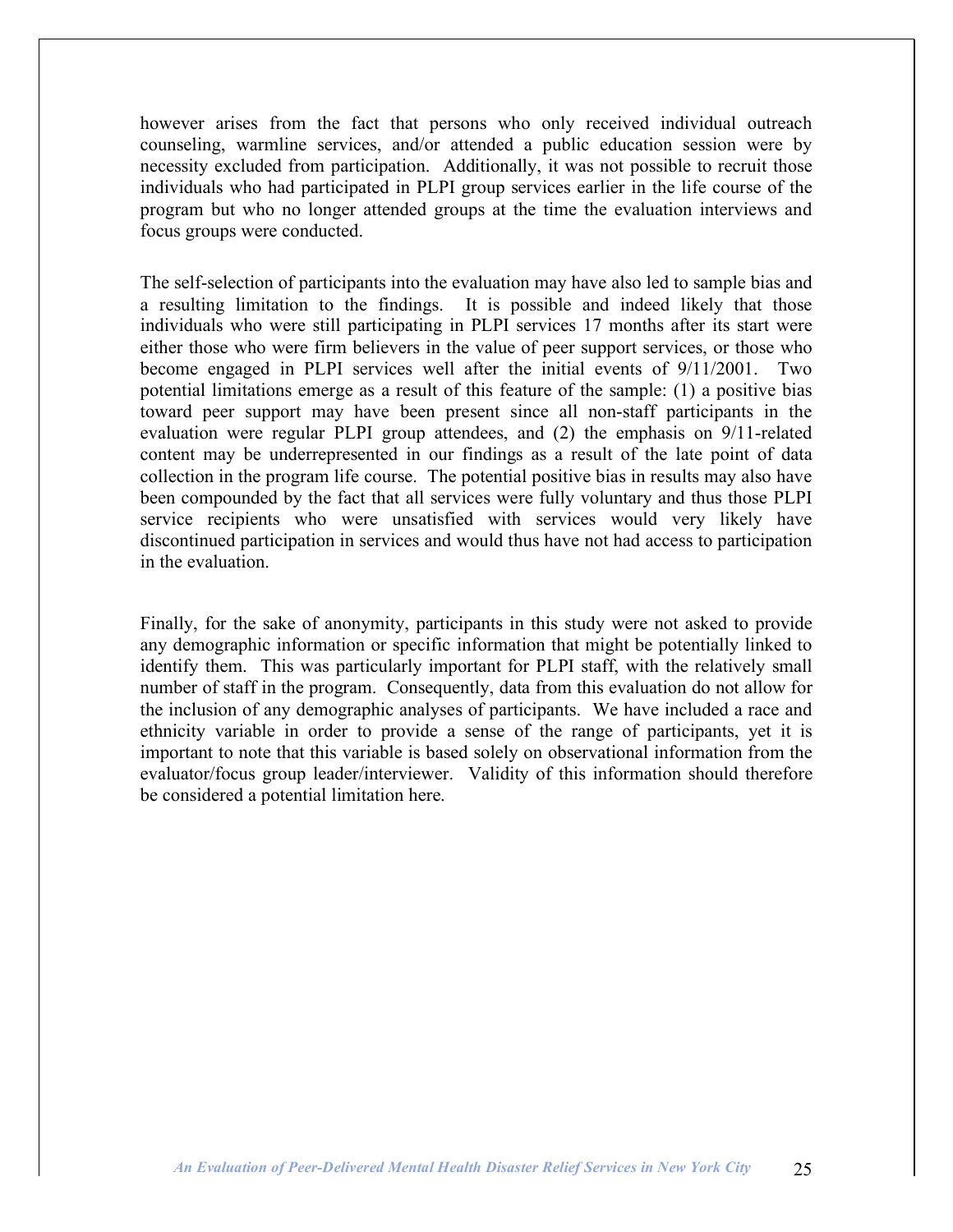## **Findings**

The content of this section is drawn from the qualitative data collected through interviews and focus groups with staff and consumers of PLPI. The organization is based upon the template analysis approach discussed earlier in the report. Each topic area represents an emergent theme in the transcripts.

The  $(N = 82)$  participants in this evaluation represent a wide range of individuals from different racial and ethnic backgrounds. No personal demographic information was collected from participants, in order to maximize anonymity and increase participants' comfort level with the evaluation process. No information was collected regarding experience with the mental health system, psychiatric diagnosis, and/or current mental health status. However, all participants reported comfort with the "peer" label and identified themselves as either former or current users of mental health services. A total of eight focus groups were held, with 53 individuals participating ( $n = 46$  recipients;  $n =$ 7 PLPI staff). Twenty-nine individual interviews were conducted, with 11 being PLPI staff and 18 being recipients of PLPI services. Table 8 presents basic demographic information about the participants, based upon observational data collected by the interviewers and focus group leaders (see *limitations* section for further information).

| <b>Racial or Ethnic Categories</b>                            | Sex/Gender     |              |                             |  |  |  |
|---------------------------------------------------------------|----------------|--------------|-----------------------------|--|--|--|
|                                                               | <b>Females</b> | <b>Males</b> | <b>Total</b>                |  |  |  |
| American Indian/Alaska Native                                 | $\Omega$       | $\Omega$     |                             |  |  |  |
| Asian                                                         |                |              | $\mathcal{D}_{\mathcal{L}}$ |  |  |  |
| Hispanic or Latino                                            | 2              | 4            | 6                           |  |  |  |
| Native Hawaiian or Other Pacific Islander                     |                | 0            |                             |  |  |  |
| <b>Black or African American</b>                              | 14             | 34           | 48                          |  |  |  |
| White                                                         | 10             | 16           | 26                          |  |  |  |
| <b>Racial Categories: Total of All</b><br><b>Participants</b> | 27             | 55           | 82                          |  |  |  |

|  | Table 8: Demographic Characteristics* of All Participants ( $N = 82$ ) |  |  |
|--|------------------------------------------------------------------------|--|--|
|  |                                                                        |  |  |

\* based upon observational data collected by the interviewers/focus group leaders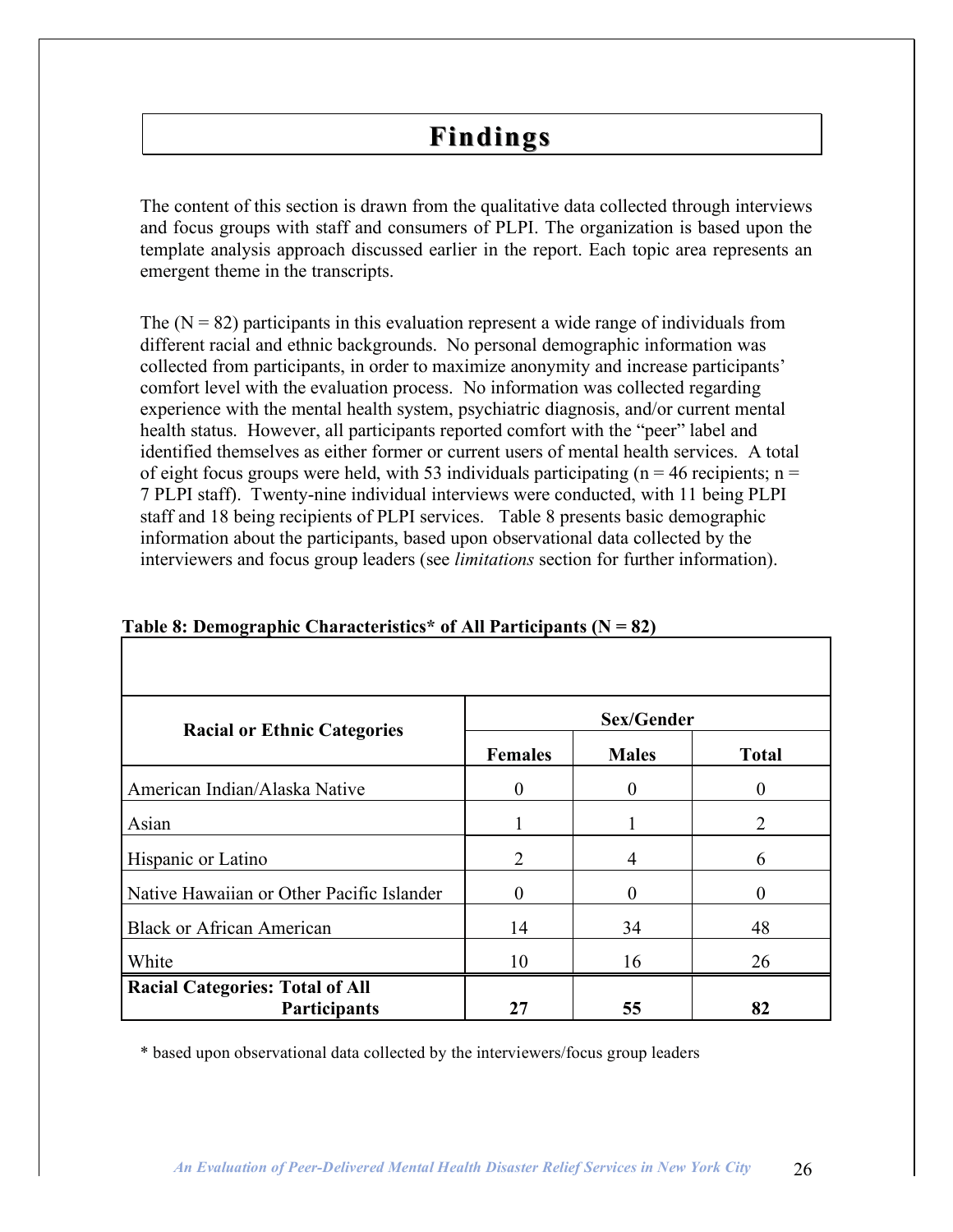## **Outreach**

*"How were you affected by 9/11?"And you can believe once you just start with that, "How were you affected?" everything comes out…they just let everything out, they just need someone to just stand still and just let them basically cry but you don't see the tears, they just pouring out their hearts.*

**Reaching Out to Individuals***.* As the predominant technique used to reach the target population, outreach permeated all levels of PLPI services, as demonstrated by the fact that all direct staff were designated as 'outreach workers'. Each unit of service, whether an individual counseling session, group counseling meeting, warmline phone call, or public education session was viewed as an opportunity to broaden the reach of the program, so that as many potential consumers as possible were aware of PLPI services and their relationship to citywide 9/11 relief efforts. Many interviewees regarded the lengths to which outreach workers went and the creativity they showed in connecting with the population of interest as a vital program strength. "We went out to the street, to the hospital, to the parks, and talked to people anywhere," said one staff member, "so I think that we were more successful, in the fact that our staff were willing to do outreach."

That PLPI outreach workers were themselves residents of New York City affected outreach strategizing and implementation. In some cases, instead of venturing into new territory, outreach workers made use of their familiarity with neighborhoods and establishments with which they were already acquainted to augment their impact. One worker described the approach:

*I went to settings where I knew people or was accepted…I worked in three different pizzerias in my neighborhood so sometimes I would go to the pizzeria and, and try and do one-on-ones in that setting…If I just went down to Penn Station and said, "Oh, I'm from Project Liberty, I want to talk to you," it's more awkward than if…I was doing it in a setting that I was more comfortable with myself .*

Various openers and techniques were employed by PLPI outreach workers to gain and maintain the attention of the individuals they approached. Two dominant 'camps' among PLPI outreach workers existed: those that mentioned September 11<sup>th</sup> immediately, and those that took a more gradual route to what was for many individuals a painful topic. The following passages demonstrate the contrasts:

*You just can't go over and say, "are you still suffering from 9/11?" They'll say, "who are you?" So you've gotta have identification, and you have to approach the person in a friendly manner, and you have to start a conversation…And then, from there, little by little…you can have the information that you need…and I think that was very effective on a one on one basis.*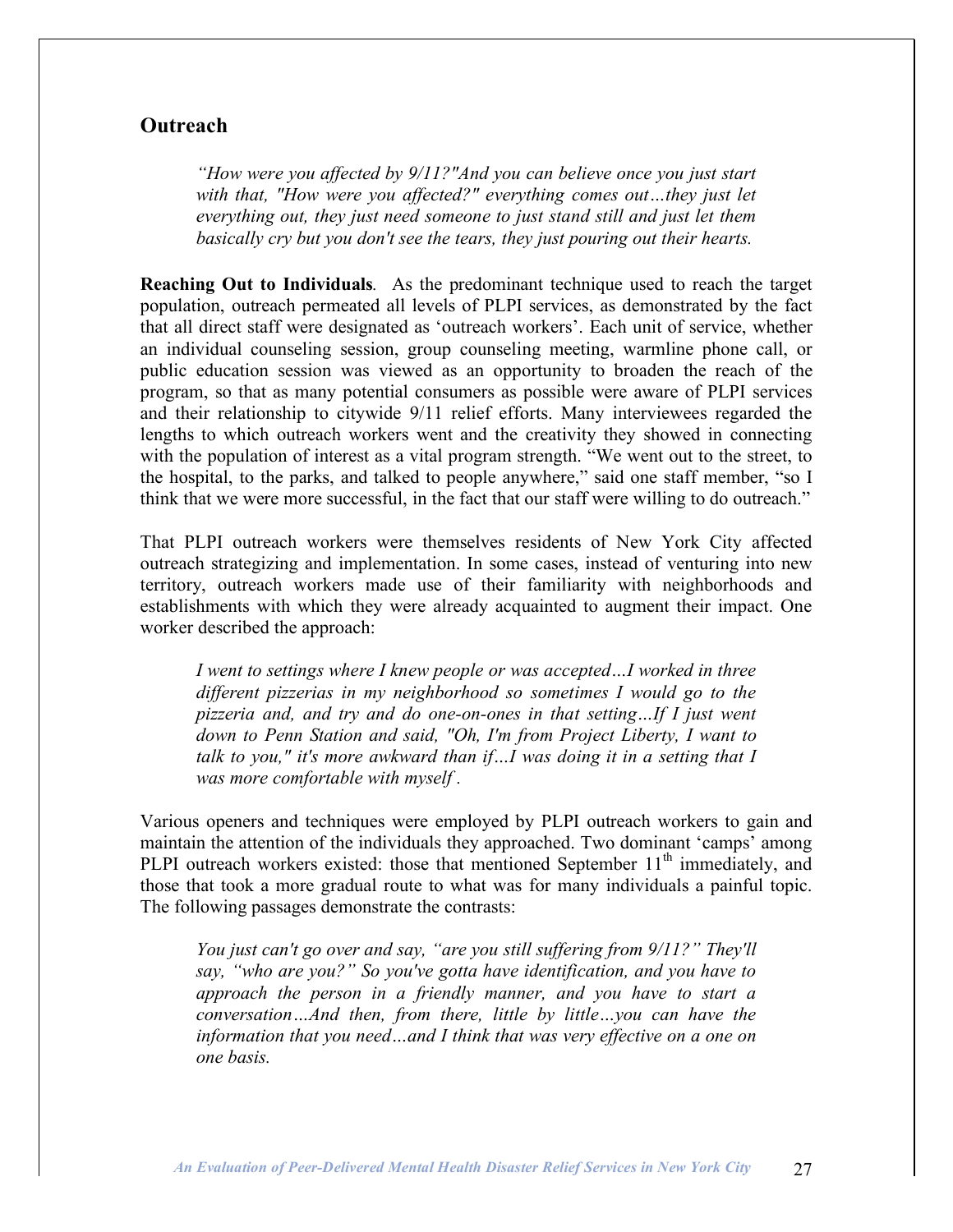*One of the really good staff members uses this line: "Are you getting the support that you need?" I think that's a great line…as an opening. I would say that's one technique, to approach them not on a 9/11 basis, but to approach them on a broader, emotional support basis. I would usually say, "Where were you when, when the World Trade Center attack happened?"*

Among the daily challenges reported by individual outreach workers were perceptions of the relatively prescribed timeframe for recipient contacts and service expectations (usually referred to by PLPI staff as "quotas"). According to staff, a minimal contact of fifteen minutes was necessary for reporting to Project Liberty administration. Many outreach workers felt that in their rather fast-paced city this criterion was neither feasible nor realistic. Furthermore, because people were approached in public places, they were often busy with their own tasks or en route at the time of contact.

*That was impossible, I think, talking to people every time for fifteen minutes. People want to go here in New York. A lot of people don't have the patience to stand there and to hear what you gotta say about whatever. So there was a lot of brief contact, handing out the information, and… if they were willing to take the time to answer some of your questions, then so be it.*

Contrarily, a few staff felt that fifteen minutes was inadequate to accomplish the goals of Project Liberty's outreach program, and saw a need for more in-depth helping opportunities. The competing pressures of efficiency and care in outreach created a challenging dilemma for outreach workers. One interviewee indicated that,

*After a while I found that in order to meet my quota I couldn't spend more than about 15, 17, 18 minutes with any one individual for whom I was doing the crisis counseling and…I would never see that person ever again. So that wasn't really such a valuable service.*

It should be noted that no specific "quota" system was in place, but rather Project Liberty used 15 minute reporting increments for all required paperwork. The distinction is important, and highlights a very specific instance in which increased communication with and ongoing technical support from the Project Liberty administration might have resulted in less confusion for direct staff. More detail on this is included in the Discussion section of this report.

**Connecting with Communities and Agencies.** Although related to general outreach, public education was seen by staff as a separate line of service, and a distinct way of connecting with the community. Public education presentations in a variety of settings were recalled to be an efficient means of reaching more people in less time. Outreach workers saw day treatment and community centers where populations that fit the criteria for PLPI services were already congregated as particularly useful host sites.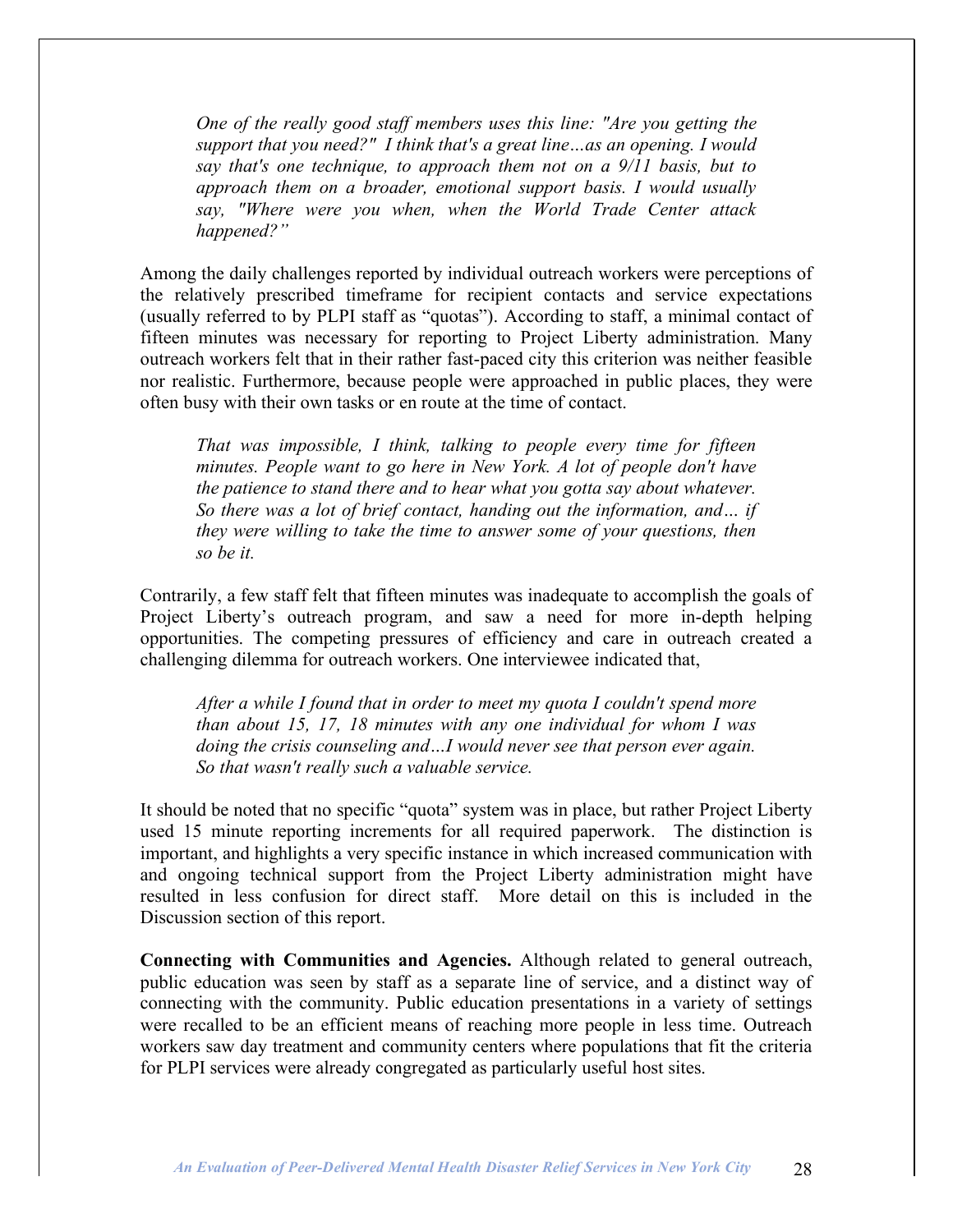*Our goal was to reach other mental health consumers. Presentations got us into the door of mental health agencies. We did our presentations at mental health agencies. And there's so many across the city, hundreds and hundreds. And residential housing, clubhouses, the drop-in shelters, places where mental health consumers are likely to be. Through the presentations, we were able to reach large, large audiences of people.*

As mentioned earlier, PLPI employed a variety of publicity methods to reach potential consumers and develop relationships with agencies where public education presentations and ongoing peer support groups could be hosted. Media announcements for general Project Liberty services offered wide exposure, but their effectiveness in specifically reaching the population of psychiatric disabled individuals in New York City is not clear from the evaluation data. Staff comments regarding precisely when the announcements began to air and to what extent, as well as regarding the adequacy of the advertising in general, conflict rather strongly.

*We had conducted more than 300 public air presentations, probably more than that… in 18 months. It was wonderful--it really did have a life of its own.*

*Well, I frankly think they didn't give the thing enough advertisement…I mean, I would say 'Project Liberty' to someone and they'd look at me like I was a Martian. The mythical average person had no idea that Project Liberty even existed.*

Only a few consumers reported having seen Project Liberty television spots or newspaper ads prior to being contacted by PLPI outreach workers. As recalled by one interviewee, "I didn't know anything until [our site administrator] started people from [Project] Liberty coming to our groups. That's how I found out. Before then…I didn't even know it existed." Due to the more general nature of these mass media-based announcements publicizing Project Liberty as a whole, however, it seems likely that more information about peer-run services targeted specifically for mental health service populations would have been necessary regardless of overall coverage.

Cold calling was the initial approach to networking with potential partner agencies around the city. Due to what was considered by some staff interviewees to be a limited response, however, calls were later followed up with personal visits from outreach workers, and this strategy was reported to have met with greater success. The cooperation of agencies from throughout the five boroughs was a critical precursor to PLPI's formation of ongoing groups in host settings.

In a few cases, outreach workers had previously been consumers of the facilities they visited. One staff interviewee felt that the connection with their audiences, whether individuals or as a groups, was enhanced by this shared experience.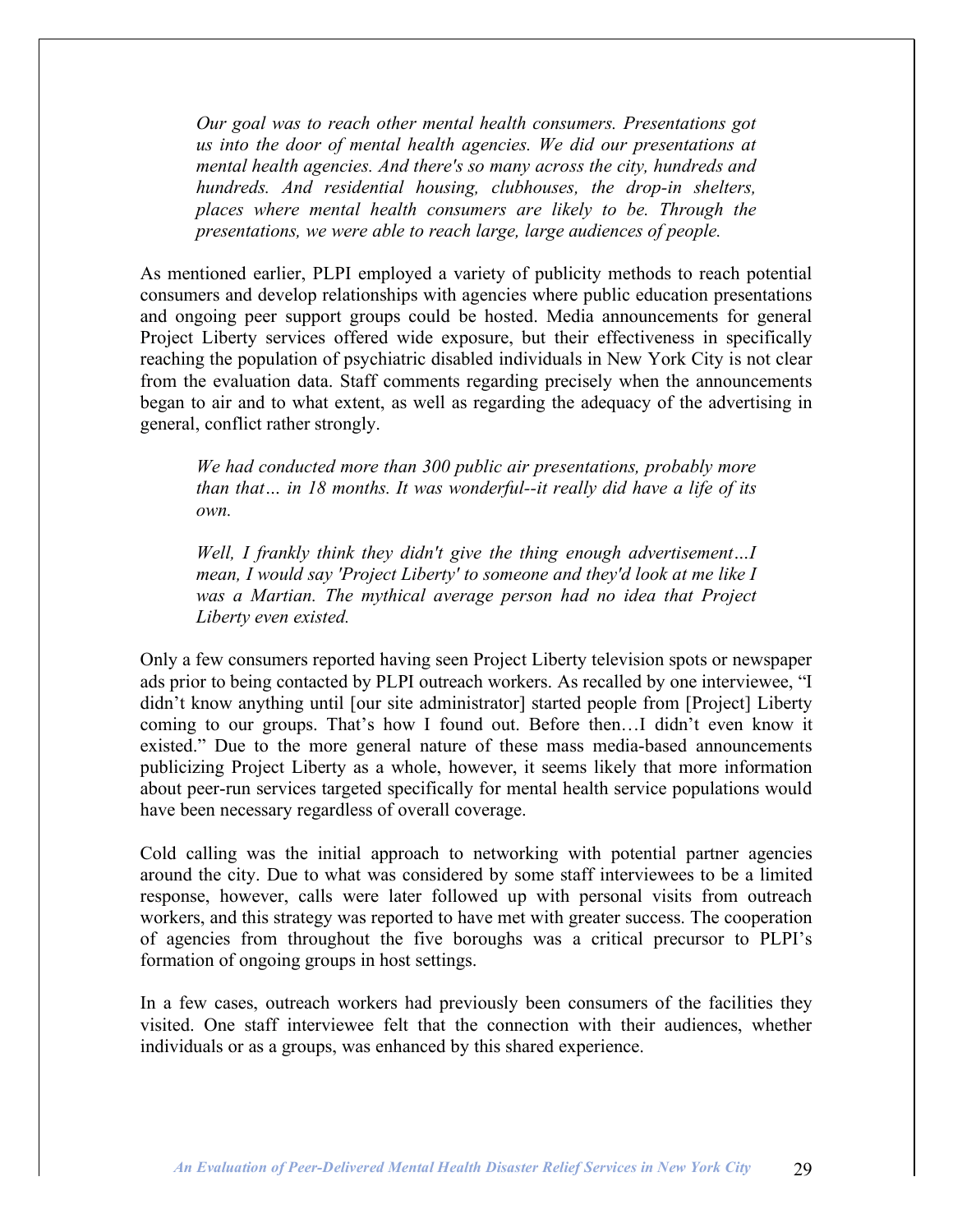*There are a lot of people out there who are lost, and there are a lot of people on our staff who were once in facilities that we were working with. So it was a perfect match, and it was really authentic.*

There were some barriers to be addressed in collaborating with agency staff, and the most prominently mentioned was skepticism about peer support services. In contrast, though, a number of interviewees felt that the uniqueness of peer support was appealing to agencies. Agencies' responses to peer support appear to have been a mixed bag. One PLPI staff member noted that "a lot of the site managers and staff people were responsive in a positive kind of way because many of them also believed that there are gaps in services." Others noted:

*That was what we told people that was so unique and different from the other 81 Project Liberty programs. We're peer-run, we're here to help consumers. We want to come in and talk to your mental health consumers. That was our selling point.*

*Naturally, not everyone is gonna be for peer to peer, okay…at least we got our message across. There's always gonna be critics, there's always gonna be cynicism…but I've been an advocate for almost two and a half or three years now, and you gotta continue to fight.*

Even once a group was established in a host setting, conflict could occur. One PLPI outreach worker described a situation in which a site administrator and traditional mental health provider reacted strongly against methods used in the PLPI peer support groups:

*Well, for one thing I was actually, god forbid, waking the clients up. They'd been lulled to sleep by, you know, the professionals droning on, which is the way they like it... [The provider at the site] actually said to me that I was talking over their heads, despite the fact that she admits that they understood every word I was saying. In other words, I did not talk down to them. And this was bad, according to her eyes.*

By and large, outreach workers traveling to sites around the five boroughs seem to have been the most powerful force for getting the word out to the consumers we interviewed. Primarily, outreach workers visiting program sites introduced potential PLPI consumers to Project Liberty by discussing Peer Initiative services, distributing literature and business cards, and posting flyers. Many participants had never heard about Project Liberty prior to a visit by outreach workers, and responded positively to the workers and the services. Some were merely curious and wanted to attend to see what it was all about. Generally, outreach workers were well received by potential participants. One consumer remembers the first contact with the "Peer Support Initiative…they were saying, 'cause of the tragedy of 9/11, you could call them, and they're gonna be there all day…and then when she, when the girl came here, that's what clicked it on, they really...sorta liked her."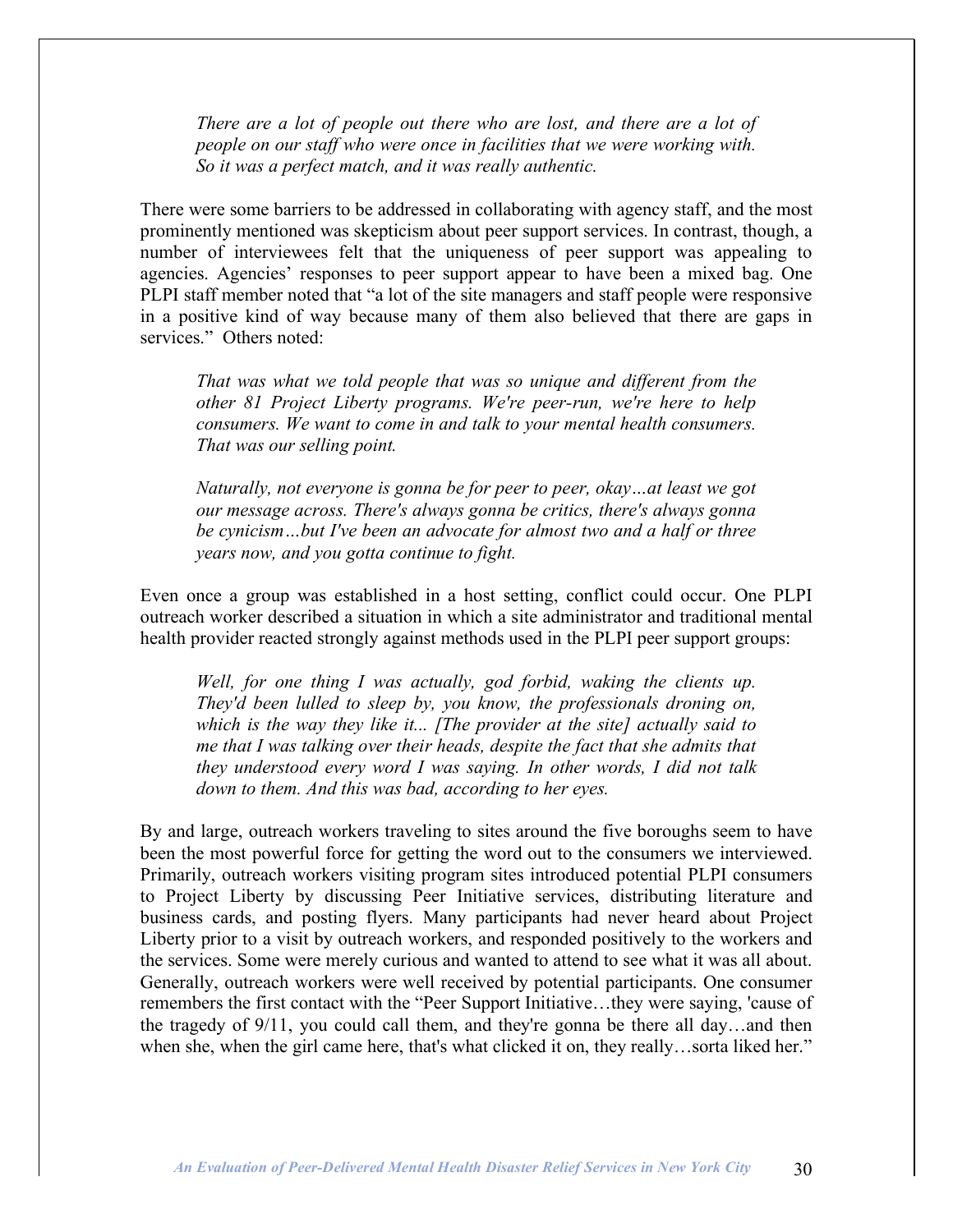Some interviewees were not present for the outreach workers' visits, but saw the flyers and other distributed materials and inquired further with agency staff or peers. Others were motivated by previous experiences in peer support that had been helpful for them. Additionally, positive word of mouth was a potent outreach mechanism and served to extend the reach of the PLPI program.

*…They also found out from someone that was going there that instructed them to go, so they learned from a friend also, and they took the initiative to go down to [location] and find out more about the program…and I saw the expectations that that person got, that they were uplifted, and this person was just like me: down in the dumps, feeling low self-esteem. And I've seen them after about a year and they was doing good.*

During the outreach phase, some difficulties arose in clarifying who potential consumers were. A challenge faced by outreach workers and PLPI administrative staff was building consensus around exactly who the target population comprised. A number of staff felt that inpatient settings and prisons were critical locations for outreach. The people in these facilities, it was believed by some outreach workers, were in dire need of peer support services, and also less likely to be able to access such services. It was further believed by many staff that the uniqueness of the impact of 9/11 on individuals with psychiatric disabilities may have made more traditional, provider-based support services less effective than peer support in dealing with trauma, even where traditional services were adequately provided. Thus, potential peer support services delivered by PLPI were not viewed as duplicating existing mental health care, but rather supplementing it with a more situation sensitive, culturally appropriate alternative for those individuals seeking different avenues of support. The words of participants below describe some of the tensions felt in this arena.

*When we started…in the inpatient unit in the hospital...we got a lot of flack from Project Liberty for doing that. So we had to come out of there. And we also wanted to go into the prisons because there was a great need…but we weren't allowed to be inside prisons or jail facilities, because they felt that like the inpatient unit, they were already using services. There are a lot of consumers there who really need to hear the message about peer support, and who could benefit from our services.*

*This program was restricted. Only mental health consumers, only in hospitals, clubhouses, and community centers. No inpatients…we did that and we were told to stop. And when you're limited, you don't reach your full potential of people. And the biggest myth of all is the thinking by the FEMA people, that people in a hospital get a lot of support…I haven't been in every hospital, so I can't say, but the hospitals that I've been in, that couldn't be further from the truth...and I don't blame FEMA, because they have guidelines and they have to follow that, but I'm hoping that they get the information right that people in inpatient do not get proper counseling services they need.*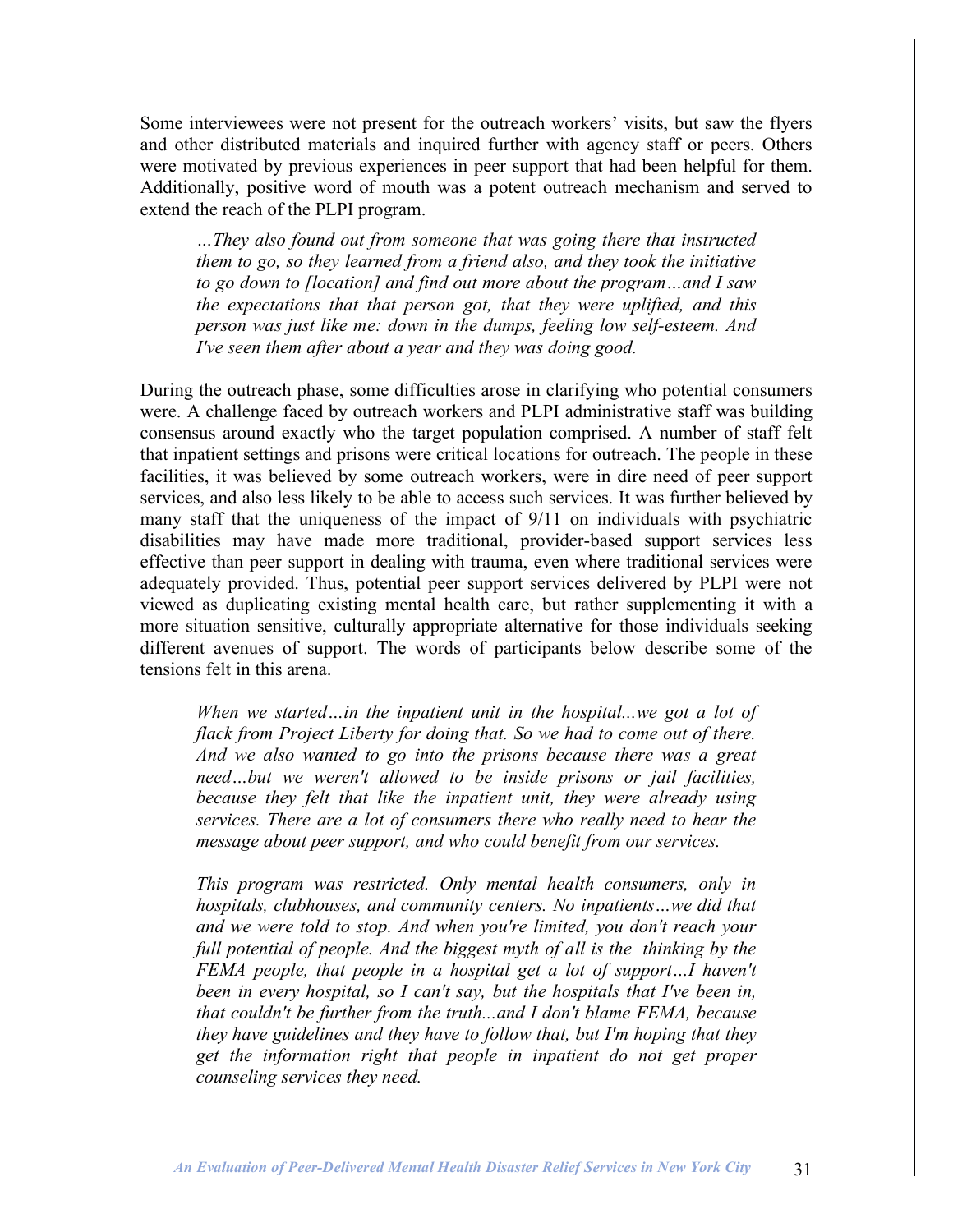Nevertheless, there does seem to be quite a bit of agreement among PLPI outreach workers, administration, and service recipients that as tragic as September  $11<sup>th</sup>$  was, it brought to the forefront a need for mental health peer services that had previously gone unrecognized. As forthrightly explained by one staff interviewee,

*How many people were just not being helped? And that's why when people talk about mental health consumers and the rest of the world I got to say I'm not really concerned about the rest of the world, all right? It's the mental health consumers that really gets the short end of the stick…It's awful, it's horrible that 9/11 had to take place. But you know what really scares me [is] if 9/11 didn't take place. That's right. It would never have been brought to no one's attention the services they need, that they're in desperate need, and you would've never known about it.*

### **Peer Support**

As the primary interventive technology used by the PLPI program, peer support emerged in the evaluation findings as a particularly powerful concept with tremendous impact on both individuals' lives and the service organizations with which they interact. Although definitions varied slightly, common themes emerged: shared identification with peer providers, the importance of listening, connection, the value of reciprocity (mutual exchange of help with the peer providers), perceived authenticity and credibility of peers, empowerment, the comfort of understanding, and role modeling.

The very notion of receiving formal services (either in an individual or group format) from someone who has 'walked in my shoes' was almost universally reported by participants as being of critical importance. One recipient noted that,

*The biggest thing is that they are a peer…That's the bottom line, is somebody that's gone through the system like you have, somebody who has problems like you have…you can talk with somebody from the peer advocacy sometimes a little more personally because it hits home on both sides of the fence, on my side and their side, you know. And like I say sometimes they were right on the mark, other times not. But most of the time they rang the bell…they get your attention.*

The above words demonstrate the importance to recipients of the shared personal identification that takes place in a peer support environment. Another participant built on this common identity, noting that the voice of a peer or mental health consumer was taken more seriously by many recipients, and ultimately given more weight than that of a traditional non-peer provider. The differential response and greater perceived authenticity experienced by many recipients was simply "Because they're talking from their own life experiences, instead of a book." This same consumer went on to say,

*Well, peer support is supposed to be somebody who has been through it, and learned from it. It's supposed to be like, as a big brother or a big sister…like a lending ear. To me, it's better than a psychiatrist and a*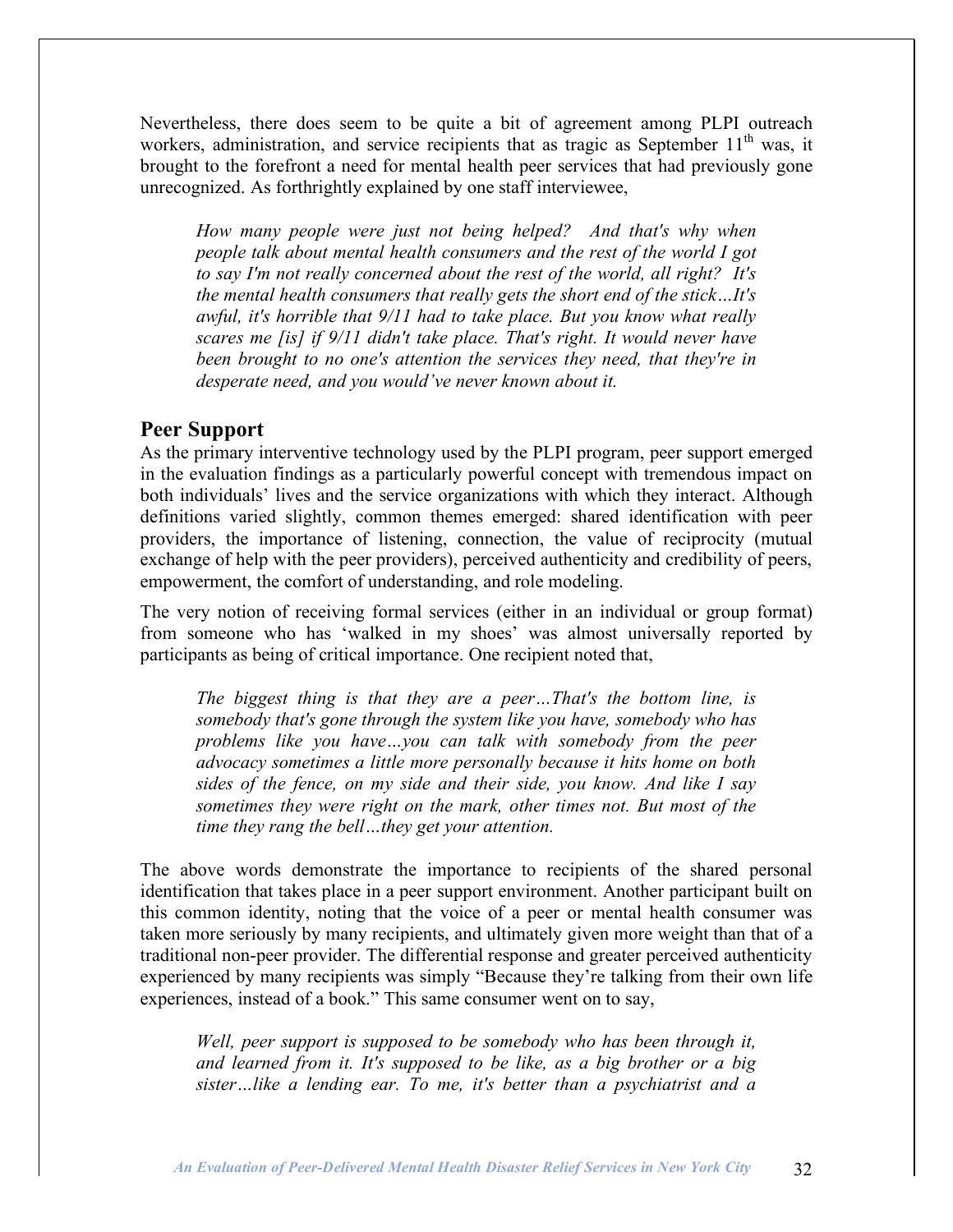*social worker…people were more comfortable with talking to someone who's already been through it.*

**Shared Identification***.* The significance of identifying with a peer who is in a service provision role was a recurrent theme for almost all PLPI recipients. One PLPI staff member described this identification process, "peer support, you understand…people have gone through the same things. It's like, difficult for me to talk to somebody about crack who had never smoked it… So I like to be around people who know this…and I can talk to them about it and they can identify with me and I can identify with them." Another participant described the PLPI group experience as "very supportive to me because I was able to identify with a lot of things concerning my mental history." A third said,

*…Being in Project Liberty…helped me cope with my problems. I wasn't having thoughts of suicide anymore. I listened to the speakers, their experience of what they went through, and then I identified with them and I said yeah that's me, that's just like me, I'm not alone.*

One interviewee described this phenomenon as a 'mirror effect' in which listening to shared stories from peers stimulated self-reflection:

*I believe in the mirror concept, that I can look at every one of my peers and see some part of me…At some point in my recovery, I will ask somebody else … and maybe somebody's where I'm trying to get. That way they can help me…and I can identify. When you sitting there talking about 'I hate my housing,' 'I'm scared,'…you put me right there. I'm looking right at you and I'm right there with you.*

The shared identification expressed by so many recipients and PLPI providers served an important function, particularly in light of the 9/11 tragedy: it emphasized mutual connection, and for many, stemmed off feelings of isolation and loneliness that make coping with trauma even more difficult. One consumer interviewee described this connection, saying "my first time going to this group, this Project Liberty group, wow, man. It was like a spiritual awakening. There was just one guy that was sharing and he was talking about the same thing that I went through. It really touched me, you know. I got really emotional about it because I thought that I was alone and I wasn't alone." Another said,

*Our experiences, you know, what we've been through, what we had gone through life, you can share that with somebody else. They might have the same experience background that you have…and what they don't know you might be able to teach them.*

**Collective Sharing***.* The mutual reciprocity of the sharing process had a powerful impact on many PLPI group members. Several indicated that they had never attended a group in which a true mutual exchange of support occurred. One person said, "the same way we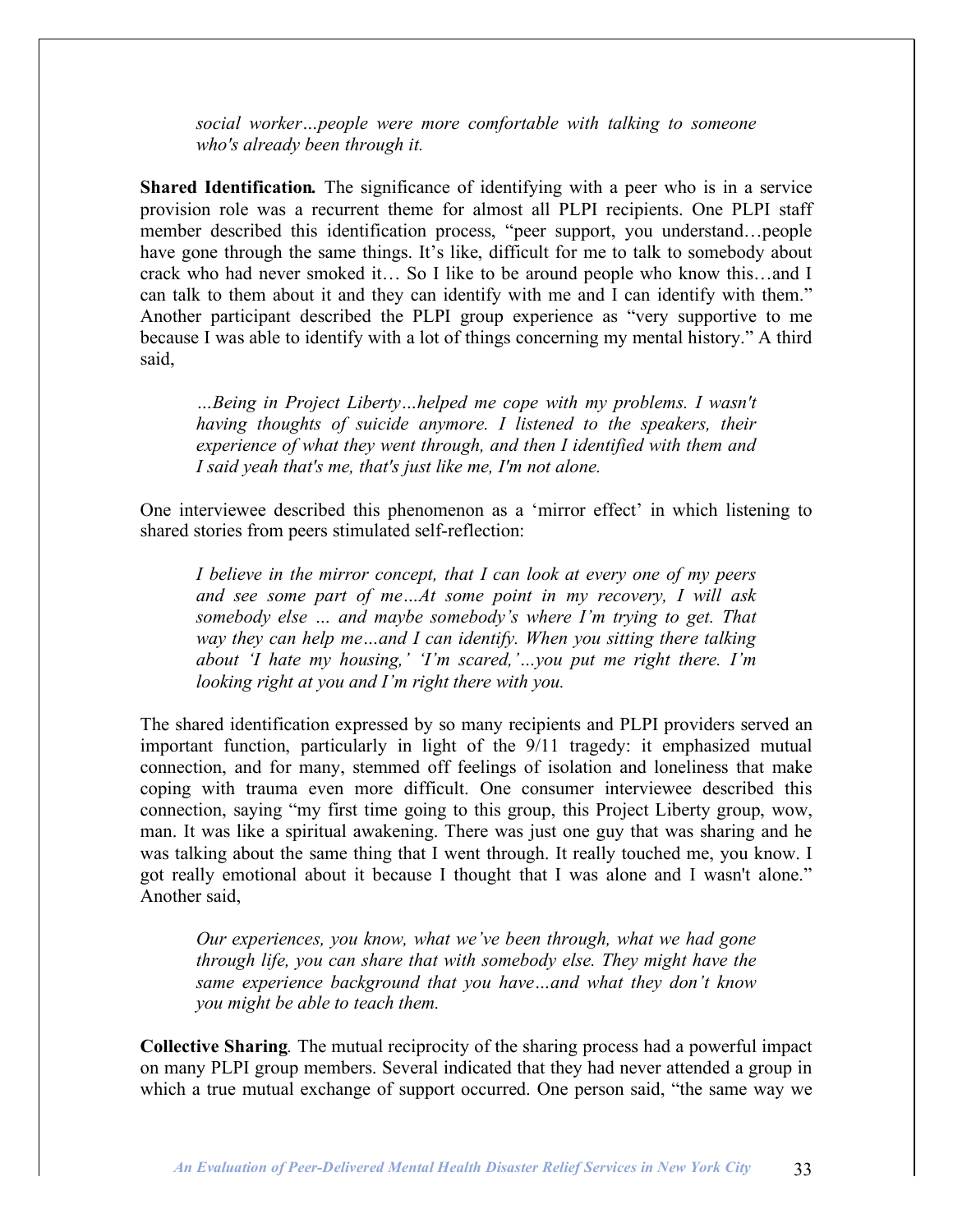came to them, with…things we felt that were bothering us, they would confide in us. That's where I got my information from. They would confide in us, in the group and in me at the same time." Another said, "…I mean it's a two way thing…it's no good unless you're giving it away, because it's coming back. It's coming back, believe it or not."

One individual noted that, "by having to identify with things my peers was going through…I was able to express myself, to get things off my chest, and not to feel too burdened with the load on me. To have somebody to talk to is one of the reasons why I attend all the groups I can." This sense of unburdening and relief through sharing was also reported by many other recipients who participated in the evaluation. One recipient said that the PLPI group "gave us an opportunity to come together…to learn about each other. To associate with each other, to fellowship with each other. To uplift each other, and to give each other feedback on problems or issues that we might be expressing there." Another explained, "it makes it kind of comfortable that you release what you've been through."

Many recipients described the experience of peer support generally, and the provision of help to others within the group format specifically, as empowering. One person noted,

*…Just from like conversating with them, and 'tell me your problems,' and things like that, I'd tell them…what I feel could be a solution to things like that, and people started coming to me…I didn't have all the answers, a lot of people I couldn't help 'cause the situation is what you're going to make out of it, but it made me feel good to know that people wanted my information, constantly just asking me questions ….*

The empowerment gained through learning that one has something of intrinsic value to offer another human being was regarded as revelatory to many participants. The peer support group modality seemed to serve as a natural laboratory of sorts in which participants could practice the exchange of genuine mutual support. This phenomenon is explicated in the following passages:

*…You might feel down and stuff, but like when somebody come to you for help it …brightened up your day knowing that you could've helped somebody. So…peers should be encouraged to talk to other peers about things. Like, even though you still go talk to your counselor about it, you're going to talk to your peer about it also 'cause a second opinion's better than one opinion.*

*I didn't share. I was still kind of shy to share in group but after a while, after two weeks of going to the group, I started sharing and I shared my story and what I went through in my life. And ever since, I thank God, and I thank those guys that came from Project Liberty…it was something that I never experienced before in my life.*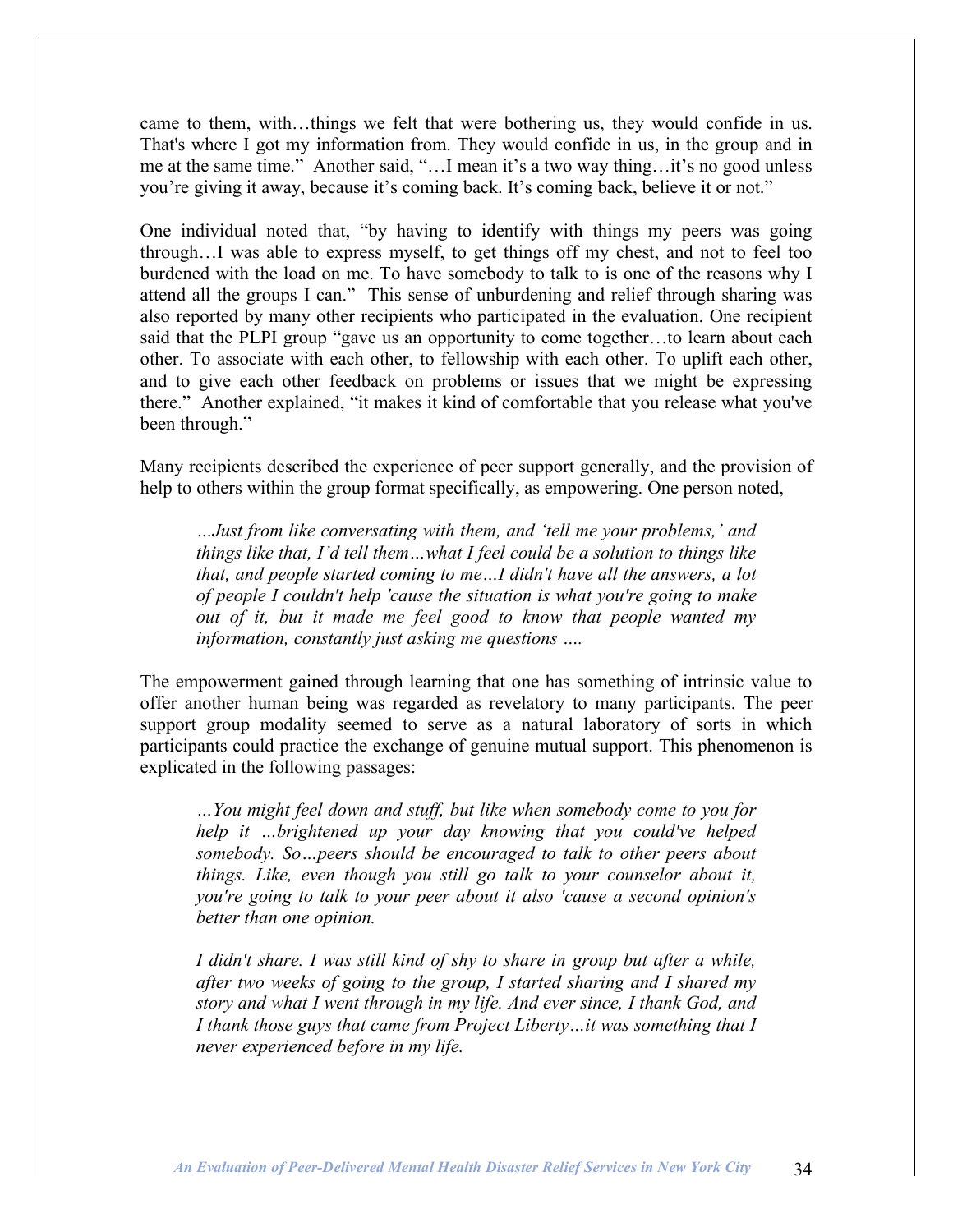*…To be one who receives and absorbs enough information and enough knowledge so that when sharing this with others of the same problems, the same situation, you're not only able to be empowered yourself, but you're also able to help others to be empowered in knowing what to do and where to go for services and how to get along…*

Many PLPI group members expressed thrill and awe at the ability to be taken seriously and to genuinely offer a caring voice to another. One consumer described the feeling, "I think it's important to realize that there was enthusiasm when you told your story. How people would just light up and say, well I can't believe it, he's a counselor and he has the same mental illness as I do…it made a very positive impact." Another said, "They was getting something from the program too. It was like a two-phased thing. They getting it, and they also taking something. And it also was a reminder of…keeping it real for you, being there too...."

Having an impact on a group leader was not only a unique experience for many recipients, but also symbolic of the equal footing shared between by peer providers and recipients. Providers were described by recipients as "being on the same level as us," and "in the same boat." Regarding a PLPI peer provider, one recipient said, "She was on our level and we respected that 'cause she knew where we were coming from, and we knew where she was coming from." Recipients and providers alike viewed this equality as being an invaluable foundation for the successful sharing of mutual support. One provider emphasized the importance of "some equality of support from my experience, what I went through, so I can help them do that. It is a real experience, to let them know what I went through so that they can realize that they can deal with that. Because I'm a peer to them, and they're a peer to me."

**Credibility and Authenticity.** Many of the other elements of peer support fed into the credibility of PLPI peer providers. For instance, shared identification made peer provider's encouraging narratives more feasible to consumers. One recipient said, "When you're dealing with someone and they identify with what you've gone through…you feel like this person's not lying to you…And his diagnosis, he was schizophrenic, and he has depression…he didn't let that stop him from leading a normal life."

Perceived credibility and authenticity also went hand in hand with role modeling for most participants. If a peer provider was perceived as credible, 'real', and knowledgeable, there was a greater likelihood that group members would also view him or her as an aspirational role model. Referring to a PLPI group leader, one participant said:

*I can't overemphasize the fact that she came from where we came from. She was believable, you know…She didn't tell her whole story, but she told enough about her story where you understand she had accomplished something. She had really accomplished something. So that made me feel that I could do the same. I could accomplish just like her….*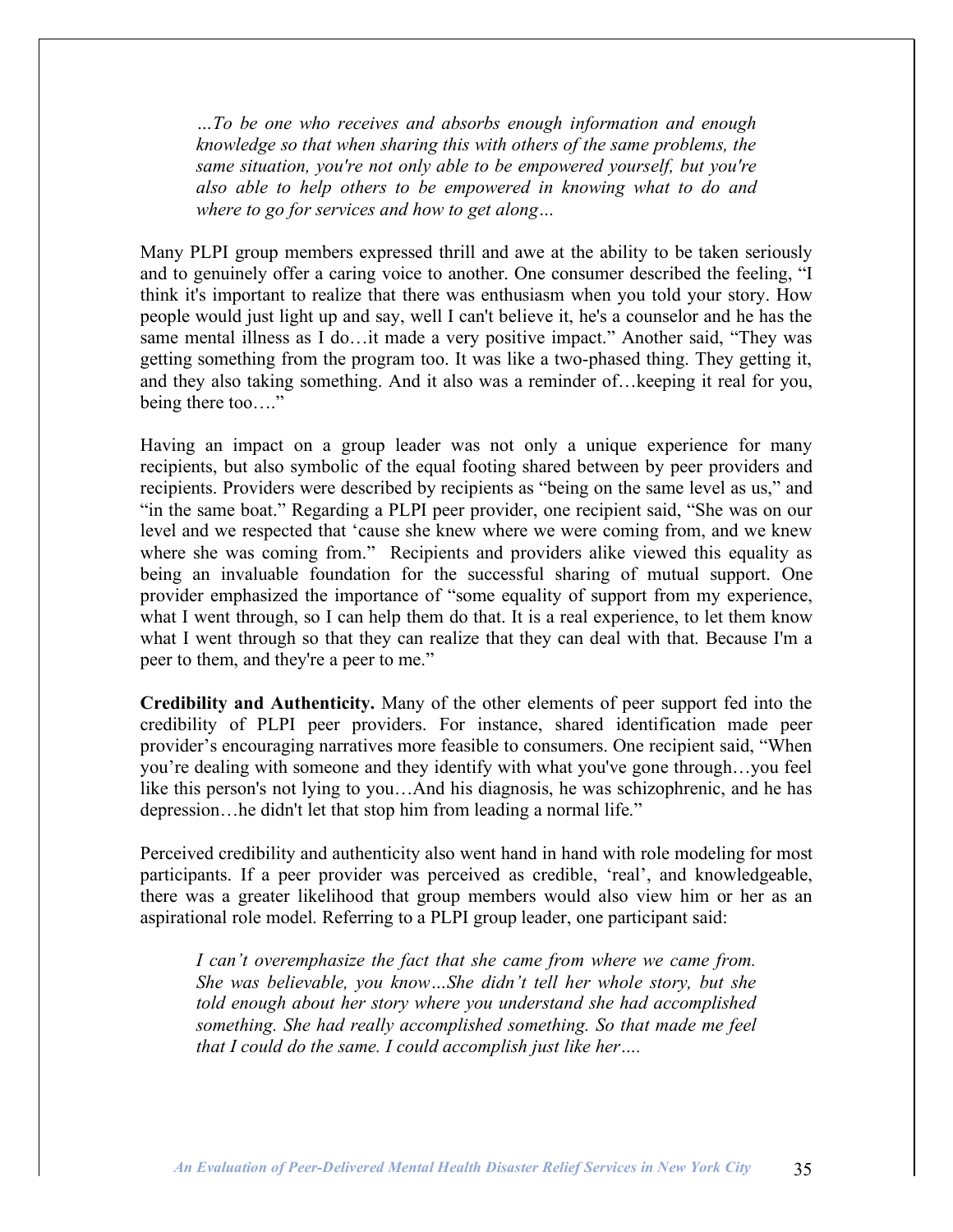Peer group leaders were seen as living, breathing examples of successful recovery from which members could learn valuable lessons. One group member described this process, "working with a peer is good because, you know, the person is like…someone you could look up to 'cause his actions. He went through what you went through and he made it…and he coming back to help you, to help somebody else, which makes him more of like a friend also…and that's special to us." Another described a peer support group leader, saying, "she talked about being in Project Liberty…and I assumed she was getting paid and whatnot. That's something I would like to do. You know, those are things that I wanted to do; she was doing it...that gave me respect for her."

Some PLPI staff reported being very aware of their credibility with consumers, being peers themselves. They found ways to make good use of it, building connection with service recipients, most often in the group settings. One provider noted that,

*We are people that experience certain things that they may experience… from being homeless, to having breakdowns, to being in a hospital, taking medication and we can relate more than the person that's just went to class and read up on it… so we was able to kind of like see eye to eye towards people…*

Another agreed, saying, "You'd be surprised how much they tell you when you're a consumer, instead of being a doctor or a psychiatrist. They let out more, I mean they really let things out that they've been holding for a long time."

It should be noted, however, that a small minority of recipients did indicate that they felt as if some of the peer group leaders were simply emulating the behavior of traditional providers and were overly professionalized in their behavior. Yet for most PLPI service recipient interviewees, feedback about group leadership was overwhelmingly positive.

**The Importance of Listening***.* The majority of participants placed tremendous emphasis on the role of listening within the peer support services offered by the PLPI program. Listening was defined by one recipient as the ability "…just to hear other people's problems, what they had to talk about…and to compare those to what I had gone through in the past." Listening was perceived as a rare quality among service providers, and the afore-mentioned credibility of peer providers combined with an ability to actively listen to recipients proved an effective combination for many group members. As described by a recipient, "I felt that I could open up to this person and tell him my true feelings about what I'm doing with my life. And he listened. I didn't have that in my life before...someone to just listen."

Having someone listen to them and being able to listen to others was of great value to PLPI recipients. Listening was also perceived by PLPI staff as being chief among the skills used with recipients. One peer outreach worker explained that "they're ventilating…and if you can just sit there and just listen to them, it makes them feel a whole lot better that you just sat there. Maybe you don't even have nothing to come back at them with; just to listen to them means a whole lot."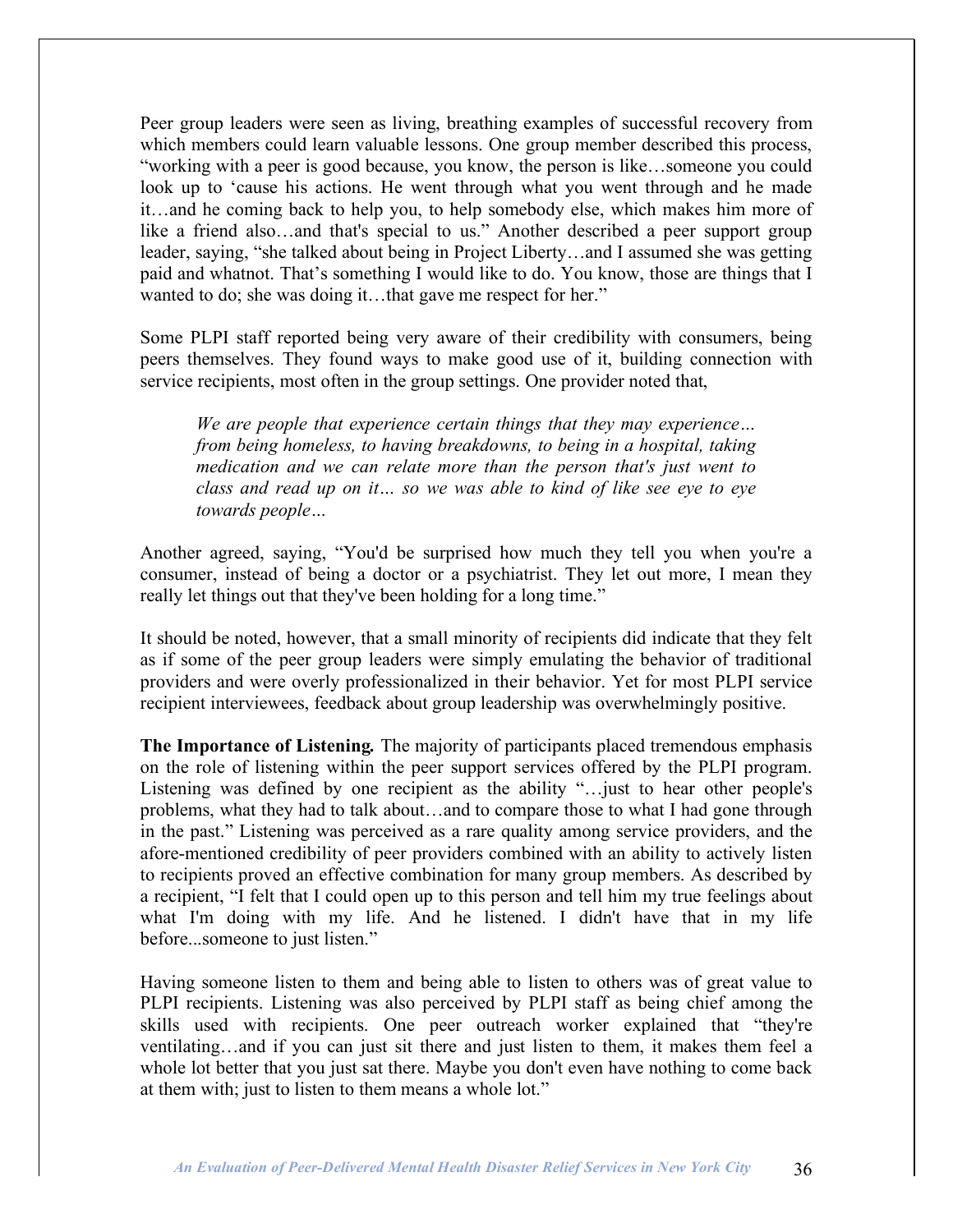**Promoting Choice and New Alternatives.** Many participants indicated that the experience of receiving formalized peer support services through the PLPI program allowed them access to new resources, increased choices in their lives, and new alternative ways to live in the community. PLPI groups were described by recipients as "opening new doors" and "shining a light on new things". Through participating in the exchange of peer support, being treated as equals, and perhaps most importantly helping other peers, individuals were able to construct new possibilities for their lives. One recipient indicated that "The peer movement will motivate you. You will get supports, you will get resources, something that you might not get in other areas in other agencies."

Recipients and staff members discussing increased choice typically referred to a choice in mental health service delivery options. One person reported,

*I think the peer movement gives people a lot of choices as far as who they want as their counselor or case manager, and I think there would be a balance there. And I think not everyone would go to the counselor, because now they have a choice…I'd say 50% could go to the counselor or the social worker, yes. Maybe 40-50% or more will go to the peer. But at least they have choices…I think a lot of them might go to both, just to, you know…test it out and see what it is."*

Several PLPI peer providers also emphasized the importance of choice and increasing opportunities to exercise meaningful choice as critical. One explained,

*When you have more choices, people with mental illness…a lot of them are gonna go into the peer area for help… When you limit people with the amount of choices they have, they can't grow. People need a lot of choices, and not just in employment, not just in housing, but in their daily lives, in their relationships, in their sexual orientations or whatever--people need to have choices. The more choices people have, the better it is for them to come up with the answers. The more narrow the choices are, it's a restrictive situation where people just can't grow.*

Also related to the expansion of choice and new opportunity was a type of consciousnessraising in which participants reported learning about peer support within the context of larger peer movements and recovery movements in mental health. Many participants described finding a new community of persons with shared life experiences with whom they could connect in a larger, even political sense. This was seen as very helpful in reducing isolation and helping participants see outside their own perspectives.

One study participant expressed the power of helping as follows, "I like to share my experience strength and hope with other people." Another participant noted that,

*I think having peer support is a great benefit I think because it helps you understand issues that otherwise you wouldn't understand from the point*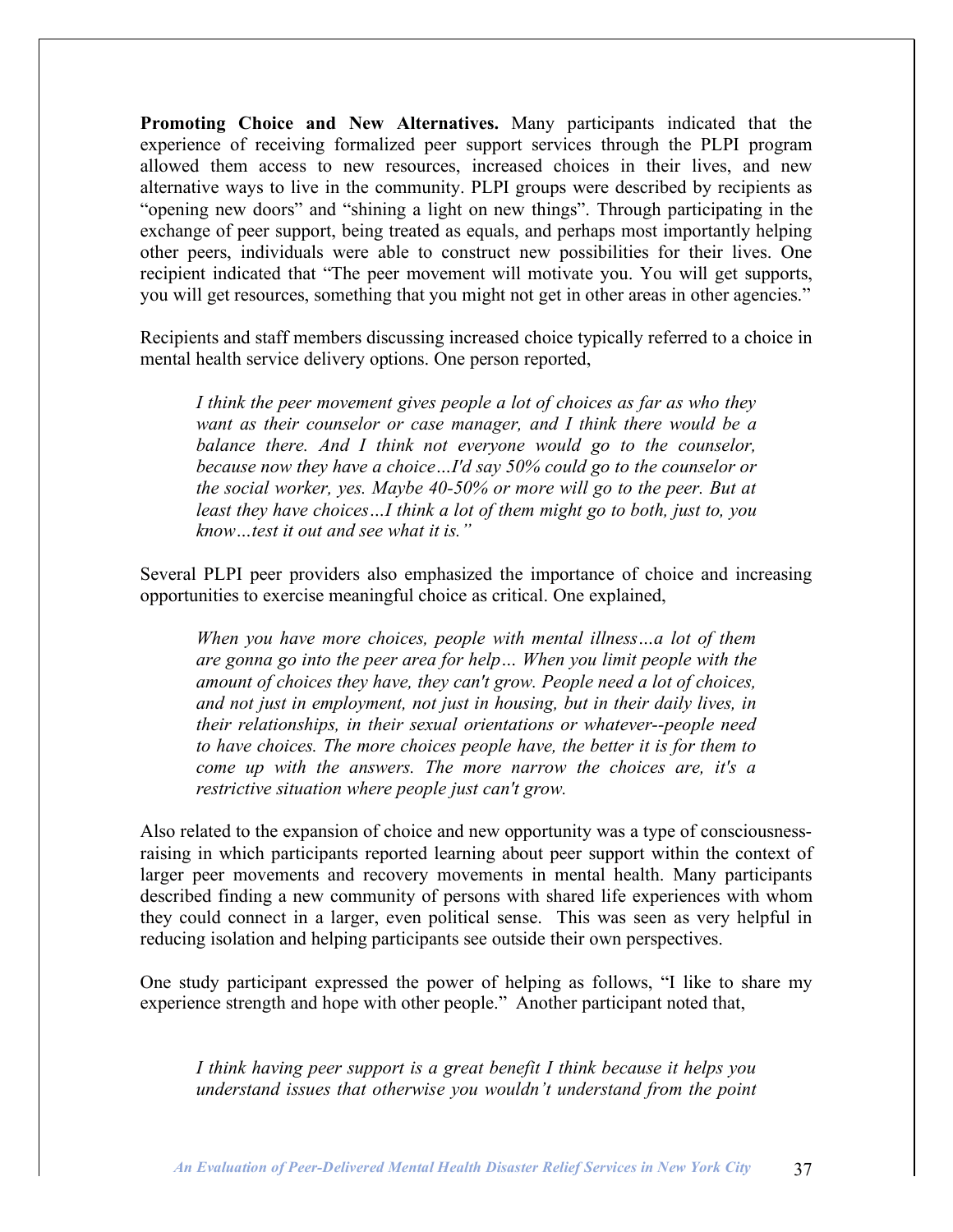*of view from a person that's been that's been where you've been and has overcome a lot of obstacles.*

**PLPI Staff Perspectives on Peer Support.** Peer support emerged as a 'life force' for many PLPI staff who had not previously worked in peer support roles. The camaraderie of peer staff members, the importance of shared supports and resources, the common life experiences, and the collective sense of value and mission all added up to a whole greater than the sum of its parts. For many, peer support became more than a job, more than an intervention approach, but actually a philosophy and a 'way of life'. Many reported that peer support has become an ongoing life resource for them.

One PLPI staff member described a 'peer' as simply "someone to understand…just someone who they can talk to, and someone who…has a similar history or can understand a little of their journey… someone who is empathetic and not judgmental is a big help." The same staff member talked about the value of bringing peer support to new places and settings:

*Many consumers and many agencies had never heard of anything such as peer support...you are a consumer yourself and you're sharing your story. And you're there basically to listen and to support as much as possible .*

The experience of providing peer-delivered support services was personally and professionally empowering for many PLPI staff. Outreach workers viewed their efforts as critically important to the lives of recipients. One staff member described the necessity of having peer support as an option for individuals with mental health needs:

*A lot of the consumers need that peer support… because you could talk to your therapist, you could talk to this one, you could talk to that one, but you really need to talk to someone who kinda walks in the same shoes that you walk in, tries to understand how you feel and where you're coming . Some of us still need to express theirself but they are afraid to because they said there may be stigma…*

Many staff members appeared to view their work as an imperative, characterized by a newfound philosophy of shared support and mutual aid. One staff noted that:

*In my 12 step fellowship we have a saying: if you have to keep it you have to give it away. And that's what I get out of this program, too…Every time I help somebody I help myself…then I get stronger every day….*

With a clear sense of pride and a tone of ownership, a staff member further described the impact of peer support on recipients:

*…It really made a difference, and I think they like to hear about your experience… even though sometimes things are hard. You could still go out there and try, and it's always good to have someone to talk to. And a*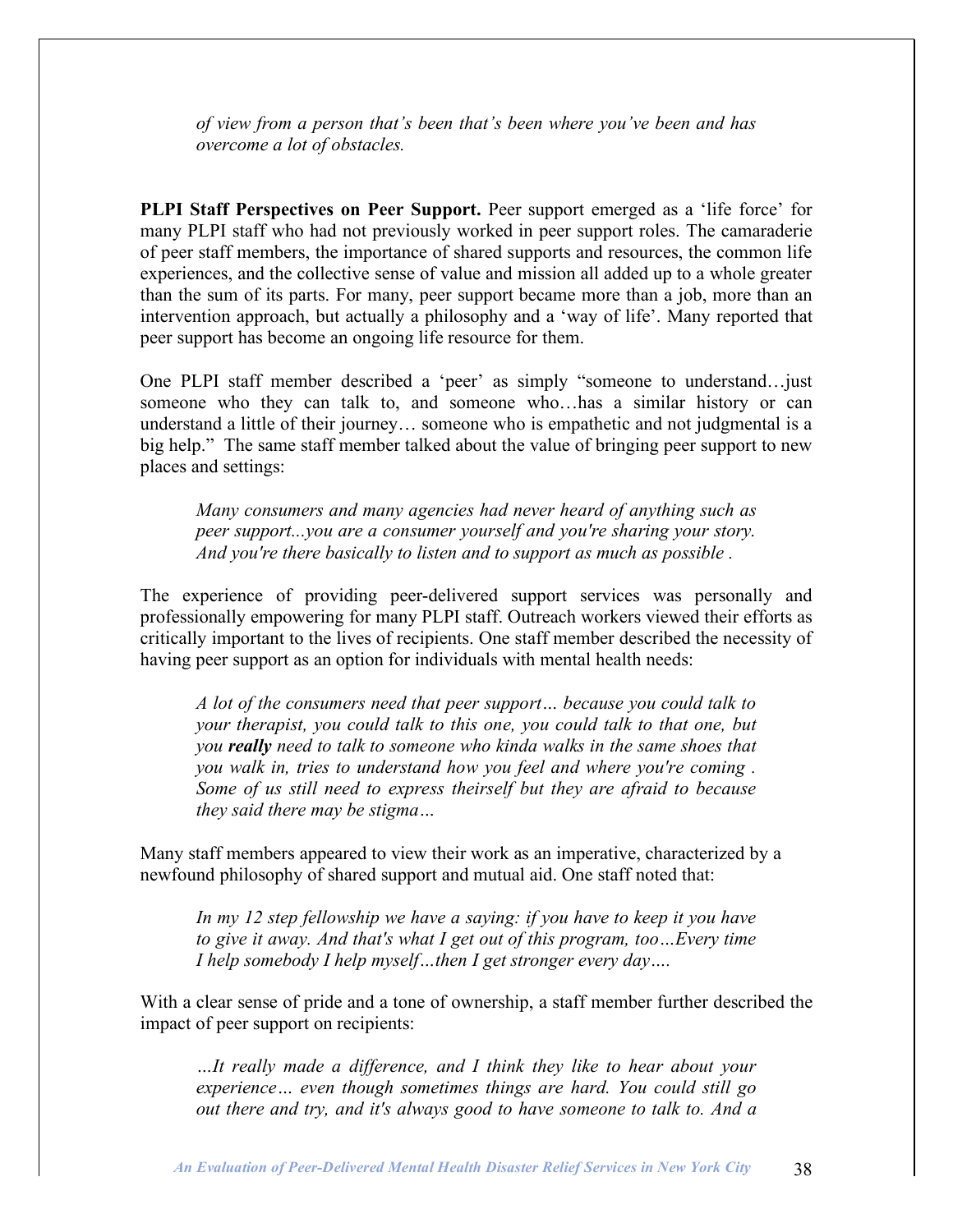*lot of people find it very very hard to talk to family members…'cause you feel that they're going to criticize you, they're going to judge you…it's easier to talk to strangers…*

One PLPI staff member provided a succinct summary of peer support in the following words: "Peer support for me means equal unconditional love, compassion, discipline, a will to live that's surviving."

### **Long Term Peer Groups**

**Experience and Impact.** Group counseling sessions were a central topic of discussion for many of the individual interviews and focus groups with PLPI recipients. The focus on the impact of group sessions was in large part due to the recruitment methods used and the fact that participants were predominately drawn from program sites where PLPI were conducted. Thus, it was more likely that evaluation participants had received group counseling services rather than individual counseling or public education services.

Recipients overwhelmingly reported positive feedback regarding the PLPI group sessions. For many individuals, the groups represented a refreshingly unique break from their week, and from traditional group interventions. Group leaders were highly regarded and perceived as very knowledgeable. Recipients particularly seemed to value the personal touch, the peer identification, and the flexibility of PLPI group leaders.

Flexibility in approach emerged as a hallmark characteristic for most recipients interviewed. Although operationalized in different ways, this flexibility was perhaps best seen in the fact that group leaders often provided informal, individual supports to group members either before or after actual group sessions. Referring to the PLPI group leaders, one individual said, "if you had any questions that you could have asked, they were glad to answer it for us, and they was always there for us. And they'd stay late. They'd always stay late, never in a rush. They were very receptive, in a sensitive way." Another said, "Project Liberty, when they come in, like I said, they find time for you. They are never too busy to look out for you." The extra time outside of groups offered to recipients was viewed as symbolic of the deep concern and commitment from PLPI leaders. One participant said, "…They would show up early…maybe a half hour before the group starts that she would already be downstairs conversating with people and talking to people, getting to know people on a one to one basis." Another reiterated the value of this time:

*They used to stay afterwards and talk to people individually, and interact, you know, with some of the clients here, you know…which I think was a good idea, was a good touch. Personally I didn't take advantage of it to be honest with you but I did notice other clients here doing that and having like a little one on one with the person that was here from Project Liberty…*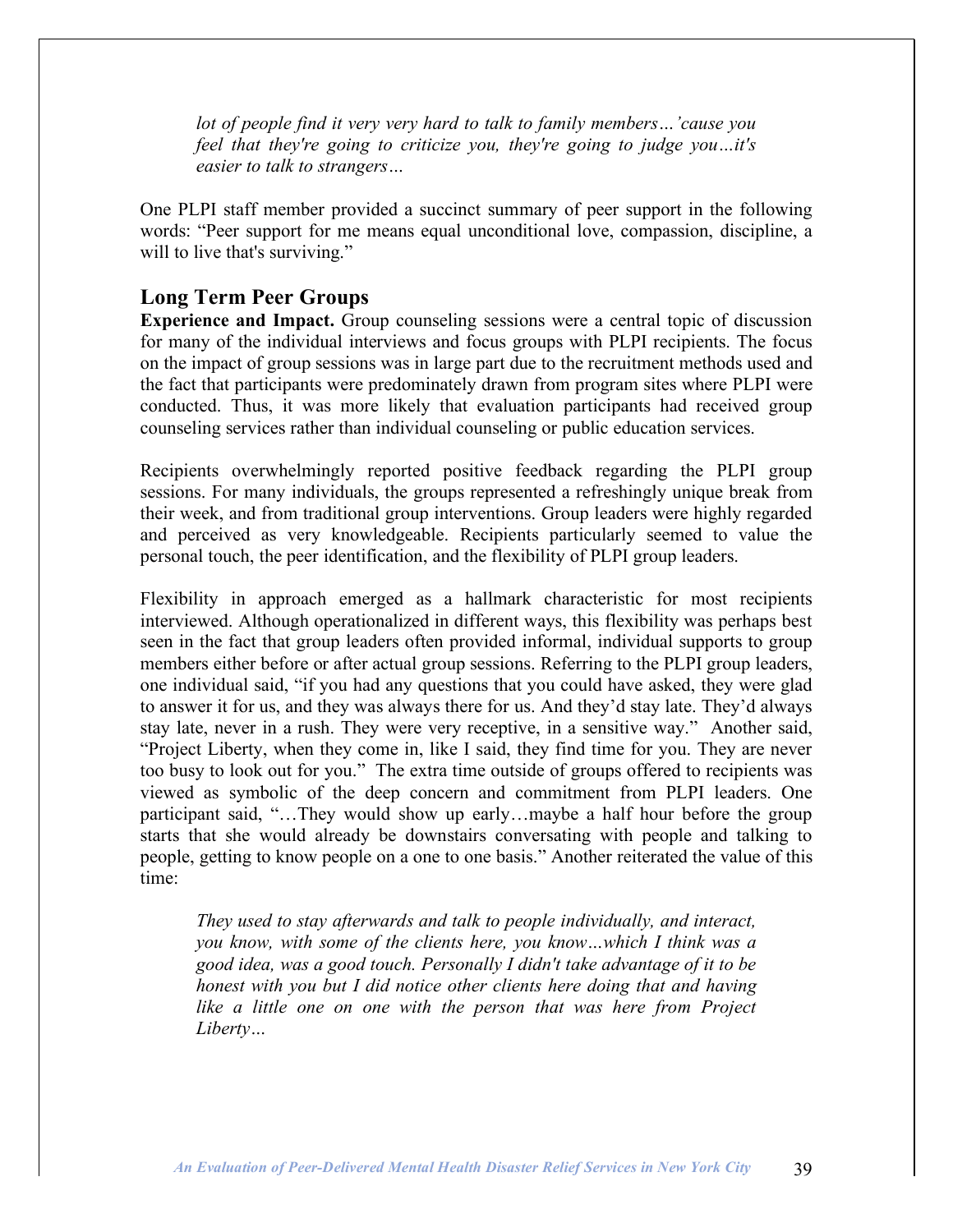Interestingly, several interview and focus group participants reported that this increased individual level attention had a perhaps unintended consequence of bringing the groups closer together as a whole. The collective ownership of groups was a recurrent theme in many recipient interviews. One individual said of the PLPI groups, "The conversation flowed a lot more evenly. I mean like instead of a person to a group they talk, like, more people to people…rather than speaking to a whole group or community." Another individual described the group as "more interconnected, more communicable [sic]" than other groups in which he had previously participated. Several groups created names for themselves, further leading to member cohesion and unity.

Group leaders were perceived as disciplined and professional, yet always willing to go the extra mile for individuals. This dedication appeared to translate well to members, and often led to increased trust in the leader from group members, as well as enhanced group cohesion. This cohesion was often evident in the words recipients used to characterize their peer group members. One individual noted:

*People that come there, they greet each other…people would say their name, and people will get, you know, associated with one another…it's just like family in a sense. Because we are there, and we are sharing, and people are listening to one another…we would talk to one another, we would laugh with one another… it was a warm kind of thing.*

Peer identification with group leaders was ranked as very important among PLPI group service recipients. Being able to watch a current or former consumer of mental health services lead group meetings was reportedly empowering and hope-instilling for members. One participant said, "well, when you hear what people go through and everything, you can relate to it…" Some participants also indicated that the peer status of group leaders further enhanced the group's ability to trust and accept information provided within the group sessions. The following dialogue from a focus group demonstrates the importance of peer status for PLPI group leaders:

*Not only did they have to educate them about drugs, they had to be educated about mental illness. And that's what I liked about the program that came here. They didn't only tell you about drugs. They told you about your illness. How you can learn about your illness.*

*And the importance of learning about your illness. You know what I'm saying? And this would come from a person that had dealt with that himself.*

Importantly for recipients of group services, PLPI group leaders were perceived as being "close to the ground," in that they were "street-wise" and connected to valuable community resources. The PLPI group leaders "kept it real" and were able to share their stories in a meaningful way that traditional providers do not often engage in. Group leaders were valued for their knowledge and ability to connect with group members on a personal level while still identifying resources and available supports outside of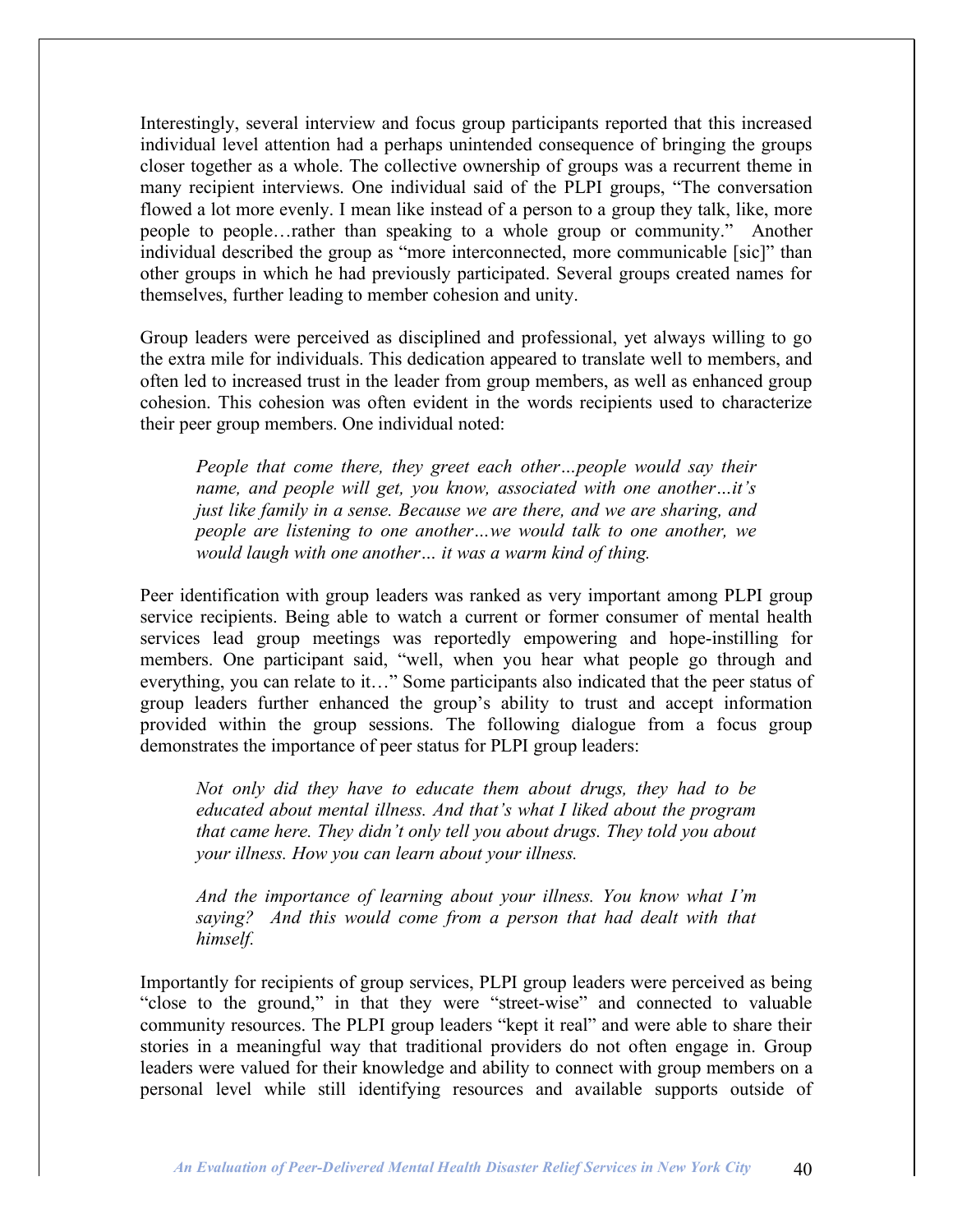traditional avenues. A PLPI group member summarized the group experience by saying, "I think it's all about becoming independent, and I think that's what he's trying to teach us. And I think Project Liberty is really trying to make the process that we go through as being mentally ill a little bit more easier."

Access to resources, whether instrumental or affective in nature, was almost universally cited as among the chief strengths of the peer support groups conducted by the PLPI program. When asked for an explanation of why a PLPI leader was effective, a recipient replied, "it's that he was more informed. And he had all these phrases, and…all these things that made sense, that worked together." Another participant said,

*And Project Liberty representatives who come there not only make available to us the opportunities for grouping and therapeutic dynamics of grouping, but also they have information on other things that people might need…They have information on housing programs, on other communitybased programs that give all kinds of assistance such as mental health and medical and so forth…so that the information that they bring is much wider than the individual groups that they have there.*

Another group member contrasted the identification of pertinent supports and resources in the PLPI group with the approach to resource exploration and sharing taken by nonpeer mental health providers:

*And they, the peer support, come with an abundance of resources, as opposed to, even though the staff member has something…to present something they can only come from what they've read. They…can't come from inner experience. They can't say, 'well, I've been in the situation,' you know, whereas peer support you can say 'well, I've been in the situation this is how I can help you with it'.*

During the same focus group, another participant stressed that traditional non-peer staff "ask a lot of questions," possibly to obtain assessment information, whereas the peer support groups offered by PLPI were characterized by leaders sharing information rather than collecting it. During one focus group discussion, this topic was particularly resonant for many participants and served as a defining feature of peer support groups for many of the group members.

Access to new resources combined with the inspiration derived from having a group leader who was actually a peer was empowering for many group members. One person noted that, "going to these groups and having peer specialists who went through these same things gave me a better outlook, you know. It opened up a window." This image of a newly opened window was shared by many other participants, and suggested the awareness of new possibilities in individuals' lives. Many participants reported that after 9/11 they had re-evaluated their lives, and saw the PLPI groups as offering new possibilities and hope, most commonly expressed in the desire to seek training and eventual employment within peer support. One individual explained: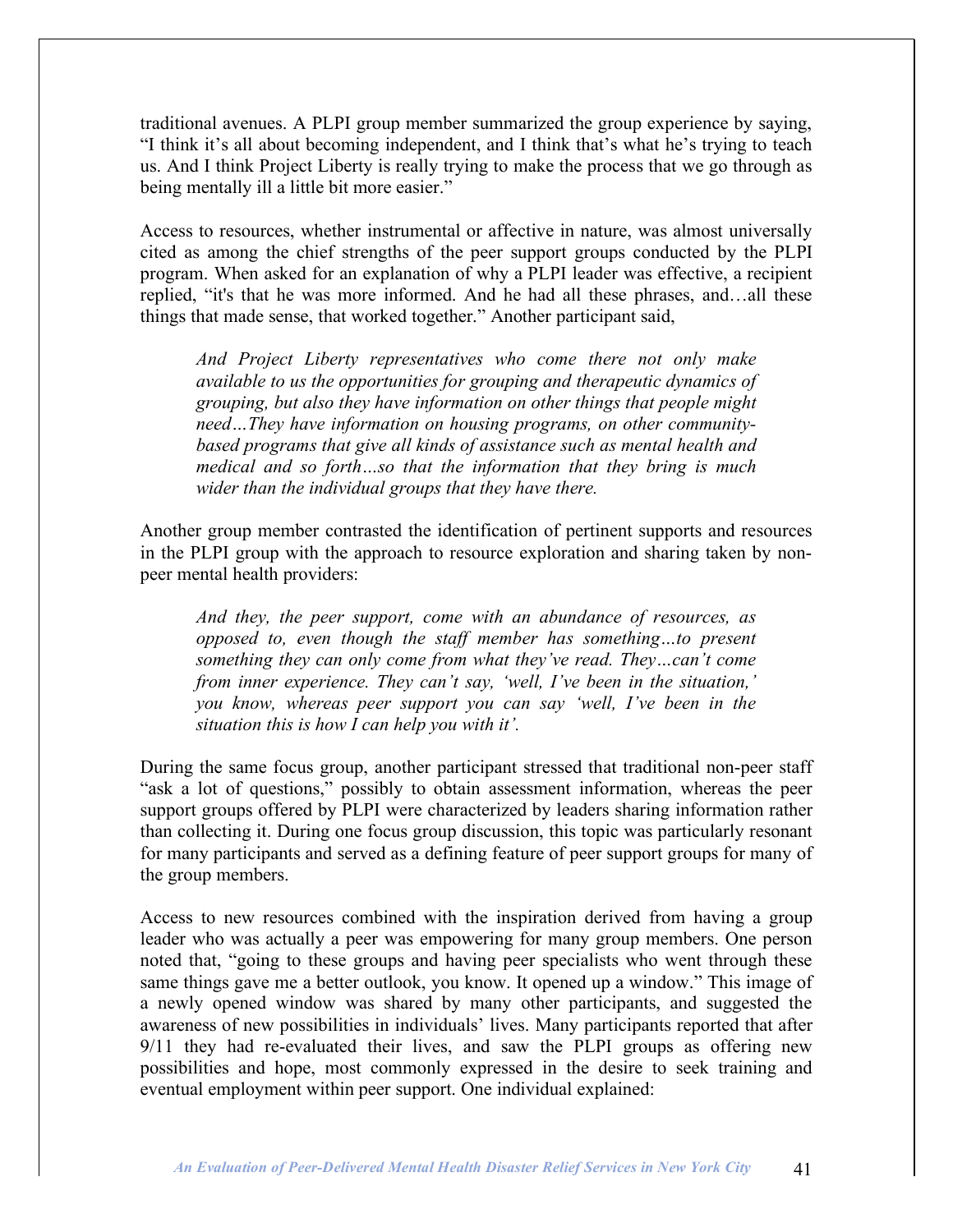*Yeah, well, they've had a big impact on me because I am looking forward to be like them…I want to be able to help people, and to open my own organization and have a bunch of people come in and share with them what I went through, or just appear as myself, you know. They had a big impact on me… I think if it wasn't for them I wouldn't be here.*

Another claimed,

*I'm living proof of what Project Liberty did for me…I don't know where I would have been if I had not bumped into Project Liberty. They were one of the best organizations to help me than anyone else. And I trusted them, and in trusting them, I fulfilled my life dreams. I got my apartment now, I'm going to school, I got a bank account. I can ride the subway and the bus, and uh, drugs don't bother me anymore. They helped me be a better person.*

The same participant also emphasized the sense of hope instilled by the PLPI group leaders. "And like I said, seeing one of the counselors that had told us he was in the system and that he took medication, that really uplifted me. Like, wow, how did you do? You know...he explained it. And it was in very simple terms. And that's what gave me the initiative to keep going back." Similarly, a focus group participant said:

*The peers that came here, they were like a shining example because despite what they've been through, and no matter what you go through, you can find a way out of it. It also made me want to become a peer counselor, you know. So I could give back to those that have been on drugs, or having a problem with 9/11.*

The PLPI groups were described by several participants as stress relieving in that they allowed members to unload their fears, concerns, problems, and worries. The group itself was described as "shining a light" offering a way out of stress and despair. One individual reported that "it really works…sharing in the group, it's really worked….when I just came here things was like, it was a lot of people more stressed out, and I find the light shine you know." The individualized attention given to group members reportedly also made them feel quite special. Many reported that the group was vastly different from prior group experiences, in which they felt like the leaders were simply going through the motions and in which there was no genuine connection with group members. One person said:

*It's kind of a little bit special when you have somebody came here, you know, to run the group and to make things rise up a little bit more, you know, healthy, and we open our eyes and…we need to share and all those things. It's a little bit special. Yeah.*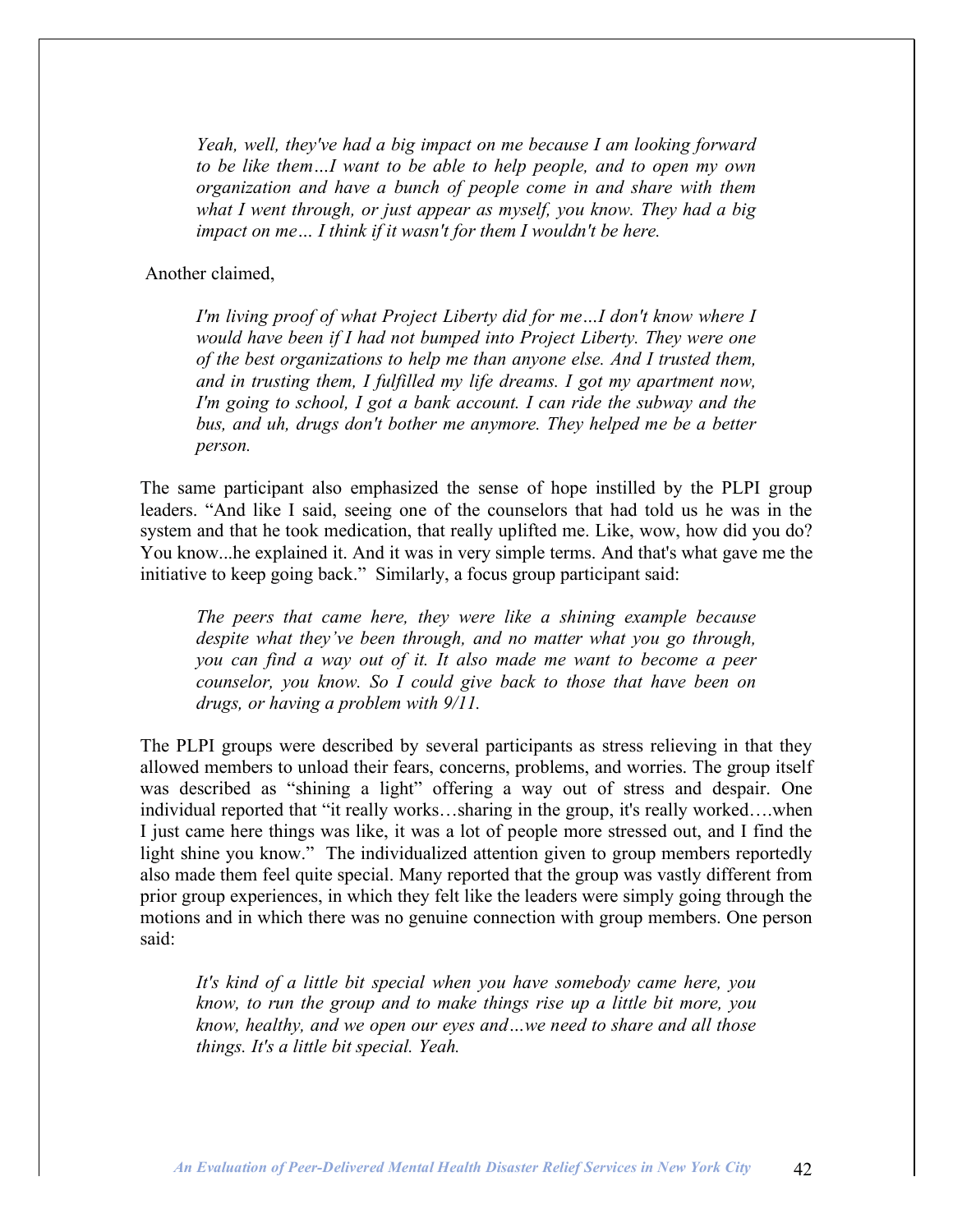In addition to being supportive, group leaders were said to be provocative and challenging when necessary. They were also perceived as open to critique. Participants reported appreciation for being able to challenge the leader on particular topics, and this was construed as entirely unique to a peer-led group. Leaders often encouraged members to question statements and assumptions, whereas participants noted that in traditional provider-run groups, they felt pressure to accept what the leader said without question. Simply having the ability to question perspectives and to critically analyze points of view was seen as an empowering feature of the PLPI groups.

Group leaders were regarded as patient, caring, "open" and inclusive. Many interview participants reported that the PLPI leaders seemed to understand that group members might respond in different ways, and that some might take longer to open up and share than others. Group leaders reportedly strove to make members feel included in meaningful ways. Recipients indicated that they perceived a palpable sense of genuine caring and located this in sharp contrast to traditional group leaders and other mental health providers, from whom they felt less authenticity and true concern. One group member reported that "sometimes people are up there explaining their situation, and they're not doing a good job of explaining it, and they would take the time to listen and to be patient with that person, even though he couldn't quite explain what he was saying entirely. So I admire that about them too. That gentleness, that loving kindness about them." Another simply put it, "they were always there for us."

The balance between a narrow focus and more breadth in group counseling sessions did not appeal to all recipients. Some liked the narrow scope, while others reported being bored by the repetition. One individual described his feelings,

*The biggest problem was repetitiveness. And if I have any say so in the matter, for the future I would suggest that whoever's going to do it, if Project Liberty stays functional, and comes back here for group therapy…the only thing I can recommend is have more subjects to talk about, not go over the same thing… week after week.*

A second person reiterated the frustration with topic repetition in PLPI groups saying, "what annoys me about it is basically like when they talk about what they're going through, and it's been mentioned like more than 170 times. And it does get annoying after a while, when it's the same thing repeated over and over again…." The same participant located the problem more specifically with the PLPI group leaders, saying "They just kept talking about…rambling about different topics. Nobody was really taking a chance to talk about anything that was deeply affecting them."

Emotional comfort and ease of interaction was also of critical importance to group members. Participants described the groups as "more relaxed" than groups led by professional mental health workers. One participant described the comfort within PLPI groups as stemming from shared experience and common struggles, saying: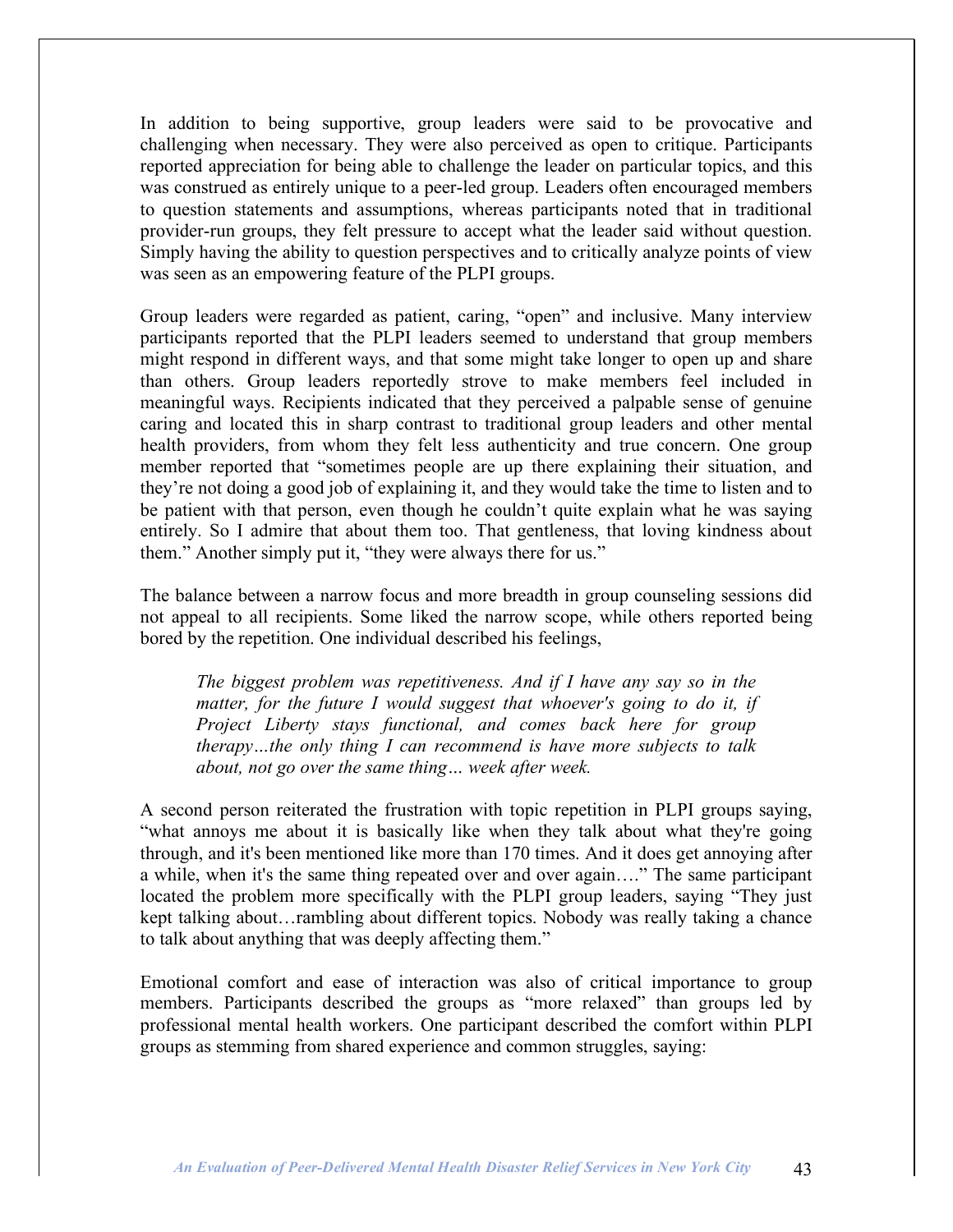*I said, I've got to share I'm mentally ill too? It was something to be in this room, a different thing to say it. But when I heard…everybody else say it, and I knew that everybody else in there was dealing with a mental illness, I felt more comfortable.*

Formal lines between professional and friend were occasionally blurred, but this was viewed as positive by participants, and related to the very notion of peer support. Group leaders were regularly perceived by participants as more genuine, more approachable, friendlier, and more willing than traditional group leaders to "do what it takes" to help group members in need. Rather than being placed upon pedestals and seen as dispassionate professionals, PLPI group leaders were seen simultaneously as equals to group members and as aspirational role models. One participant said of traditional group leadership, "[non-peer] staffs, they have to do it from hearsay whereas, you know, peer supporters do it through experience." Another emphasized that the equality between group members and leaders was particularly useful, and led to opportunities for members to take on the role of group facilitator. "The counselor gave you the chance to do that if you up to it. It be a chance to run the group for awhile and see how things go."

**Focus on September 11th.** PLPI groups, as designed, provided a forum for discussion of the issues and emotions engendered by the events September  $11<sup>th</sup>$ . Although some of the consumers were already receiving psychiatric services, and some were members of other groups, PLPI was specifically designed to address the potential mental health impact of the disaster upon the population already living with mental health issues. Peer providers were uniquely equipped to do so through specialized training and connection to a broader range of services. One worker described the unique function of PLPI groups:

*We talked about 9/11: Where were you on that day? You know, how were you feeling? What's going on with you? A lot of folks you know they have their therapist, they have their clubhouses, but they wasn't expressing theirself. In a smaller group they were really actually saying how they felt.*

Some consumers found that the emphasis on the September  $11<sup>th</sup>$  attacks was not as strong as they had anticipated. One recalled, "see, I thought it was gonna be about, like the paper had said: if you have fears, anxieties about 9/11, and you know, you need to talk to somebody, call us…and it was more about just any of your problems. They didn't focus on just 9/11."

Another critical issue for the PLPI program was the timing of the outreach. In some cases, potential service recipients were not reached until six months to a year past the event. "I think a lot of people were…sick and tired of the whole wretched business," reported one outreach worker. "This is New York, people do not go around crying in their beer for six months…a lot of people, frankly, got annoyed at me for reminding them"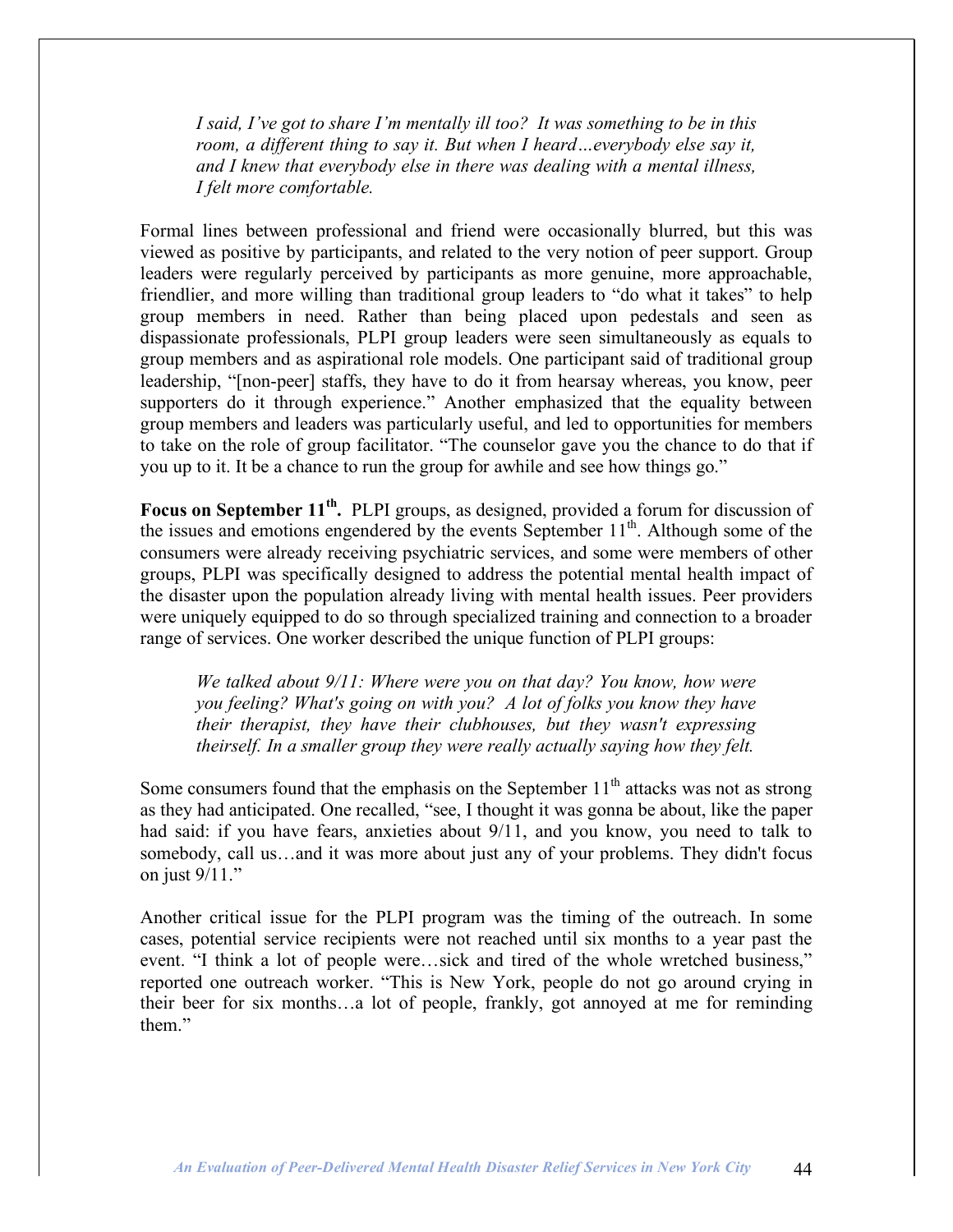Some interviewees recognized that outreach for disaster relief services was an effective vehicle for moving people in need of services into a supportive peer-based network, whether or not September  $11<sup>th</sup>$  remained central to the discussion. One staff pointed out that the problems with which PLPI's target population was dealing did not begin and end with September  $11^{th}$ . "This program was started because of the  $9/11$  disaster...no one will ever forget. But a lot of things have happened since then. A lot of things was happening before 9/11 that had to be talked about, too."

One worker expressed the belief that counseling in general may impact coping with crisis. "The most significant thing in our case was that Project Liberty Peer Support Initiative gave us entree to the mental health community…Usually, if there was no serious discussion about September 11th, [we would] go on to other things. The better able they are to understand past crises, the better able they are to cope with future crises." Other staff also reported shifting stress off of September  $11<sup>th</sup>$  in response to explicit requests to do so:

*Yes, I mean 9/11 was our focus, but…like around November and January, it became a real issue for us because they, you know, the consumers told us and agencies told us, very specifically...that they want to talk about something else…so 9/11 gave us interest and access to people and their issues, but it went well beyond that.*

Many PLPI staff reported that they felt pulled in two directions, and struggled with the resulting tensions. While they understood their responsibilities to their funding agency, outreach workers also wanted to address the concerns of their consumers, which were far broader and more diverse. The large majority of both consumers and staff felt that it was necessary to move into other issues more relevant to their everyday lives.

*Project Liberty was really fighting us…all of the groups…had to be about 9/11. After some time, they said okay, you can discuss other subjects. So once we were given that leeway, we kinda flew with it, and some of the topics were like housing, employment, medication management, you know, self-help, empowerment…a lot of things that are really real to people…Not that 9/11 wasn't real, but their issues were, you know...they had issues beyond 9/11, even before 9/11.*

*Well, FEMA was pretty adamant that we talk about September 11th in every group. But it was apparent to us that just couldn't be done. I had one group that would talk about September 11th in every group…they were just like, at the point of throwing things at us.*

One interviewee went a step further and credited the longevity of positive response to PLPI services to the program's flexibility around the September  $11<sup>th</sup>$  focus.

*I think that if we had only been dealing with the trauma of 9/11…we would not have gotten the great response that we did, because when we*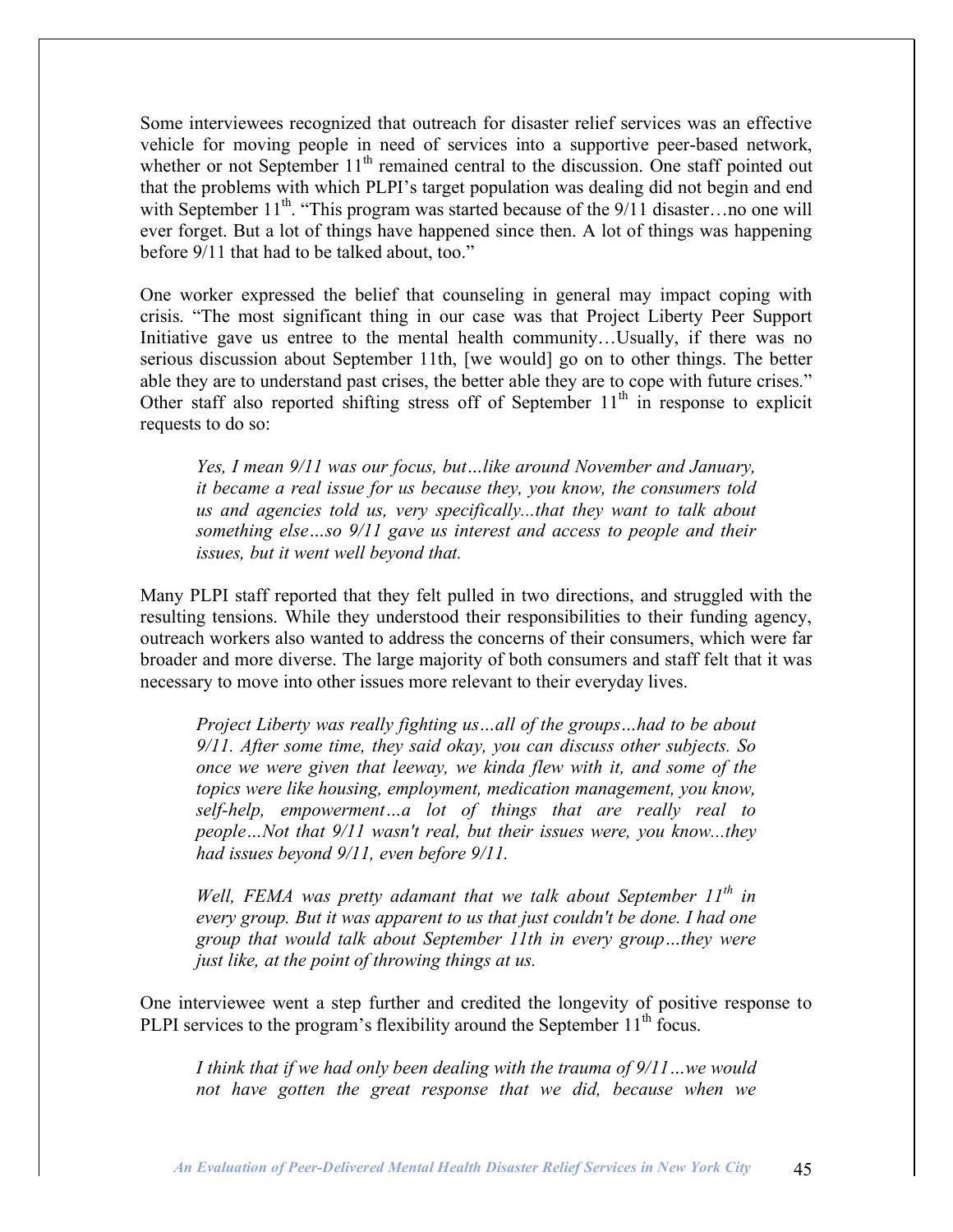*contacted agencies and we actually facilitated groups a lot of the people were resistant to talking about 9/11…They felt that we were rehashing it and many of them felt that we've been there, we've heard that, we've done that already, and they weren't particularly interested in just focusing solely on the trauma of 9/11. They were talking about all kinds of issues, so that had we… narrowed our focus to that extent they would have not been so responsive to our services. We would have been in and out like that. But because we became involved in other issues that they had, that's why we got the tremendous response that we did.*

It is quite clear that a large majority of staff and consumers were in agreement on the issue of a continuous 9/11 emphasis. Overall, it seems that this initial requirement lost favor as post-disaster life went on. As one interviewee concisely stated, "you can't talk about 9/11 every day, you know."

**Termination.** The termination of PLPI groups clearly had an impact on consumers. Interviews revealed a wide variety of reactions. Many seemed to experience a strong sense of loss. In some cases, this sense of loss was partnered with optimism and a newfound confidence to face the next step. Some felt hopeful that they had learned enough in the group to move on in healthy ways, confident in their ability to access other resources when necessary. However, participants also expressed feelings of anger, sadness, and disappointment. Several wondered aloud about locating equivalent supports, particularly considering the unique features of peer support discussed earlier.

It is important to note here that not all of the PLPI groups were slated to cease following termination with PLPI facilitators. Several interviewees reported that their groups planned to go on. In one case, the PLPI facilitator was reported to have appointed a new facilitator from the group; in another, two group members volunteered to facilitate their Double Trouble group; in a third, a group member was asked to facilitate on a volunteer basis by the site's consumer advisory board. Based upon interviewee reports, it is possible other types of arrangements were made at some program sites. However, these arrangements were made by site administrators and/or consumers, and not by Project Liberty. It is unclear precisely how many groups were to continue, nor if they were to continue as peer led groups or become more traditionally facilitated.

Still, for many consumers, the end of PLPI seemed to mean the termination of formal peer support. At some day treatment sites PLPI services had become an integral part of the weekly program, leaving gaps for which there were no known plans to fill. As one consumer reported, "…it's already left a big hole in our schedule. It's like the bottom fell out. Every Wednesday morning now it's like, what do you do, everybody?" Another consumer felt there was a lack of straightforward information towards the conclusion of the group at a particular site. As recounted below:

*But then the last couple of weeks they were supposed to show up also, and they never showed up. First one day they say, "Well they're not coming today, but they'll be here next week," and then next week they didn't show*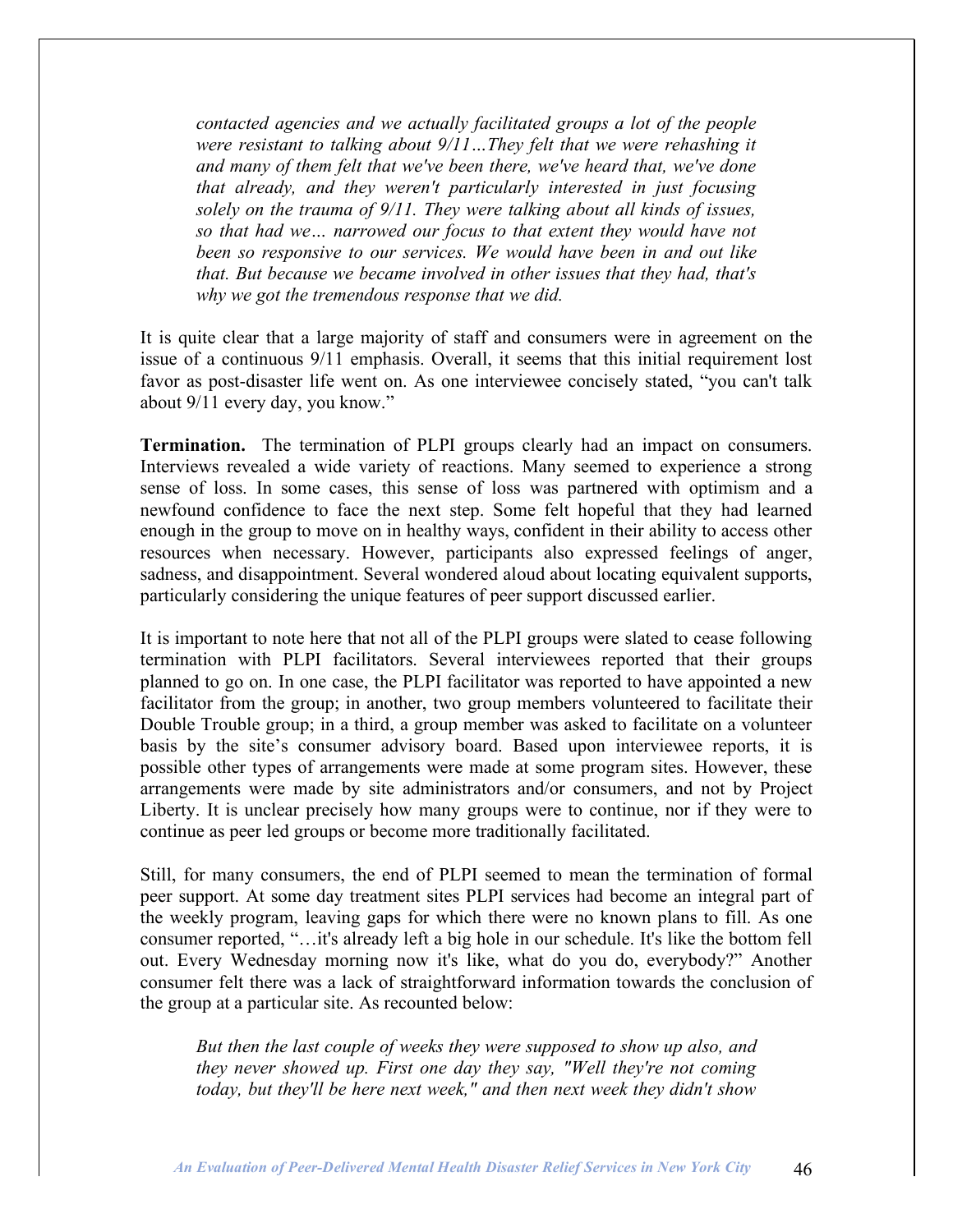*up. It was like, they were supposed to come…they didn't come. Then they were coming the next week. Then they didn't come the next week. Then they heard they were closing up.*

In one focus group, an interviewee expressed a sense of betrayal at the termination of a PLPI group which had for some consumers at this site taken the place of Narcotics Anonymous (NA). "…They got us hooked on something and then all of a sudden it gets sweeped up from under our feet…before Project Liberty most of us was going to NA meetings on the outside and then when the NA meetings on the outside stopped, Project Liberty came in and that's what we would usually do." Another consumer said, "…when they told us they was leaving a lot of people was very angry, very angry, 'cause we'd a got so attached to them," and also felt the removal of services presented a serious problem for people who had come to rely on PLPI groups. "…There's going to be a lot of people in trouble out there you know…you got people that just depend on what's happening here...and now they took that away." However, the same interviewee reported feeling that adequate supports were available following the end of PLPI. "It's like crutches; even though one crutch was taken away I got another crutch. We have groups here you know. And then as far as NA is concerned I have a sponsor. I have things worked out…."

Two PLPI group participants were particularly disappointed that the warmline was in danger of being discontinued. According to one, "whenever I was nervous or anxious I would call [the warmline]. They really helped me get through it and I'm really disappointed that it's gonna end. I mean, I really need that." The second seemed particularly dismayed by mixed messages regarding the future of the warmline.

*The woman that I spoke to there said that it was gonna be starting on the weekends also…at first, it was Monday to Friday, 5:00 to 12:00 and then she told me, 'Oh, we're going to start having it on the weekends too.' Now, then I heard right after that it's not even gonna be anymore! So what kinda thing is that?*

Several interviewees reported limited transitional time, and lack of opportunity to process the termination. When asked if help with transition was provided, one consumer stated, "no, it came out during the last week and people were saying…that we were gonna miss her…and they would miss the group in general. Yeah, that was about it." Another participant for whom the group was assigned a new facilitator suggested, "if he would have brought the new guy in and like he's training him to take over his spot, I think I would've dealt with it a lot better…."

For others, the hardest part was losing a program that had introduced them to the unique perspective of peer support. Some interviewees felt that PLPI services were a valuable addition to the array of available supports throughout the city and that the need for it would remain. One stated, "…that these people ain't going to be coming around no more…I don't think that's fair…we need Project Liberty everywhere, not just here." Another commented that PLPI is "always going to be welcome to come back." A focus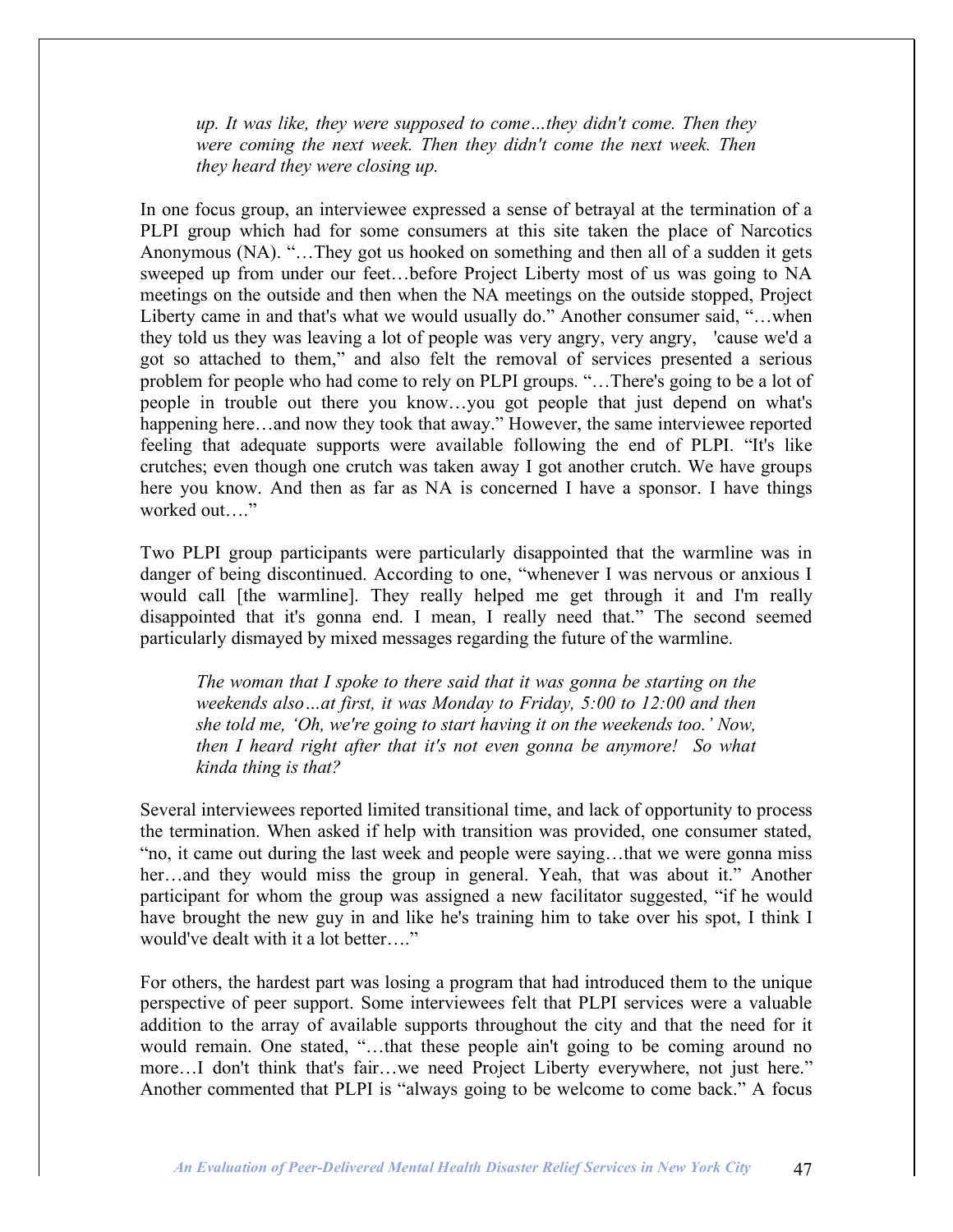group participant expressed hope that peer services would continue, whether or not they are provided by Project Liberty:

*I hope in the near future that [this site] will get another peer specialist to come…because we benefit from it…this not only something new but this is something that we need…just to hear somebody…talk about experiences that we've been through…I hope sometime in the near future we do have another peer specialist come.*

Although parting seemed to be universally difficult amongst interviewees, it may have presented a valuable learning experience as well. The challenges of termination seemed to be recognized as an opportunity for growth, albeit with some apparent reluctance, by one consumer recalling a final dialogue with a facilitator:

He said, 'in life, you have to be ready for changes.' I wasn't ready for another…that's the straight truth. Me and him had a real good…relationship, and I told him that it would be hard for me to open up to someone else after dealing with [him] for so long and he would still say, 'you have to learn to deal with change'.

#### **Staff Experience**

Staff spoke extensively about their experience in PLPI employment. Some of the content regarding impact came in response to the interviewers' questions on this topic, while some content arose in relation to seemingly separate interview topics. Discussed below are five general themes related to staff experience. First, staff described the personal growth that they had experienced while working for the project. Second, a number of staff talked about having experienced considerable professional development, as well. These two themes were at times closely related, as might be expected given that peer support was the mechanism by which services were delivered. Staff discussed a variety of ways in which both personal and professional growth had been brought about, but the impact of the agency itself and the peer support environment frequently surfaced during the interviews, and this topic therefore constitutes the third theme. Additionally, staff spoke at length about the training and on-the-job support they had received. Finally, while the staff generally described their employment experience as having been a very positive one overall, many staff did have some negative experiences on the job, as would be expected. The final theme discussed in this section is the personal impact of difficulties on the job.

**Personal Growth.** PLPI staff overwhelming described their employment as having had a positive personal impact. Multiple staff members described their experience at PLPI as having made them "a better person." Others described it as having facilitated their mental health recovery or having had a stabilizing effect in their lives. Some staff described the experience as empowering and, true to the peer support model, indicated that they had been empowered by the process of empowering recipients. One staff talked about the act of being a role model as a particularly rewarding part of the job.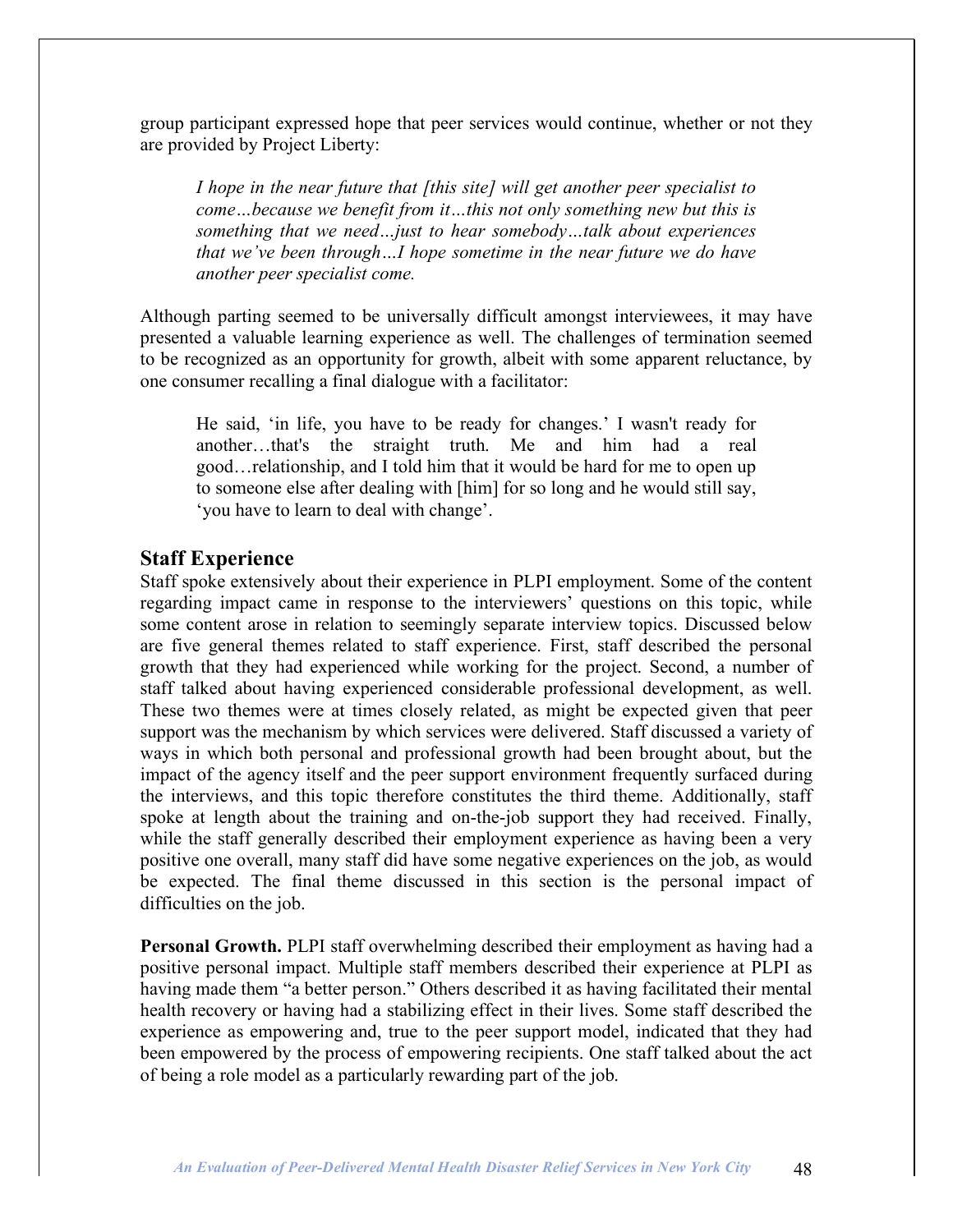Among the more specific personal changes, increased self-confidence was described by many staff: One outreach worker said, "…working here has given me incredible confidence." Some staff reported that their coworkers visibly gained confidence as the program progressed, as well. In some cases, that newfound confidence left staff members able to pursue goals that would have been too daunting prior to their employment with PLPI.

A number of staff discussed learning more about themselves during their employment with PLPI. One staff attributed a newfound sense of self-understanding and selfappreciation to the PLPI employment experience:

*Instead of just running from myself all the time, it helped me deal with…who I am…I'm this wonderful, dynamic, and perfect person, you know, who sometimes gets sad and that's ok.*

This staff also talked about having been able, over the course of PLPI employment, to overcome a habitual tendency to respond to difficult situations by leaving. This represented significant personal learning and growth to this staff member. For another staff, the process of learning about oneself was particularly important given the impact of the September  $11<sup>th</sup>$  tragedy:

*Project Liberty gave me opportunity to really find out who I am and I haven't stopped since. And I really appreciate that because what had happened on the 9/11 made everybody wake up.*

Additionally, for some staff the employment experience was helpful in clarifying personal goals and understanding the steps that would be necessary to achieve those goals. One staff member said, "I know more about what I want, you know, and I have a good idea about how to go about getting it."

Employment at PLPI also had an impact on how staff members conceptualized themselves in relation to their mental health histories. For some that meant a change in self-identification, accompanied by a boost in self-esteem and purpose. "…Yeah, I'm a bona fide mental health consumer and advocate now," an interviewee stated with confidence. Another staff member expressed pride in being able to pass along a newfound and healthier perspective to loved ones outside the program:

*I've been able to help enlighten her, and that there's nothing to be embarrassed about when you're having problems and you accept the need to seek help."*

In addition, some staff also talked about feeling more connected and committed to the peer movement as a result of their employment with the PLPI program. For many, this connection to a larger social movement was perceived as an incredibly rewarding and unexpected benefit. Staff members were passionate in identifying themselves as part of the movement and clearly viewed their PLPI experience as "more than just a job", but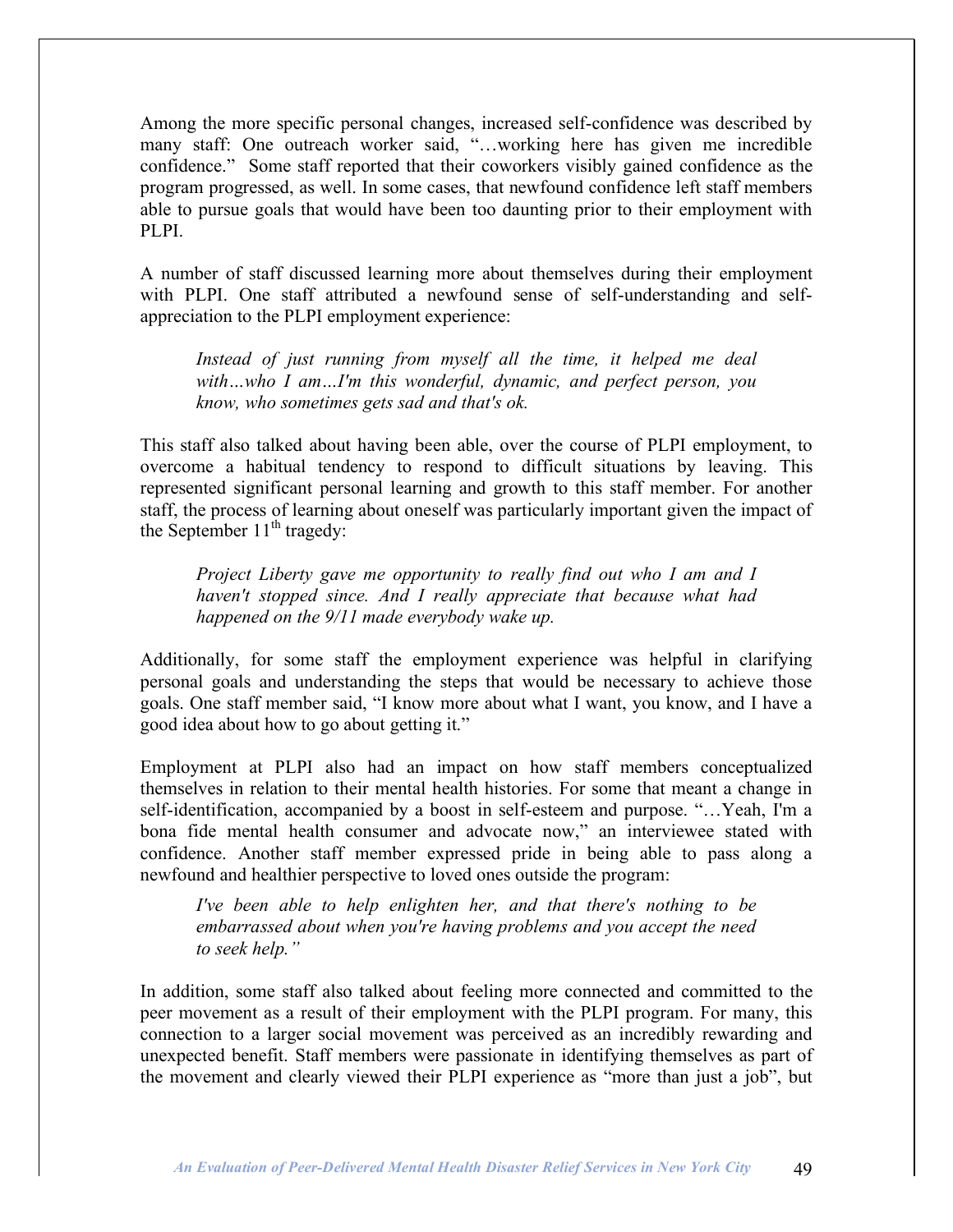rather a life-long commitment to using their own life stories to help other persons with psychiatric disabilities.

Related to these changes, a number of staff discussed learning more about self-care while working for the program. For some, that involved learning or re-learning the importance of reaching out to others. "…We all need somebody," said one staff interviewee. "One thing I've learned about this job is that you can't do everything by yourself… you know, don't be afraid to get help."

Another staff member directly attributed staying out of the hospital to the PLPI employment experience. A critical part of this experience was leaving the house each day to work; in the past, staying in the house during the workweek tended to precipitate hospitalizations for this staff member. Similarly, other staff reported that the job offered an important opportunity to simply connect with other people:

*… doing the workshops, presentations…doing the individual one-on-ones. I started feeling… I guess alive again. More back into connecting with people. I didn't feel as isolated.*

For this individual, the opportunity to connect in turn led to a renewed appreciation for one's own life:

*And of course I always knew that… we all have problems. Some people…are worse off. And, you know…just to give yourself a chance to keep going…I guess learned to appreciate life a lot more.*

The experience and achievement of working was in and of itself a personal catalyst for some staff. A number of staff had experienced periods of unemployment or underemployment related to their psychiatric disabilities:

*So, it's changed me a lot, it's changed me a lot. I really feel good about working…I did my work for 18 months. I did it to the best of my ability, and that's all that I can do.*

*…Basically the staff was made up of mental health consumers theirselves so a lot of them didn't have a chance to really prove who they were, or haven't worked in years, or they didn't feel their own self worth. And now I think 35 people just came walking out beaming, you know everybody's happy, they know they can do now. I don't think no one's going to go back their own life. At least I know I'm not.*

Given this staff member's observations, it is not surprising that some staff began PLPI employment with serious doubts that they would be successful. For one such individual, the training period itself initially seemed insurmountable: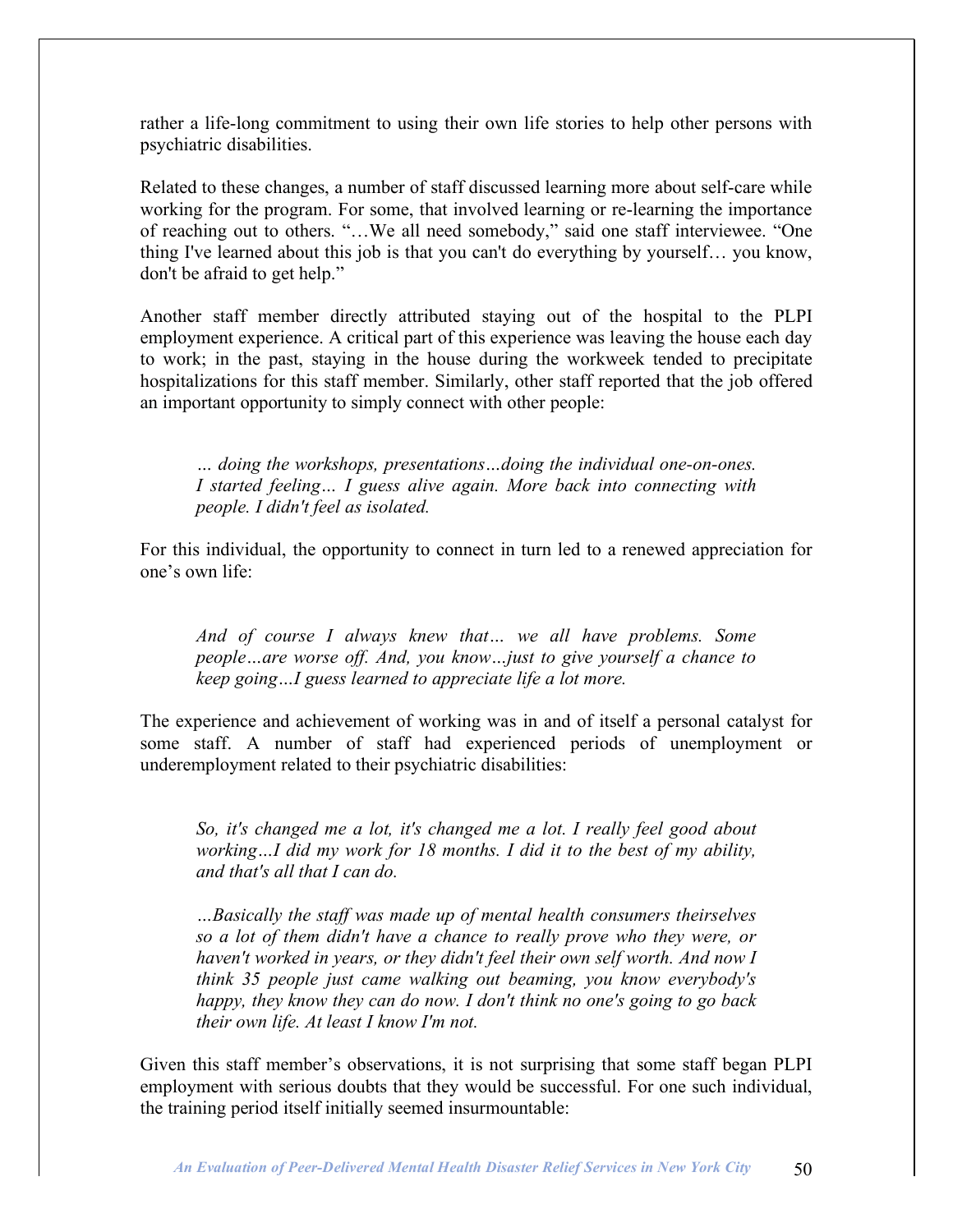*I remember sitting through a training, and… just not knowing if I could make it through, because we had three weeks… of nine-to-five where we just sat and listened. And I'm thinking, 'I'll never make it through this'.*

For one PLPI outreach worker who began their employment with such doubts, success on the job provided an opportunity to challenge old assumptions and come away with a newfound appreciation for oneself and one's own capabilities:

*An awful lot of good came out of this. I really, truly surprised myself. I did this…I think I was more surprised at how long I [stayed in] this organization and stuck it out, because…when I started… I just could not see myself doing this kind of thing.*

Additionally, for one staff member who had worked for the Peer Initiative program since its inception, the sense of having had a part in the creation and enactment of this innovative program added to the personal rewards of general involvement. "…Project Liberty made it more of a job that you care about yourself, because you was there from the beginning, you know, you helped create it…." Some staff members' sense of pride in working at PLPI was based in no small part in the opportunity they had to effect positive change in other peoples' lives:

*I was honored…to be considered and I was honored when I was eventually employed here. And when I started to work here, all my friends knew about it within a day or two. I was so flattered to be a part of the system that my friends knew about it… it was good for me because, even though I had done some important things, they didn't have the possible impact that this had on other people.*

This same staff person reported that being particularly proud to tell friends and loved ones about holding such a valued role, and one in a program funded by a widely-known federal organization:

*…to be able to tell my family that I was part of this project after September 11th …it made my family feel more accepting of me because I was participating in a project that had this kind of goal and purpose and value.*

*Federal Emergency Management Agency sounds impressive to begin with and I still tell people that I worked for the Federal Emergency Management Agency, which is true, and some people say, 'Oohh.' You know? They're impressed, so I was impressed (laughing)… my ego inflated, like, five times (laughing), maybe ten times! It's still bigger than it used to be…I guess that's okay.*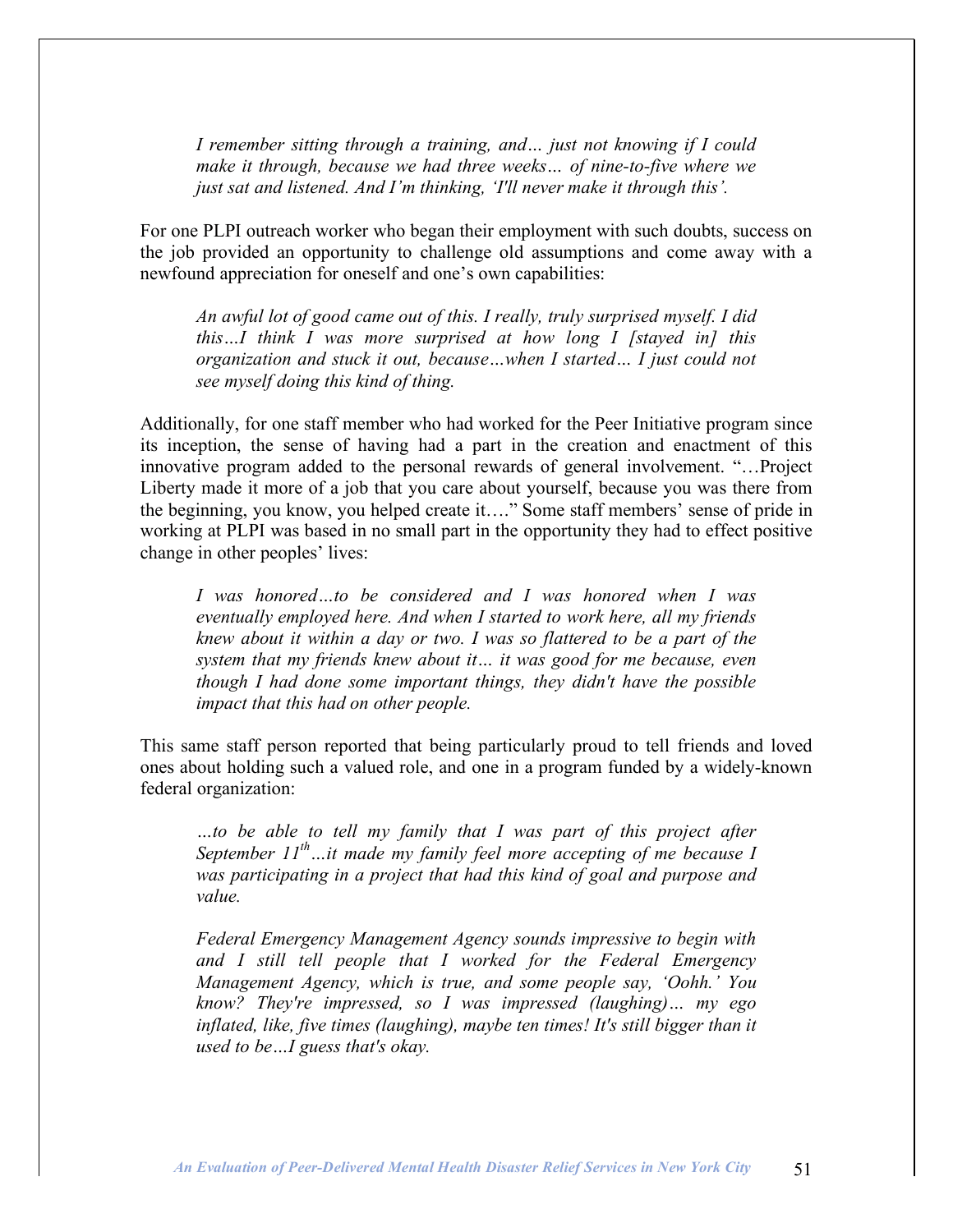On-the-job recognition also had a positive personal impact on many staff, boosting their confidence and self-pride. Noted one staff interviewee, "… constantly being told you're doing a good job… there's something… that gives you emotional strength."

Similarly, a number of staff talked about having been promoted within PLPI, and the sense of achievement and hope that came along with such movement. In addition to providing higher pay and greater future job marketability, being promoted served as a reminder that one was doing one's job well. A staff member explained this feeling of affirmation, "…When they offered me the supervisor position I said, 'Oh yeah, it's working out…I am doing something constructive with myself'"

Other staff members received positive feedback in the form of recipient requests for more service and invitations to site functions, both of which staff found helpful and rewarding. For many outreach workers, the simple satisfaction of showing an external organization or traditional mental health provider the value of peer support was tremendously satisfying.

The job was meaningful to PLPI staff in more concrete ways as well. One staff member offered a succinct reminder of the importance of having an outlet for using one's time in meaningful ways, "…this job is what kept me motivated, kept me occupied, busy." Additionally, another staff member expressed pride and increased confirmation of selfworth based on the rate of pay at the program, "...this was the first time that I received... over fourteen dollars per hour. That's the highest I've ever been paid in my life." The potential impact of higher financial compensation cannot be overestimated, both in terms of staff members' standard of living and their sense of the value of their talents, effort and time.

**Professional Growth.** Staff identified a variety of ways in which they had grown professionally as a result of their PLPI employment. Given the nature of the positions, it is not surprising that most of this growth related to developing more sophisticated helping skills and ways of connecting with service recipients. One staff member talked about learning how to facilitate groups that were grappling with challenging or highly emotionally charged issues. Another reported improvement in their active listening skills, as well as in their general interpersonal sensitivity and perceptiveness:

*…it taught me to be very aware of what's going on inside of people. I was always a good active listener but I became excellent at listening actively, which I think is one of the greatest skills. I think that that's something that should have been stressed more because sometimes that takes care of 75 percent of whatever's going on. I became more perceptive and …more sensitive….*

Some staff indicated that their employment experience had taught them more about mental health issues in general. One individual in particular linked this to a deepening of respect for and appreciation of people facing mental health struggles. This change represented significant personal change for this staff: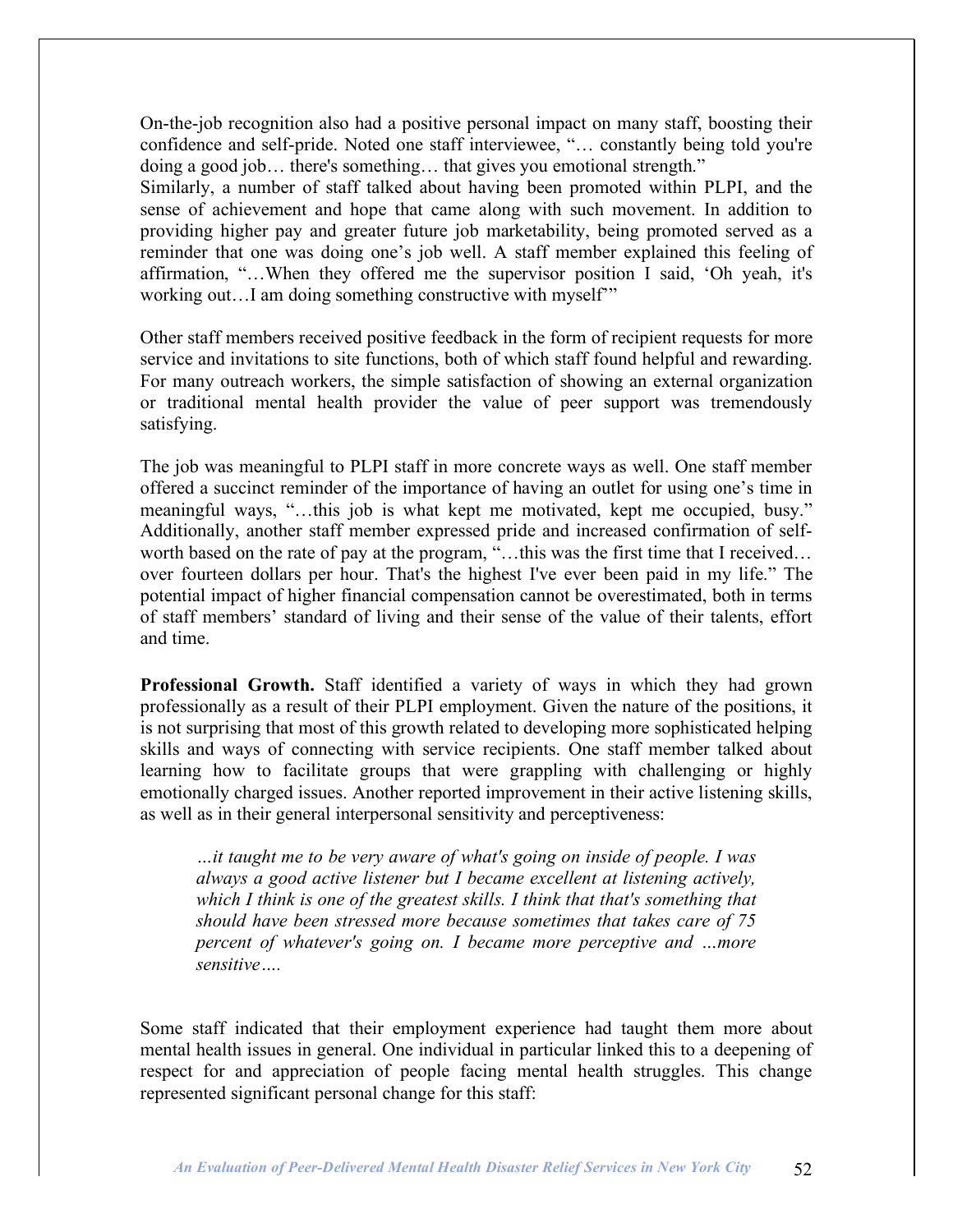*I really got the experience what goes on inside of people, you know, their traumas and just how deep it is and how difficult for people to deal with feelings, issues…I listened much more carefully and just have a respect, have a respect for people that I didn't have before.*

For staff that self-identified as natural helpers before beginning their employment at PLPI, the job was an opportunity to employ existing interests and talents:

*I'm always in people's business…and I enjoy being that person and I get a lot of rewards… I'm glad that I can… touch someone like that or talk to someone because all these folks, 18 months ago, I didn't know them…so I guess I'm just a person that's going to be in a job with people. I like paperwork but I ain't the type to sit at the computer and all that. I like the one on one type of job, and you got to go out there and see what's going [on] with people.*

For another, however, the job was an opportunity to test and revise previously held ideas about how to help other people:

*I learned so much about working with people. I came in with certain ideas about how to work with people and then I learned how it really is. So it has increased my level of awareness. I've become much more observant, more aware of what people go through and what they experience, and how difficult it is for them sometimes. And I thought… that I had this magic formula 'cause it was something that had worked for me so well, I thought I had this magic formula to share and then I realized that in the system, people's thinking didn't always work the way I thought they would work. So then I had to change some of my strategies.*

A third staff member talked about learning how to provide meaningful services to new groups of recipients:

*…By the time I finished I was facilitating five groups a week at [site name], which is a state hospital, and I started out at the state hospital in [borough 1], which had a very different population than the state hospital servicing [borough 2]. And I grew to that ability to be able to service the other population.*

In addition to the growth that occurred on the job, several staff members discussed the opportunities for training and professional development that had been offered by the PLPI program as well as the professional networking that had been facilitated by these conferences and trainings:

*Learning more new things, you know, going to these trainings, going to the meetings, meeting more new people… it has made me explore… new horizons.*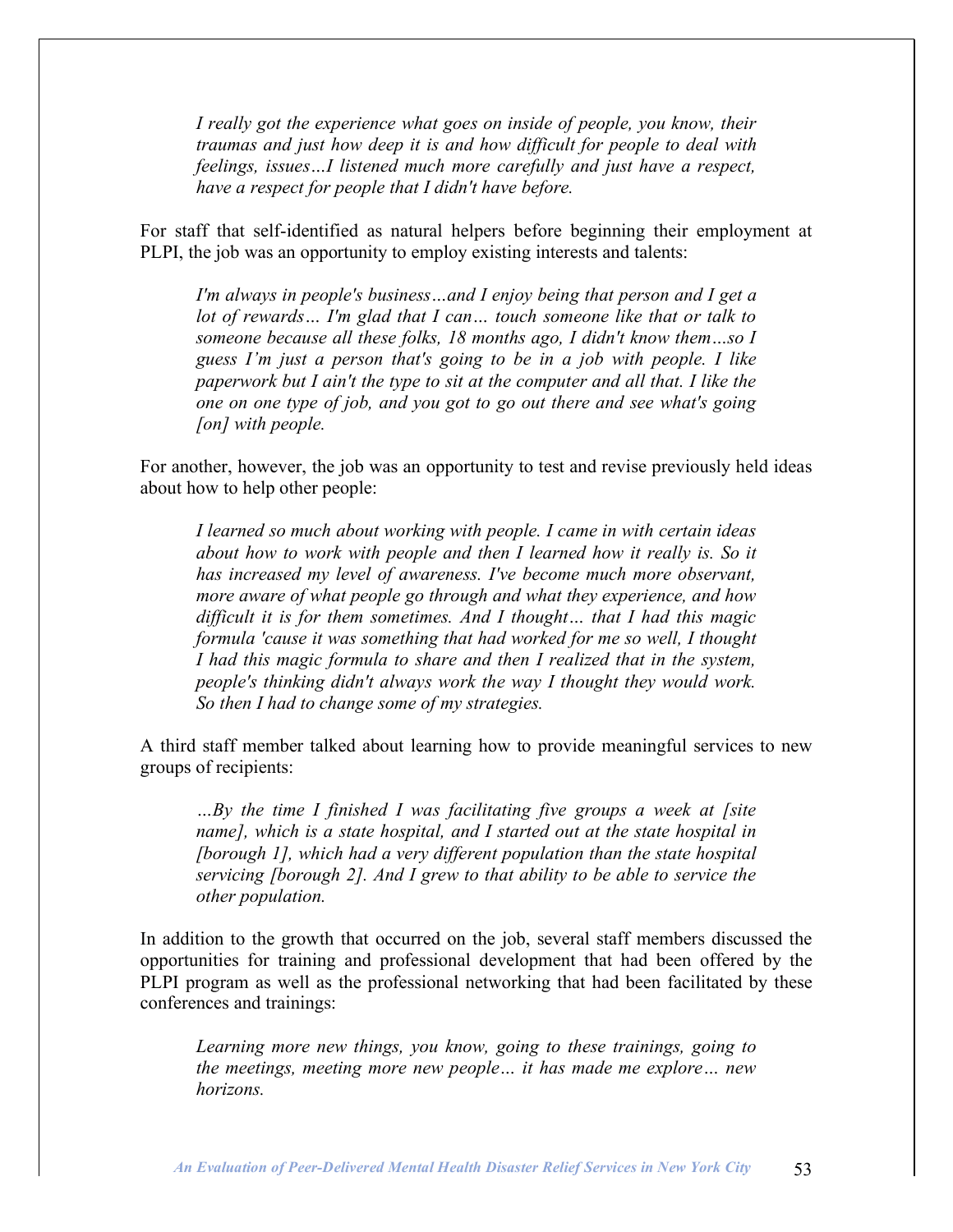For many staff, professional growth fueled personal self-confidence, which in turn bolstered professional performance. The process constituted an ongoing cycle of growth and development:

*…It's a never-ending process because the more you participate in these activities the more your network of friends expands and the more professionals you know, it's helpful in different ways. Not only does it help the process because you're able to service people better, but it helps you also because you feel more self-esteem from being part of the process.*

Staff also indicated that, in addition to providing them with additional skills and knowledge, the trainings offered networking opportunities and helped strengthen participants' resumes. For some, the job ultimately offered not only a real career boost in terms of practical, professional experience, but also a new sense of what was possible:

*…By meeting my needs, it helped me to be a stronger person and a more marketable person and have a better resume, and a wonderful letter of reference from a supervisor, and the opportunity to move my career forward… I still have an opportunity to move forward.*

**Agency Environment.** The agency environment played a significant role in the impact that PLPI employment had on staff. One staff described the agency environment as one that allowed staff to transcend psychiatric labels:

*…It was also an environment where people could be themselves. You didn't have to hide behind the stigma and all these labels…anymore. You could just be who you are and it was accepted. It was comfortable and it was okay….*

It is not surprising that many interviewees described the environment of the project as one in which staff regularly practiced mutual support.

*Yeah, we all supported one another. You know, people are falling apart, or tired, overwhelmed, or angry...it's tough to go forward (laughter). It's your turn now, it's okay. This is a good place to work at. The environment was good.*

*…It let me know that there are jobs out there with supportive environments. Although we had the quotas, there was plenty of emotional support from employees. This was a job where people constantly hug each other, slap each other on the back…you're not competing with each other. Everyone tries, lends out a hand to help each other.*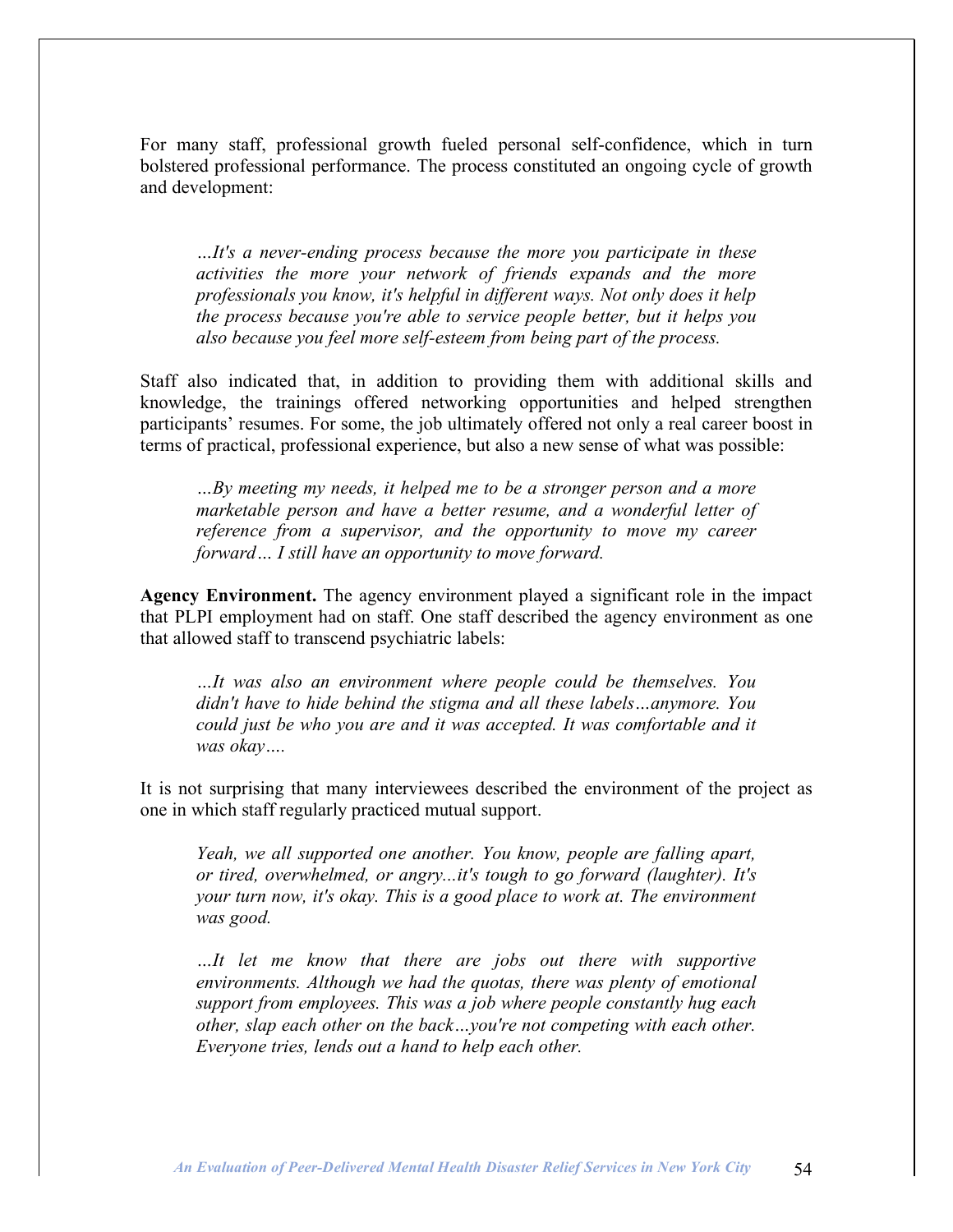Several interviewees described the project as a family: "Yeah, the staff, everybody was like a family," said one staff member. Another reminisced, "…we started on the shoe strings. We didn't have anything, not even no tables, no nothing. And we built our staff to like 30 to 40 people and we became family…." A number of staff indicated that support happened simply through the process of talking and listening. "I think the key is support, understanding, letting the person talk."

Additionally, support involved encouraging one another and offering suggestions. Perhaps as a result of this, PLPI staff, including supervisors and administrators, grew very close personally. Their relationships seemed to go beyond the perfunctory, and staff members reported being able to be more genuine at work:

*I think underneath the surface here we all care about each other and we all wish each other well, and we all…we've grown very close (laughter), you know…so I think it's just the level of care. And you can see it. It really is. The people are free here, you know…they're not hiding behind anything.*

The same staff member later said, "...it's a safe haven for a lot of people." A sense of family appears to have extended through the different workgroups in the PLPI program. Initially, warmline staff did feel somewhat disconnected from the rest of the agency. This disconnect seems to have been addressed by administrators, who later stepped up efforts to keep warmline staff in touch with what the rest of the program was doing.

The agency also appears to have offered remarkable flexibility, both in terms of staff scheduling and job tasks. A number of participants spoke of supervisors and administrators encouraging their supervisees to take time off. One staff member reported being given extended time off when this was requested. Supervisors and administrators engaged in flexible scheduling that was built around recognition of staff members' personal needs, while staff supported one another by filling in for each other whenever necessary. One participant summed up this aspect of the program:

*…Sometimes in your own personal life you may need a day off, your child may get sick; no one penalized you for that. You could actually say, 'Hey well, look, my baby's sick, I can't really come in today.' Then you had someone else to cover for you…*

For this participant, PLPI's scheduling flexibility constituted a type of support that accurately characterized the supportive philosophy of the project. Staff also relied on one another for informal assistance in addressing workplace conundrums, sometimes staying after work to support one another. At other times, staff would meet outside of work and simply talk about personal lives. This may have been particularly helpful given the hectic pace of the job and the fact that staff were often working offsite, and in isolation from their coworkers. As explained by one staff member: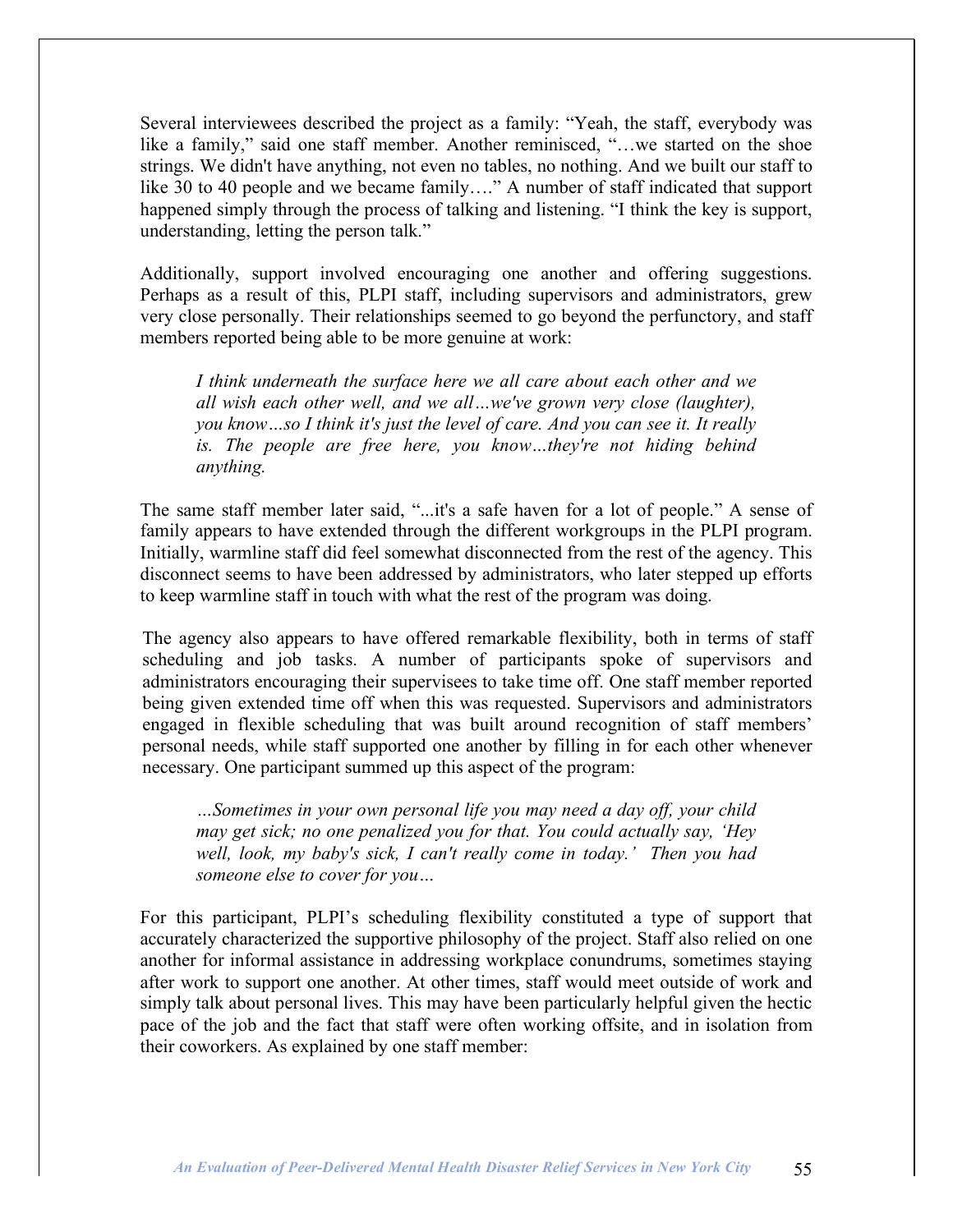*…It is kind of hectic, you know, like say Brooklyn at 11:00 then you are going through the group for one hour and then you got the two hours traveling on the train and then maybe you were in Manhattan at 6:00 so you got a twenty hour week and just work everything in it…Then we had a little recreation where we…relaxed a little bit and had little dinners or little things together. So it was, I don't really want to say it was a family thing but…meeting some more folks and adding to your life I would say. I mean, a family feeling is always welcome….*

One staff member spoke of selecting coworkers for support based on esteem for the coworker's ideas and approaches to services:

*There was one person that I liked to bounce things off with because I thought that he was very bright, very perceptive and he had a very good handle on things, and he usually came up with good suggestions at staff meetings. So if I…maybe was wondering about something I should do or not do or whatever, I would bounce it off this person and he did the same thing with me. We bounced things off with each other and we also…saw things the same way…we had a lot of the same values.*

As one supervisor explained, support within the agency was viewed as the foundation upon which support for recipients was built:

*So, this is the type of work we practice what we preach, 'cause we support each other in this, in this Project Liberty peer support staff and coordinators. So that was the first thing when we started--support each other, then start to go on and support others.*

A number of participants pointed out that the program environment remained supportive throughout the life of PLPI services. Staff reported finding administrators supportive even at the end of the project, when administrators and supervisors helped their supervisees out with job hunting. In addition to helping staff with their job hunts, the administrators supported staff through the project ending by bringing outside counselors to the program. One supervisor spoke of receiving this sort of support from the program administration:

(*The administration)…have supported me right from the beginning. And right 'til this day they have supported me, and once I leave the job tomorrow, I am sure they will be working to find work not only for me and [the other supervisors]… and for all the part timers, too.*

Staff, supervisors and administrators all seemed to agree that the environment was a supportive one, and little evidence was offered to the contrary. One staff did mention that the program had gone through periods of tension, but seemed to indicate that these were the exception, rather than the rule. Another staff agreed that emotional support was available on the job, but reported preferring to cope with job-related stress more independently, simply by not "taking it home":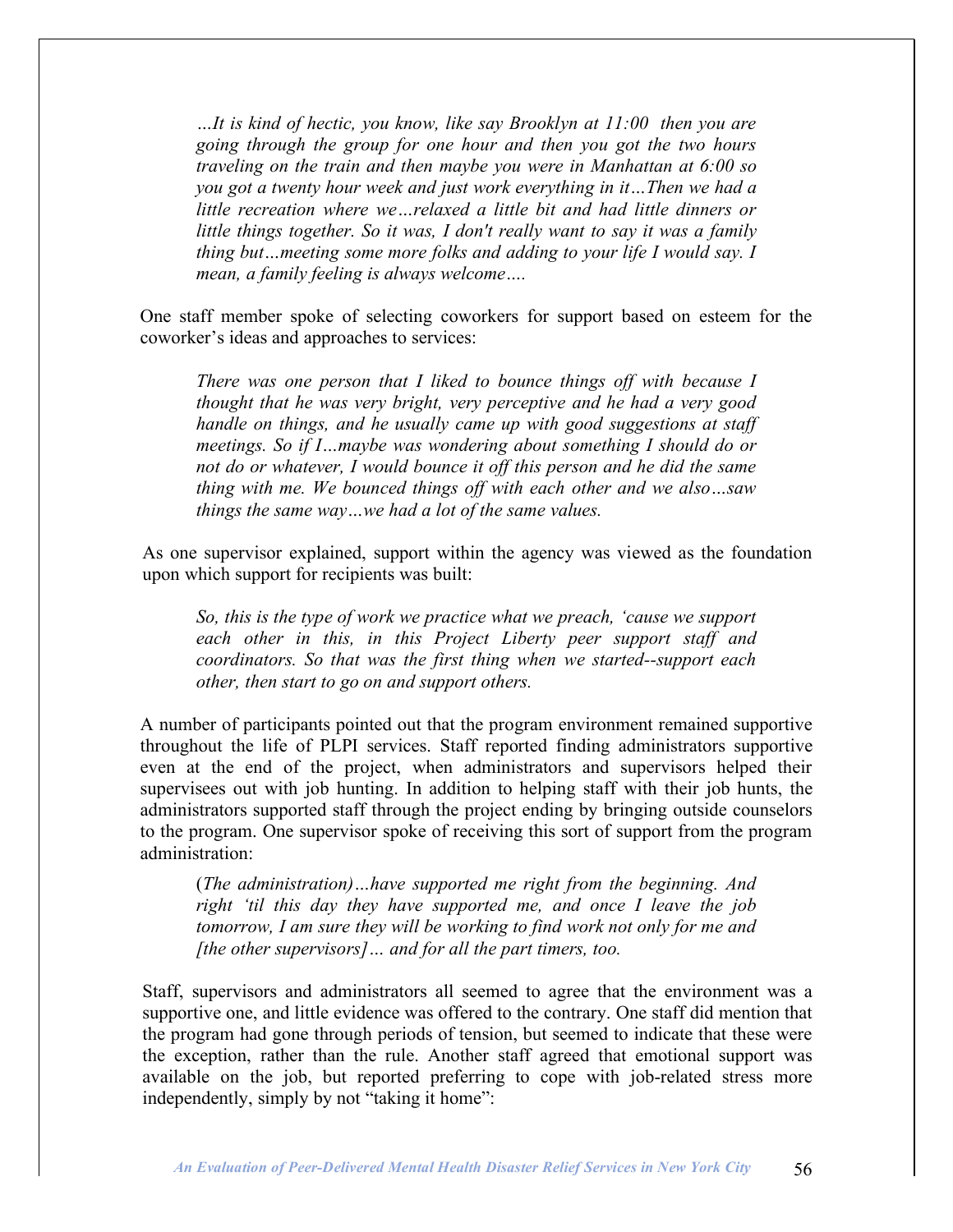*…I left it outside the door. At the end of the day I parked everything that happened outside the door. It's amazing how little was there the next morning. Somebody apparently had taken it away from me (laughing).*

**Training and Job Support.** As described by staff and administrator interviewees, onthe-job support came from a variety of sources, including orientation and training, staff meetings, supervision, peer orientation and outside organizations, most notably Community Access.

*Orientation and Training.* PLPI staff participated in trainings offered by a variety of sources including FEMA, Howie the Harp Advocacy Center, and a number of outside sources and consultants. Many staff had also completed a more extensive training in peer support and advocacy provided by HTH prior to employment with the PLPI program.

Training was described as essential, given both the challenges of the work to be done and the reality that many staff had been out of the workforce for a period of time before beginning their PLPI employment. As one supervisor explained:

*I felt really good about being in an environment where training opportunities were being offered to staff. Because in some agencies, you don't have any type of special development activities at all. And I also felt that we were working with a population where we really needed to be as knowledgeable as possible, and also the staff. We had staff who had been out of work for 12 years, we had staff who had never worked, we had staff who had very limited education. So training and knowledge was extremely important…I think most people enjoyed it because they got a really wide range of learning, so it helped them in their groups too.*

The initial training was offered by the HTH Center and took the form of a two-week intensive workshop. This initial training was not paid, although one staff reported that there had been some discussion of offering reimbursement. Lunch was provided and travel expenses were covered, and this was cited as being helpful by one staff.

FEMA also offered a number of trainings that PLPI staff attended. One staff member observed that the primary FEMA training was oriented towards natural rather than manmade disasters, but did not feel that this was much of a problem because the training was "very generic." Later, this staff described the FEMA training as not having been "that potent." However, this staff member also found a FEMA cultural competency workshop to be a confidence-booster with regards to providing services to a diverse group of recipients.

In addition to the initial training and FEMA orientation, there were many opportunities to attend trainings and conferences over the course of the PLPI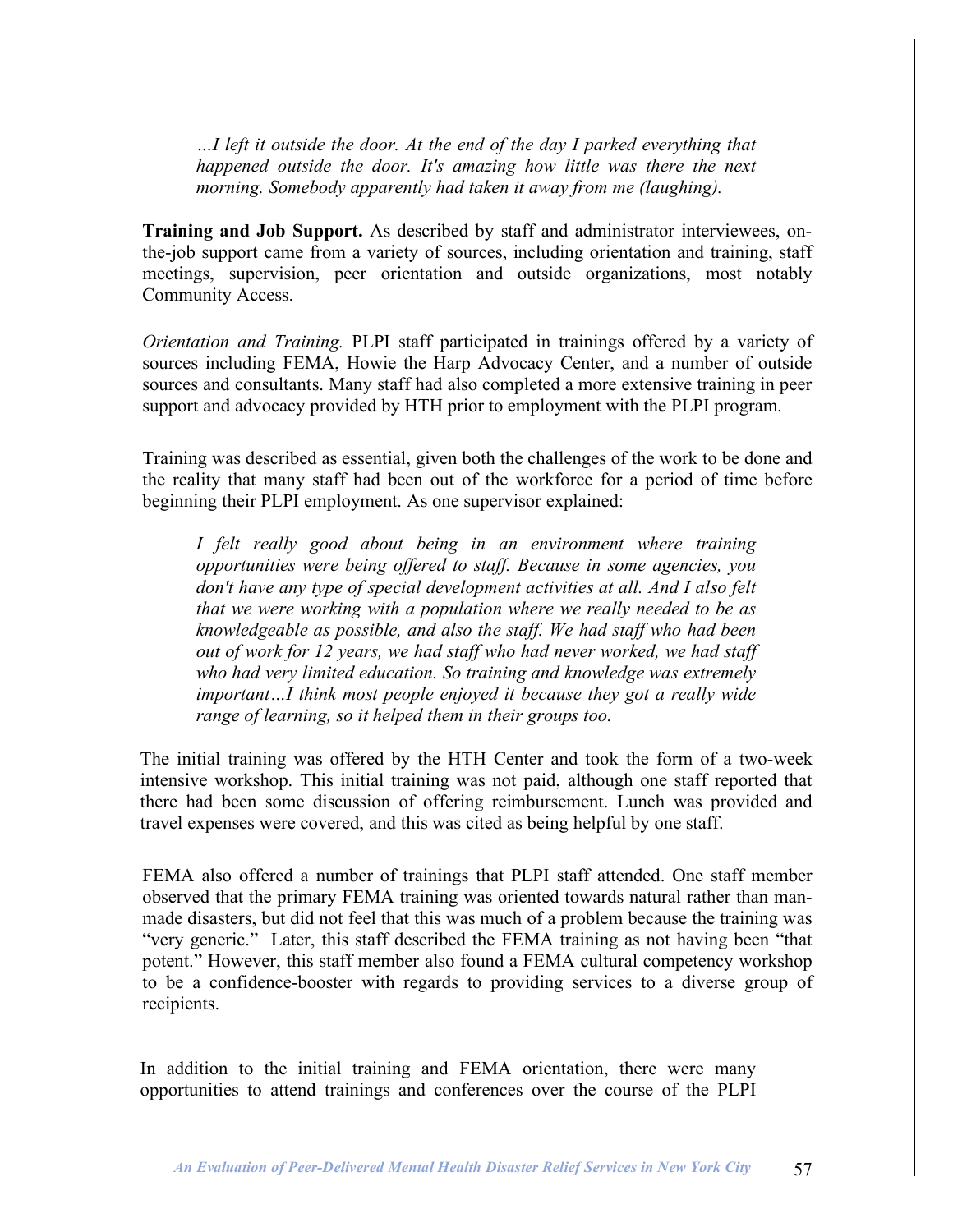implementation period. Participation in these opportunities was considered work time and was therefore paid, which, as one staff explained, was particularly helpful:

*There were a lot of trainings available to us and also… you didn't have to go on your own, you didn't have to spend your own time going to a conference…it was paid up and it was part of work time…so that made it easier for people to respond to the training.*

Staff spoke of receiving training on such topics as employment issues for service recipients, cultural competency and diversity, active listening, group leadership and giving presentations. In addition, staff reported being able to attend the annual New York Association of Psychiatric Rehabilitation Services (NYAPRS) conference as part of their ongoing professional development.

*Staff Meetings.* When speaking about staff support at PLPI, study participants often referenced the project staff meetings. Staff members were required to attend at least one meeting per week, and meetings were offered twice weekly to better accommodate staff members' schedules. These meetings had a number of associated tasks and purposes. Staff mentioned that service provision expectations were discussed, as were schedules. Related to this, staff meetings were used to work out changes in group leadership responsibilities at various sites around the city. One supervisor explained how these changes were made according to the interests of the staff and group members:

*…We had them twice a week, Monday morning at 10:30 and Thursday at 4:00, because of the different schedules, but it was mandatory that they attend at least one a week. And so, the purpose of those were basically…to find out how people are doing. What kind of challenges you're having in your group or in your life… what needs to change….*

As this supervisor indicated, the meetings were also used to check in with staff members regarding general well-being. However, one staff noted that there was still a difference between staff meetings and meetings that were held specifically for emotional support:

*To give people… a staff meeting and a support group is a little bit, is quite a bit of a difference. In a staff meeting you're telling people what the next schedule is. But the support… I could say that a guy yelled at me today and another woman will say, 'yes, I had the same thing,' and that's what we need to hear.*

One supervisor reported that, over time, the staff meetings did evolve into more of an emotional support group, as the need for such a group was identified. This supervisor indicated that there was difficulty finding group facilitators because of differences in group facilitation style among the staff. Eventually, however, groups were facilitated by one within-agency leader that everyone could agree on, and outside consultants were also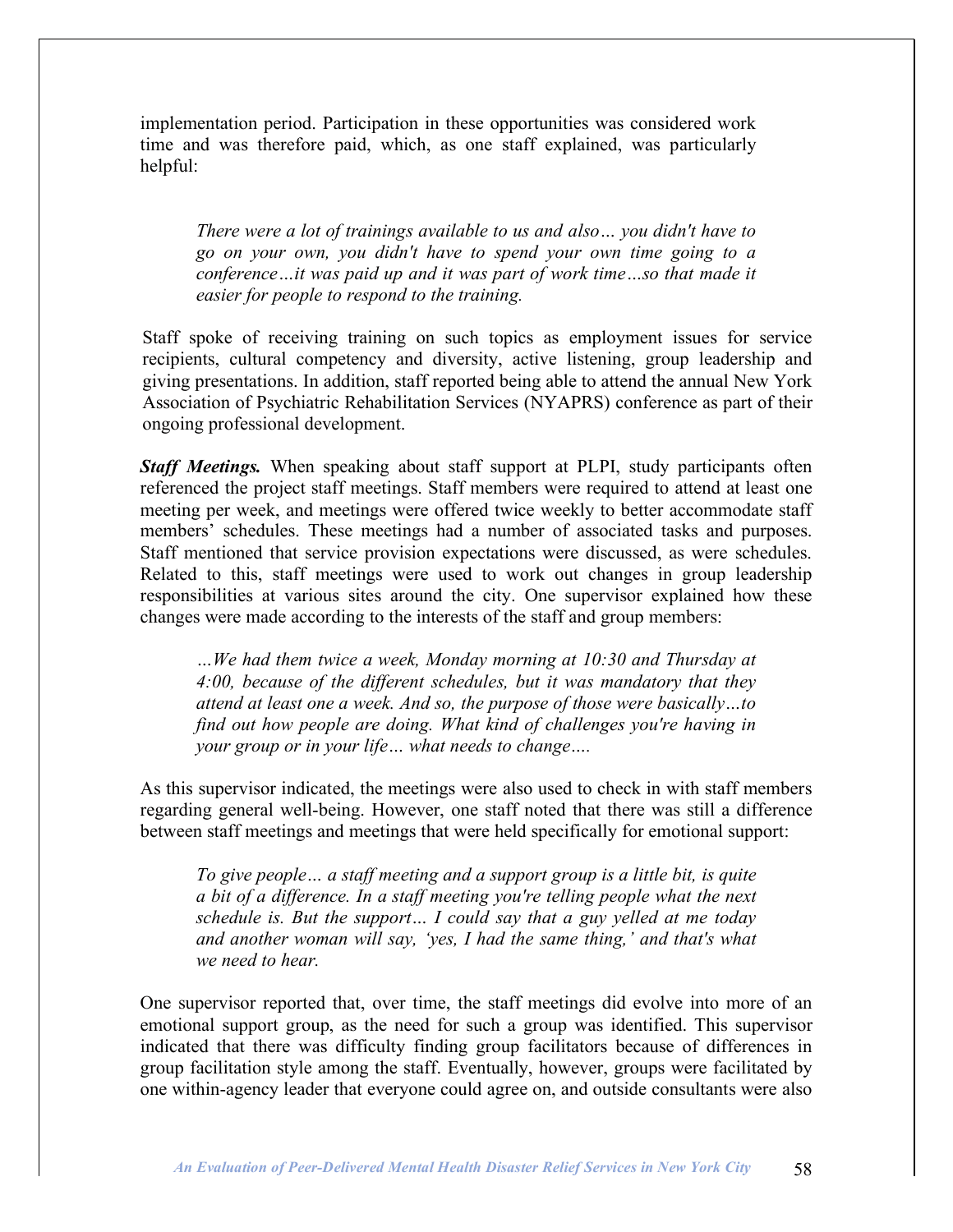used to facilitate some of the meetings. One other participant agreed with the need for an exclusively-support group, but offered this apparently conflicting report of the metamorphosis of staff meetings, "I think this job is very emotionally draining, and we could have had…one in four of our meetings been therapy meetings…We said we were going to, but we never did." The conflict in report may be due to the fact that two meetings were offered but only one meeting was required per week, or perhaps to the two participants defining one event two different ways (e.g., one calling a consultant's visit a workshop while the other thought of it as a staff meeting). This discrepancy aside, it was also suggested that the exclusively-support meetings would have been very helpful from the start of the program. Other than these observations, staff meetings were described as helpful overall. Most participants did not offer recommendations or concerns related to the meetings.

In addition to staff meetings, the program had organized recreational get-togethers. Participants indicated that they seemed to occur every few months, and typically happened on Fridays. One of these was a more formal employee recognition ceremony, which offered concrete support for jobs well done, as well as an opportunity to socialize. One participant described these after-work get-togethers:

*We probably had our get-togethers, probably every three to four months…where we all bring in food or go out to a park or something like that. We had our employee recognition ceremony … we had fun and were accepting awards….*

*Supervision.* Study participants reported that supervision was practiced regularly at PLPI. Supervision occurred between administrators and supervisors as well as between supervisors and staff. The development of a middle level of supervision was helpful to the program administrators as well as to the staff:

*… It was important to give people…although it was very small…an opportunity to be promoted. So we had the outreach workers, and then we had the senior outreach workers who supervised the outreach workers. Whereas before, it was just the site managers supervising the outreach workers. And it's also more support for [administrators], too.*

By all accounts, supervision occurred in brief, weekly or bi-weekly meetings between the supervisor and supervisee. Supervision was described by one staff as being a process of getting to know one another. "… We'd get our new schedules and then we'd talk. It'd be brief, you know…but we was catching on so it wasn't too critical, just get to know our selves." Another staff member noted that supervision needs varied among individuals and that informal supervision, such as hallway conversations and messages left in staff mailboxes, helped to augment the support offered by the supervision meeting.

One staff reported not always bringing job-related difficulties to supervision, saying "…sometimes…every time something went wrong, sometimes you swallowed it. Sometimes it wasn't even part of the supervision process." This apparently was most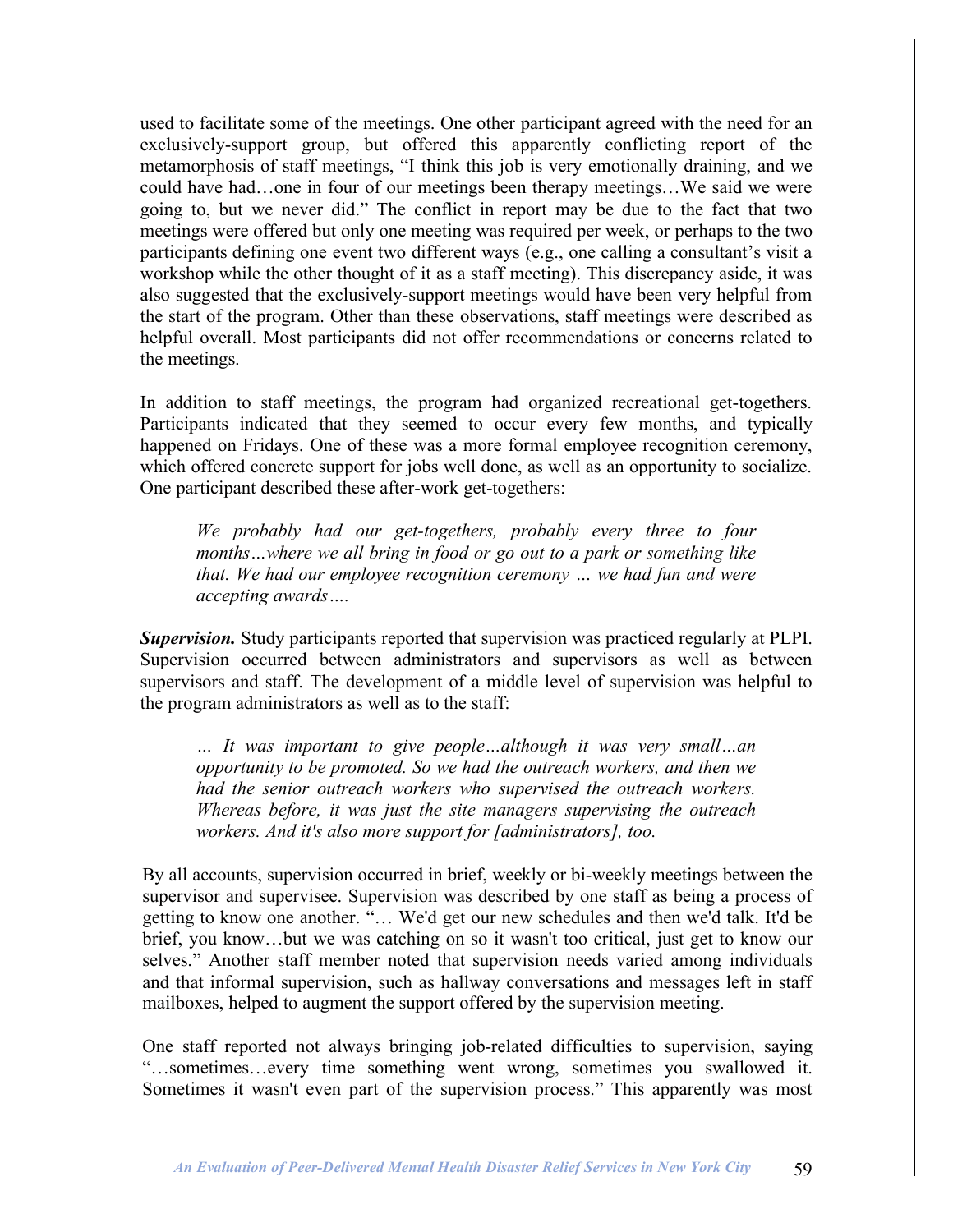likely to occur in cases where the reasons for the difficulty were clear and could be addressed by the staff member. For example, the staff member chose not to discuss in supervision a difficulty encountered with a group, when it appeared to originate with him or herself:

*I don't think it was necessary. Maybe I could have gotten support and I didn't ask for it, but I thought it was…the outcome was a result of my own shortcoming and I realized that that was the problem. So, since I realized it was my own shortcoming, I didn't ask for supervision because I understood already what the cause of the…the group falling apart was.*

Supervisors and administrators spoke of their intent to be supportive to their staff. By the overwhelming majority of staff reports, these efforts were successful. For example, one staff spoke of being able to call their supervisor at home for additional support, while another described their supervisor as someone to rely on, stating that "he's pretty cool and he was somebody that…I could call onto…." Supervisors, in turn, worked to become familiar with each staff member's work-related strengths and needs. "…They also had a supervisor who you know, kind of had weekly supervision with them. And the supervisor would also …get an idea of how this person worked and what the person needed."

A number of supervisors mentioned that all topics were open for discussion in supervision, as supervisors were interested in staff members' lives outside of work as it pertained to work performance. One supervisor went so far as to advocate for staff on issues outside of work, explaining "… the way I handle the supervision is that you could come up to me and say anything you want to me. If you have a problem with your roommate, you could come to me and I will try to help you." This sort of flexible support did not seem to come at the expense of supervisory attention to struggles directly related to the job. In one case, a staff member recounted being able to turn to supervisors for support about being harassed by service recipients.

Although supervisors stood ready to support their supervisees, most staff advocated for their own needs and were encouraged to do so. "…Overall, people were very vocal about what they needed. 'Cause, you know…we told them if you feel that you're not able to do this right now by yourself, let us know. And really, we'll make the adjustment." Similarly, supervisors and administrators reported striving to give their supervisees autonomy on the job. One supervisor spoke specifically about enjoying that autonomy and appreciating the administrators' efforts in that direction. This supervisor found the autonomy empowering, and the supervisory style seemed in keeping with the principles of peer support:

*[Administration] left me alone, let me do what I had to do. That empowers you…that someone trusts you. This is what the peer to peer movement does. That's why the [administration] did that… [administration] is really not on top of you. She tells you, she knows what she wants, and we do the best we can to do it. And people just do their jobs, and that's it. It's not that over your shoulder kind of thing. So…it empowers you. It makes you feel like a person, not like a child-do this, do that, do this, do that…The*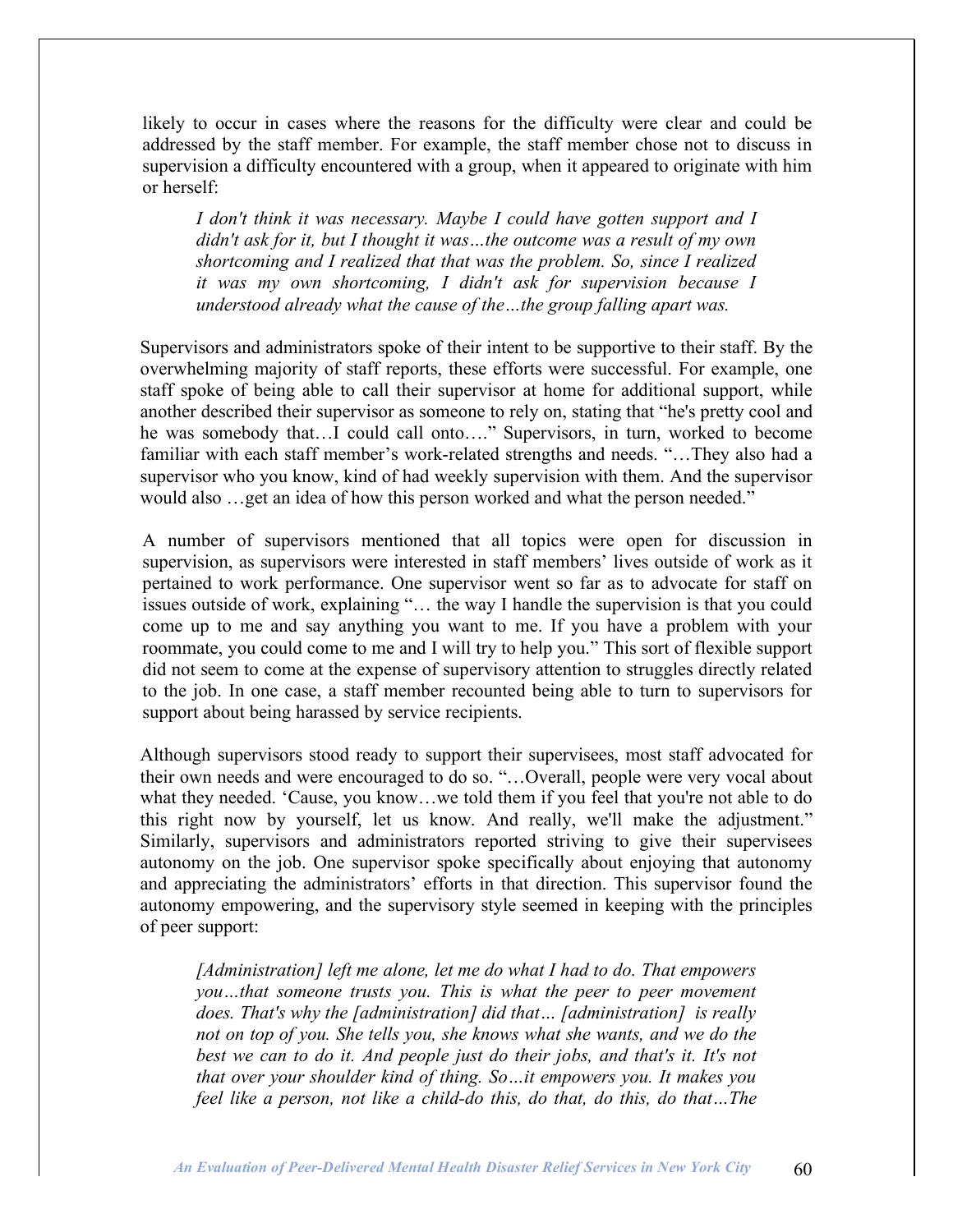*more that you give people a little bit of room so they can do their work, you'll see the results in a positive manner."*

As might be expected over the course of the program, a few staff experienced some difficulties with their supervisors. One staff reported finding their immediate supervisor to be generally unhelpful. Because of this, the staff member did not feel adequately supported on the job. Another staff went through a period of not feeling supported. When this staff member brought the situation to the attention of a supervisor, the supervisor responded immediately. The staff began to feel supported by the supervisor and other staff. Another staff felt that, once or twice, administrators or supervisors may have jumped to conclusions about situations without first talking to staff; this staff member reported feeling that this was the exception to the rule and that the program was able to prevent it from happening repeatedly by better engaging in dialogue amongst staff members, supervisors and administrators.

*Shadowing and Peer Orientation.* Peer orientation and shadowing seemed to be particularly important forms of training and staff support. A number of interviewees spoke of staff members informally sharing skills and knowledge related to all areas of the job. Some of these were fairly concrete:

*We show each other how to do things. Like, some people were older, and not that familiar with the computers. And…in another job you wouldn't ask another employee to help you put in your timesheet or do something else for you. And with this job… you could feel free to ask someone without…any kind of retribution, any kind of snide comments…we don't have that here.*

At other times, the knowledge shared related to service approaches and strategies for facing the challenges of the position. In addition to informal knowledge-sharing, less experienced staff were routinely teamed up with more experienced staff for on-the-job training and orientation. One staff spoke of the effectiveness of being trained by shadowing a supervisor:

*…It was like… I guess you could say on the job training…my supervisor was sitting amongst us and we would just have to listen to how he would run it, you know what I mean, and then catch on because it was like…getting trained…as we go along…Because I might've took up the class and they might've said, 'it's done like this…,' but…I was able to see how he was doing it… it was a true experience. And then I picked up pretty good, pretty quick….*

Another described being trained by shadowing and in turn being able to train newer staff:

*I would just do half of the group, he would start and then I would take over. And, and the second time, he would start and then I would take over and then, by the end of the second session, I would stay by myself. And*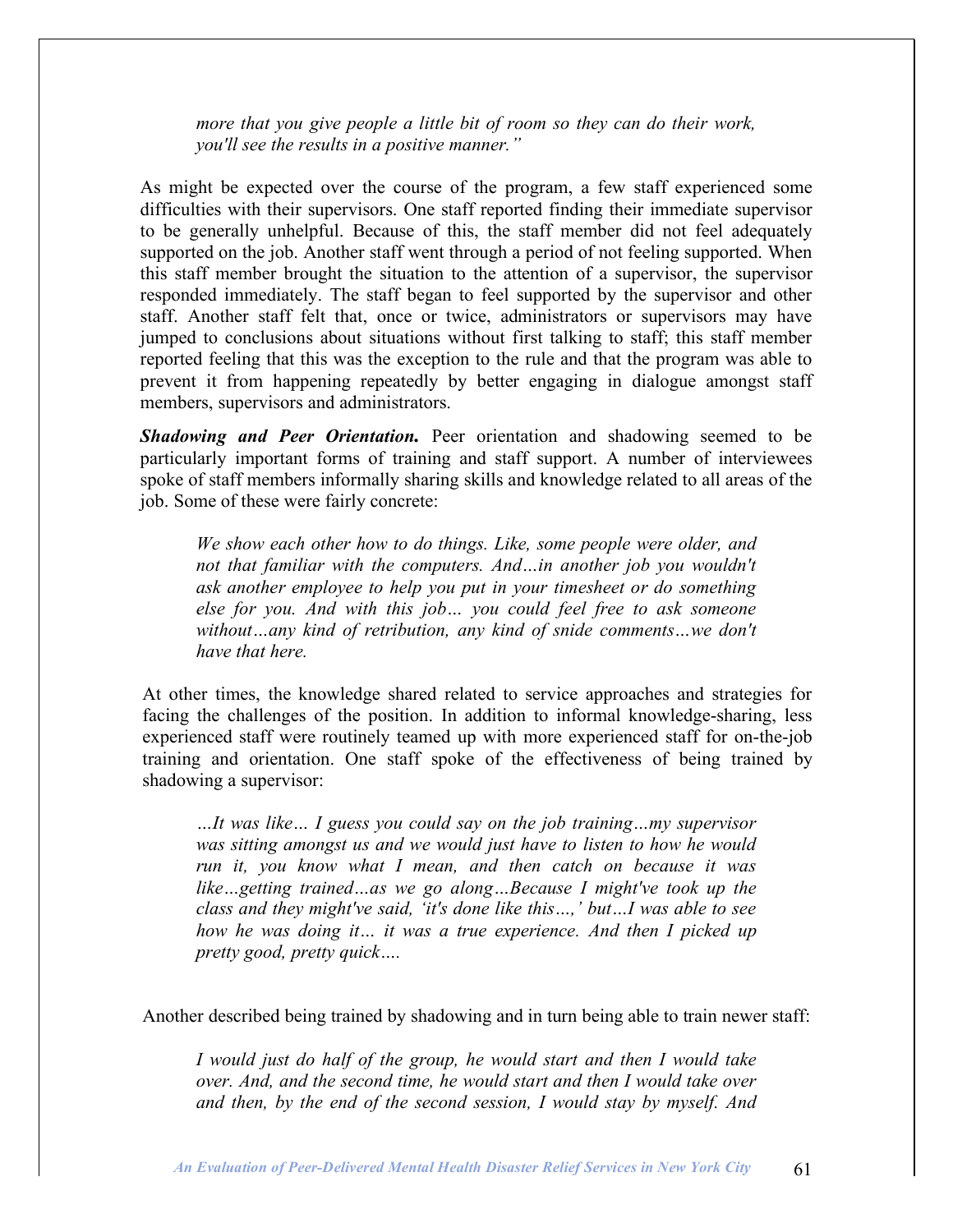*then, later on, I trained someone else…and after a while they took over the group and I went to work [another site]…so the process was not unique to me. People would train, and they did it, and they trained other people and moved on to other duties.*

This process seemed to facilitate transfers in group leadership. Ultimately, these transfers proved useful. From one staff member's perspective, "…I really didn't see in the beginning the…value of being shifted from one location to another but by the end of the process I felt comfortable that everyone was doing what was appropriate." In fact, this same staff felt that the experience of group facilitation provided on-the-job training that helped staff develop skills that they could apply to new settings:

*…And also they grew into…different programs. As they participated as a staff member they…developed more skills which made them more suitable to go to other settings. So sometimes you started in one setting and you grew in… the role that you played in the agency.*

One staff reported having had a longer-term leadership collaboration with another staff. This proved to be helpful, as the two staff developed an enjoyable and supportive working relationship. "We got along very well. We enjoyed each other's company, had a good sense of humor flowing back and forth with each other. The… person was like, in fact, an older sibling to myself. We got along very well."

*Outside Support.* A few PLPI staff members and supervisors spoke about the role that Community Access Incorporated (CAI) played in the project. Community Access was described as being supportive of the program, specifically of PLPI administrators and supervisors. One participant described Community Access as having handled things well. Another noted that administrators at Community Access and Howie the Harp Advocacy Center had different but complementary styles of support, and that both were helpful to the program, particularly during times of more intense program stress.

The provision of outside administrative support and oversight seems to have particularly helpful for the PLPI, as it allowed the program to expend maximal energy and effort on the provision of services, while keeping administrative tasks to a minimum. Some staff reported however, that the blessing of outside administration was at times mixed, and led to increased confusion for peer staff.

**Agency Challenges and Staff Recommendations.** As discussed elsewhere, the staff members' experiences were not uniformly positive. The demands of the program and often hectic pace of the agency could be wearing, and at least one staff found that at times, self-care was sacrificed in an effort to do more at work. However, problems on the job did not always translate into negative personal impact. For instance, one staff who reported having a number of difficult interactions with others ultimately learned more about coping with interpersonal conflict. Other problems on the job were painful in the moment but less so over time, particularly when weighed against the overall employment experience: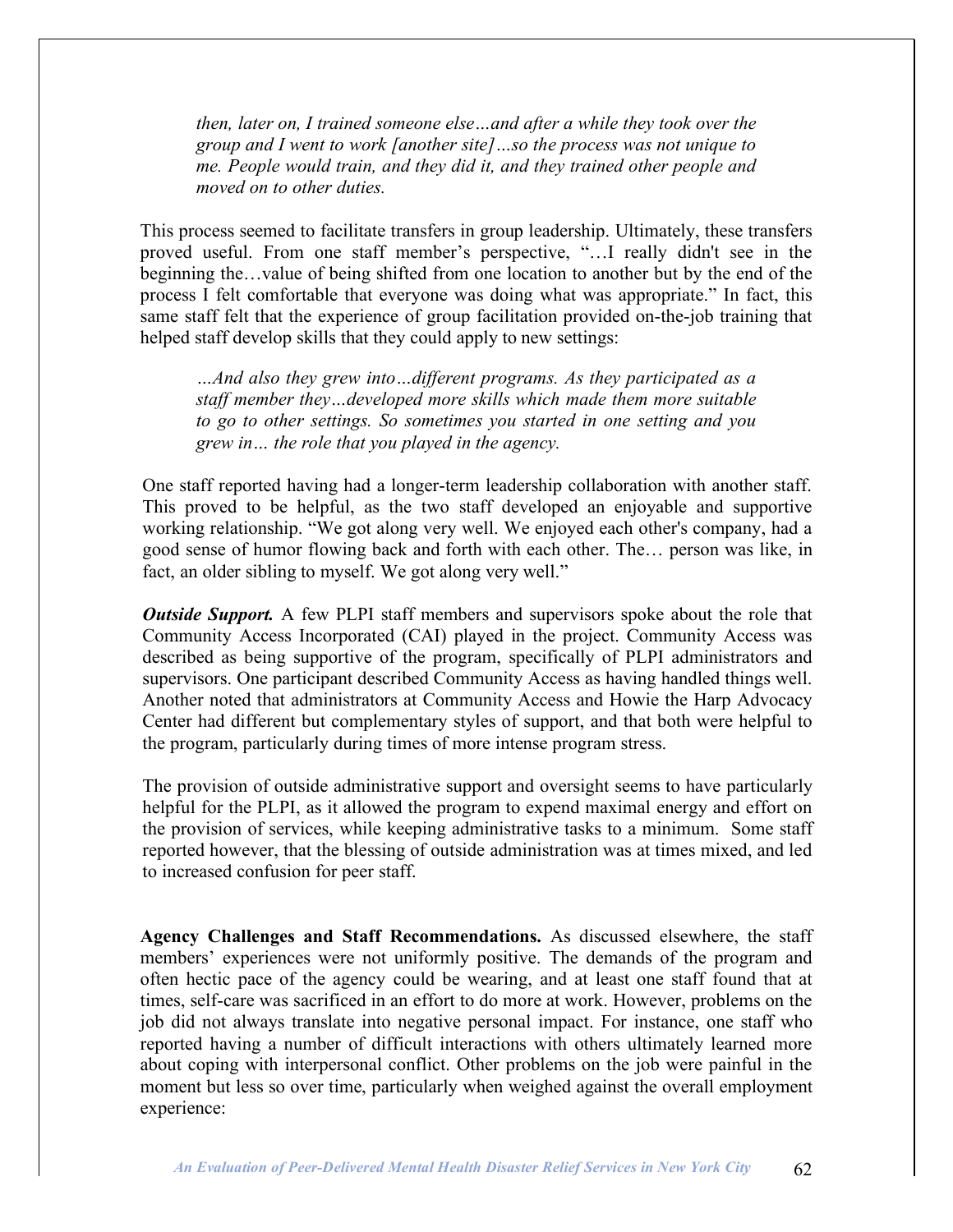*So if it happened once, it was hurtful, but after a couple of days…it blew over in my own mind, 'cause I thought the general contribution, for myself, outweighed the difficulty that I had in this one group. And my own selfesteem bounced back…after a short period of time, my self-esteem came back. For a day or two I was like a dog walking around, with its tail between its legs...gloomy, you know?*

A few supervisors and administrators spoke briefly about some staff having been terminated. One supervisor noted that the program had been subject to human resources policies that may not have been flexible enough to meet the needs of the program and its staff. This supervisor suggested that job retention policies should have been in place from the beginning of the program, and that the program either should have been more selective in hiring or should have had authority to identify its own retention policies:

*…They needed to have their policies in place from the beginning for job retention. Whether it was being more selective in hiring, and not giving people a chance, which…would have not allowed me to be hired (laughter), or whether we would have been given special permission from personnel to carve out our own sanctions to meet the particular needs of…this type of agency.*

Additionally, one staff talked about having wanted FEMA to visit the program to get a better appreciation for the work that was happening there. That FEMA did not do so, while continuing to impose its guidelines, seemed disrespectful to this staff.

Another set of recommendations related to staff training. While the staff, supervisors and administrators generally reported feeling positively about the training PLPI offered its employees, a number of study participants presented suggestions or raised concerns related to training. For instance, one staff member felt that the active listening training should have come earlier in the staff's tenure at PLPI. One wished that the program had offered further stress management workshops and training on coping with compassion fatigue, although this staff reported that these subjects had been covered to some degree by the trainings. Another staff pointed out that the program may not have been in a position to reach out to people who spoke languages other than English, and suggested training as a means to address that.

At least three staff raised concerns that appear to be of a similar nature. Generally speaking, these staff seemed to feel that the training did not focus enough on preparing staff for the day-to-day realities of the positions. One of these staff talked of the need for training that would help employees understand what they could expect to experience on the job:

*…After these trainings on trauma, we were just thrown into the water…a little bit more training on what we were going to experience at the very beginning would have been better. In other words, training saying you*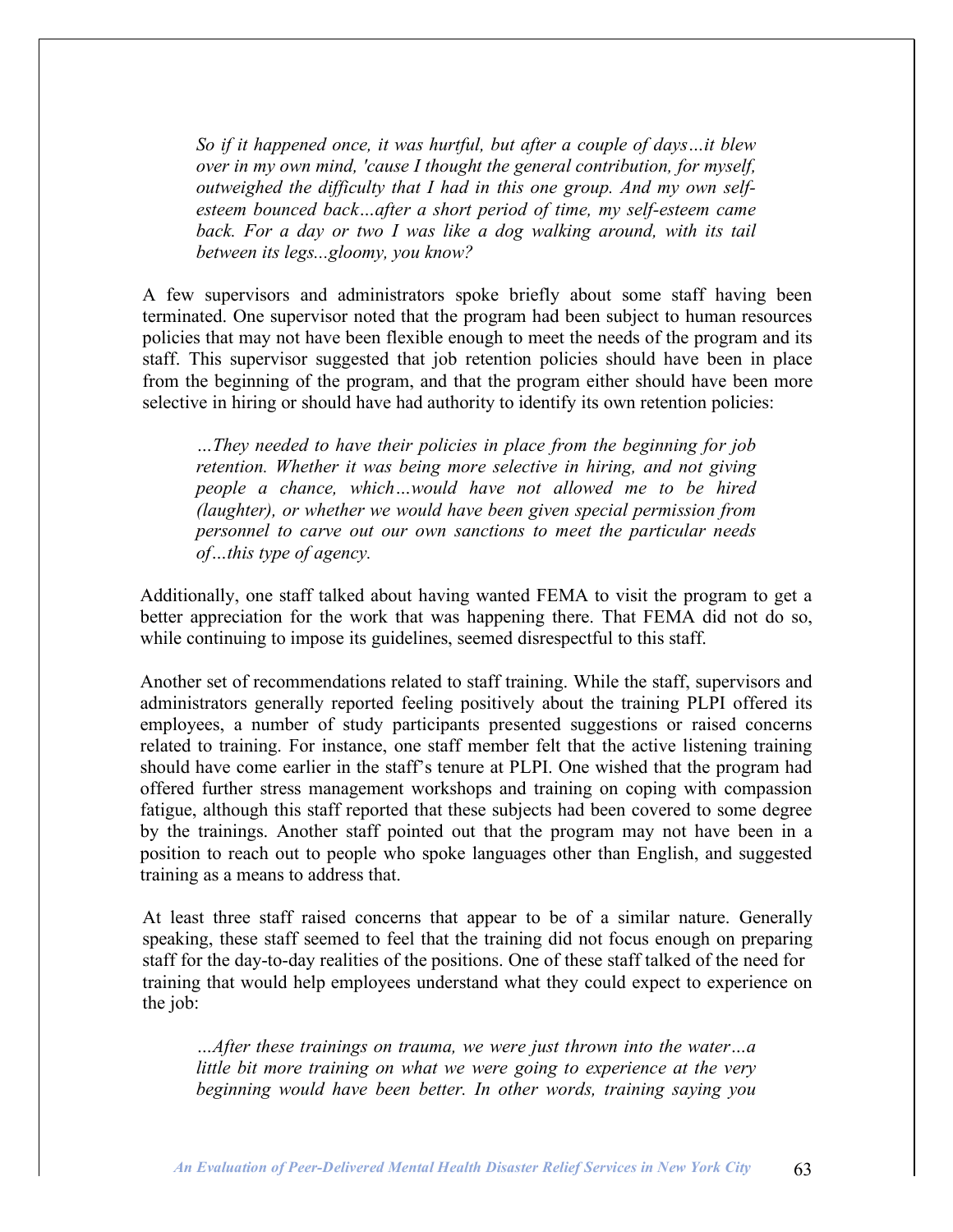*were going to have to deal with a lot of rejection, and you were going to come up to people on the street or in the hospital, they're not going to want to talk to you, that's normal…training on stress in the beginning. You're going to feel fatigued. That's not you, that's the nature of the work... more training on what we were practically going to encounter.*

Similarly, one staff summed up the initial training as, "too much talking, too little practical," and went on to say, "…they kept talking about theory, theory, theory, and I think I would have preferred a little practical…somebody actually going out with me and showing me what to do." Another staff characterized the training as excessively classroom-based. While this type of training was said to be helpful, a mix of classroom and hands-on training would have been more helpful. As offered, the training did not fully prepare staff for the realities of the job, from this staff member's perspective:

*…Actively doing the job or maybe… more one-on-ones, peer support kind of things, and what it was like and everything. When I first joined, I kind of grew onto the job, but because of my own [prior] training…We should've been more aware of…what the actual jobs were going to be like while we were doing training….*

One of the staff who expressed these concerns suggested that on-the-job shadowing would be an effective means of addressing the problem. As was discussed earlier in this section, shadowing was in fact employed extensively in the program, although one supervisor noted that sometimes the shadowing period was cut short.

*…We tried to do that for as long as we felt the person needed it, or until the person told us, 'okay, I'm ready to fly solo.' … we tried to keep people teamed up. But there are some instances … when people were being terminated in the winter, when… you came in and unfortunately you had to fly solo pretty quickly.*

In contrast to the staff raising these concerns, one staff specifically stated that the trainings were oriented to the reality of the job. This staff reported not having wanted any further training, and reported feeling adequately prepared for the job. Another staff observed that PLPI employees learned quickly on the job, regardless of the ways in which they had been prepared, saying "...I think in the first month of employment, people…learn to adapt to the employment situation, even if they weren't prepared."

**Moving On.** The dissolution of many PLPI services impacted staff on several levels. PLPI had offered them opportunities they may not have previously felt were open to them. These opportunities gave some staff members new feelings of competency, and made it all the more difficult to face the loss. "I'm really trying to keep it together. You see the difference …when you're working, your prosperity, your attitude, everything…." Some staff seemed anxious about their next steps, particularly about the possible lack of financial security ahead. In a staff focus group one interviewee described the situation: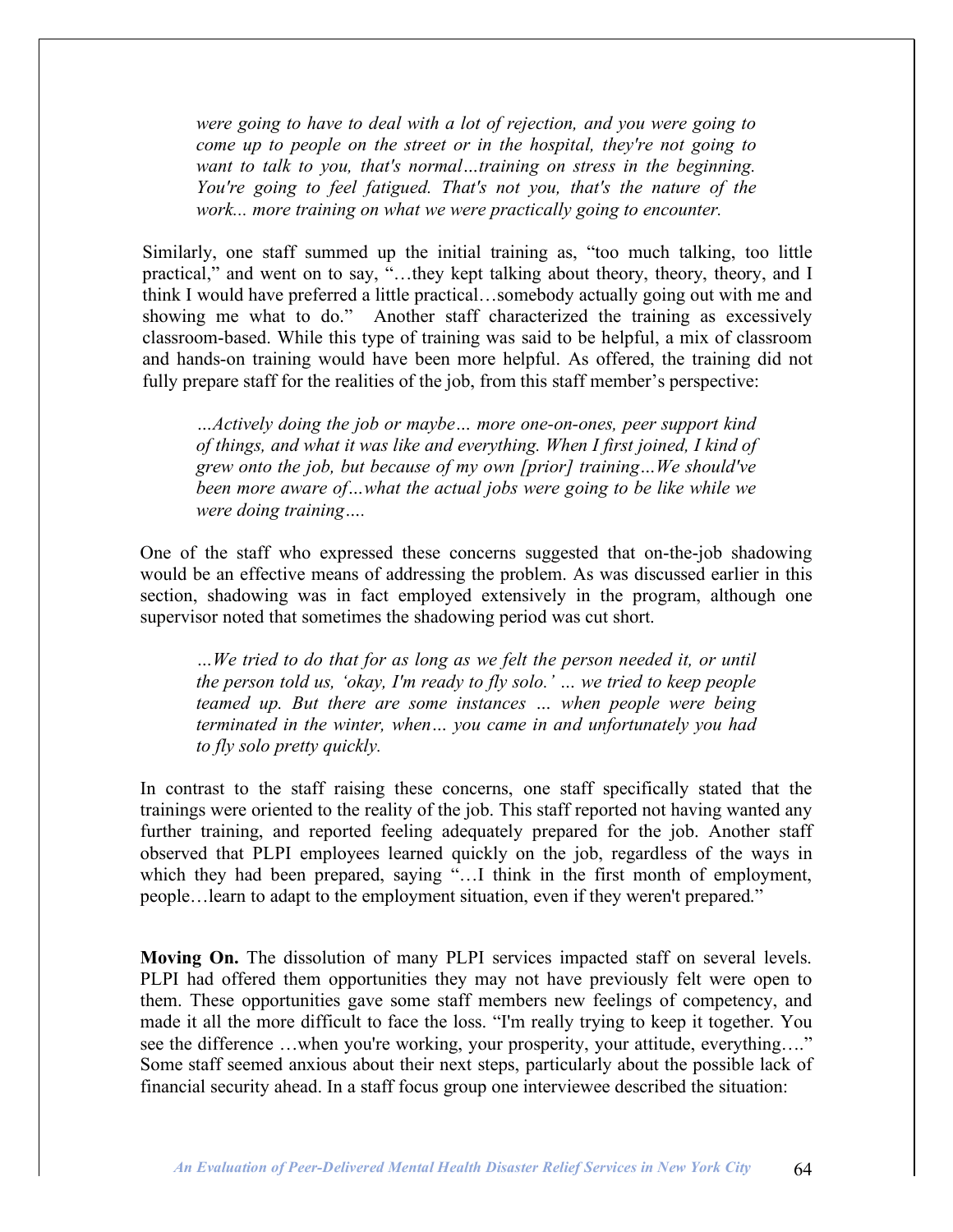*Many of the staff…were eventually promoted to full time. One of the things that they were most proud of is the fact that they could get off their benefits, because now they felt as though they were...a real part of society…And now that the project is closing, some of them have to go back on their benefits…This is not what they want to do, this is not a good thing. People left supported apartments, and got their own apartments, some people went back to school...so it's depressing...for all of us here it's a question of finance, you know.*

Several staff participants seemed saddened that some sites where peer groups had been established, due partly to their own hard work, would not continue offering peer services. One interviewee commented, "We helped to get something energized, and it really is a loss that…a lot of the agencies are going back to a position that they were in before we came about. No programs for their peers, when that's what peers want." Another interviewee expressed disappointment about the budget reductions that led to the cancellation of the program. "Everything woulda had to have been cut. People put tons of hours in, you know, that's a slap in the face."

Many staff participants were also grieving the loss of the support system they had developed with each other. "…We became family and also coworkers and we're all kind of sad that…tomorrow will be our last day," stated one staff participant. Another, when asked what the hardest part of the job was, replied "not being able to work no more for Project Liberty. Simple as that."

Several staff felt that their work with PLPI would have lasting positive impacts on their personal and professional lives as they moved on, even though saying goodbye would be hard. One participant described the changes that had occurred in the lives of program staff. "We've all grown…so wonderfully professionally speaking, but most of all personally speaking…people have gone and gotten their children out of foster care, people are dealing with…issues of domestic violence…the stories go on and on and on." Another explained,

*I mean I'm happy about it, met some nice people…some very great professional folks that I learned a lot from…I have more confidence within myself too and I have seen like 35 people that's feeling more confidence in theyself…Everybody was really sad that the job ended…myself included. But…you take what you learn and you go on with it.*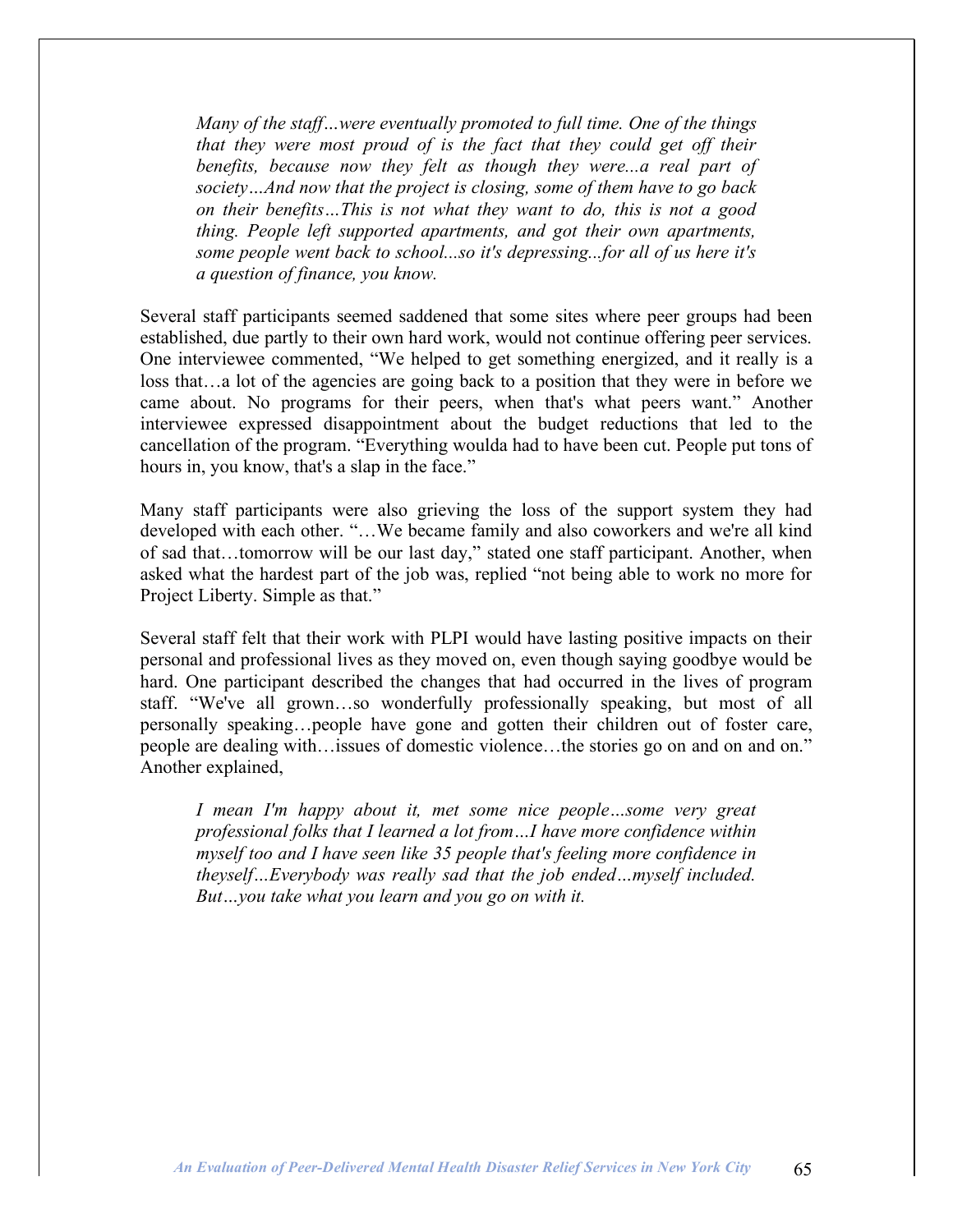# **Discussion and Implications**

The goal of this report is to present findings from an extensive evaluation of the provision of mental health support services to individuals with psychiatric disabilities by a peer-run program in New York City following the events of September 11, 2001. Both peer staff employed by the Project Liberty Peer Initiative (PLPI) and those persons who received PLPI services had incredibly valuable stories to tell. Their individual stories comprise the data in this evaluation. Taken together, they present a comprehensive picture of a unique mental health program providing an array of valuable services in the wake of a devastating event. The findings serve several important purposes: to improve our understanding of the nature of peer support services in mental health; to provide a case study of the delivery of peer-provided mental health services after a large-scale public disaster; and to consider implications for the funding, organization, and delivery of other peer support services in disaster relief settings.

This evaluation project gave voice to a group of individuals with psychiatric disabilities who were personally impacted by the events of September 11, 2001. As members of a marginalized and often oppressed group, their voice is not one often honored. As evaluators, one of our key roles was to encourage the open exploration of individuals' experiences with peer support services after 9/11 and to respect their unique and powerful experiences. Through listening to and analyzing these experiences and stories, we have tried to not only accurately describe a valuable and highly effective program, but also to draw implications for the organization and delivery of peer-provided mental health support services following a large-scale public disaster.

Finally, there is a broad body of literature addressing the provision of peer-delivered support services in mental health. The findings presented in this report should be viewed in light of that research and should also provide a new dimension to what is understood about peer support and its application in new settings. This final section of the report discusses our findings, identifies and addresses the most relevant practice and policy implications, and highlights areas for future research.

### **Program Administration**

The PLPI program offers a rich opportunity for examining the relatively short-term implementation of a peer-run program, and as such can serve as an example and source of understanding for similar programs in the future. Among the most salient findings in our evaluation were those related to administrative issues. Administrative issues identified by participants include both those attached to the challenges of running a peer support program delivering mental health supports following a disaster, and those attached to the larger administration and oversight of the program by the funding source (FEMA via the Project Liberty mechanism in New York State's Office of Mental Health).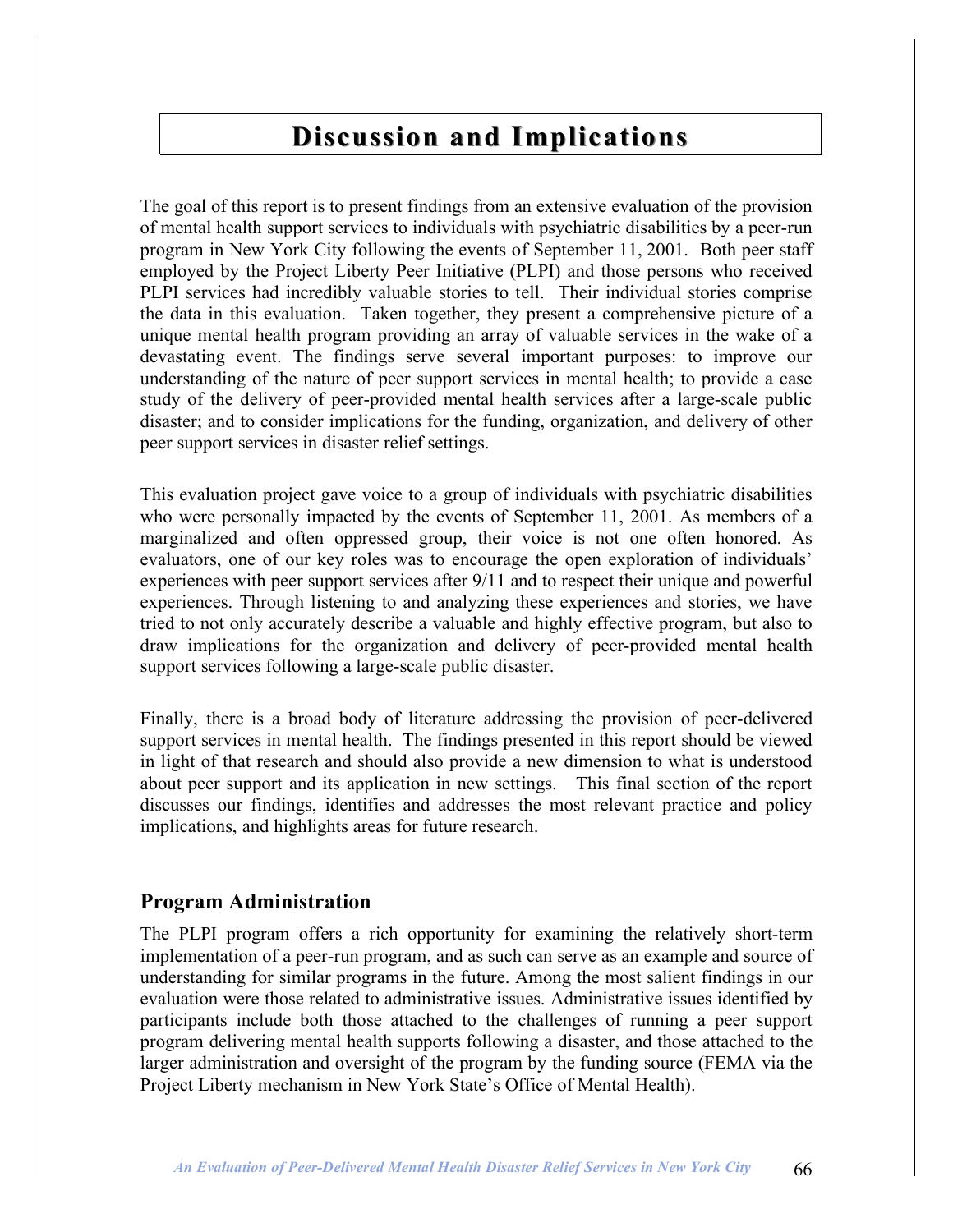**PLPI Mission.** The importance of a strong guiding philosophy and statement of purpose emerged as a recurrent them in our data. Programs providing peer services need to be both clear and consistent regarding their various ideological stances and overall mission, particularly because peer services are often devalued and stigmatized in the mental health labor market and misunderstood by traditional professional providers or even by peer providers themselves. The PLPI program serves to emphasize this point, and to also identify some of the challenges associated with mission statements, including translation, clarity, adherence, and drift.

PLPI staff interviewed in this evaluation emphasized the tremendous importance of every peer outreach worker being "on the same page" and working from a similar set of values and goals. However, peer outreach workers expressed some confusion, particularly as time went on, about the overall purpose of the program and their specific roles in it. This confusion seems to be related to the phenomenon of mission drift, in which stated program goals drift from those originally formulated. Our data indicate that mission drift was most apparent in the often delicate balance between service content that was directly related to the events of 9/11 (e.g. processing emotional reactions to the event, sharing stories, grieving) and that which was perhaps only indirectly related (e.g. coping with medications, symptom management, and daily living struggles in the community).

Mission drift may have been exacerbated by the perceived disconnect between direct staff and Project Liberty administration, and by extension, FEMA. HTH had an extensive and quite successful history delivering peer support services prior since long before 9/11, but the very specific purpose set forth by FEMA mandates and the Project Liberty administration was viewed by some as overly narrow and restrictive. Philosophically, peer support services are first and foremost value-driven, and are typically built on foundational concepts of flexibility, respect, responsiveness to consumer-voiced needs, and a grassroots attitude toward accomplishing goals. Thus, the mission drift seen in the PLPI lifespan might be best viewed as a natural reaction to the many challenges of administering a peer-run support program in an entirely new and narrower context. Mission drift is in this view a normative organizational behavior, and should be anticipated in disaster relief planning activities.

**Administrative Supports.** Because PLPI was but one of many Project Liberty programs, and a relatively small one at that, there was an inherent danger of benign administrative neglect. The assumption that peer-run programs have the same set of needs for administrative support as other non-peer based programs may also create problems. While we do not suggest that peer programs require separate standards, our findings emphasize the importance of recognizing the unique aspects of peer service delivery in disaster relief settings. The need for this recognition should be examined by funders, administrators, and planners, as well as by the peer-run program itself. As a less traditional, less entrenched form of mental health services, peer programs cannot take for granted that established organizational patterns will be produce optimal outcomes.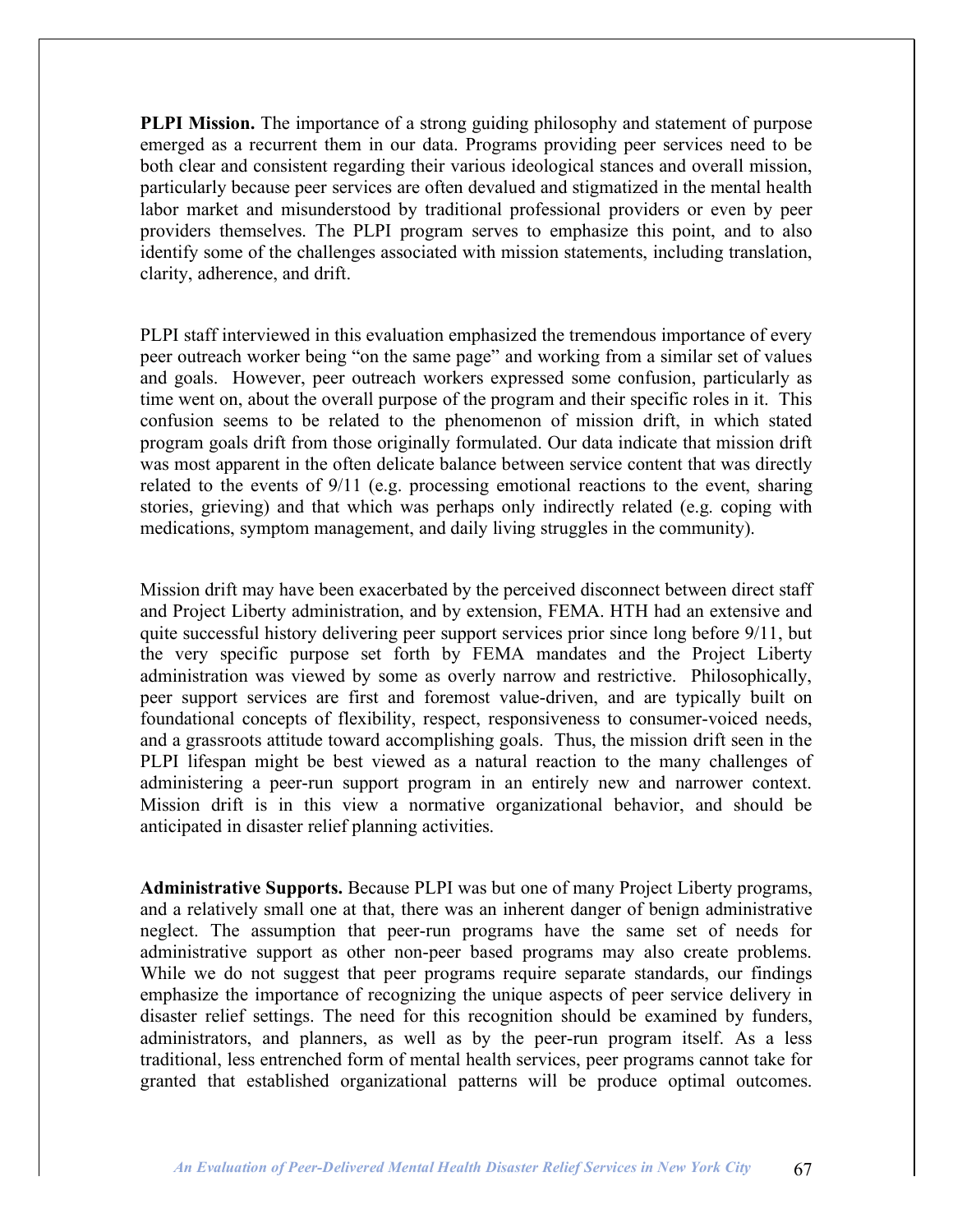Similarly, administrative oversight and supports used for traditional organizations may not achieve the same desired outcomes for peer-based organizations.

Ongoing administrative supports may be particularly useful for peer-run organizations in disaster relief settings. PLPI staff attended regular trainings provided by Project Liberty and FEMA, and these were reportedly very well received. Yet outside of training opportunities, interviews with peer outreach stuff suggest that many felt isolated and out of communication with the larger funding and administrative bodies. This isolation led to increased confusion about mission and purpose, and in some cases even to perceptions of neglect and marginalization as a result of their peer status. Such findings suggest that in a project like this, opportunities for regular contact and communication between administrators and *direct* front line staff may mitigate potential conflicts between administrative expectations and peer support practices.

The provision of outside administrative support and oversight from Community Access and Project Liberty seems to have particularly helpful for the PLPI, as it allowed the program to expend maximal energy and effort on the provision of services, while keeping administrative tasks to a minimum. Some staff reported however, that the blessing of outside administration was at times mixed, and led to increased confusion for peer staff. Even with outside administrative support and oversight, paperwork and reporting to funders emerged as a particularly challenging area for the PLPI program. Although funding mandates have in recent years increased documentation and accountability for all programs, many peer-run programs in the mental health arena have been able to operate with a minimum of required documentation and/or paperwork, especially for direct peer staff. With the PLPI, just as there was some staff confusion about mission and methods, there was also some confusion about paperwork and general reporting requirements. In future disaster relief settings involving peer support components, programs such as PLPI may need additional support and assistance with not just the completion of paperwork and reporting, but also the rationale behind it. Such supports need to be provided in an ongoing, participatory manner.

**Determining the Right Balance: Length of Services.** The findings here suggest that measuring where and when the impact of a disaster like 9/11 begins and ends is difficult and potentially fruitless. It follows that for PLPI group participants and some staff as well, imposing time frames and content restrictions ran counter to the purpose of the program. Many participants felt that attempts to draw boundaries around the impact of 9/11 can only serve as a rationale for setting limits on a program that had taken on an incredibly meaningful role in the lives of many consumers.

After an event like 9/11, it is critical to consider the optimal length of disaster relief services aimed at addressing mental health concerns. Such consideration is especially important as funding for disaster relief constricts, and the possibility of future disasters, particularly those related to terrorism, increases. Unlike other aspects of disaster relief (restoration of housing, food, clothing, business relocation, etc.), the impacts on mental health following a disaster are often subtle and difficult to measure. Participants in this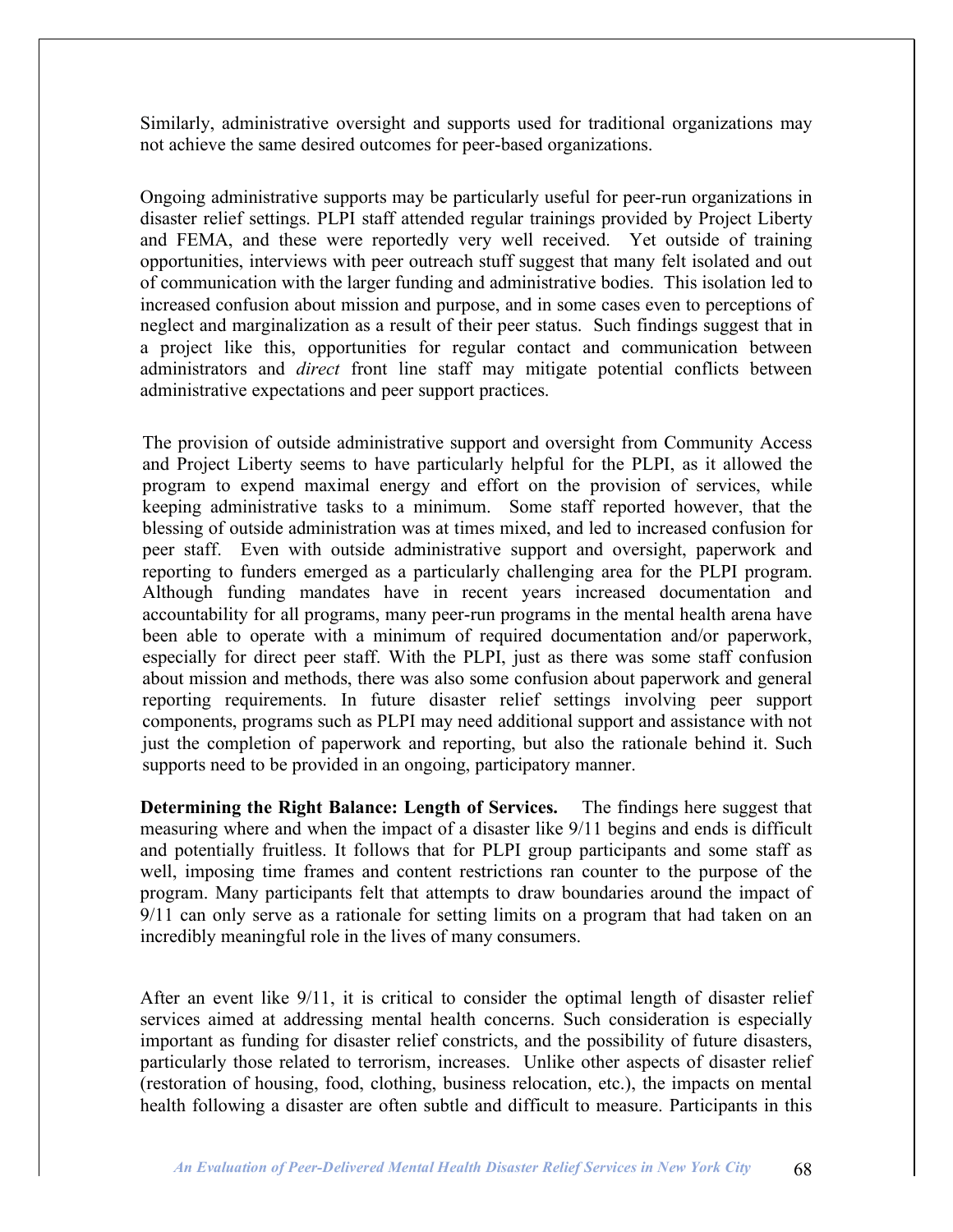evaluation described recurrent mental health concerns related to the 9/11 events that arose at unpredictable moments. It is possible that those who were traumatized will experience recurrent effects for years to come. Our data suggest that for individuals with preexisting psychiatric disabilities, this possibility may increase, and place them in a higher risk group with limited supports.

Ultimately, it may not be possible to conclusively determine how much post-disaster relief is enough. The data analyzed in this evaluation suggest that mental health needs following a disaster are fluid, and often subtle in their display, since many individuals only realize the 9/11 connection when given the opportunity to explore and address it with others who have been through the same event. Our findings also suggest that peer support services can be a uniquely helpful and appropriate way to offer these supports for persons with psychiatric disabilities. PLPI group services in particular were seen by some as a valuable means to prevent longer-term recurrence of such impacts through the provision of a consistent safe haven where concerns and experiences could be openly explored. As with determining the most effective length of participation in ongoing support services, measurement the impact of group participation on the recurrence of post-traumatic symptoms is fraught with challenges and pitfalls.

**Transitional Planning.** PLPI reached out to persons with psychiatric disabilities, offering an array of meaningful peer support services, sharing experiential wisdom from a peer's perspective, and finally offering a safe place to process the mental health impacts of the disaster. Peer networking in general, and PLPI services specifically, became an integral part of many service recipients' ongoing support system. However, disaster relief services are by their nature temporary and aimed at the restoration of pre-disaster states of functioning. The inherent tension between the short-term nature of the services (and their funding) and the long-term needs of the population became more palpable as time went on, and intensified particularly at the end of the program.

Following the closure of PLPI, this transitional role was demonstrated in some host settings where groups continued on with new facilitators, often peer facilitators from the groups themselves. However, some PLPI recipients in groups that were terminating felt that funding was cut because peer support was not valued, leading to resentment and a significant sense of loss. Several participants also expressed a sense of frustration that program closure implied that group members should have fully recovered and moved beyond the impact of 9/11, regardless of its nature and severity. Had a more organized approach to transition been used, PLPI recipients may have felt more supported through the process and perhaps may have been better informed of the reasons for the withdrawal of funding.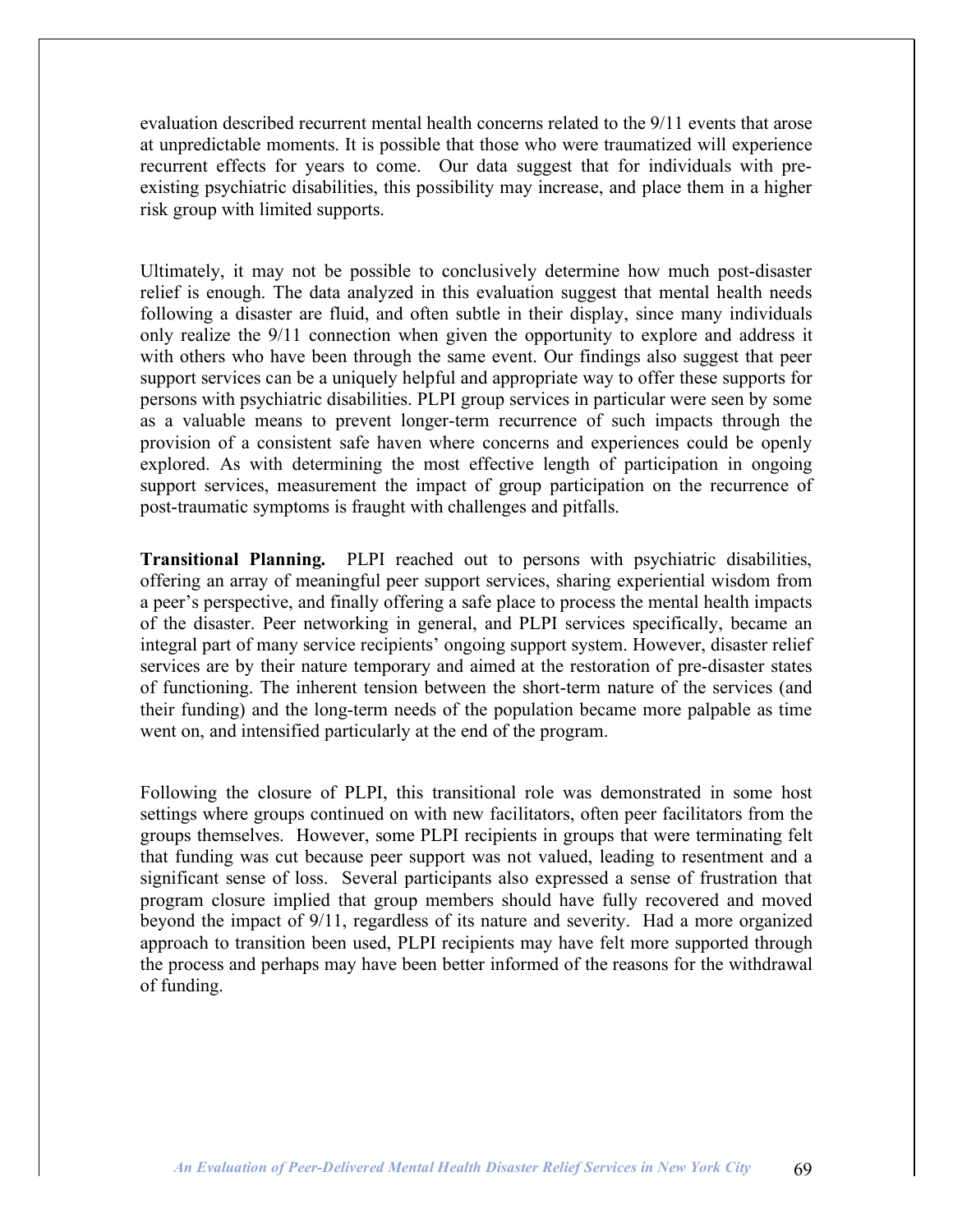## **Organizational Context**

The qualitative findings of the PLPI evaluation revealed what was for most a very nurturing environment, one that encouraged growth on both the personal and professional levels while offering an invaluable peer network that would persist beyond PLPI services. In some ways, the right mix of people at the right time may result in such a positive atmosphere, and replication cannot in this case be expected. However, PLPI must be credited with very purposeful cultivation of their environment, and may serve as an example for other peer programs.

**Preparatory and On-the-Job Training**. Standard approaches drawn from similar programs or the general literature provide helpful models for training outreach workers. However, in the more esoteric practice of peer disaster relief, it is necessary to tailor existing models to better enhance the skills with which individuals may be entering the peer support training, and introduce those they may be more likely than the average job seeker to lack. In making such modifications, trainers may begin to anticipate some of the unique challenges peer workers will face in their interactions with site administrators, consumers, and the general public, and help prepare trainees accordingly.

Training was absolutely critical for staff readiness. Although some PLPI staff had previous work experience, others did not or had been out of the workforce for a significant period of time. Not only was position-specific training necessary, the basics of employment in general were also essential areas of preparation. Furthermore, PLPI training needed to address diversity issues, as staff members would be working throughout the five boroughs in many different neighborhoods with many different people. Howie the Harp (HTH) offered its own intensive two-week peer support and advocacy training, and most PLPI staff completed the program prior to conducting outreach or leading groups on their own. FEMA provided additional diversity programs and disaster response training. Staff interviewees, while for the most part satisfied with the training that was offered, also felt that not enough practical training was provided. Many staff felt that the training was an academic exercise more than a hands-on learning experience, and that left them with some anxiety around actually getting started with their real-life job responsibilities.

As PLPI grew and matured, staff with greater agency longevity became a valuable training and orientation resource. New staff learned about their day-to-day functions from more experienced peer workers by "shadowing" their peers as they conducted individual outreach work and facilitated ongoing groups. Shadowing provided real-life training for new peer workers as well as opportunities for more experienced peers to act as role models of successful professional progress, in a mutually beneficial exchange. New staff were also able to try out some of their roles in the presence of a more experienced colleague, and receive support and feedback.

Shadowing was highly valued as an experience by PLPI employees. Still, it is clear that other types of experiential learning prior to field work would have been appreciated. Particularly because the bulk of peer outreach work happens long distances from a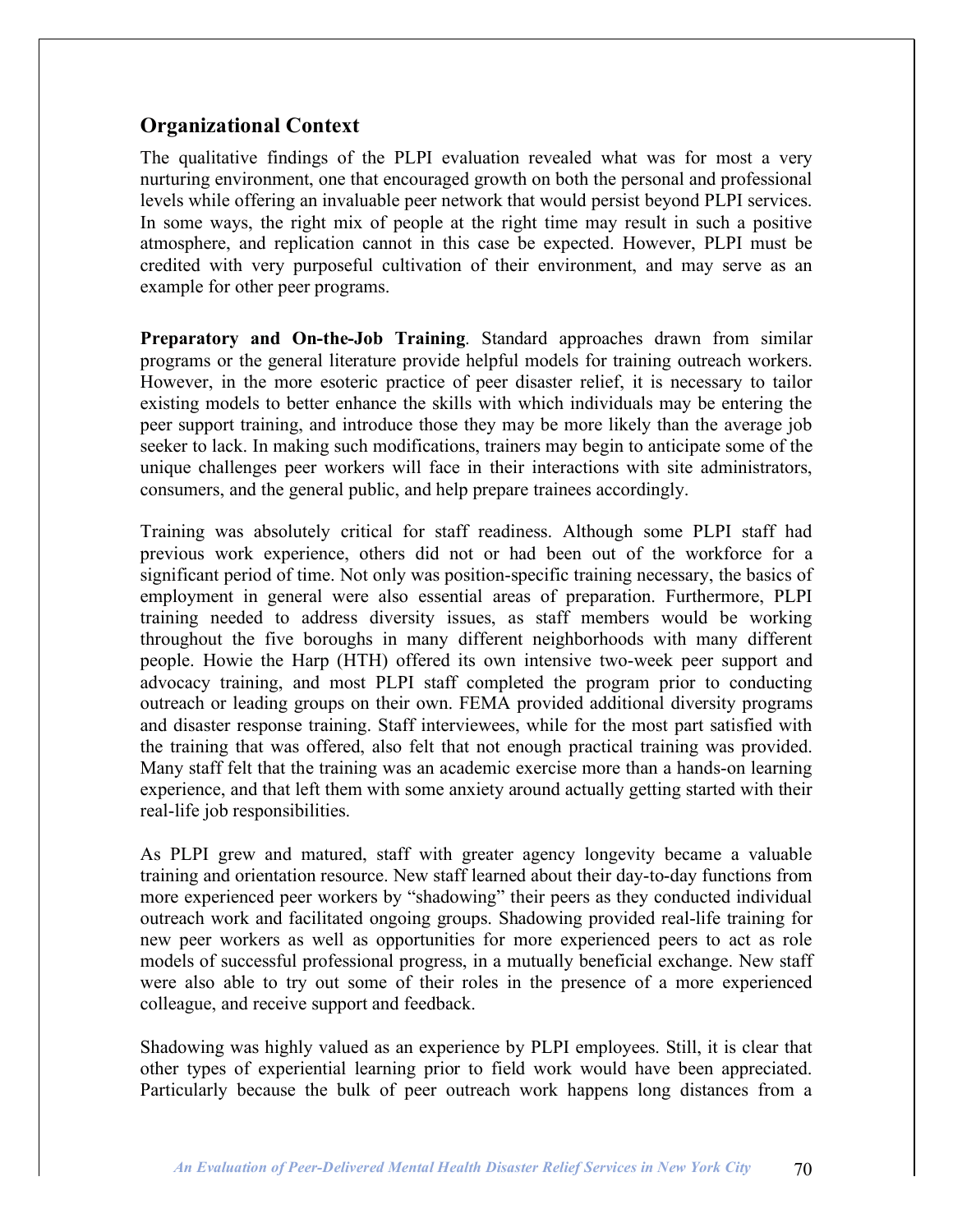supportive home base, it is important to instill in new workers a sense of readiness and confidence to the extent possible. The staff we interviewed expressed that more hands-on training would have been helpful to this end.

**Building a Supportive Environment.** Peer workers are charged with helping others with psychiatric disabilities, sometimes at times of crisis, while concurrently managing their own mental health issues. Furthermore, they are attempting to disseminate information about the potential of peer support to an audience that may respond in ways ranging from curious to skeptical to insulting. The responsibilities of outreach work throughout a large geographical radius make the position all the more fatiguing. Providing a supportive home base is a critical development area for peer support programs. Agency support of peer staff is as important as the support the peer workers are providing to the public. It also demonstrates the professional possibilities open to peers when such nurturing environments are encouraged in more and more mental health agencies.

A number of factors helped to develop a familial feel at PLPI headquarters. The most basic was a progressive and educational approach to mental health issues that attempted to counter years of internalized stigma and employment discrimination amongst peer recruits. PLPI supervisors actively sought to develop an organizational paradigm that did not mirror traditional work settings, which generally speaking are not considered to be responsive to the needs of people with psychiatric disabilities. Of course, professionalism was valued at PLPI, and the skills staff members gained there would certainly be transferable to other employment settings. The open environment allowed staff members to feel safe enough to commit to developing new skills, even though some may not have previously been able to visualize themselves in professional roles. For example, flexible schedules allowed for attendance to family and personal issues, including mental health needs; multiple staff meeting times offered a less rigid approach to organizational obligations; and lateral moves within the agency permitted staff to try out various shifts and positions to determine the best fit, rather than leaving when difficulties arose.

That working with PLPI also provided stable financial support was an important factor in staff recruitment and retention. While this may seem obvious, again, the population from which PLPI's workforce was drawn had never been able to take financial security for granted. A steady paycheck was more than just a way to make ends meet. It was also a path to independence that may not have been available in the past, as well as a means to strengthen peer staff members sense of professional self-efficacy.

Organized recreational activities and a formal recognition program also helped create a warm and supportive environment. Activities that strengthened friendships lent the workplace a strong sense of loyalty and trust. Formal recognition let staff members know that they were valued contributors to an organization performing valued functions in the community. Considering the high stress levels involved in disaster relief work, these events were a much needed release and a way for staff to appreciate their own and each other's struggles in the field.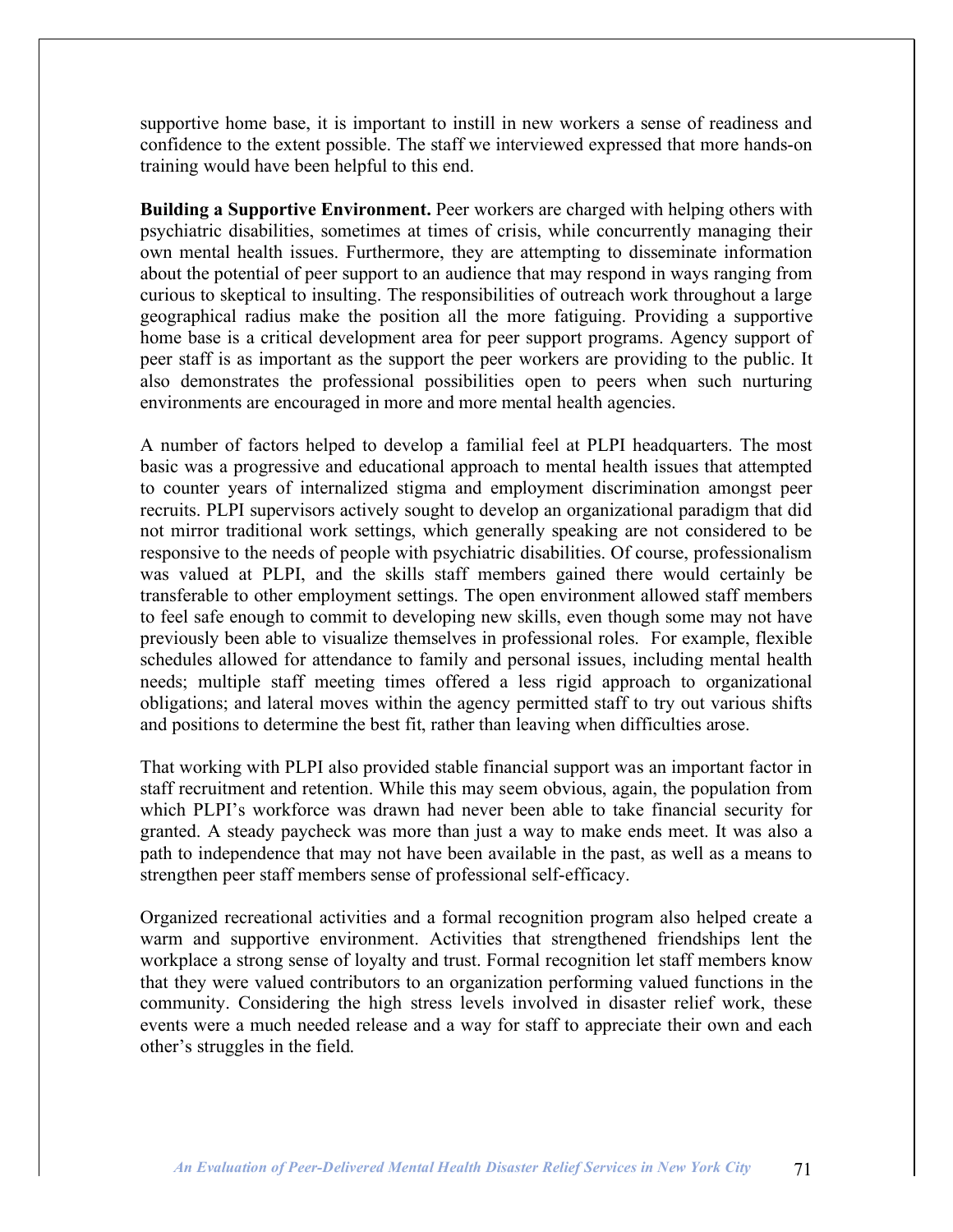**Meetings and Supervision.** In order to achieve some of the supportive agency characteristics described in this section, it is vitally important to have established and recurring opportunities for staff to interact directly with supervisors. Nearly every branch of the helping professions recognizes the need for supervision due to the highly personal nature of the work, the ethical gray areas that must be talked through, and the complications of interacting with representatives of other agencies and community centers that may or may not enjoy a common mission. As mentioned earlier, some staff members had little previous work experience and may have encountered novel professional issues on a daily basis. Furthermore, on a conceptual level, peer support is always actively defining itself and certainly even someone entering PLPI employment with a strong work history would run into areas of ambiguity.

Weekly staff meetings allowed staff to ask questions and receive professional advice. They also allowed for group discussions of the ups and downs of the difficult work peer staff took on around the city. Apparently, the staff meetings did sometimes blur into a support group style discussion. It is unclear, however, whether this shift was considered a liability, or if staff appreciated the outlet.

Staff also met with supervisors one on one on a scheduled weekly or bi-weekly basis, and discussed a wide range of professional and personal issues. Many supervisors and staff felt that these were open conversations where any topic was welcome. Staff clearly appreciated these opportunities to ask questions, speak directly, and deal with stress. Overall, PLPI supervisors appeared to be quite responsive and quite willing to tailor supervision to the diverse working styles of staff members. In the rare case that direct supervisors were not responsive enough, for whatever reason, it appears that staff felt they had numerous opportunities for support from other supervisors and from each other. Those that experienced difficulties getting the supervisory support they desired, of which we are aware, were able and comfortable enough to vocalize their concerns, and it appears their needs were eventually met.

Informal supports provided by supervisors and colleagues such as unplanned conversations around the office and on the phone seemed equally important to PLPI staff. Just being able to talk to each other and share their concerns was helpful, and strengthened organizational and personal bonds. Many staff members clearly felt a great deal of affection and admiration for their colleagues, and were able to take that positivity with them as they went about their day.

**Organizational Summary.** The elements above synergized in an organizational culture that both staff and consumers appreciated, and all involved seemed to feel privileged to have been a part of it. At the root of the organization's success was a genuine respect and admiration for what peer workers could accomplish. Whatever someone's history, once recruited to the program they were offered opportunities not only to work and to enjoy membership in the PLPI family, but also to participate in an atypically democratic work atmosphere. Like most peer service delivery models, PLPI drew heavily on a value-based philosophy of consumer-driven services that is central to the practice of peer support. The PLPI model was built on peer empowerment principles, and it is this value base that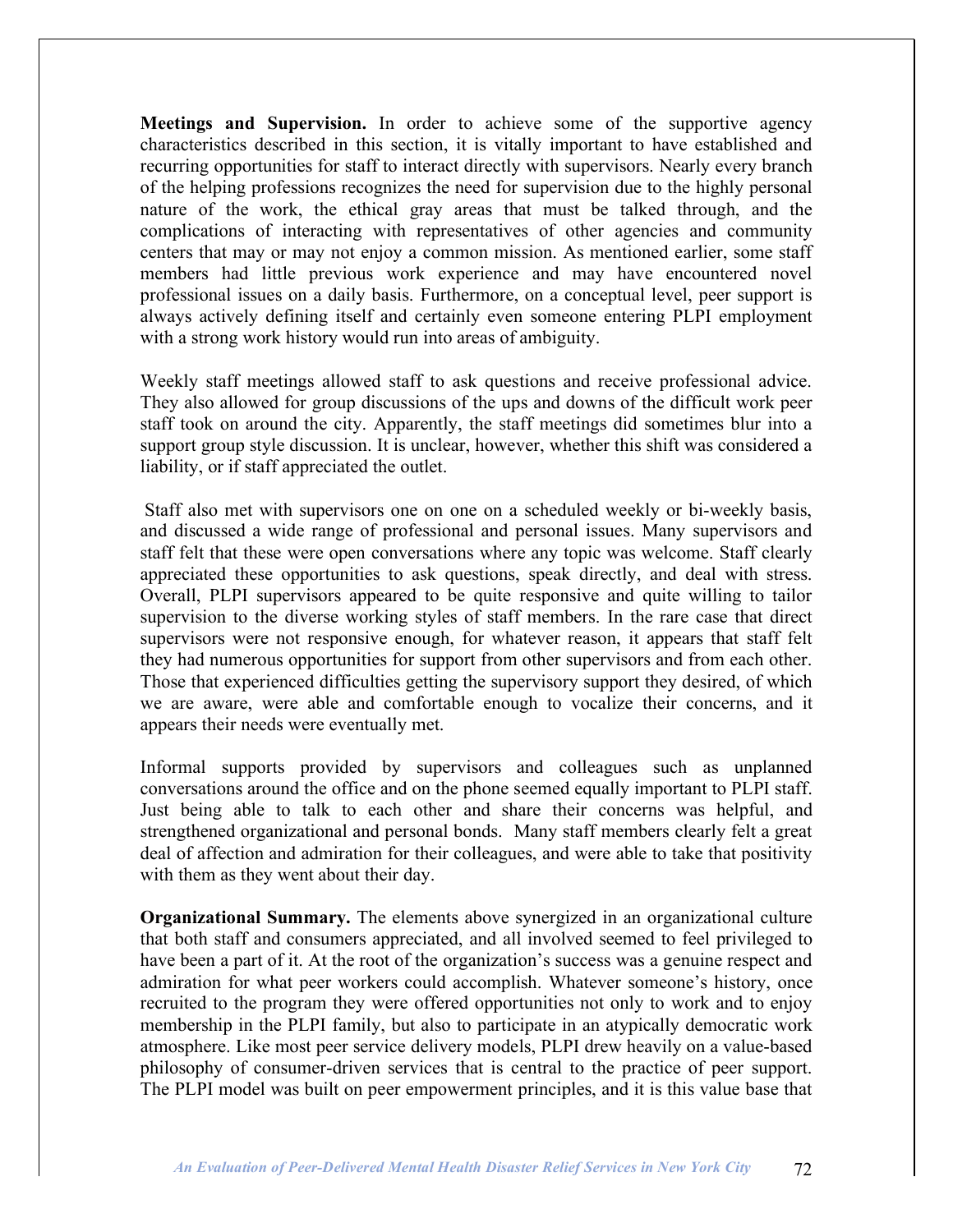fostered such determination and passion among peer staff. Although staff experienced a very tangible and significant loss when PLPI services came to an end, there truly seemed to be uniform agreement about the widespread impact of the program. Participants in our interviews and focus groups confirmed that they viewed the PLPI as a resounding success, that it was time well spent for them, and that the benefits of participation would be lifelong.

## **Implications and Lessons Learned**

This section distills the findings explored above and offers a series of points for the reader to take from this report. Each point represents a key element that may be useful for providers and policymakers planning future peer services in disaster relief settings. It will also add to the body of knowledge about peer support in general. These are not intended as a comprehensive set of knowledge, but rather as a starting point for future consideration, research, and analysis.

 *Established peer service organizations can successfully develop and support peer-run disaster relief programs that reach large numbers of individuals in need.*

Preparing and planning for disaster relief situations requires the rapid assembly of an array of providers, programs, and service options for individuals. In the case of PLPI, the established organization (HTH) drove the program planning process, provided administrative support, facilities, recruitment and staff training during the implementation phase, and guided the program's termination. The success of this venture points to the importance of developing and supporting general peer service organizations, as well as involving such organizations in community disaster-relief planning. Such planning should be done collaboratively with peer service leaders and representatives of key peer organizations. Funders who provide emergency and disaster relief monies should ensure that peer service options are included in planning for the provision of mental health supports following a disaster.

 *Peer service organizations providing disaster relief services encounter the same biases and challenges faced by general peer service organizations in the mental health arena.*

Traditional mental health service providers that have the potential to collaborate with and offer referrals to peer organizations are often unaware of them as a resource. Those that are aware may fail to recognize the legitimacy and unique role of peer services, or may feel threatened by perceptions of peer organizations as competitors for scarce service dollars. Successful functioning of peer organizations depends in part on the orientation of the larger provider community to the need for peer services. In disaster-relief situations, many programs will be time limited. It is critical that attitudes toward peer support are addressed on an ongoing basis, rather than waiting until short-term solutions are implemented.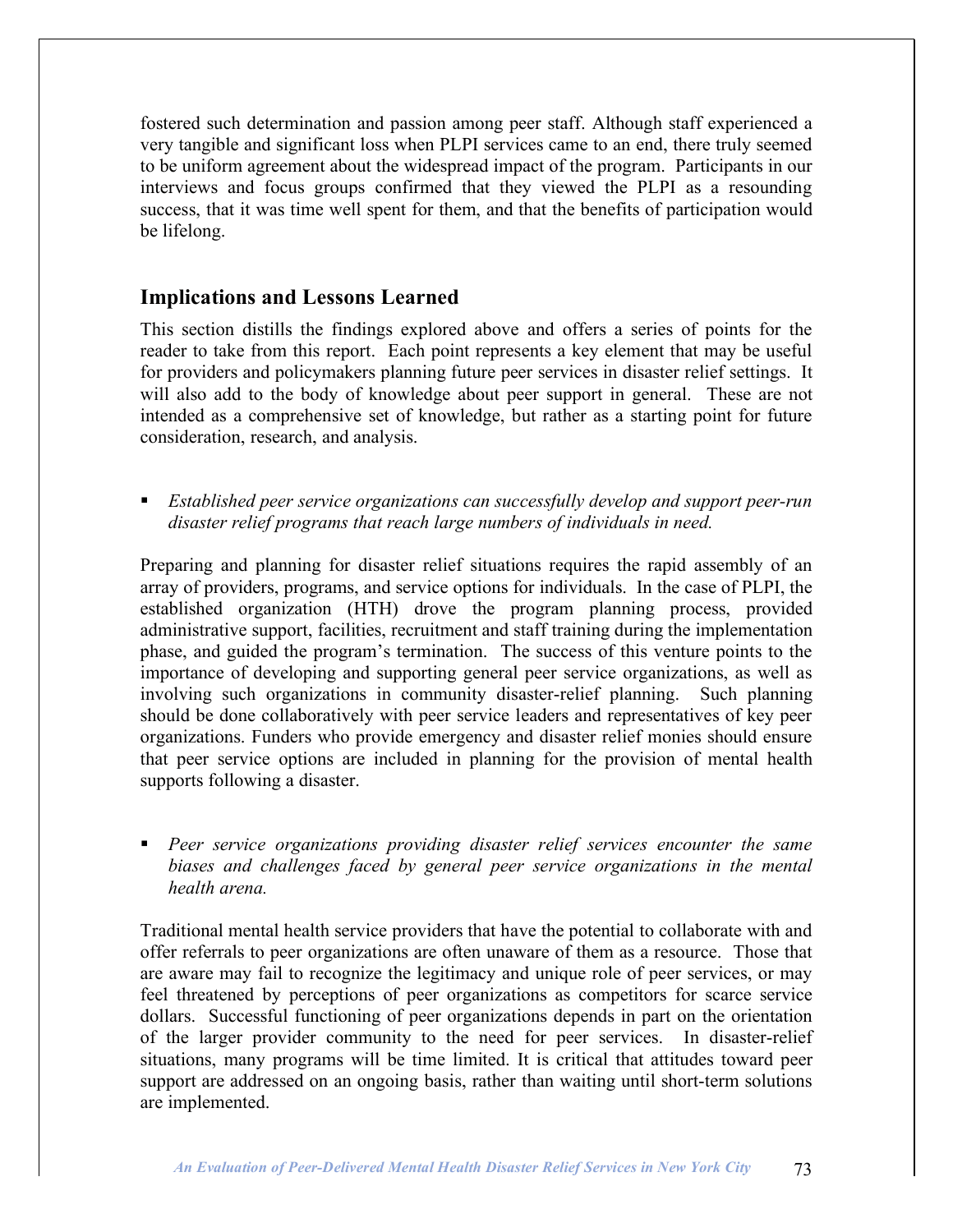*The mission of peer support services following a disaster should allow for flexibility, particularly with regard to the content and scope of traumas addressed.*

The data reported suggest that tensions may arise between the limited mission of disaster relief and the concerns of the providers and consumers of peer services. While funding is generally directed either towards mental health services or disaster relief services, peer providers may find that they cannot address one without the other, and consumers may find such dichotomized services less accessible and in some cases problematic. Although the translation of an organizational mission from administrators to direct services workers is critical, flexibility in both the definition of trauma and the purpose of disaster relief funding could better support the provision of disaster relief services to a more diverse population, including people with psychiatric disabilities.

A related implication of our findings is that peer services related to disaster relief may naturally address a wider range of traumas than traditional services. One of the core values of peer support as applied in peer-run mental health programs is the importance of consumer-driven services. Operationalized, this means allowing service recipients to direct the nature and extent of the helping exchange. Disaster relief and support services accordingly must be flexible enough to address the various shapes and forms that mental health impacts from a disaster may take.

 *Peer outreach work, particularly in targeted locations, can offer a concrete means of identifying and engaging individuals in specific subgroups (e.g. those with psychiatric disabilities) who might otherwise not connect with post-disaster support services.*

Peer support services and outreach work following a public disaster like 9/11 can serve to help individuals with psychiatric disabilities expand their social networks and "hook" them into caring communities made in part of peers. Peer outreach and support offers a non-threatening, respectful, and empowering way to process through the experience of the event and resulting after effects. Peer outreach may be perceived by some individuals as more genuine, and ultimately more meaningful, due to the outreach workers' shared life experiences and perspectives. The notion of increased trust, and connection with peer outreach workers and group leaders emerged as a powerful theme in the data reported here.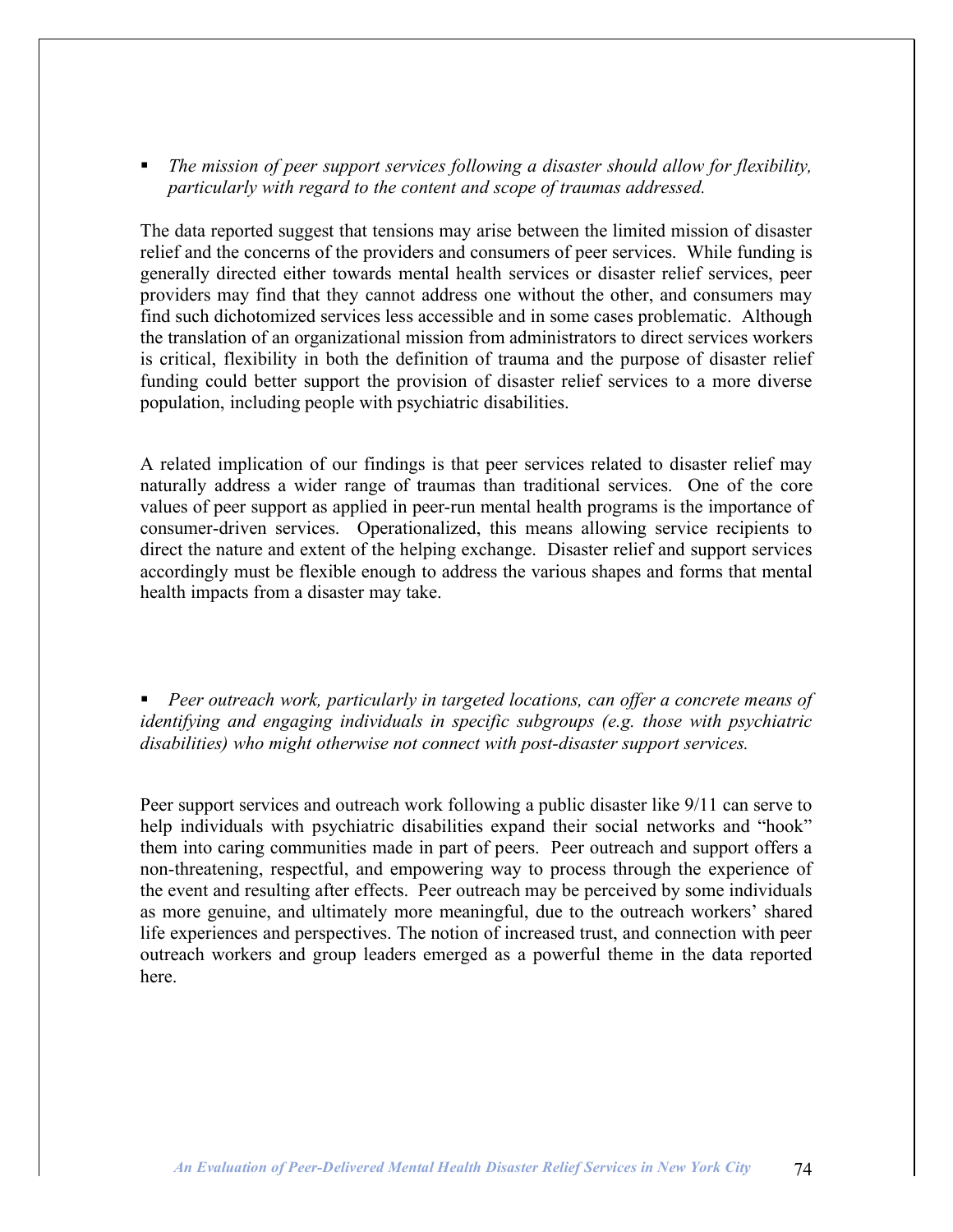*Participation in peer delivered mental health support services gives recipients a forum to share experiences and concerns with others who have similar backgrounds and lived experiences, and introduces recipients to highly valued social role opportunities through engagement with a broad range of peer support activities and resources.*

Authenticity, warmth, and mutual sharing between peer provider and recipient are central cornerstones of peer services in mental health in other non-disaster relief settings. Our data indicate that applicability of basic principles of peer support to disaster relief settings is a natural and appropriate fit. Recipients interviewed described ongoing confusion about their own reactions to the 9/11 events, and regularly questioned the normality of those reactions. Many also described a perceived lack of options for talking about and processing their experiences and associated affective responses. Having a safe forum for such discussions was a crucial support for these individuals. PLPI group participants were also impacted through access to new social role opportunities, which in turn opened new doors and life alternatives for them. For many individuals, the experience of participating in peer support following a disaster such as 9/11 can provide a different way to see the world and to envision a new purpose characterized by the exchange of mutual support. As but one example, some individuals interviewed here were actively seeking peer support employment as a result of their participation in services.

 *Peer organizations may have different administrative needs than traditional disasterrelief providers.*

Disaster-relief funders and other relevant administrative agencies may expect adherence to certain hiring, training, supervision and termination policies. The applicability of existing policies to peer organizations should be thoroughly considered, and modifications should be negotiated as necessary.

Furthermore, direct communication between funders and peer-run programs providing mental health support services following a disaster are critical. Regular meetings between Project Liberty administrative leaders and peer staff may be a helpful strategy in future efforts such as this one. Administrative consultants and technical support specialists, particularly those who have specific knowledge and experience with peer-run mental health organizations, may also be useful.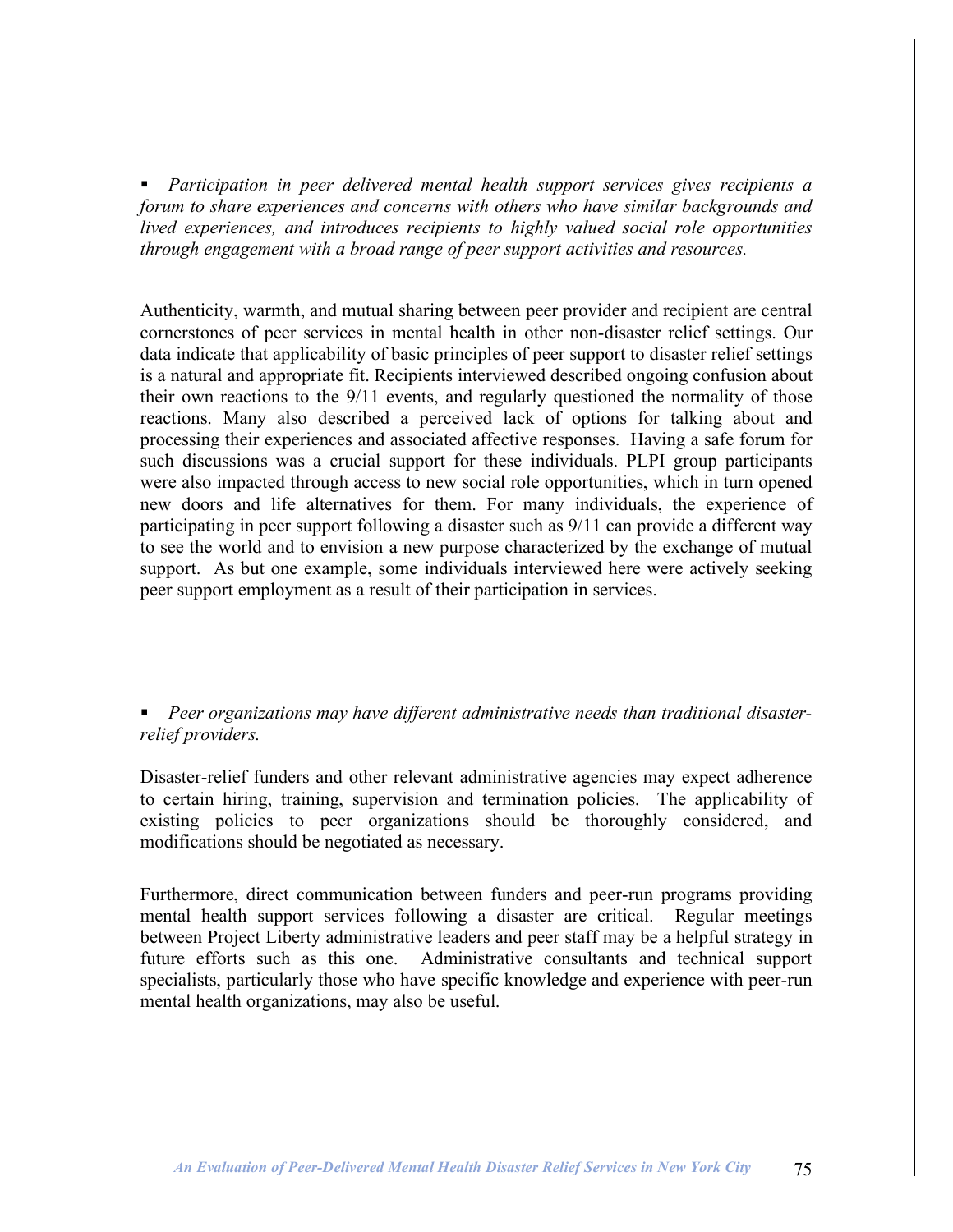*Staff support and supervision are critical components of peer support disaster relief program management.*

Due to the intense emotional nature of the work, supervision and staff supports are essential for the successful retention and job satisfaction of peer workers in programs like PLPI. Supervision in peer support disaster relief programs should be both clinical and administrative, allowing for the exchange of organizational information as well as the discussion of professional, ethical, and personal matters. Additionally, there is a need for both structured and unstructured forums in which peer staff can debrief, share work stories, and mutually learn from their experiences providing outreach and ongoing support services. Administrators and funders of disaster relief efforts that include peerprovided services need to be aware of these needs and incorporate them into planning processes.

 *Peer services following a large-scale public disaster like that affecting New York City after 9/11 can serve offer a high visibility example of peer support principles and can serve to help establish important relationships with traditional mental health organizations.*

Many of the recipients interviewed for this evaluation indicated that their interaction with PLPI was their first encounter with organized peer support services. Similarly, many of the host sites for PLPI groups were traditional mental health provider organizations that previously knew very little about peer delivered mental health services. The location of PLPI services in these settings offered two distinct yet important benefits: (1) accessibility and availability for individuals with psychiatric disabilities, and (2) increased visibility of peer providers and peer models of supportive care within traditional mental health settings.

We hope that one of the longer-term impacts of the Project Liberty experience in New York City is that peer services are increasingly seen a complementary and highly valuable contribution to the mental health service delivery sector. Informal conversations with staff at these host settings suggested tremendous appreciation to PLPI for the group services provided there. It was evident from these conversations that the benefits were seen not only in programming time and free labor, and more importantly for the value of peer relationships and role modeling of peer leadership skills. Indeed, several of the PLPI groups created post-PLPI plans to continue operating as peer-run self-help groups, and were supported in this endeavor by the host sites. The co-location of PLPI group services in traditional mental health sites offered a successful starting point for future collaboration and ideally integration of peer and non-peer support services.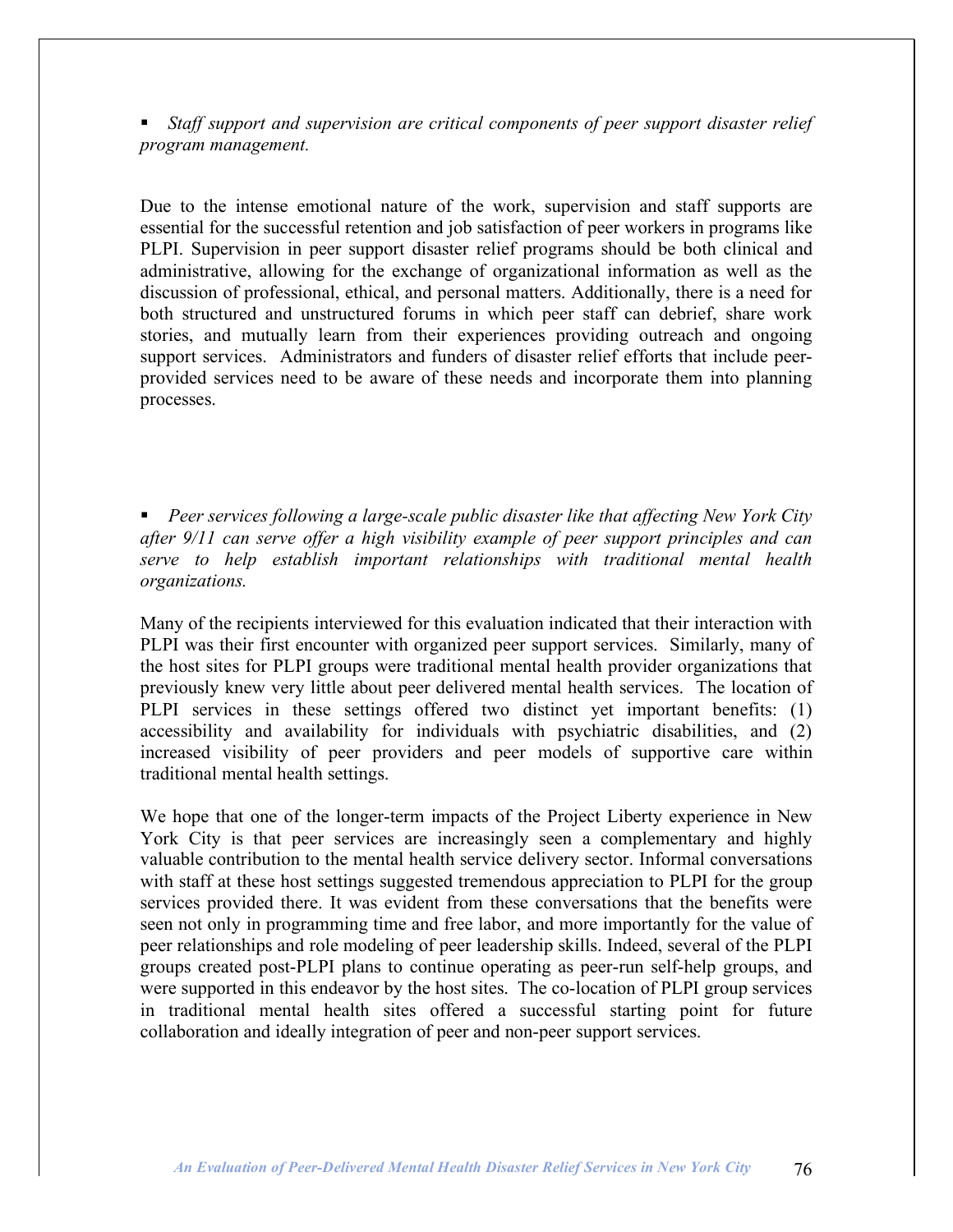*Peer support services can and should be integrated into other mental health disaster relief efforts in order to provide potential recipients with as broad and comprehensive a set of supports as possible.*

Peer services complement traditional mental health services and serve as a "value added enhancement". In fact, some recipient interviewees suggested that the combination of peer and non-peer providers offered a more effective means of coping. Our data confirm that most PLPI recipients received both traditional and peer-delivered support services. Yet the value of peer support services for these recipients has been tremendous, and in some cases has even been explicitly referred to as "life saving".

 *In planning for future disaster relief responses, when possible, established peer-run mental health programs with experience in service delivery should provide the peer support component in an effective model.*

The remarkable success of the PLPI was in large part to the organizational experience of the Howie the Harp Advocacy Center (HTH). Without their expertise in training, supervision, and administration of peer services, the rigors and challenges of the work would have likely been too overwhelming for many of the peer outreach workers employed in the PLPI. Most staff described the agency environment as entirely critical to their ongoing survival and emotional ability to do this difficult work. Furthermore, the long-term relationships HTH had with key stakeholders, including host site organizations, was a significant in the PLPI's ability to develop a citywide network of supports and locations for services.

 *Peer-run disaster relief programs face unique challenges during planned program termination.*

The search for new employment, often in an economy still reeling from the disaster, is an experience common to most employees of closing disaster-relief programs, but peer providers often meet with additional barriers. These barriers may include limited or intermittent work histories, requirements for workplace environment accommodations, and the enduring stigma associated with psychiatric disability. Peer-run disaster relief programs may therefore need to build additional employee supports into the termination process and may require additional funding and administrative accommodations to enact those supports.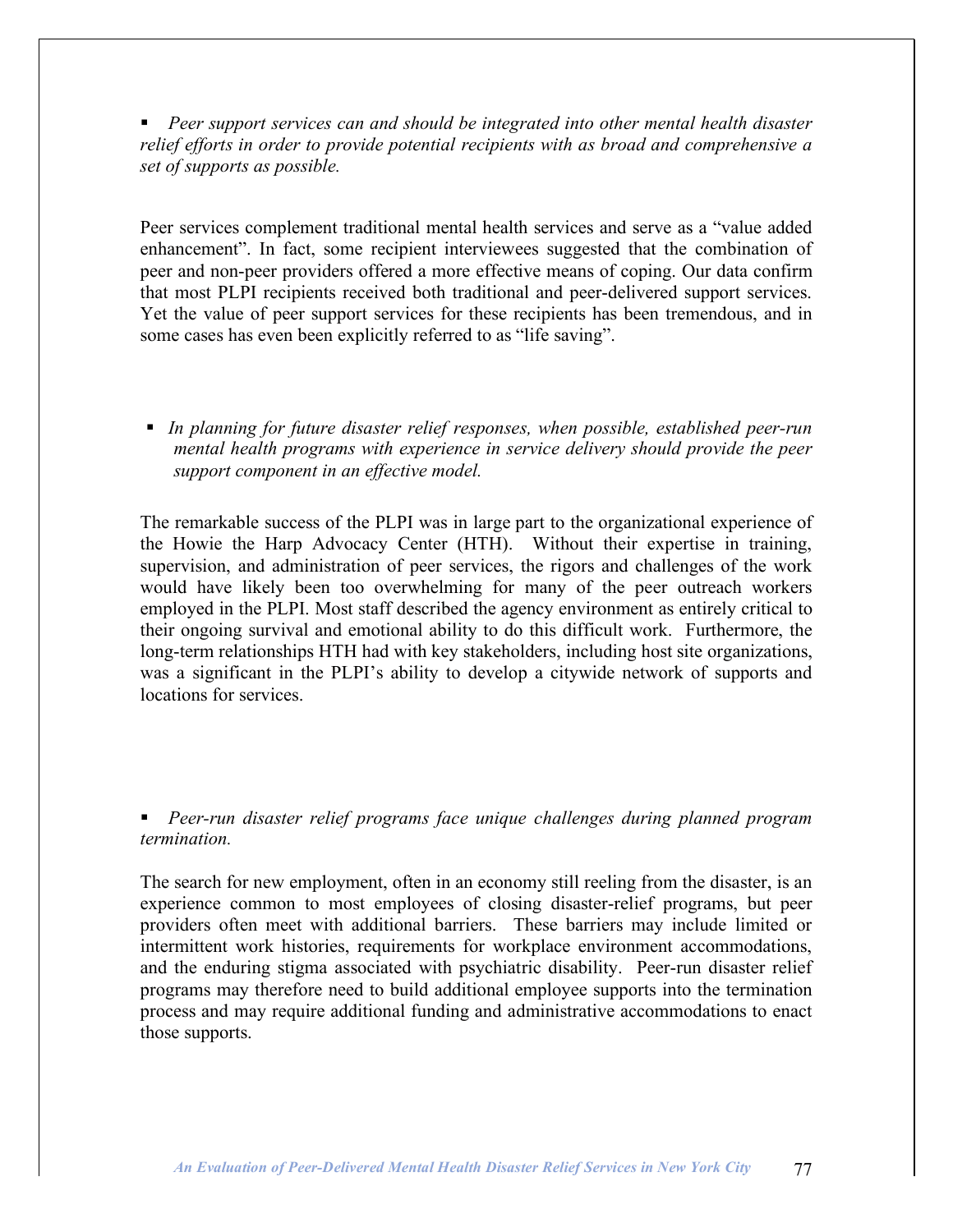*A formal, organized approach to the transition from funded disaster relief services to more permanent ongoing mental health support structures should be central to any future efforts to plan for the inclusion of peer support services in a post-disaster setting.*

Mental health disaster relief services like PLPI may be well placed to serve a transitional role, with supportive service models stepping in to take over once formal relief services are concluded. In planning for future disasters, it may be useful to think about ways to formalize transitions from disaster relief services to more permanent service structures in the community. Some of these structures may already be in place, while others are in need of development and/or coordination. Development of these transition plans and supportive service models must begin long before termination of relief services.

## **Conclusion**

The core premise upon which the PLPI program was developed is the notion that individuals who have personal experience with a psychiatric disability and with the receipt of mental health services have a unique role to play in the delivery of mental health supports following a disaster such as the World Trade Center bombings of September  $11<sup>th</sup>$ , 2001. Implicit in this premise is the assumption that services provided by trained and licensed mental health professionals not identifying as "consumers" or "peers" may not be adequate to meet the needs of those persons with existing psychiatric disabilities who are impacted by such a disaster. Peer support services are not conceptualized as an alternative to traditional, professionally delivered mental health services, but rather as an enhancement and a complementary resource.

For many PLPI recipients, the range of need for supportive interventions was broad. Supportive counseling, group participation, and warmline usage may not always have reflected specific 9/11 content, yet were ultimately recipient directed and focused. The needs of individuals with psychiatric disabilities are both and complex and multidimensional. For many, the effects of the disaster are inextricably with other challenges they have faced as people with disabilities. Interviewees described PLPI services as absolutely critical in the restoration of meaningful post-disaster lives. Our data, taken in combination with the quantitative utilization data captured by Project Liberty, indicate that the program was incredibly successful in meeting its goals and that it dramatically impacted the lives of thousands of individuals.

The individual stories shared with the evaluators in this project offer firsthand accounts of a public disaster and the resulting impacts on mental health for individuals with psychiatric disabilities. Perhaps more importantly, these same stories tell of the overwhelmingly positive impact of peer-provided services and supports offered via the PLPI mechanism. Finally, they offer a set of valuable lessons learned that may be of assistance for consumer-run organizations, mental health planners, and policymakers as they strive to envision effective mental health support services following a public disaster.